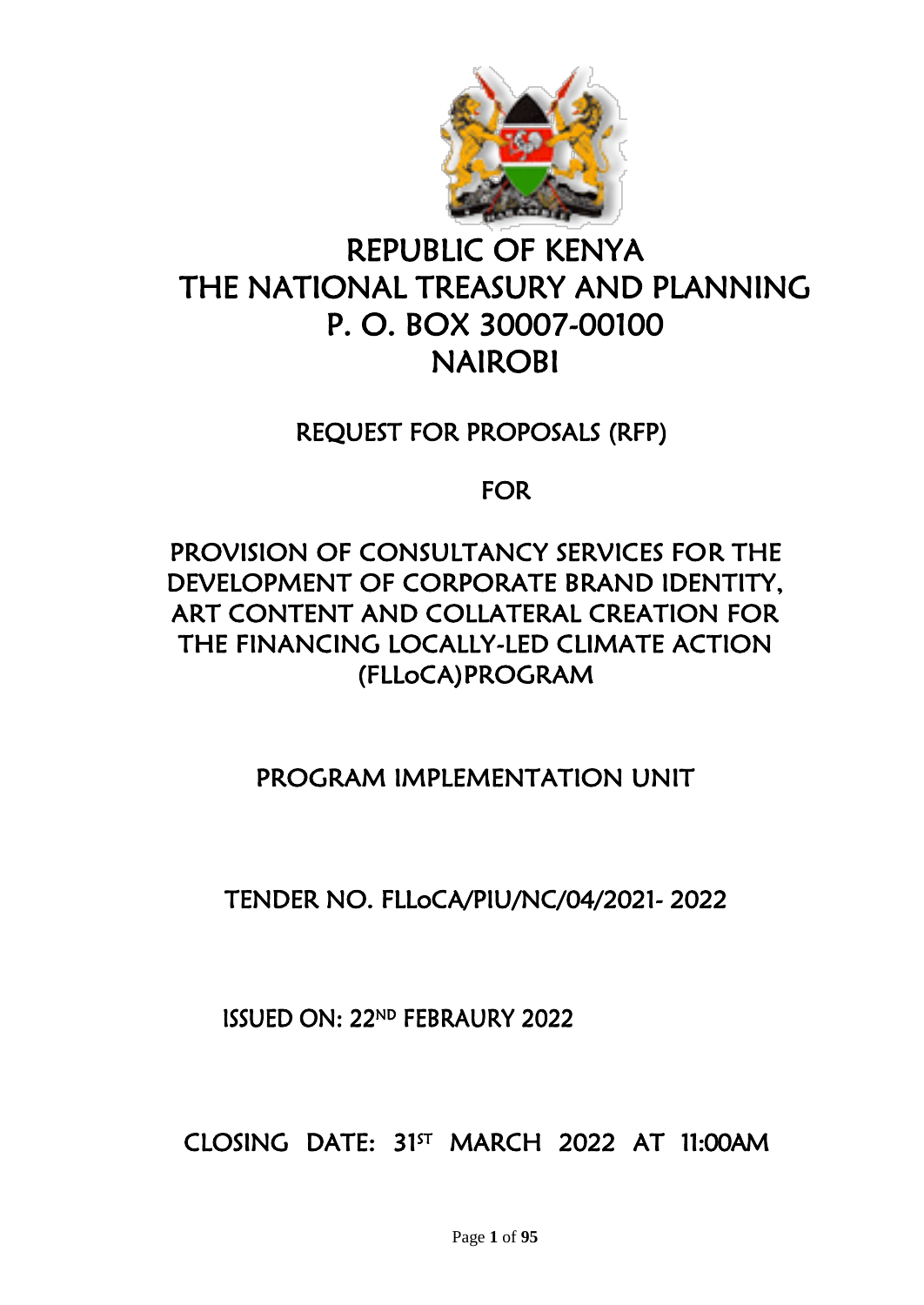## TABLE OF CONTENT

| $1_{-}$              | FORMTECH-1: TECHNICAL PROPOSAL SUBMISSION FORM35                    |  |
|----------------------|---------------------------------------------------------------------|--|
| 2.                   | CERTIFICATE OF INDEPENDENT PROPOSAL DETERMINATION 37                |  |
| 3.                   | FORM TECH-2: CONSULTANT'S ORGANIZATION AND EXPERIENCE42             |  |
| 4 <sub>1</sub>       |                                                                     |  |
| 5.                   | FORM TECH-5: WORK SCHEDULE AND PLANNING FOR DELIVERABLES44          |  |
| 6.                   | FORMT ECH- 6A: TEAM COMPOSITION, ASSIGNMENT, AND KEY EXPERTS'       |  |
| INPUTS <sub>45</sub> |                                                                     |  |
| 7.                   |                                                                     |  |
| 8.                   |                                                                     |  |
| 9.                   |                                                                     |  |
| 10.                  |                                                                     |  |
| 11.                  | DECLARATION AND COMMITMENT TO THE CODE OF ETHICS 51                 |  |
| 12.                  | TENDERER'S ELIGIBILITY- CONFIDENTIAL BUSINESS QUESTIONNAIRE52       |  |
| 13.                  | FORM TECH - 9: TENDER-SECURING DECLARATION FORM {r 46 and 155(2)}55 |  |
| 14.                  |                                                                     |  |
| 15.                  | FORM FIN-1: FINANCIAL PROPOSAL SUBMISSION FORM 58                   |  |
| 16.                  |                                                                     |  |
| 17.                  |                                                                     |  |
| 18.                  |                                                                     |  |
|                      |                                                                     |  |
|                      |                                                                     |  |
|                      |                                                                     |  |
|                      |                                                                     |  |
|                      |                                                                     |  |
|                      |                                                                     |  |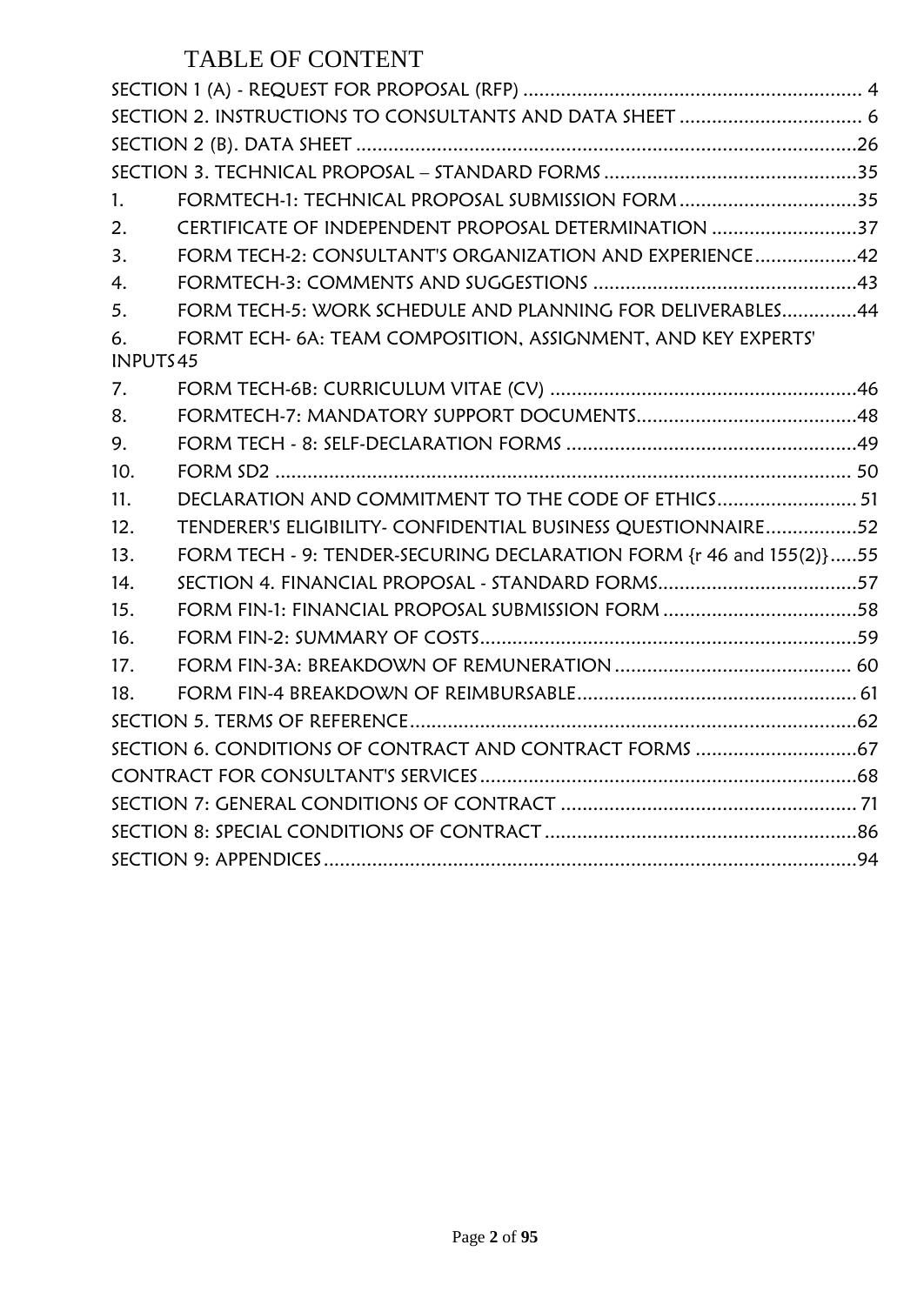## PROPOSAL FOR PROCUREMENT OF CONSULTING SERVICES

## **1)** NAME AND CONTACT ADDRESSES OF PROCURING ENTITY

The Principal Secretary, The National Treasury, P.O. Box 30007 – 00100, Nairobi, Kenya Attn: Head, Supply Chain Management Services Email: [procurement@treasury.go.ke;](mailto:procurement@treasury.go.ke)

- 2) Invitation to Tender (ITT) No. FLLOCA/PIU/NC/04/2021-2022
- **3)** Tender Name: PROVISION OF CONSULTANCY SERVICES FOR THE DEVELOPMENT OF THE CORPORATE BRAND IDENTITY AND COLLATERAL CREATION FOR THE FINANCING LOCALLY - LED CLIMATE ACTION (FLLoCA)PROGRAM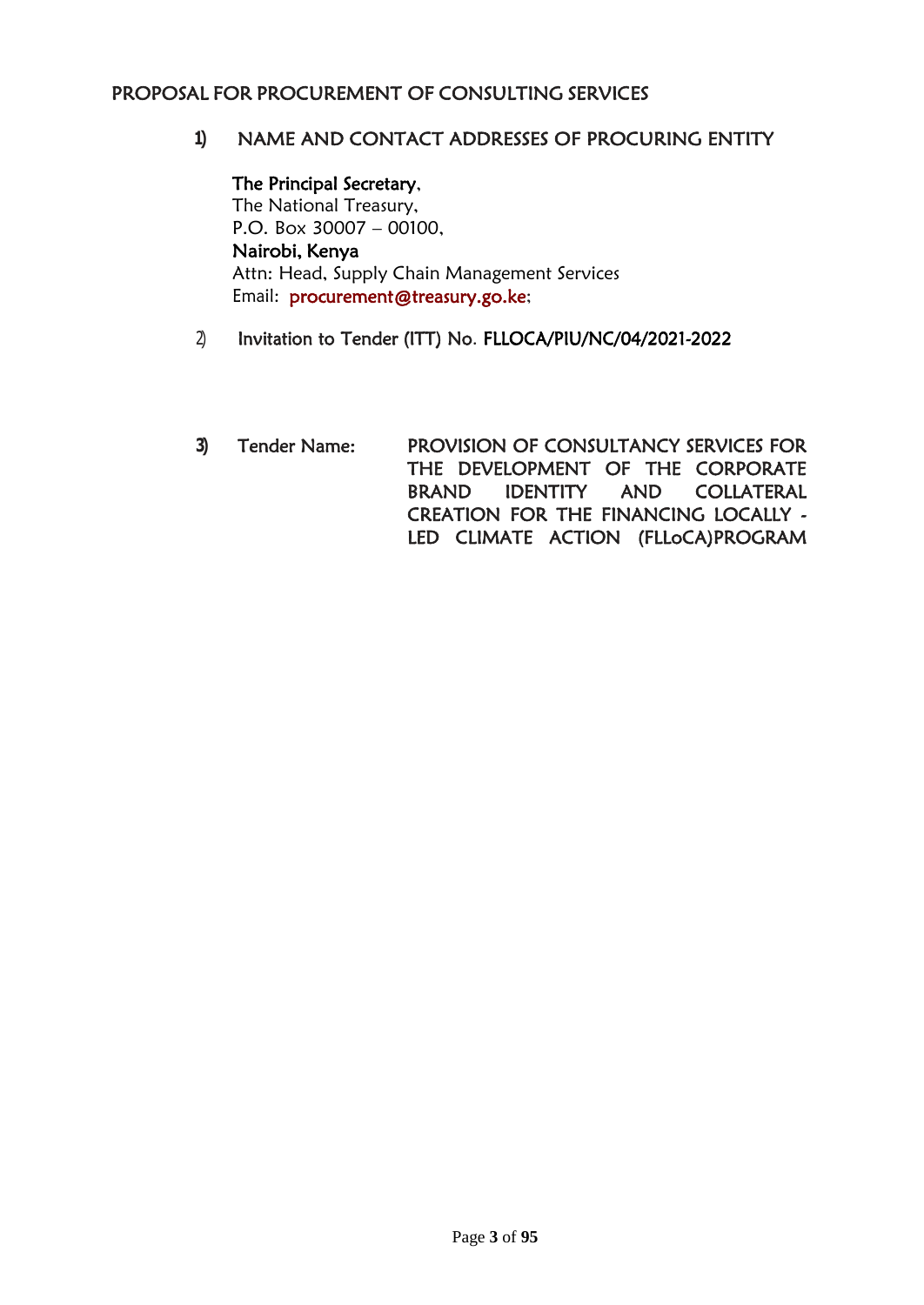## <span id="page-3-0"></span>SECTION 1 (A) - REQUEST FOR PROPOSAL (RFP)



## REPUBLIC OF KENYA THE NATIONAL TREASURY AND PLANNING PROVISION OF CONSULTANCY SERVICES FOR DEVELOPMENT OF THE CORPORATE BRAND IDENTITY, ART CONTENT AND COLLATERAL CREATION FOR THE FINANCING LOCALLY-LED CLIMATE ACTION (FLLoCA) PROGRAM PROGRAM IMPLEMENTATION UNIT TENDER NO. FLLoCA/PIU/NC/04/2021-2022

- 1. The National Treasury invites proposals for provision of the following consulting services (here in after called "the services"): Provision of Consultancy Services for Development of the Corporate Brand Identity, Art Content and Collateral Creation for the Financing Locally-Led Climate Action (FLLoCA) Program. More details on the Services are provided in Section 8: Terms of Reference.
- 2. Request for Proposal documents may be viewed and downloaded for free from the website [www.tenders.go.ke](http://www.tenders.go.ke/) and www.treasury.go.ke. Consultants who download the Request for Proposal document must forward their particulars immediately to **[procurement@treasury.go.ke](mailto:procurement@treasury.go.ke)** to facilitate any further clarification or addendum.
- 3. A Mandatory Virtual Pre-Bid Conference will be held on 10<sup>th</sup> March 2022 at 12:00 Noon, East African Time with interested Consultants. Invitations to the pre- Bid virtual /video conference meeting shall be sent to the interested Consultants who submit their particulars to the email address(es) stated above.
- 4. If a Consultant is a Joint Venture (JV), the full name of the JV shall be used and all members, starting with the name of the lead member. Where subconsultants have been proposed, they shall be named. The maximum number of JV members shall be specified in the DS.
- 5. It is not permissible to transfer this RFP to any other firm.
- 6. Bids shall be accompanied by a Bid Security of Kenya Shillings Fifty Thousand Only (Kshs 50,000) from a Reputable Financial Institution or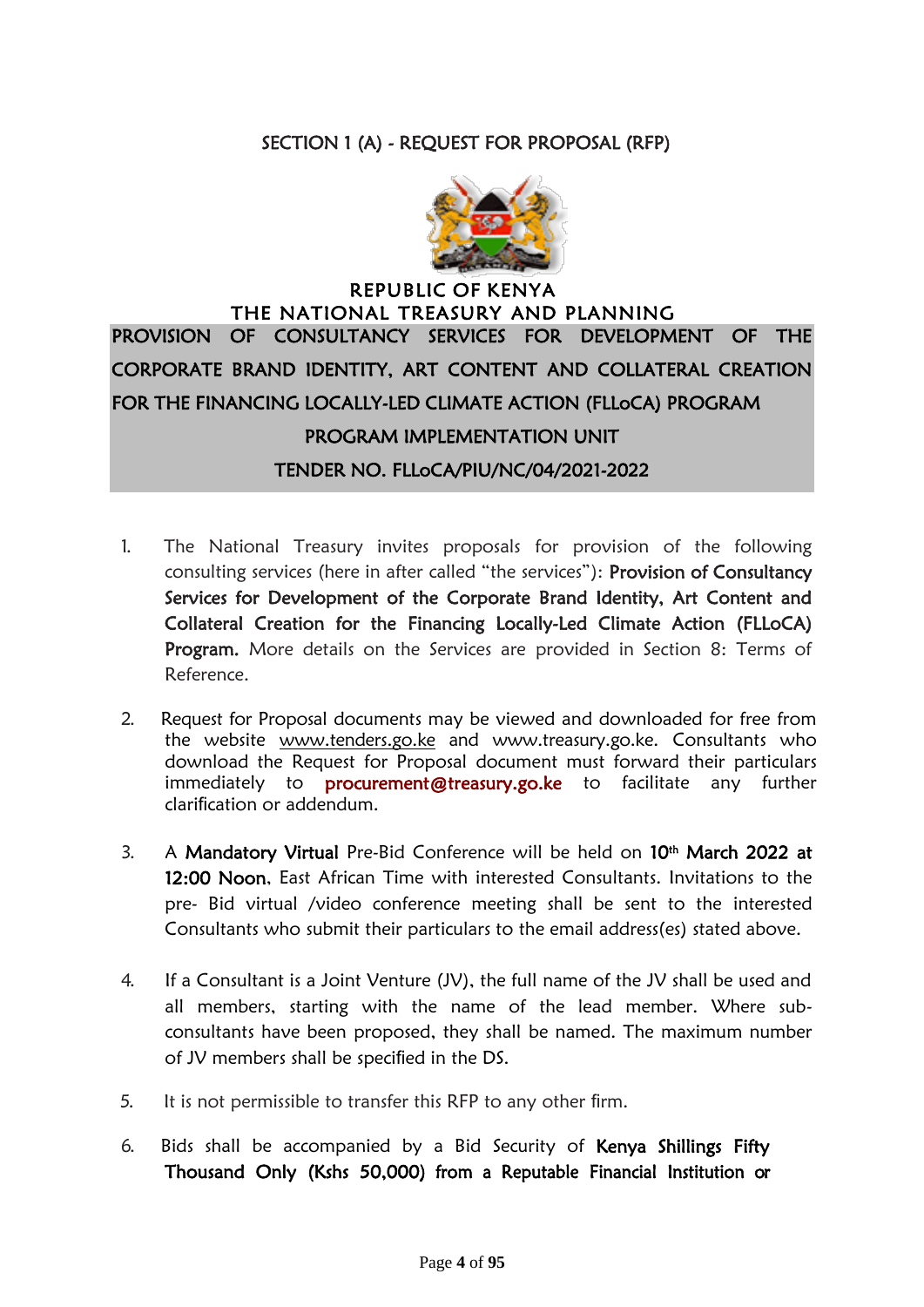## Insurance Firm approved by Public Procurement Regulatory Authority (PPRA) valid for 30 days beyond the Tender Validity period.

- 7. The Consultant shall chronologically serialize all pages of the Request for Proposal documents submitted.
- 8. A firm will be selected under Quality and Cost Based Selection (QCBS) Method and in a format as described in this RFP, in accordance with the Public Procurement and Asset Disposal Act 2015, a copy of which is found at the following website: [www.ppra.go.ke.](http://www.ppra.go.ke/)
- 9. The: Section 1: Letter of Request for Proposals Section2: Instructions to Consultants and Data Sheet Section 3: Technical Proposal Standard Forms Section 4: Financial Proposal Standard Forms Section 5: Terms of Reference Section 6: Standard Forms of Contract ([Select: Time-Based or Lump-Sum])
- 10. Please inform us by 4th March 2022 in writing at the address below or by E-mail [procurement@treasury.go.ke](mailto:procurement@treasury.go.ke)
	- a) That you have received this Request for Proposals; and
	- b) Whether you intend to submit a proposal alone or intend to enhance your experience by requesting permission to associate with other firm(s) (if permissible under Section 2, Instructions to Consultants (ITC), Data Sheet 14.1.1).
- 11. Details on the proposal's submission date, time and address are provided in the ITC 17.7and ITC 17.9 of the Data Sheet.

Yours sincerely,

## HEAD, SUPPLY CHAIN MANAGEMENT SERVICES FOR: PRINCIPAL SECRETARY/NATIONALTREASURY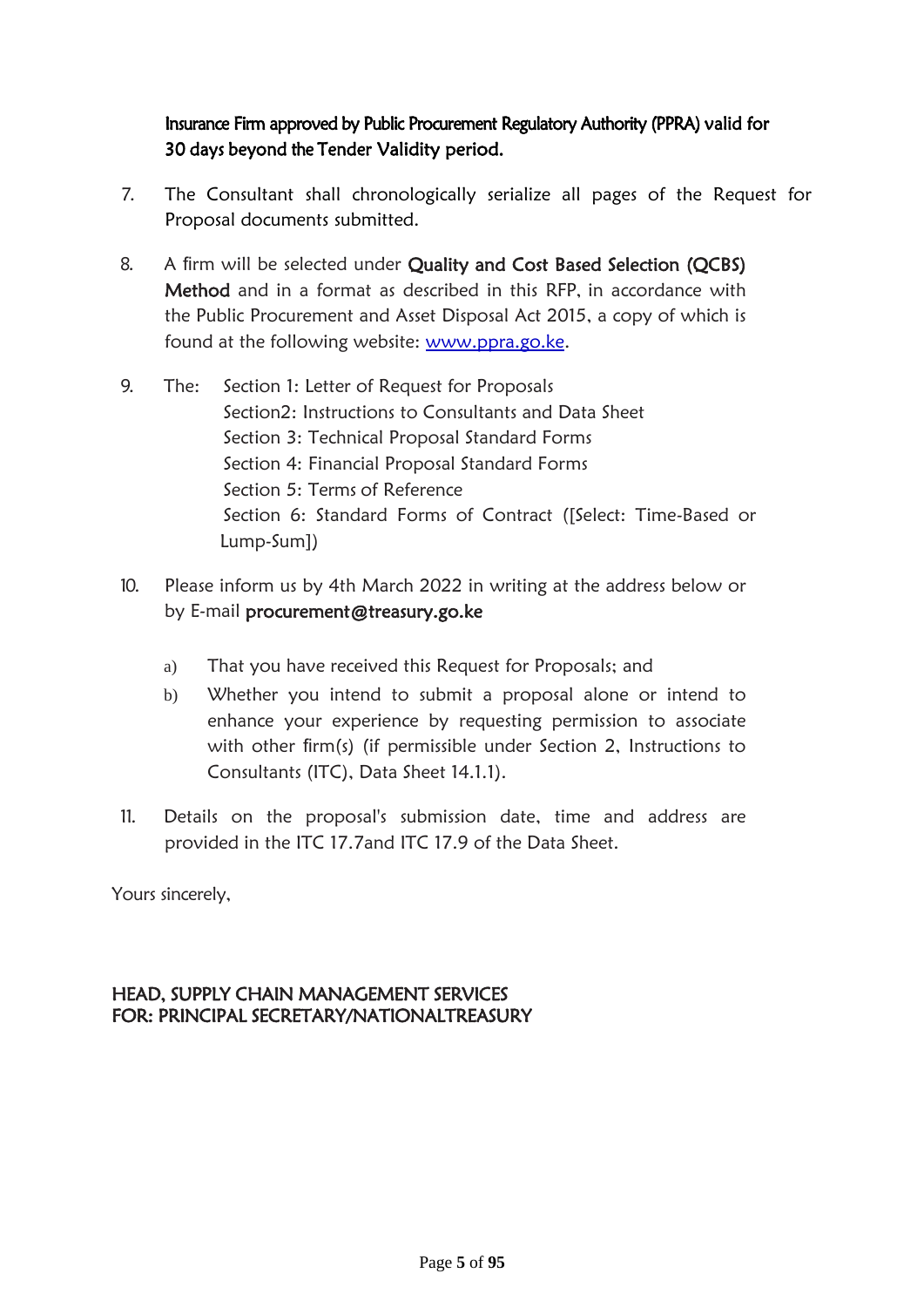## <span id="page-5-0"></span>SECTION 2. INSTRUCTIONS TO CONSULTANTS AND DATA SHEET

#### A. GENERAL PROVISIONS

#### 1. Meanings/De**fi**nitions

- a) "Affiliate(s)" means an individual or an entity that directly or indirectly controls, is controlled by, or is under common control with the Consultant.
- b) "Applicable Law" means the laws and any other instruments having the force of law in Kenya.
- c) "Procuring Entity" means the entity that is carrying out the consultant selection process and signs the Contract for the Services with the selected Consultant.
- d) "Consultant" means a legally-established professional consulting firm or an entity that may provide or provides the Services to the Procuring Entity under the Contract.
- e) "Contract" means a legally binding written agreement signed between the Procuring Entity and the Consultant and includes all the attached documents listed in its Clause 1 (the General Conditions of Contract (GCC), the Special Conditions of Contract (SCC), and the Appendices).
- f) "Data Sheet" means an integral part of the Instructions to Consultants (ITC) Section 2 that is used to reflect specific assignment conditions to supplement, but not to over-write, the provisions of the ITC.
- g) "Day" means a calendar day unless otherwise specified as "Business Day". A Business Day is any day that is an official working day in Kenya and excludes official public holidays.
- h) "Experts" means, collectively, Key Experts, Non-Key Experts, or any other personnel of the Consultant, Sub-consultant or Joint Venture member(s).
- i) "Government" means the Government of the Republic of Kenya.
- j) "In writing" means communicated in written form such as by mail, e-mail, fax, including, if specified in the Data Sheet, distributed or received through the electronic-procurement system used by the Procuring Entity with proof of receipt.
- k) "Joint Venture (JV)" means an association with or without a legal personality distinct from that of its members, of more than one Consultant where one member has the authority to conduct all business for and on behalf of any and all the members of the JV, and where the members of the JV are jointly and severally liable to the Procuring Entity for the performance of the Contract.
- l) "Key Expert(s)" means an individual professional whose skills, qualifications, knowledge and experience are critical to the performance of the Services under the Contract and whose CV is considered in the technical evaluation of the Consultant's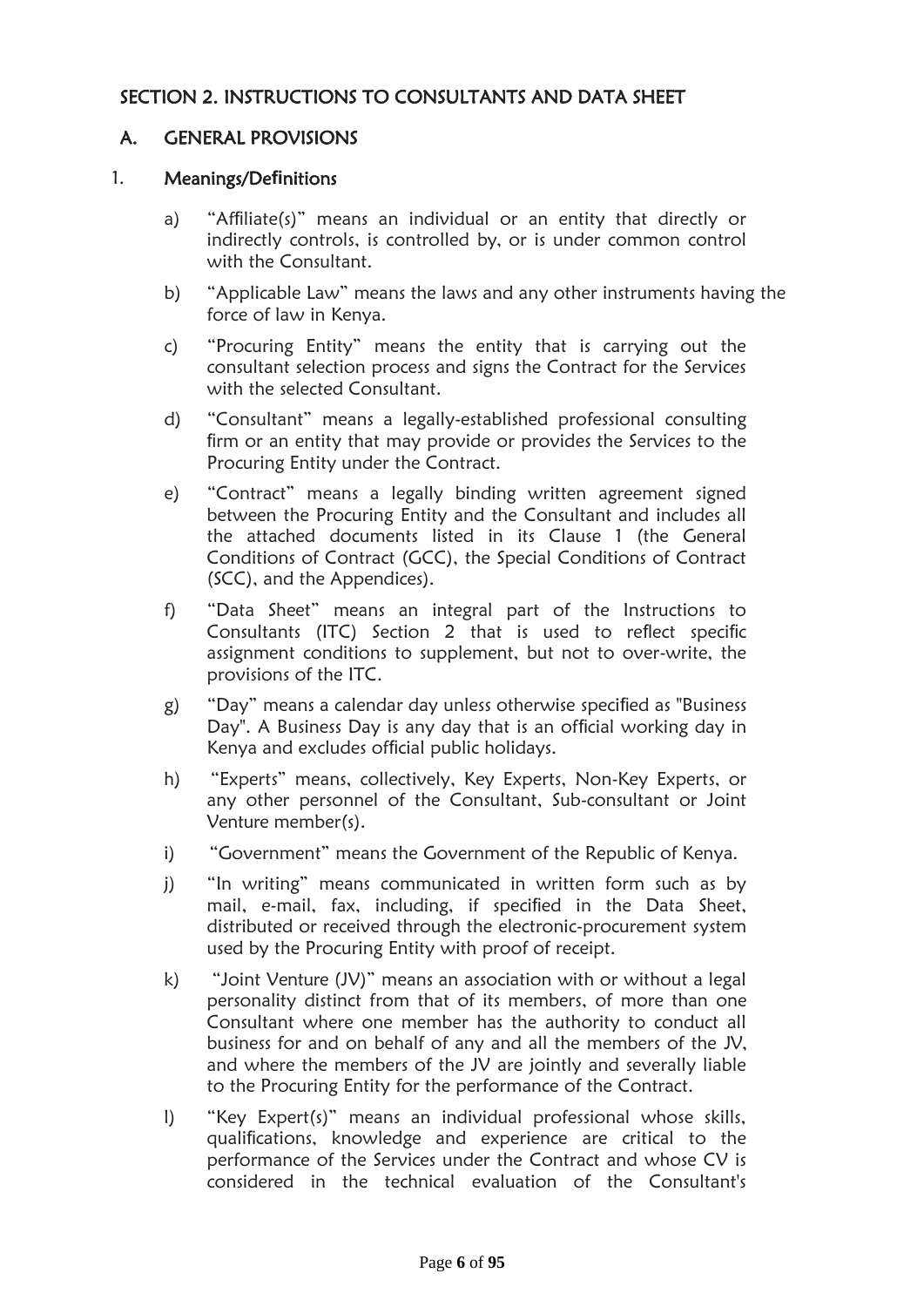proposal.

- m) "ITC" (this Section of the RFP) means the Instructions to Consultants that provides the Consultants with all information needed to prepare their Proposals.
- n) "Letter of RFP" means the letter of invitation being sent by the Procuring Entity to the Consultants.
- o) "Non-Key Expert(s)" means an individual professional provided by the Consultant or its Sub-consultant and who is assigned to perform the Services or any part thereof under the Contract and whose CVs are not evaluated individually.
- p) "Proposal" means the Technical Proposal and the Financial Proposal of the Consultant.
- q) "Public Procurement Regulatory Authority (PPRA)" means the statutory authority of the Government of Kenya that is mandated with the role of regulating and monitoring compliance with the public procurement law and regulations.
- r) "RFP" means the Request for Proposals to be prepared by the Procuring Entity for the selection of consultants.
- s) "Services" means the work to be performed by the Consultant pursuant to the Contract.
- t) "Sub-consultant" means an entity to whom the Consultant intends to subcontract any part of the Services while the Consultant remains responsible to the Procuring Entity during the whole performance of the Contract.
- v) "Terms of Reference (TORs)" means the Terms of Reference that explains the objectives, scope of work, activities, and tasks to be performed, respective responsibilities of the Procuring Entity and the Consultant, and expected results and deliverables of the assignment.

#### 2. Introduction

- 2.1 The Procuring Entity named in the Data Sheet intends to select a Consultant from those listed in the Request for Proposals (RFP), in accordance with the method of selection specified in the Data Sheet.
- 2.2 The Consultant are invited to submit a Technical Proposal and a Financial Proposal, for consulting services required for the assignment named in the Data Sheet. The Proposal will be the basis for negotiating and ultimately signing the Contract with the selected Consultant.
- 2.3 The Consultants should familiarize themselves with the local conditions and take them into account in preparing their Proposals, including attending a pre-proposal conference if one is specified in the Data Sheet. Attending any such pre-proposal conference is optional and is at the Consultants' expense.
- 2.4 The Procuring Entity will timely provide, at no cost to the Consultants,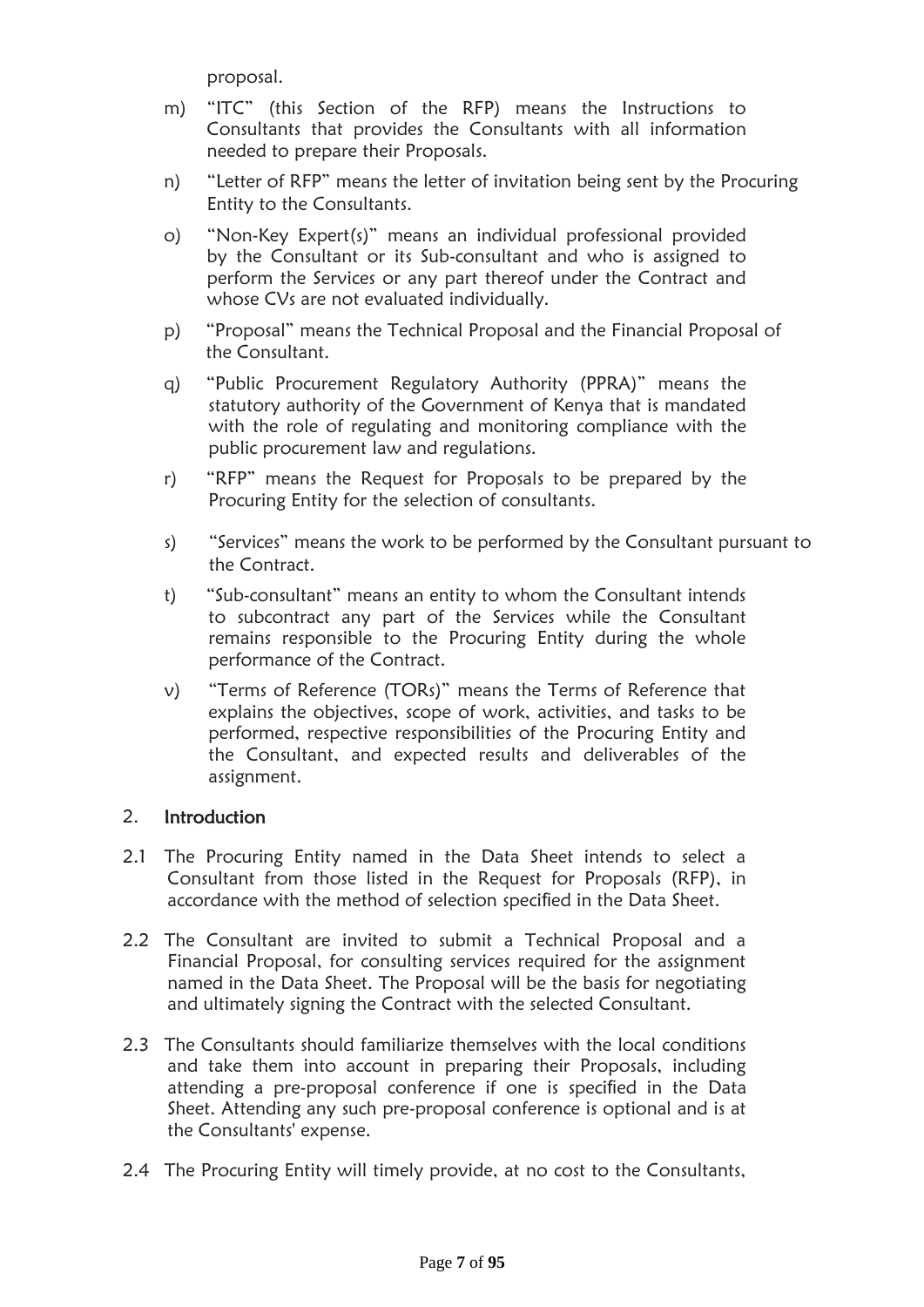the inputs, relevant project data, and reports required for the preparation of the Consultant's Proposal as specified in the Data Sheet.

## 3. Con**fl**ict of Interest

- 3.1 The Consultant is required to provide professional, objective, and impartial advice, always holding the Procuring Entity's interest's paramount, strictly avoiding conflicts with other assignments or its own corporate interests and acting without any consideration for future work.
- 3.2 The Consultant has an obligation to disclose to the Procuring Entity any situation of actual or potential conflict that impacts its capacity to serve the best interest of the Procuring Entity. Failure to disclose such situations may lead to the disqualification of the Consultant or the termination of its Contract.
- 3.3 Without limitation on the generality of the foregoing, and unless stated otherwise in the Data Sheet, the Consultants shall not be hired under the circumstances set forth below:
	- *i)* Con*fl*icting Activities

Conflict between consulting activities and procurement of goods, works or non-consulting services: a firm that has been engaged by the Procuring Entity to provide goods, works, or non-consulting services for a project, or any of its Affiliates, shall be disqualified from providing consulting services resulting from or directly related to those goods, works, or non-consulting services. Conversely, a firm hired to provide consulting services for the preparation or implementation of a project, or any of its Affiliates, shall be disqualified from subsequently providing goods or works or non-consulting services resulting from or directly related to the consulting services for such preparation or implementation.

*ii)* Con*fl*icting Assignments

Conflict among consulting assignments: A Consultant (including its Experts and Sub-consultants) or any of its Affiliates shall not be hired for any assignment that, by its nature, may conflict with another assignment of the Consultant for the same or for another Procuring Entity.

(iii) Con*fl*icting Relationships

Relationship with the Procuring Entity's staff: a Consultant (including its Experts and Sub-consultants) that has a close business or personal relationship with senior management or professional staff of the Procuring Entity who has the ability to influence the bidding process and: (i) are directly or indirectly involved in the preparation of the Terms of Reference for the assignment,(ii) the selection process for the Contract, or (iii) the supervision of the Contract, may not be awarded a Contract, unless the conflict stemming from such relationship has been resolved in a manner that determines there is no conflict to affect this selection process.

iv) Others

Any other types of conflicting relationships as indicated in the Data Sheet.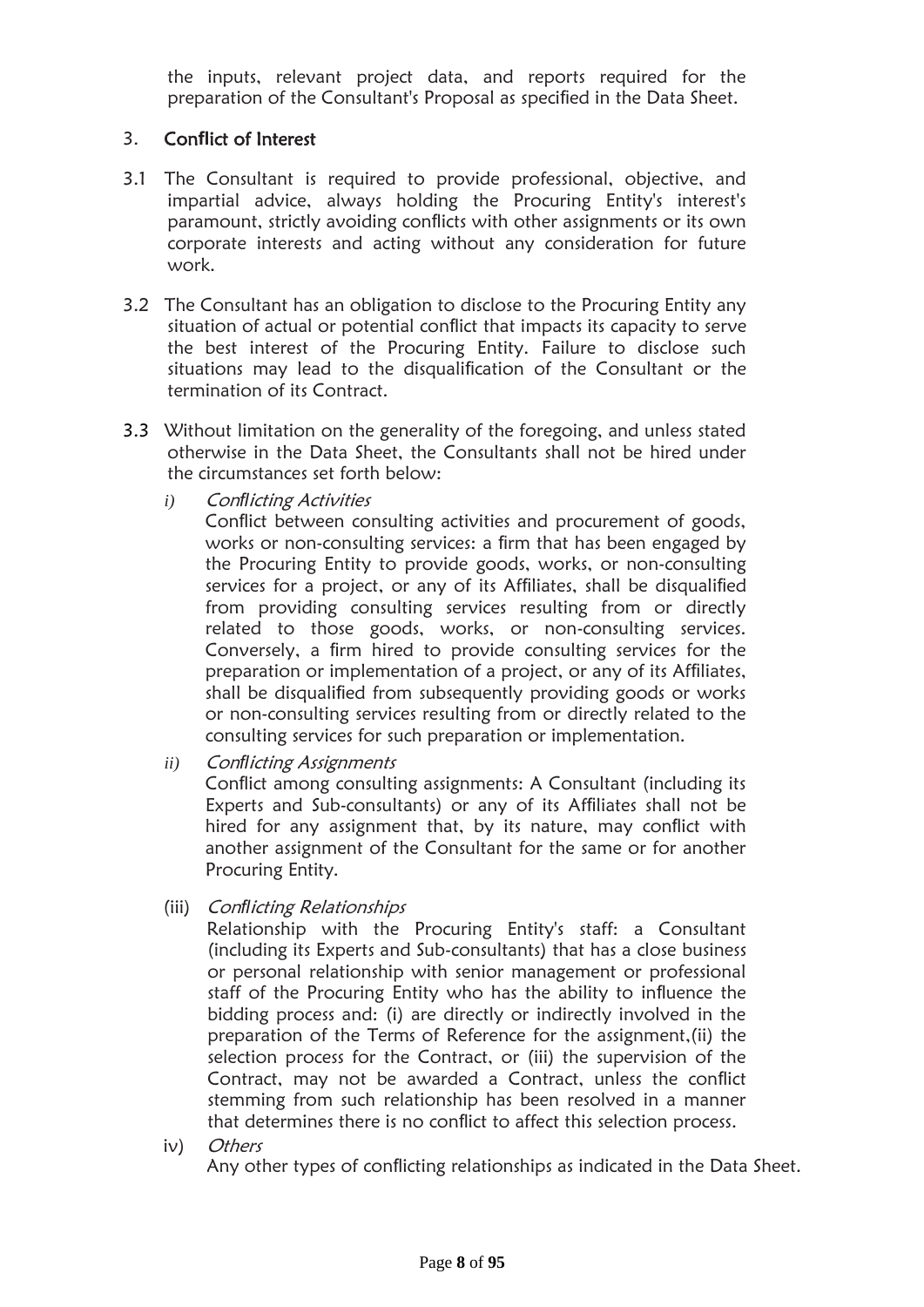## 4. Unfair Competitive Advantage

4.1 Fairness and transparency in the selection process require that the Consultants or their Affiliates competing for a specific assignment do not derive a competitive advantage from having provided consulting services related to the assignment in question. To that end, the Procuring Entity shall indicate in the Data Sheet and make available to all Consultants together with this RFP all information that would in that respect give such Consultant any unfair competitive advantage over competing Consultants.

## 5. Corrupt and Fraudulent Practices

5.1 Consultant firms or any of its members shall not be involved in corrupt, coercive, obstructive, collusive or fraudulent practice. Consultant firms or any of its members that are proven to have been involved in any of these practices shall be automatically disqualified and would not be awarded a contract.

## 5.2 Collusive practices

- 5.2 The Procuring Entity requires compliance with the provisions of the Competition Act 2010, regarding collusive practices in contracting. Any Consultant found to have engaged in collusive conduct shall be disqualified and criminal and/or civil sanctions may be imposed. To this effect, Consultants shall be required to complete and sign the "Certificate of Independent Proposal Determination" annexed to the Proposal Form.
- 5.3 In further pursuance of this policy, Consultants shall permit and shall cause their agents (where declared or not), subcontractors, subconsultants, service providers, suppliers, and their personnel, to permit the Government and its agencies to inspect all accounts, records and other documents relating to any short-listing process, Proposal submission, and contract performance (in the case of award), and to have them audited by auditors, investigators or compliance officers.

#### 6. Eligibility

- 6.1 In selection of Consultants, short-listing shall be composed of firms or individuals who belong to the same line of professional business and who are almost of the same capability.
- 6.2 Unless otherwise specified in the Data Sheet, the Procuring Entity permits Consultants including proposed experts, joint ventures and individual members from all countries and categories to offer consulting services. The maximum number of members so far JV shall be specified in the TDS.
- 6.3 The Competition Act of Kenya requires that firms wishing to tender as Joint Venture undertakings which may prevent, distort or lessen competition in provision of services are prohibited unless they are exempt in accordance with the provisions of Section 25 of the Competition Act, 2010. JVs will be required to seek for exemption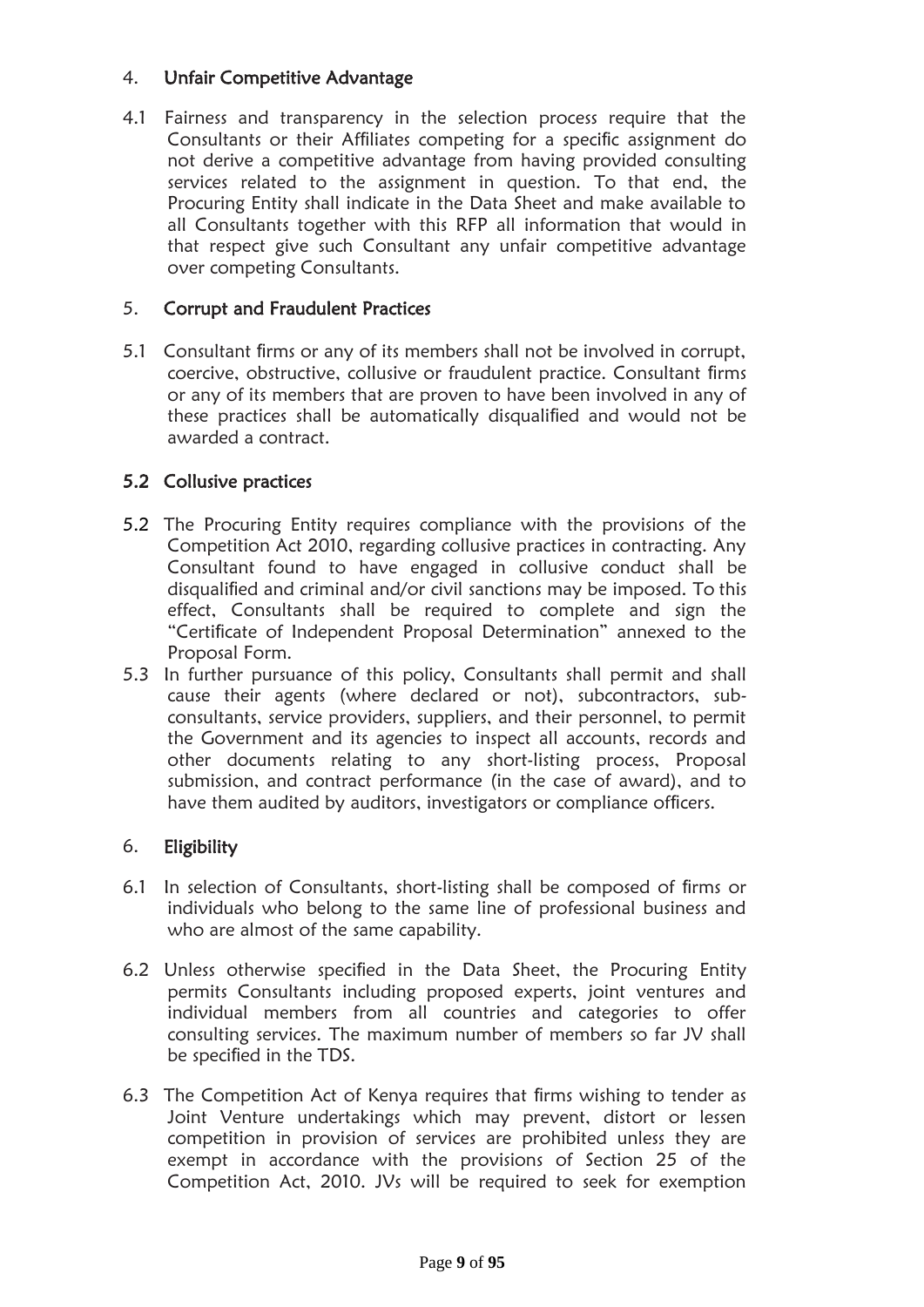from the Competition Authority. Exemption shall not be a condition for submission of proposals, but it shall be a condition of contract award and signature. A JV tenderer shall be given opportunity to seek such exemption as a condition of award and signature of contract. Application for exemption from the Competition Authority of Kenya may be accessed from the websit[ewww.cak.go.ke](http://www.cak.go.ke/)

- 6.4 Public Officers of the Procuring Entity, their Spouses, Child, Parent, Brothers or Sister. Child, Parent, Brother or Sister of a Spouse, their business associates or agents and firms/organizations in which they have a substantial or controlling interest shall not be eligible to tender or be awarded a contract. Public Officers are also not allowed to participate in any procurement proceedings.
- 6.5 It is the Consultant's responsibility to ensure that it's Experts, joint venture members, Sub-consultants, agents (declared or not), subcontractors, service providers, suppliers and/or their employees meet the eligibility requirements.
- 6.6 As an exception to the foregoing ITC 6.1 and 6.2 above:
	- a) Sanctions-A firm or an individual that has been debarred from participating in public procurement shall be ineligible to be awarded a contract, or to benefit from the contract, financially or otherwise, during the debarment period. The list of debarred firms and individuals is available from the website of PPRA [www.ppra.go.ke.](http://www.ppra.go.ke/)
	- b) Prohibitions-Firms and individuals of a country or goods in a country may be ineligible if:
		- i) As a matter of law or official regulations, Kenya prohibits commercial relations with that country; or
		- ii) By an act of compliance with a decision of the United Nations Security Council taken under Chapter VII of the Charter of the United Nations, Kenya prohibits any import of goods or services from that country or any payments to any country, person, or entity in that country.
	- c) Restrictions for Government-owned Enterprises-Governmentowned enterprises or institutions in Kenya shall be eligible only if they can establish that they
		- i) Are legally and financially autonomous,
		- ii) Operate under commercial law, and
		- iii) That they are not dependent agencies of the Procuring Entity.
	- d) Restrictions for public employees Government officials and civil servants and employees of public institutions shall not be hired for consulting contracts.
- 6.7 Margin of Preference and Reservations-no margin of preference shall be allowed in the selection of consultants. Reservations may however be allowed to a specific group of businesses (these groups are Small and Medium Enterprises, Women Enterprises, Youth Enterprises and Enterprises of persons living with disability, as the case may be), and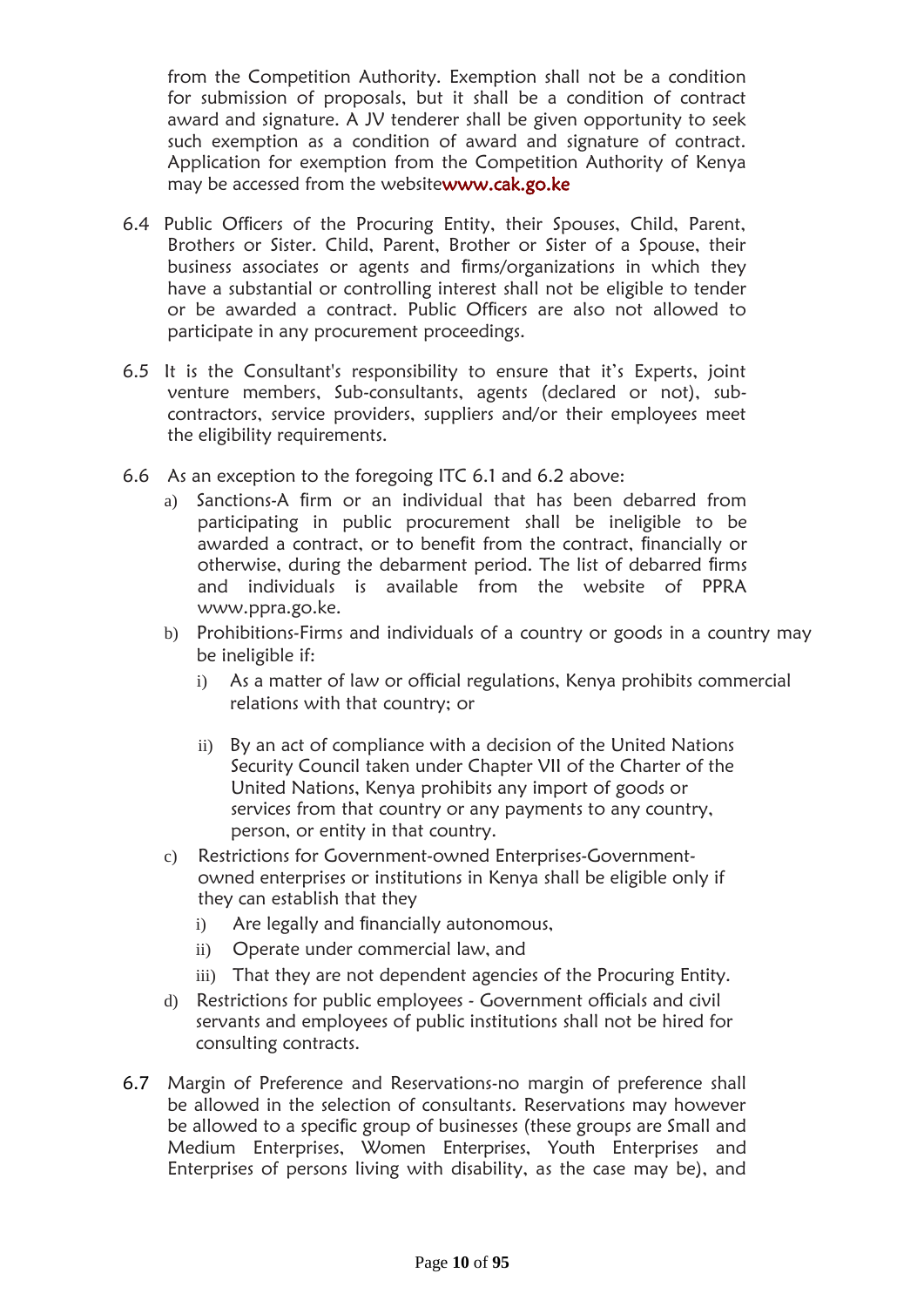who are appropriately registered as such by the authority to be specified in the Data Sheets. A procuring entity shall ensure that the invitation to submit proposals specifically includes only businesses or firms belonging to one group.

## B. Preparation of Proposals

### 7. General Considerations

7.1 In preparing the Proposal, the Consultant is expected to examine the RFP in detail. Material deficiencies in providing the information requested in the RFP may result in rejection of the Proposal.

## 8. Cost of Preparation of Proposal

8.1 The Consultant shall bear all costs associated with the preparation and submission of its Proposal, and the Procuring Entity shall not be responsible or liable for those costs, regardless of the conduct or outcome of the selection process. The Procuring Entity is not bound to accept any proposal and reserves the right to annul the selection process at any time prior to Contract award, without incurring any liability to the Consultant.

## 9. Language

9.1 The Proposal, as well as all correspondence and documents relating to the Proposal exchanged between the Consultant and the Procuring Entity shall be written in the English language.

#### 10. Documents Comprising the Proposal

- 10.1 The Proposal shall comprise the documents and forms listed in the Data Sheet.
- 10.2 The Consultant shall declare in the Financial Proposal Submission Form, that in competing for and executing a contract, it shall undertake to observe the laws of Kenya against fraud and corruption including bribery, as well as against anti-competitive practices including bid rigging.
- 10.3 The Consultant shall furnish information on commissions, gratuities and fees, if any, paid or to be paid to agents or any other party relating to this Proposal and, if awarded, Contract execution, as requested in the Financial Proposal Submission Form.

## 11. Only One Proposal

11.1 The Consultant (including the individual members of any Joint Venture) shall submit only one Proposal, either in its own name or as part of a Joint Venture in another Proposal. If a Consultant, including any Joint Venture member, submits or participates in more than one proposal, all such proposals shall be disqualified and rejected. This does not, however, preclude Sub-consultant, or the Consultant's staff from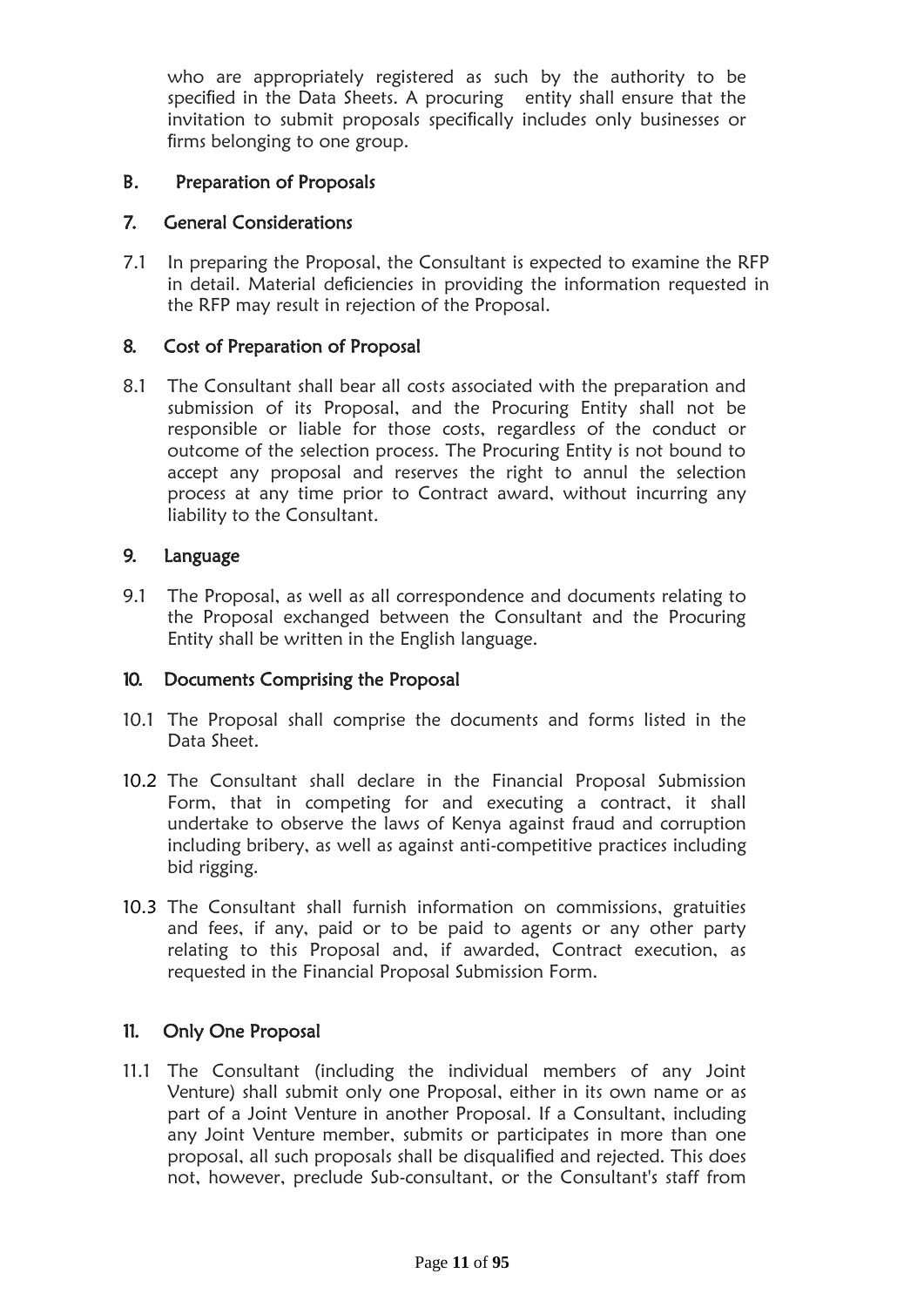participating as Key Experts and Non-Key Experts in more than one Proposal when circumstances justify and if stated in the Data Sheet.

- 11.2 Members of a joint venture may not also make an individual Proposal, be a subcontractor in a separate proposal or be part of another joint venture for the purposes of the same Contract.
- 11.3 Should a Joint Venture subsequently win the Contract, it shall consider whether an application for exemption from the Competition Authority of Kenya is merited pursuant to Section 25 of the Competition Act 2010.

#### 12. Proposal Validity

#### a. Proposal Validity Period

- 12.1 The Data Sheet indicates the period during which the Consultant's Proposal must remain valid after the Proposal submission deadline.
- 12.2 During this period, the Consultant shall maintain its original Proposal without any change, including the availability of the Key Experts, the proposed rates and the total price.
- 12.3 If it is established that any Key Expert nominated in the Consultant's Proposal was not available at the time of Proposal submission or was included in the Proposal without his/her confirmation, such Proposal shall be disqualified and rejected for further evaluation and may be subject to sanctions in accordance with ITC 5.

#### b. Extension of Validity Period

- 12.4 The Procuring Entity will make its best effort to complete the negotiations within the proposal's validity period. However, should the need arise, the Procuring Entity may request, in writing, all Consultants who submitted Proposals prior to the submission deadline to extend the Proposals' validity.
- 12.5 If the Consultant agrees to extend the validity of its Proposal, it shall be done without any change in the original Proposal and with the confirmation of the availability of the Key Experts, except as provided in ITC 12.7.
- 12.6 The Consultant has the right to refuse to extend the validity of its Proposal in which case such Proposal will not be further evaluated.

#### b. Substitution of Key Experts at Validity Extension

12.7 If any of the Key Experts become unavailable for the extended validity period, the Consultant shall provide a written adequate justification and evidence satisfactory to the Procuring Entity together with the substitution request. In such case, a replacement Key Expert shall have equal or better qualifications and experience than those of the originally proposed Key Expert. The technical evaluations score, however, will remain to be based on the evaluation of the CV of the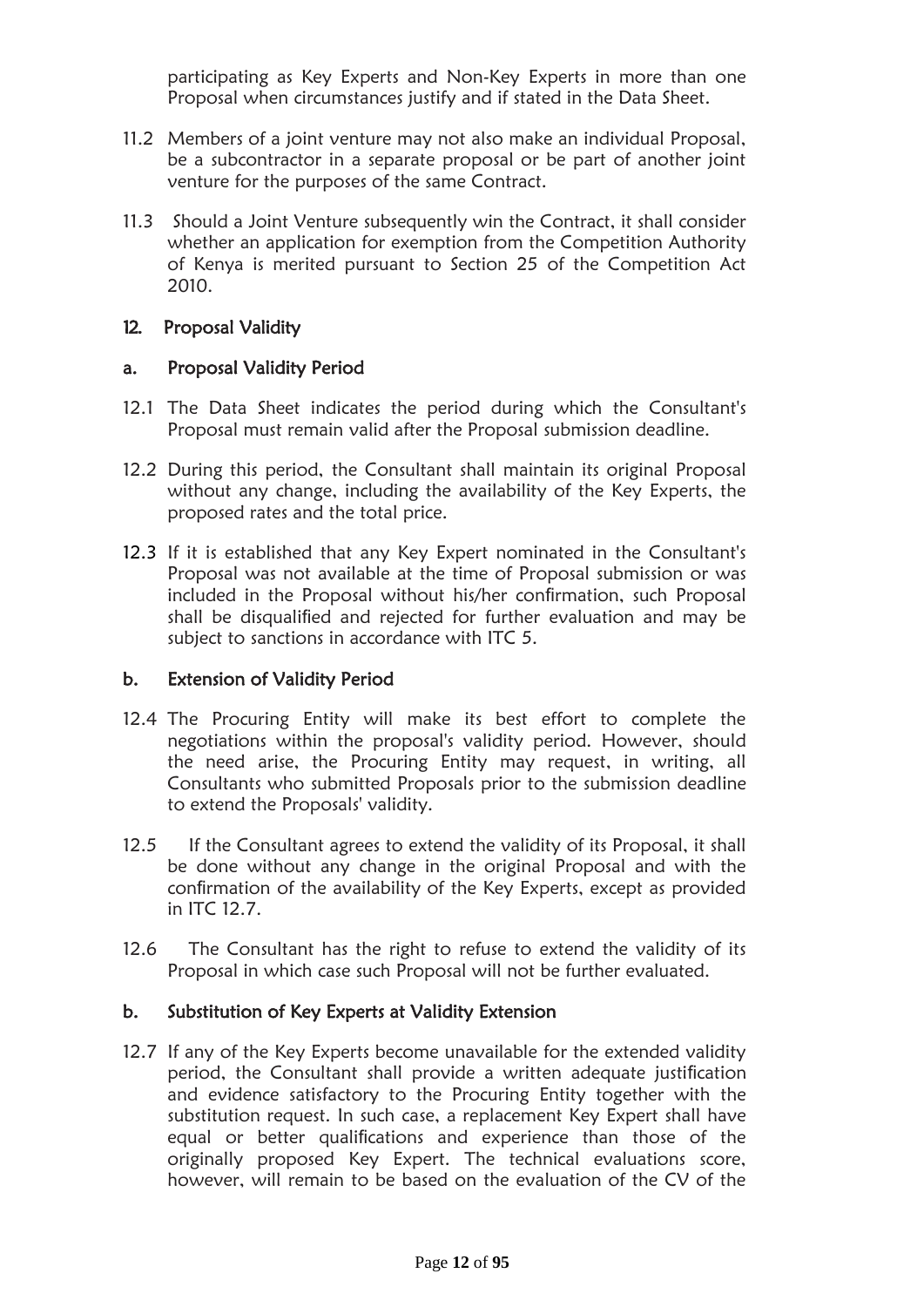original Key Expert.

12.8 If the Consultant fails to provide a substitute Key Expert with equal or better qualifications, or if the provided reasons for the replacement or justification are unacceptable to the Procuring Entity, such Proposal will be rejected.

### c. Sub-Contracting

12.9 The Consultant shall not subcontract the whole or part of the Services without reasonable justification and written approval of the Procuring Entity.

## 13. Clari**fi**cation and Amendment of RFP

- 13.1 The Consultant may request a clarification of any part of the RFP during the period indicated in the Data Sheet before the Proposals' submission deadline. Any request for clarification must be sent in writing, or by standard electronic means, to the Procuring Entity's address indicated in the Data Sheet. The Procuring Entity will respond in writing, or by standard electronic means, and will send written copies of the response (including an explanation of the query but without identifying its source) to all Consultants. Should the Procuring Entity deem it necessary to amend the RFP as a result of a clarification, it shall do so following the procedure described below:
- 13.2 At any time before the proposal submission deadline, the Procuring Entity may amend the RFP by issuing an amendment in writing or by standard electronic means. The amendment shall be sent to all invited Consultants and will be binding on them. The Consultants shall acknowledge receipt of all amendments in writing.
- 13.3 If the amendment is substantial, the Procuring Entity may extend the proposal submission deadline to give the Consultants reasonable time to take an amendment in to account in their Proposals.
- 13.4 The Consultant may submit a modified Proposal or a modification to any part of it at any time prior to the proposal submission deadline. No modifications to the Technical or Financial Proposal shall be accepted after the deadline.

#### 14. Preparation of Proposals–Speci**fi**c Considerations

- 14.1 While preparing the Proposal, the Consultant must give particular attention to the following:
	- (a) If a Consultant considers that it may enhance its expertise for the assignment by associating with other consultants in the form of a Joint Venture or as Sub-consultants, it may do so as long as only one Proposal is submitted, in accordance with ITC 11.1 above. A Consultant cannot associate with shortlisted Consultant(s). When associating with non-shortlisted/non-invited firms in the form of a joint venture or a sub-consultancy, the shortlisted/invited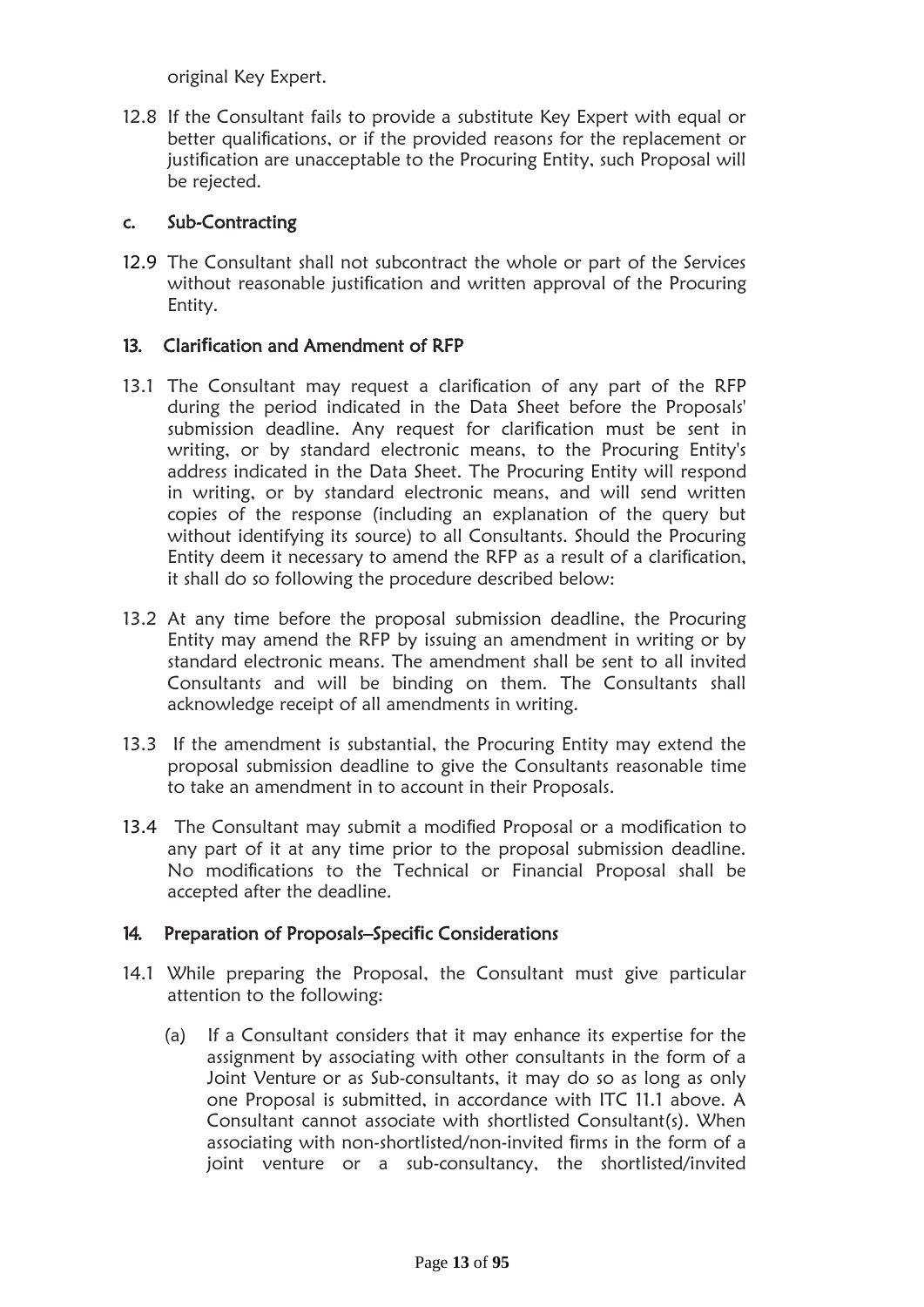Consultant shall be a lead member. If shortlisted/invited Consultant associates with each other, any of them can be a lead member.

- (b) The Procuring Entity may indicate in the Data Sheet the estimated amount or Key Experts' time input (expressed in person-month), or the Procuring Entity's estimated total cost of the assignment, but not both. This estimate is indicative and the Proposal shall be based on the Consultant's own estimates for the same. This clause shall not apply when using Fixed Budget selection method.
- (c) For assignments under the Fixed-Budget selection method, the estimated Key Experts' time input shall not be disclosed. Total available budget, with an indication whether it is inclusive or exclusive of taxes, is given in the Data Sheet, and the Financial Proposal shall not exceed this budget.
- d) Key Experts shall not appear in more than one proposal unless so allowed in the Data Sheet. Invited firms must confirm and ensure their Key experts do not appear in proposal of other invited firms, otherwise proposals with Key experts appearing in other proposals will be rejected.

#### 15. Technical Proposal Format and Content

- 15.1 The Technical Proposal shall be prepared using the Standard Forms provided in Section 3 of the RFP and shall comprise the documents listed in the Data Sheet under ITC 10.1. The Technical Proposal shall not include any financial information. A Technical Proposal containing material financial information shall be declared non- responsive.
- 15.2 Consultant shall not propose alternative Key Experts. Only one CV shall be submitted for each Key Expert position. Failure to comply with this requirement will make the Proposal non-responsive.

#### 16. Financial Proposal

16.1 The Financial Proposal shall be prepared using the Standard Forms provided in Section 4 of the RFP. It shall list all costs associated with the assignment, including (a) remuneration for Key Experts and Non-Key Experts, (b) reimbursable expenses indicated in the Data Sheet. Irrespective of the consultant selection method, any Consultant that does not submit itemized and priced financial proposal, or merely refers the Procuring Entity to other legal instruments for the applicable minimum remuneration fees shall be considered non-responsive.

#### a. Price Adjustment

16.2 For assignments with a duration exceeding 18 months, a price adjustment provision for foreign and/or local inflation for remuneration rates apply if so stated in the Data Sheet.

#### b. Taxes

16.3 The Consultant and its Sub-consultants and Experts are responsible for meeting all tax liabilities arising out of the Contract unless stated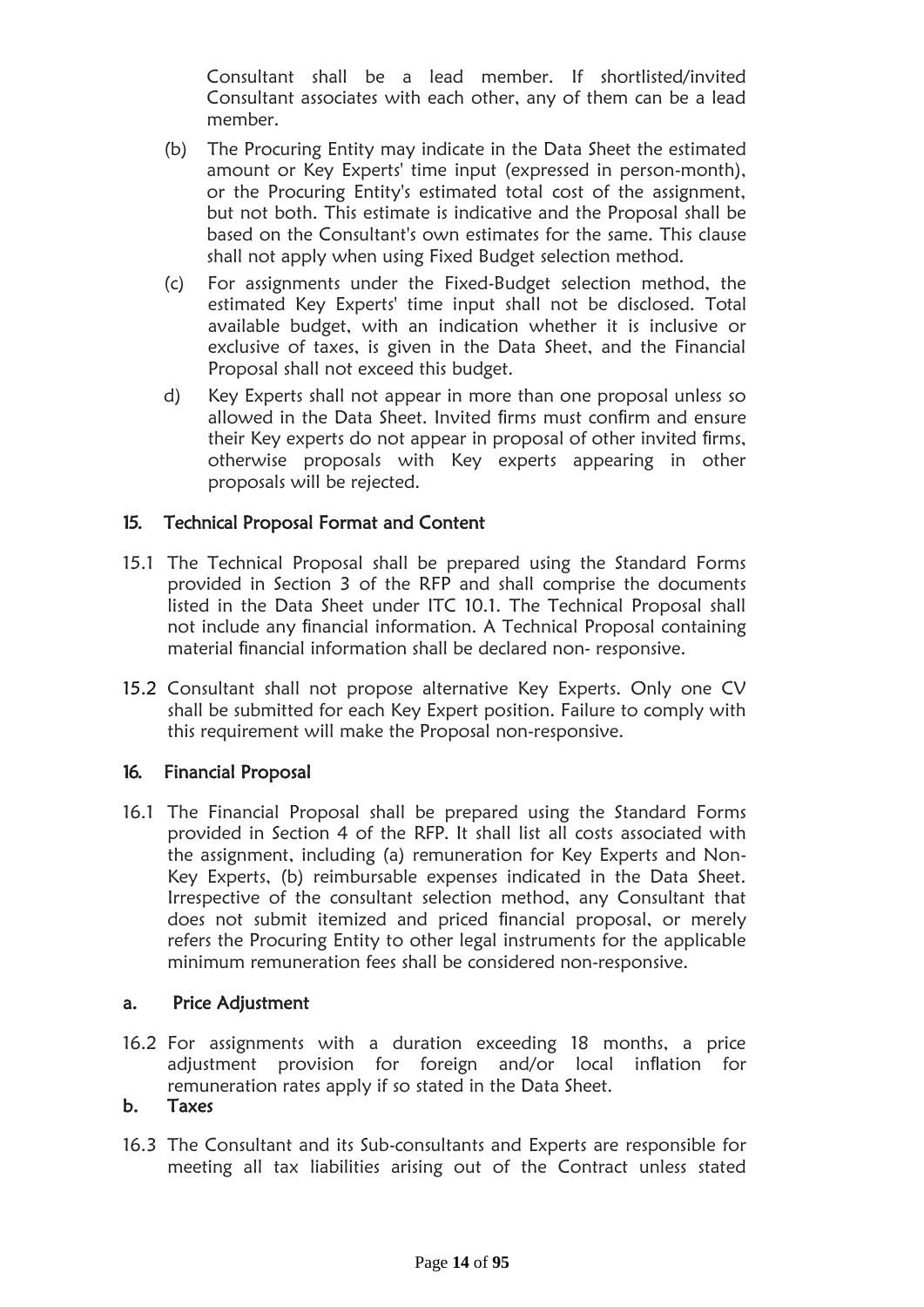otherwise in the Data Sheet. Information on taxes in Kenya is provided in the Data Sheet.

## c. Currency of Proposal

16.4 The Consultant may express the price for its Services in the currency or currencies as stated in the Data Sheet. If indicated in the Data Sheet, the portion of the price representing local cost shall be stated in Kenya Shillings.

#### d. Currency of Payment

16.5 Payment under the Contract shall be made in the currency or currencies in which the payment is requested in the Proposal.

## C. SUBMISSION, OPENING AND EVALUATION

#### 17. Submission, Sealing, and Marking of Proposals

- 17.1 The Consultant shall submit a signed and complete Proposal comprising the documents and forms in accordance with ITC 10 (Documents Comprising Proposal). Consultants shall mark as "CONFIDENTIAL" information in their Proposals which is confidential to their business. This may include proprietary information, trade secrets or commercial or financially sensitive information. The submission can be done by mail or by hand. If specified in the Data Sheet, the Consultant has the option of submitting its Proposals electronically.
- 17.2 An authorized representative of the Consultant shall sign the original submission letters in the required format for both the Technical Proposal and the Financial Proposals and shall initial all pages of both. The authorization shall be in the form of a written power of attorney attached to the Technical Proposal.
- 17.3 A Proposal submitted by a Joint Venture shall be signed by all members so as to be legally binding on all members, or by an authorized representative who has a written power of attorney signed by each member's authorized representative.
- 17.4 Any modifications, revisions, interlineations, erasures, or overwriting shall be valid only if they are signed or initialed by the person signing the Proposal.
- 17.5 The signed Proposal shall be marked "ORIGINAL", and its copies marked "COPY" as appropriate. The number of copies is indicated in the Data Sheet. All copies shall be made from the signed original. If there are discrepancies between the original and the copies, the original shall prevail.

#### 18. Sealing and Marking of Proposals

18.1 The firm shall deliver the Proposals in a single sealed envelope, or in a single sealed package, or in a single sealed container bearing the name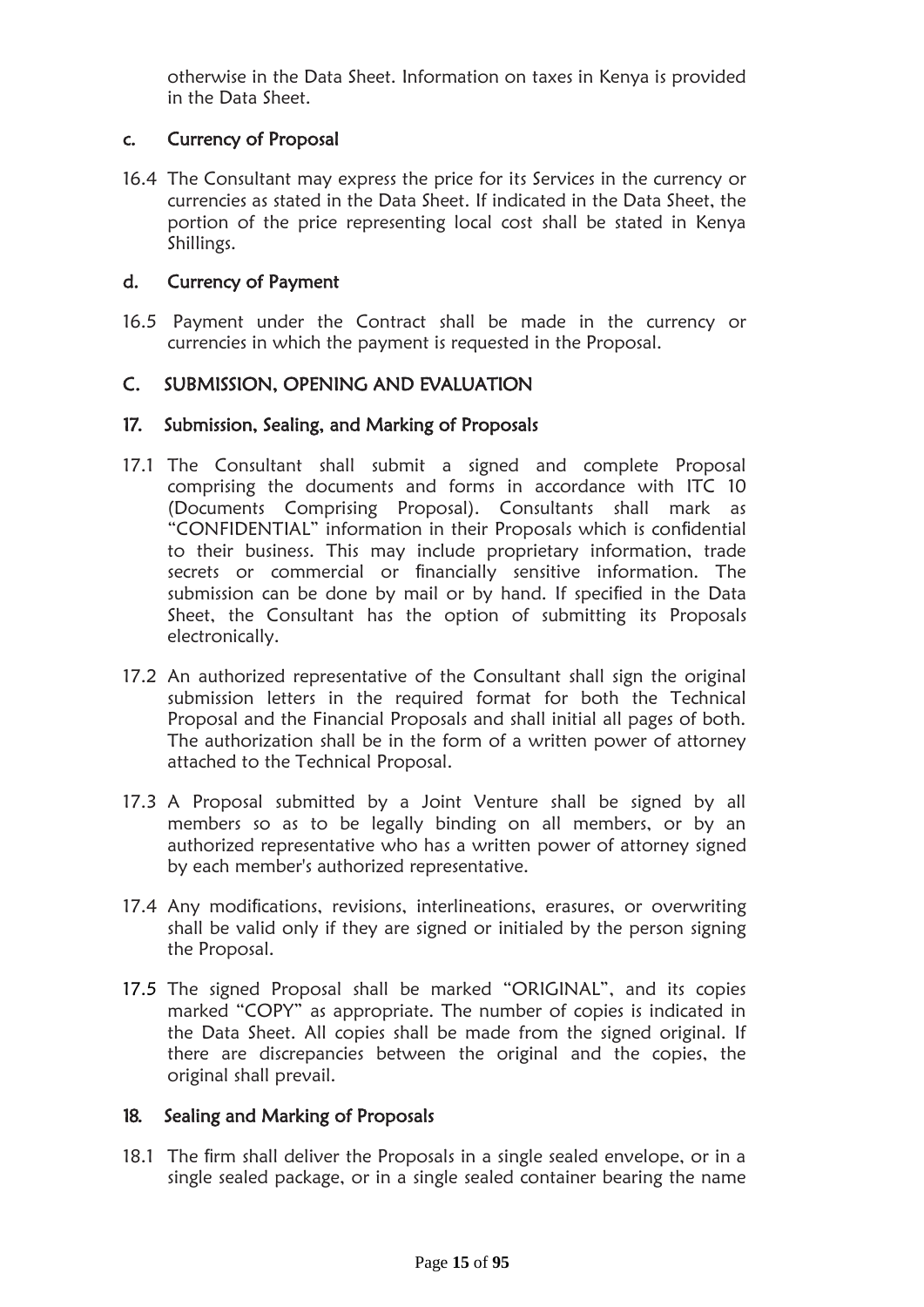and Reference number of the assignment, addressed to the Procuring Entity and a warning "DO NOT OPEN BEFORE…………. (The time and date for proposal opening date". Within the single envelope, package or container, the Firm shall place the following separate, sealed envelopes:

- 18.2 In the single sealed envelope, or in a single sealed package, or in a single sealed container the following documents shall been closed and shall be addressed as follows:
	- i) in an envelope or package or container marked "ORIGINAL", all documents comprising the Technical Proposal, as described in ITC11;
	- ii) in an envelope or package or container marked "COPIES", all required copies of the Technical Proposal;
	- iii) in an envelope or package or container marked "ORIGINAL", all required copies of the Financial Proposal; and
- 18.3 The inner envelopes or packages or containers shall:
	- i) Bear the name and address of the Procuring Entity.
	- ii) Bear the name and address of the Firm; and
	- iii) Bear the name and Reference number of the Assignment.
- 18.4 If an envelope or package or container is not sealed and marked as required, the Procuring Entity will assume no responsibility for the misplacement or premature opening of the proposal. Proposals that are misplaced or opened prematurely will not be accepted.
- 18.5 The Proposal or its modifications must be sent to the address indicated in the Data Sheet and received by the Procuring Entity no later than the deadline indicated in the Data Sheet, or any extension to this deadline. Any Proposal or its modification received by the Procuring Entity after the deadline shall be declared late and rejected, and promptly returned unopened.

#### 19. Con**fi**dentiality/Canvassing

- 19.1 From the time the Proposals are opened to the time the Contract is awarded, the Consultant should not contact the Procuring Entity on any matter related to its Technical and/or Financial Proposal. Information relating to the evaluation of Proposals and award recommendations shall not be disclosed to the Consultants who submitted the Proposals or to any other party not officially concerned with the process, until the publication of the Contract award information.
- 19.2 Any attempt by Consultants or any one on behalf of the Consultant to influence improperly the Procuring Entity in the evaluation of the Proposals or Contract award decisions may result in the rejection of its Proposal and may be subject to the application of prevailing PPRA's debarment procedures.
- 19.3 Notwithstanding the above provisions, from the time of the Proposals' opening to the time of Contract award publication, if a Consultant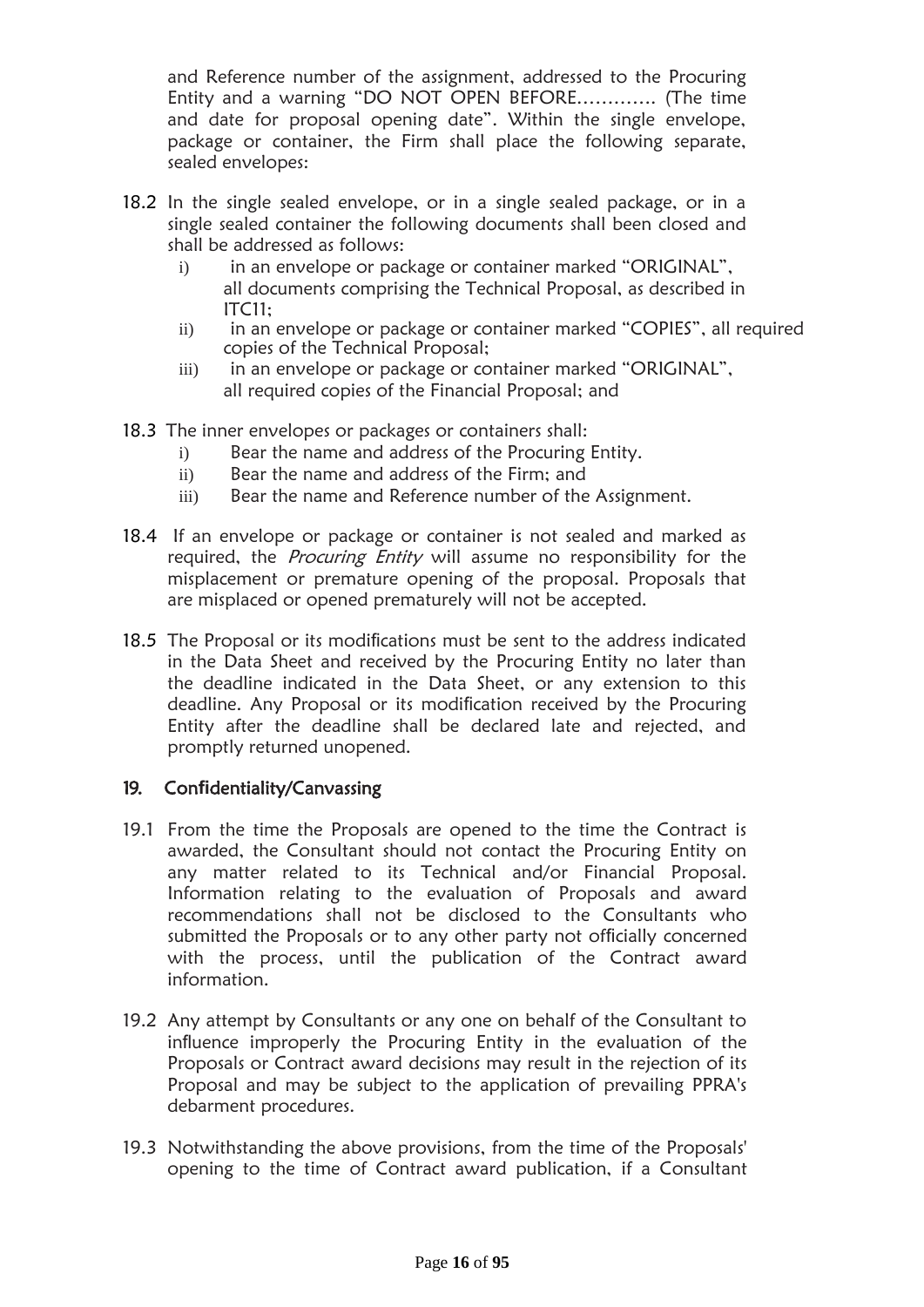wishes to contact the Procuring Entity on any matter related to the selection process, it should do so only in writing.

## 20. Opening of Technical Proposals

- 20.1 The Procuring Entity's opening committee shall conduct the opening of the Technical Proposals in the presence of the Consultants' authorized representatives who choose to attend (in person, or online if this option is offered in the Data Sheet). The opening date, time and the address are stated in the Data Sheet. The envelopes with the Financial Proposal shall remain sealed and shall be securely stored by the Procuring Entity or with a reputable public auditor or independent authority until they are opened in accordance with ITC 22.
- 20.2 At the opening of the Technical Proposals the following shall be read out: (i) the name and the country of the Consultant or, in case of a Joint Venture, the name of the Joint Venture, the name of the lead member and the names and the countries of all members; (ii) the presence or absence of a duly sealed envelope with the Financial Proposal; (iii) any modifications to the Proposal submitted prior to proposal submission deadline; and (iv) any other information deemed appropriate or as indicated in the Data Sheet.

## 21. Proposals Evaluation

- 21.1 Subject to provision of ITC 15.1, the evaluators of the Technical Proposals shall have no access to the Financial Proposals until the technical evaluation is concluded and after the Procuring Entity notifies all the Consultants in accordance with ITC 22.1.
- 21.2 The Consultant is not permitted to alter or modify its Proposal in anyway after the proposal submission deadline except as permitted under ITC12.7. While evaluating the Proposals, the Evaluation Committee will conduct the evaluation solely on the basis of the submitted Technical and Financial Proposals.

## 22. Evaluation of Technical Proposals

- 22.1 The Procuring Entity's evaluation committee shall evaluate the Technical Proposals that have passed the eligibility and mandatory criteria, on the basis of their responsiveness to the Terms of Reference and the RFP. The eligibility and mandatory criteria shall include the following and any other that may be included in the Data sheet.
	- **a)** Firm has submitted the required number of copies of the Technical Proposals.
	- b) Firm has submitted a sealed financial proposal.
	- c) The Proposal is valid for the required number of days.
	- d) The Technical Proposal is signed by the person with power of attorney, without material deviation, reservation, or omission.
	- e) The Technical Proposal is complete with all the forms and required documentary evidence submitted.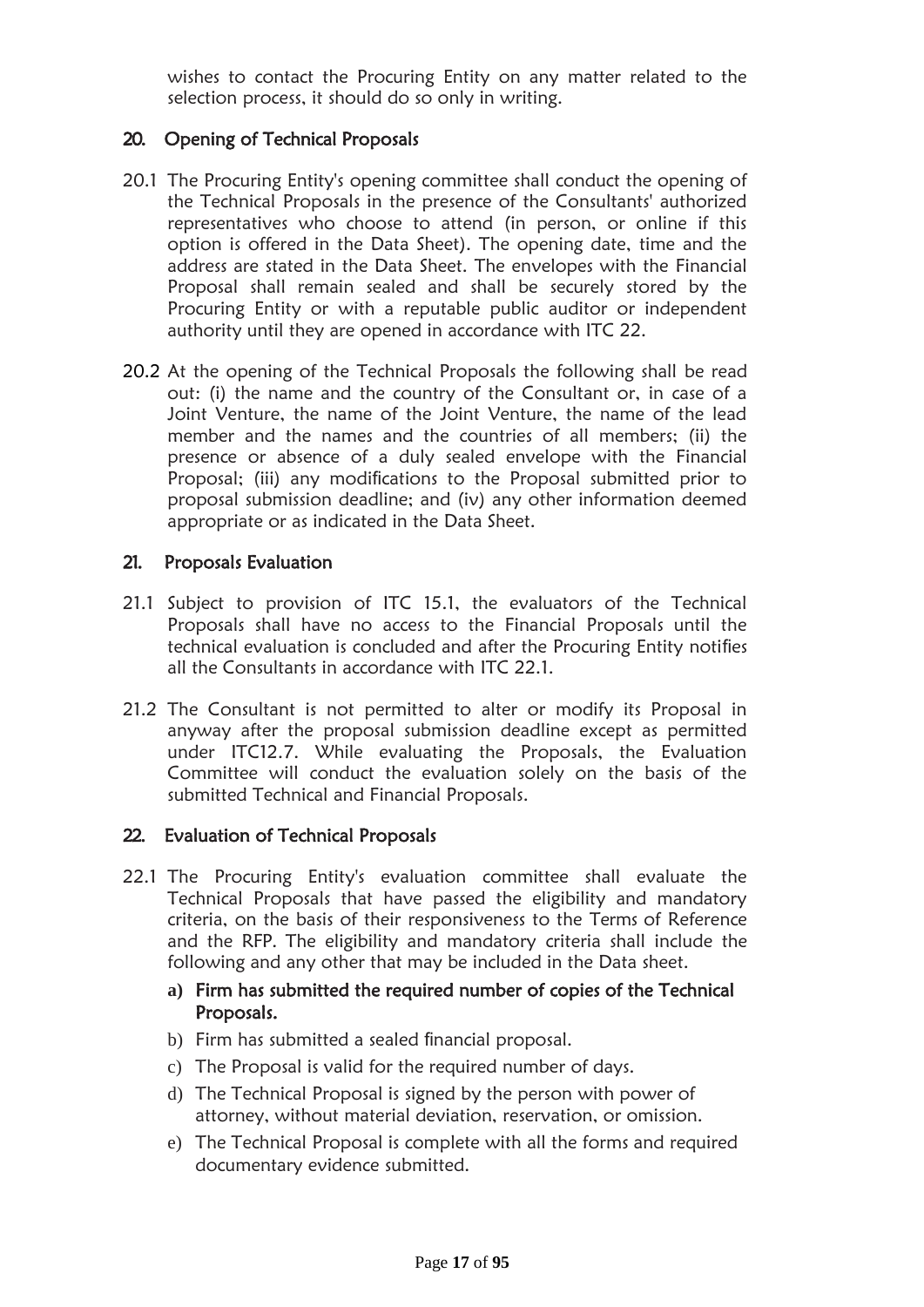- f) A valid tax compliance certificate or tax exemption certificate issued by the Kenya Revenue Authority in accordance with ITT 3.14 for Kenyan firms.
- g) Key Experts are from eligible countries.
- h) Key Experts do not appear in more than one proposal, if so required.
- i) A short-listed firm has not participated in more than one proposal, if so required.
- j) The Consultant is not insolvent, in receivership, bankrupt or in the process of being wound up.
- k) The Consultant, its sub-consultants and experts have not engaged in or been convicted of corrupt or fraudulent practices.
- l) The Consultant is neither precluded from entering into a Contract nor debarred by PPRA.
- m) The firm has not proposed employing public officials, civil servants and employees of public institutions.
- n) The Consultant, its sub-consultants and experts have no conflicts of interest.
- 22.2 Each responsive Proposal will be given a technical score. A Proposal shall be rejected at this stage if it does not respond to important aspects of the RFP or if it fails to achieve the minimum technical score indicated in the Data Sheet.

## 23. Public Opening of Financial Proposals

## 23.1 Unsuccessful Proposals

After the technical evaluation is completed, the Procuring Entity shall notify those Consultants whose Proposals were considered nonresponsive to the RFP and TOR or did not meet the minimum qualifying technical score, advising them the following: (i) their Proposal was not responsive to the RFP and TOR or did not meet the minimum qualifying technical score; (ii) provide information relating to the Consultant's overall technical score, as well as scores obtained for each criterion and sub-criterion; (iii) their Financial Proposals will be returned unopened after completing the selection process and Contract signing; and (iv ) notify them of the date, time and location of the public opening of the Financial Proposals and invite them to attend.

23.2 Financial Proposals for Quality Based Selection (QBS), Consultants Qualifications Selection (CQS) and Single Source Selection (SSS)

Following the ranking of the Technical Proposals, when the selection is based on QBS or CQS, the top-ranked Consultant is invited to negotiate the Contract. Only the Financial Proposal of the technically top-ranked Consultant is opened by the opening committee. All other Financial Proposals shall be returned unopened after the Contract negotiations are successfully concluded and the Contract is signed with the successful Consultant.

When the selection is based on the SSS method and if the invited Consultant meets the minimum technical score required passing, the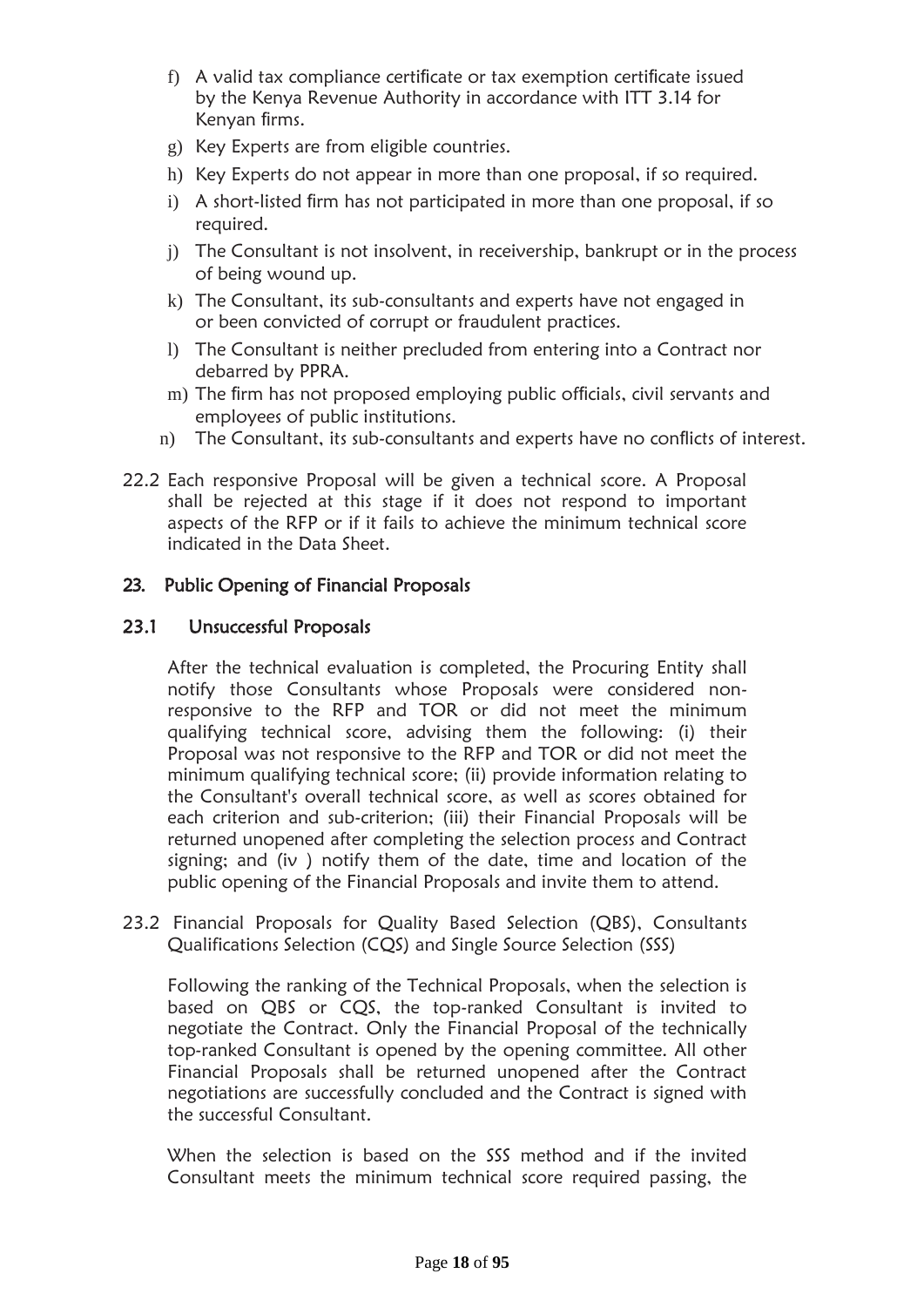financial proposal shall be opened and the Consultant invited to negotiate the contract.

23.3 Financial Proposals for Quality and Cost Based Selection (QCBS), Fixed Budget Selection (FBS), Least Cost Selection (LCS)

Following the ranking of the Technical Proposals, and after internal approvals, the Procuring Entity shall simultaneously notify in writing those Consultants whose Proposals were considered responsive to the RFP and TOR, and that have achieved the minimum qualifying technical score, advising them the following: (i) their Proposal was responsive to the RFP and TOR and met the minimum qualifying technical score; (ii) provide information relating to the Consultant's overall technical score, as well as scores obtained for each criterion and sub-criterion;(iii) their Financial Proposal will be opened at the public opening of Financial Proposals; and (iv) notify them of the date, time and location of the public opening and invite them for the opening of the Financial Proposals.

## 23.4 Opening of Financial Proposals

The opening date should allow the Consultants sufficient time to decide attendance of the opening and shall be no less than five (5) Business Days from the date of notification of the results of the technical evaluation, described in ITC 22.1 and 22.2.

The Consultant's attendance at the opening of the Financial Proposals (in person, or online if such option is indicated in the Data Sheet) is optional and is at the Consultant's choice.

The Financial Proposals shall be opened publicly by the Procuring Entity's opening committee in the presence of the representatives of the Consultants and anyone else who chooses to attend. Any interested party who wishes to attend this public opening should contact the Procuring Entity as indicated in the Data Sheet. At the opening, the names of the Consultants, and the overall technical scores, including the break-down by criterion, shall be read aloud. The Financial Proposals will then be inspected to confirm that they have remained sealed and unopened. These Financial Proposals shall be then opened, and the total prices read aloud and recorded. Copies of the record shall be sent to all Consultants who submitted Proposals.

#### 24. Correction of Errors

- 24.1 Activities and items described in the Technical Proposal but not priced in the Financial Proposal, shall be assumed to be included in the prices of other activities or items, and no corrections are made to the Financial Proposal.
- 24.2 Time-Based Contracts-If a Time-Based contract form is included in the RFP, in case of discrepancy between (i) a partial amount(sub-total) and the total amount, or (ii) between the amount derived by multiplication of unit price with quantity and the total price, or (iii) between figures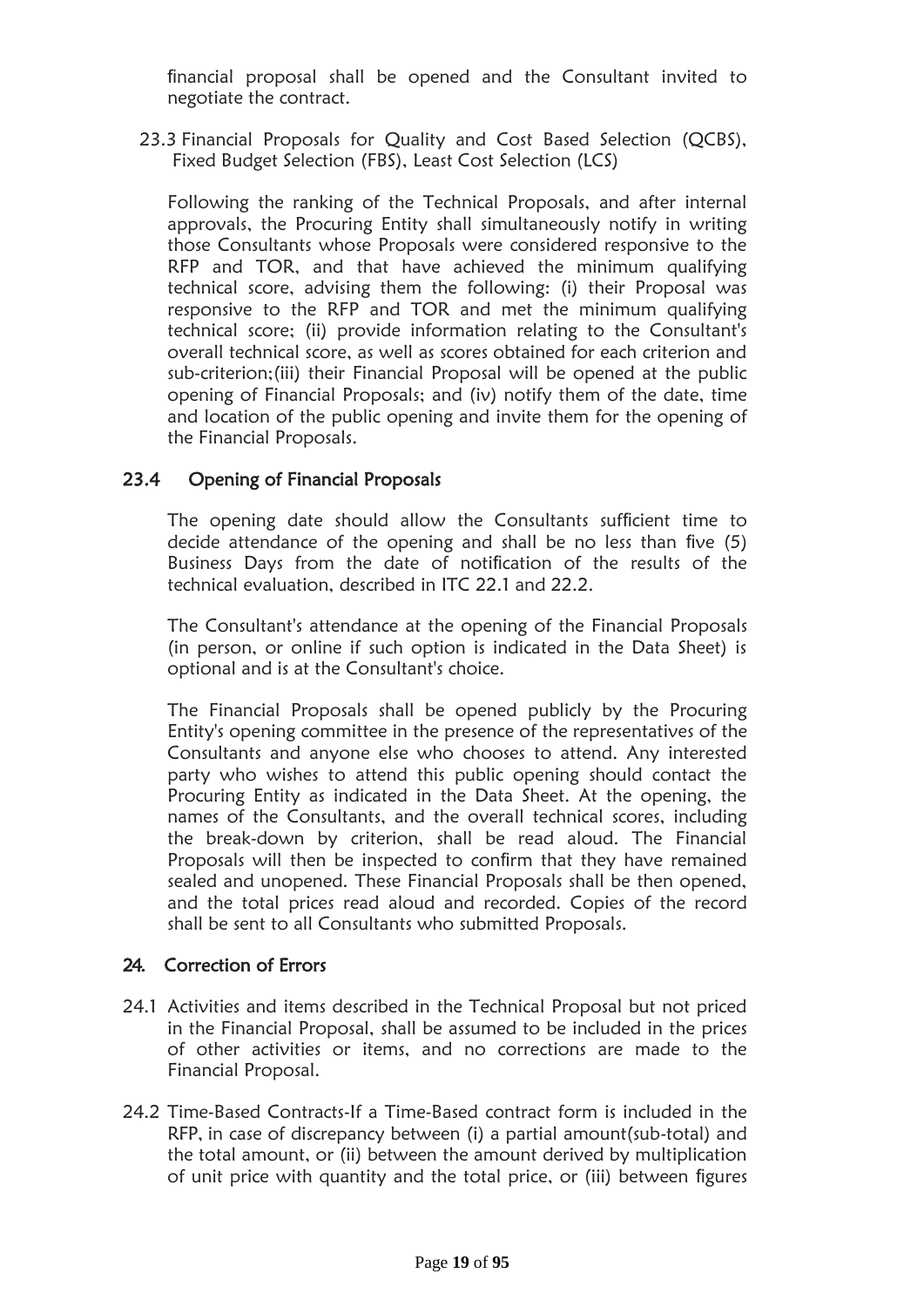and words, the later will prevail. In case of discrepancy between the Technical and Financial Proposals in indicating quantities of input, the Technical Proposal prevails and the Procuring Entity's evaluation committee shall correct the quantification indicated in the Financial Proposal so as to make it consistent with that indicated in the Technical Proposal, apply the relevant unit price included in the Financial Proposal to the corrected quantity, and correct the total Proposal cost.

24.3 Lump-Sum Contracts – If a Lump-Sum contract form is included in the RFP, the Consultant is deemed to have included all prices in the Financial Proposal, so neither arithmetical correction nor price adjustments shall be made. The total price, net of taxes understood as per ITC 25 below, specified in the Financial Proposal (Form FIN-1) shall be considered as the offered price.

#### 25. Taxes

- 25.1 Subject to ITC 24.2, all taxes are deemed to be included in the Consultant's financial proposal as separate items, and, therefore, considered in the evaluation.
- 25.2 All local identifiable taxes levied on the contract invoices (such as sales tax, VAT, excise tax, or any similar taxes or levies) and income and withholding tax payable to Kenya on the remuneration of non-resident Experts for the services rendered in Kenya are dealt with in accordance with the instructions in the Data Sheet.

## 26. Conversion to Single Currency

26.1 For evaluation purposes, prices shall be converted to a single currency using the selling rates of exchange, source and date indicated in the Data Sheet.

#### 27. Abnormally Low Prices

- 27.1 An Abnormally Low Price is one where the financial price, in combination with other constituent elements of the proposal, appears unreasonably low to the extent that the price raises material concerns with the Procuring Entity as to the capability of the Consulting firm to perform the Contract for the offered price.
- 27.2 In the event of identification of a potentially Abnormally Low Price by the evaluation committee, the Procuring Entity shall seek written clarification from the firm, including a detailed price analyses of its price in relation to the subject matter of the contract, scope, delivery schedule, allocation of risk sand responsibilities and any other requirements of the RFP document.
- 27.3 After evaluation of the price analyses, if the Procuring Entity determines that the firm has failed to demonstrate its capability to perform the contract for the offered price, the Procuring Entity shall reject the firm's proposal.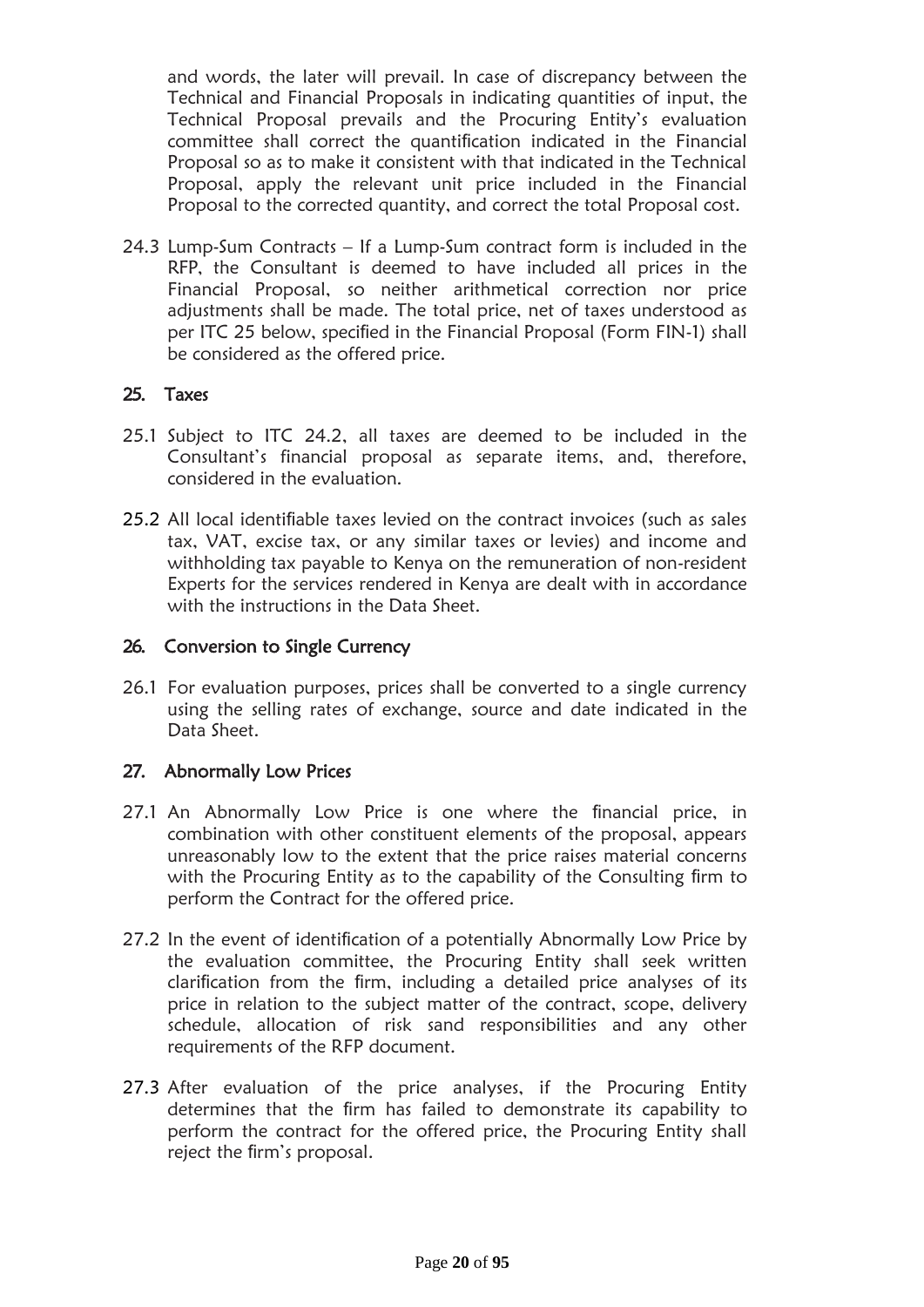## 28. Abnormally High Prices

- 28.1 An abnormally high price is one where the proposal price, in combination with other constituent elements of the proposal, appears unreasonably too high to the extent that the Procuring Entity is concerned that it (the Procuring Entity) may not be getting value for money or it may be paying too high a price for the contract compared with market prices or that genuine competition between Consultants is compromised.
- 28.2 In case of an abnormally high tender price, the Procuring Entity shall make a survey of the market prices, check if the estimated cost of the contract is correct, and review the RFP to check if the specifications, TOR, scope of work and conditions of contract are contributory to the abnormally high proposals. The Procuring Entity may also seek written clarification from the Consultants on the reason or the high proposal price. The Procuring Entity shall proceed as follows:
	- i) If the proposal price is abnormally high based on wrong estimated cost of the contract, the Procuring Entity may accept or not accept the proposal depending on the Procuring Entity's budget considerations.
	- ii) If specifications, TOR, scope of work and/or conditions of contract are contributory to the abnormally high proposal prices, the Procuring Entity shall reject all proposals and may re-invite for proposals for the contract based on revised estimates, specifications, TOR, scope of work and conditions of contract.
- 28.3 If the Procuring Entity determines that the Proposal Price is abnormally too high because genuine competition between Consultants is compromised (often due to collusion, corruption or other manipulations), the Procuring Entity shall reject all Proposals and shall institute or cause competent Government Agencies to institute an investigation on the cause of the compromise, before re-inviting for proposals.

## 29. Combined Quality and Cost Evaluation

## (a) Quality and Cost Based Selection (QCBS) Method

29.1 In the case of Quality and Cost Based Selection (QCBS), the total score is calculated by weighting the technical and financial scores and adding them as per the formula and instructions in the Data Sheet. The Consultant that achieves the highest combined technical and financial score will be notified and invited for negotiations.

## (b) Fixed Budget Selection (FBS) Method

29.2 In the case of FBS, those Proposals that exceed the budget indicated in ITC 14.1.4 of the Data Sheet shall be rejected. The Procuring Entity's evaluation committee will select the Consultant with the highestranked Technical Proposal that does not exceed the budget indicated in the RFP, notify and invite such Consultant to negotiate the Contract.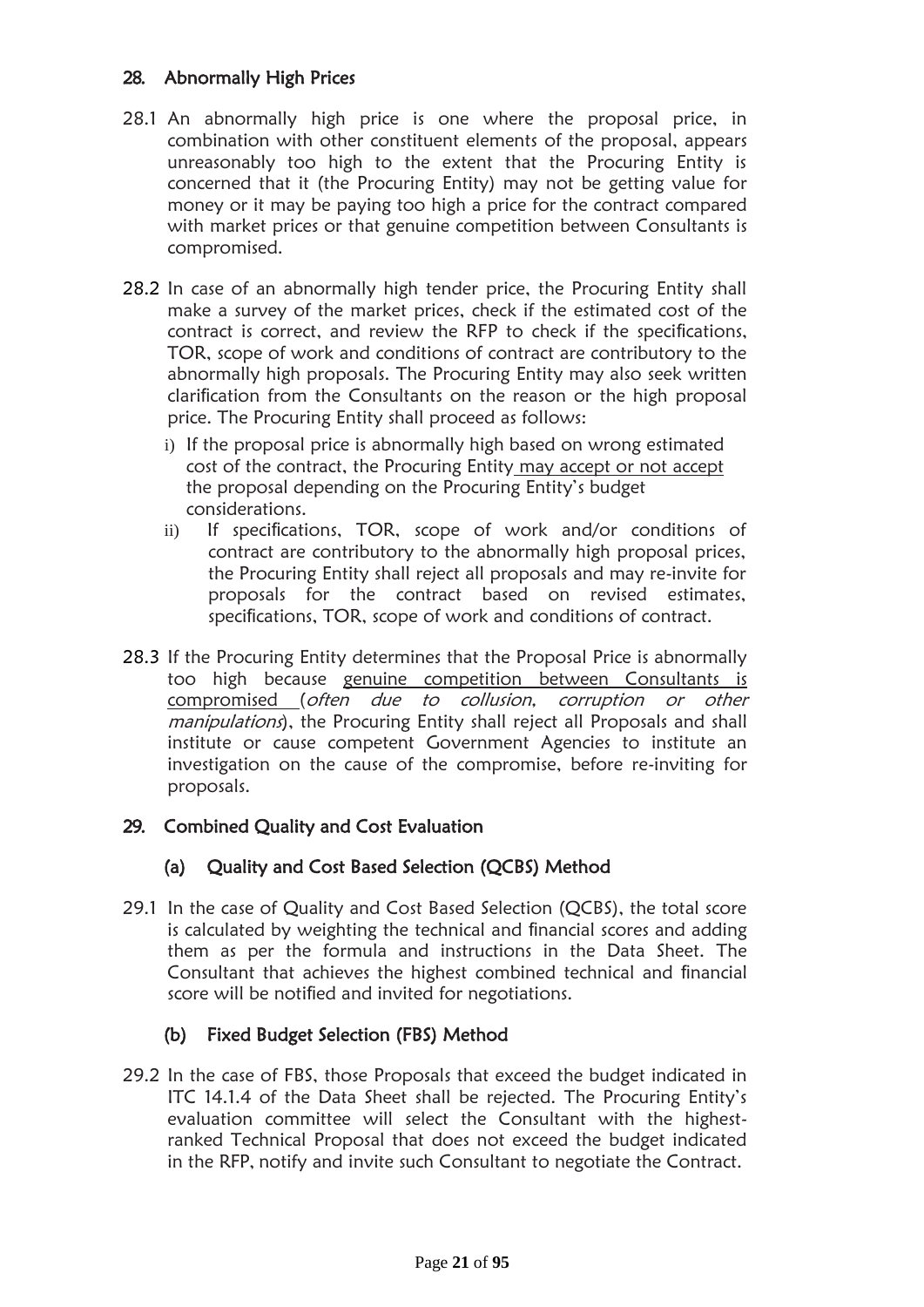## (c) Least Cost Selection (LCS) Method

29.3 In the case of Least-Cost Selection (LCS), the Procuring Entity's evaluation committee will select the Consultant whose Proposal is the lowest evaluated total price among those Proposals that achieve the minimum technical score required to pass, notify the Consultant and invite the Consultant to negotiate the Contract.

### d. Combined Technical and Evaluation Report

29.4 The evaluation committee shall prepare a combined technical and financial evaluation report, with specific recommendations for award or otherwise and subject to the required approvals within the Procuring Entity prior to notifications and invitation of Consultant for negotiations.

#### 30. Noti**fi**cation of Intention to enter into a Contract/Noti**fi**cation of Award

- 30.1 The Procuring Entity shall send to each Consultant (that has not already been notified that it has been unsuccessful) the Notification of Intention to Award the Contract to the successful Consultant. The Noti**fi**cation of Intention to enter into a Contract / Noti**fi**cation of Award shall contain, at a minimum, the following information:
	- i) The name and address of the Consultant with whom the Procuring Entity successfully negotiated a contract;
	- ii) the contract price of the successful Proposal;
	- iii) a statement of the reasons why the recipient's Proposal was unsuccessful
	- iv) the expiry date of the Standstill Period, and
	- v) instructions on how to request a debriefing and/or submit a complaint during the standstill period;

#### 31. Standstill Period

31.1 The Standstill Period shall be the number of days stated in the Data Sheet. The Standstill Period commences the day after the date the Procuring Entity has transmitted to each Consultant (that has not already been notified that it has been unsuccessful) the Notification of Intention to Award the Contract. The Contract shall not be signed earlier than the expiry of the Standstill Period. This period shall be allowed for aggrieved Consultants to lodge an appeal. The procedure for appeal and the authority to determine the appeal or complaint is as indicated in the Data Sheet.

## (a) NEGOTIATIONS AND AWARD

#### 32. Negotiations

32.1 The negotiations will be held at the date and address indicated in the Data Sheet with the Consultant's representative(s) who must have written power of attorney to negotiate and sign a Contract on behalf of the Consultant.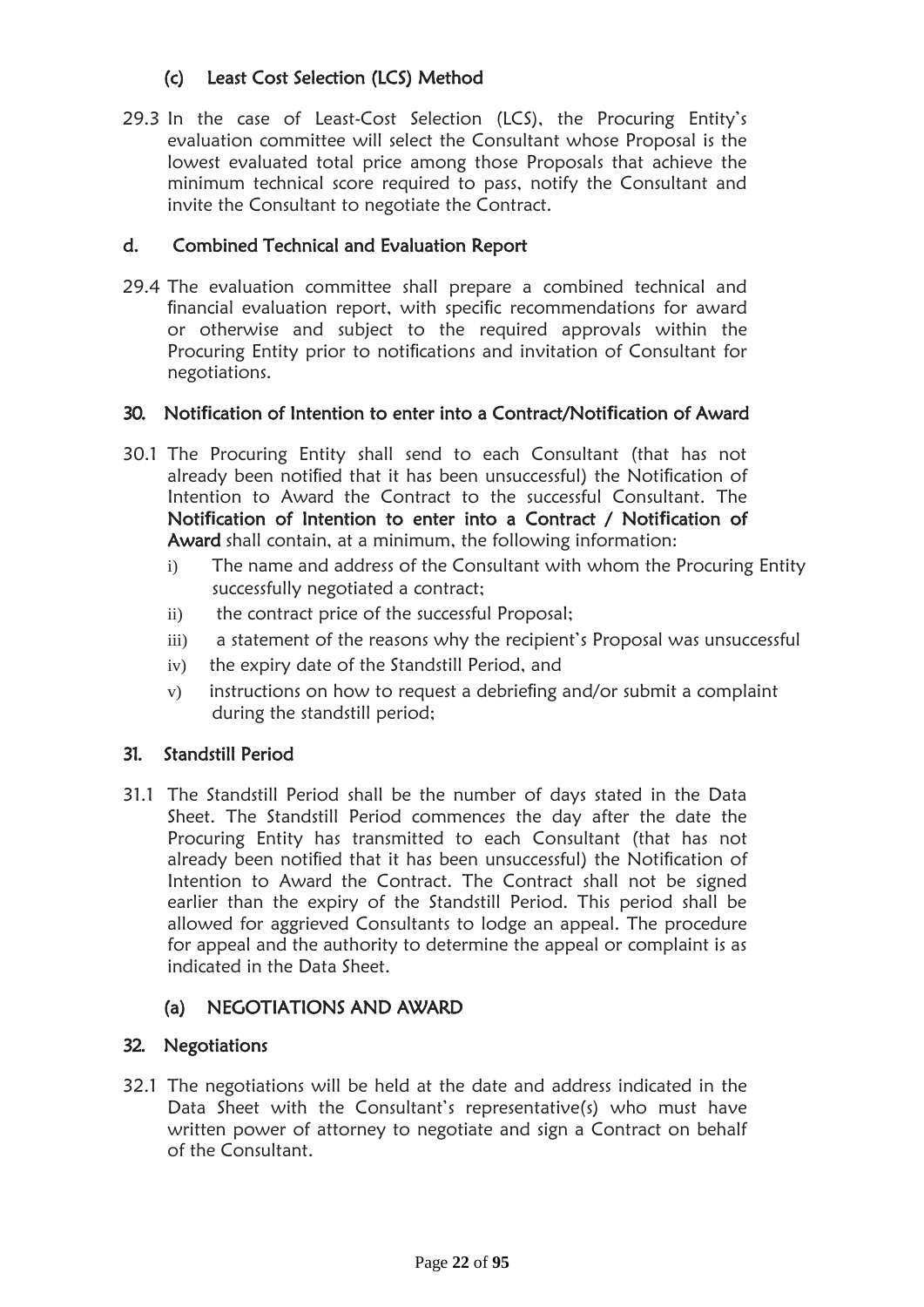32.2 The evaluation committee shall prepare minutes of negotiations that are signed by the Accounting Officer and the Consultant's authorized representative.

### 32.3 Availability of Key Experts

The invited Consultant shall confirm the availability of all Key Experts included in the Proposal as a pre-requisite to the negotiations, or, if applicable, a replacement in accordance with ITC 12. Failure to confirm the Key Experts' availability may result in the rejection of the Consultant's Proposal and the Procuring Entity proceeding to negotiate the Contract with the next-ranked Consultant.

32.4 Notwithstanding the above, the substitution Key Experts at the negotiations may be considered if due solely to circumstances outside the reasonable control of and not foreseeable by the Consultant, including but not limited to death or medical incapacity. In such case, the Consultant shall offer a substitute Key Expert within the period of time specified in the letter of invitation to negotiate the Contract, who shall have equivalent or better qualifications and experience than the original candidate.

## 32.5 Technical negotiations

The technical negotiations include discussions of the Terms of Reference (TORs), the proposed methodology, the Procuring Entity's inputs, the special conditions of the Contract, and finalizing the "Description of Services" part of the Contract. These discussions shall not substantially alter the original scope of services under the TOR or the terms of the contract, lest the quality of the final product, its price, or the relevance of the initial evaluation be affected.

#### 32.6 Financial negotiations

The financial negotiations include the clarification of the Consultant's tax liability in Kenya and how it should be reflected in the Contract. All applicable taxes shall be itemized separately and included in the contract price.

- 32.7 If the selection method included cost as a factor in the evaluation (that is QCBS, FBS, LCS), the unit rates and the total price stated in the Financial Proposal for a Lump-Sum contract shall not be negotiated.
- 32.8 Where QBS or CQS methods was used for a Lump-sum Contract as indicated in the RFP, the unit rates negotiations shall not take place, except when the offered Key Experts and Non-Key Experts' remuneration rates are much higher than the typically charged rates by consultants in similar contracts or the professional practice. In such case, the Procuring Entity may ask for clarifications and, if the fees are very high, ask to change the rates. The format for (i) providing information on remuneration rates in the case of QB Sand CQS; and (ii) clarifying remuneration rates' structure under this Clause, is provided in Appendix A to the Financial Form FIN-3: Financial Negotiations – Breakdown of Remuneration Rates. If after the clarifications, the price is still considered too high, the Procuring Entity may terminate the negotiation and invite the next ranked Consultant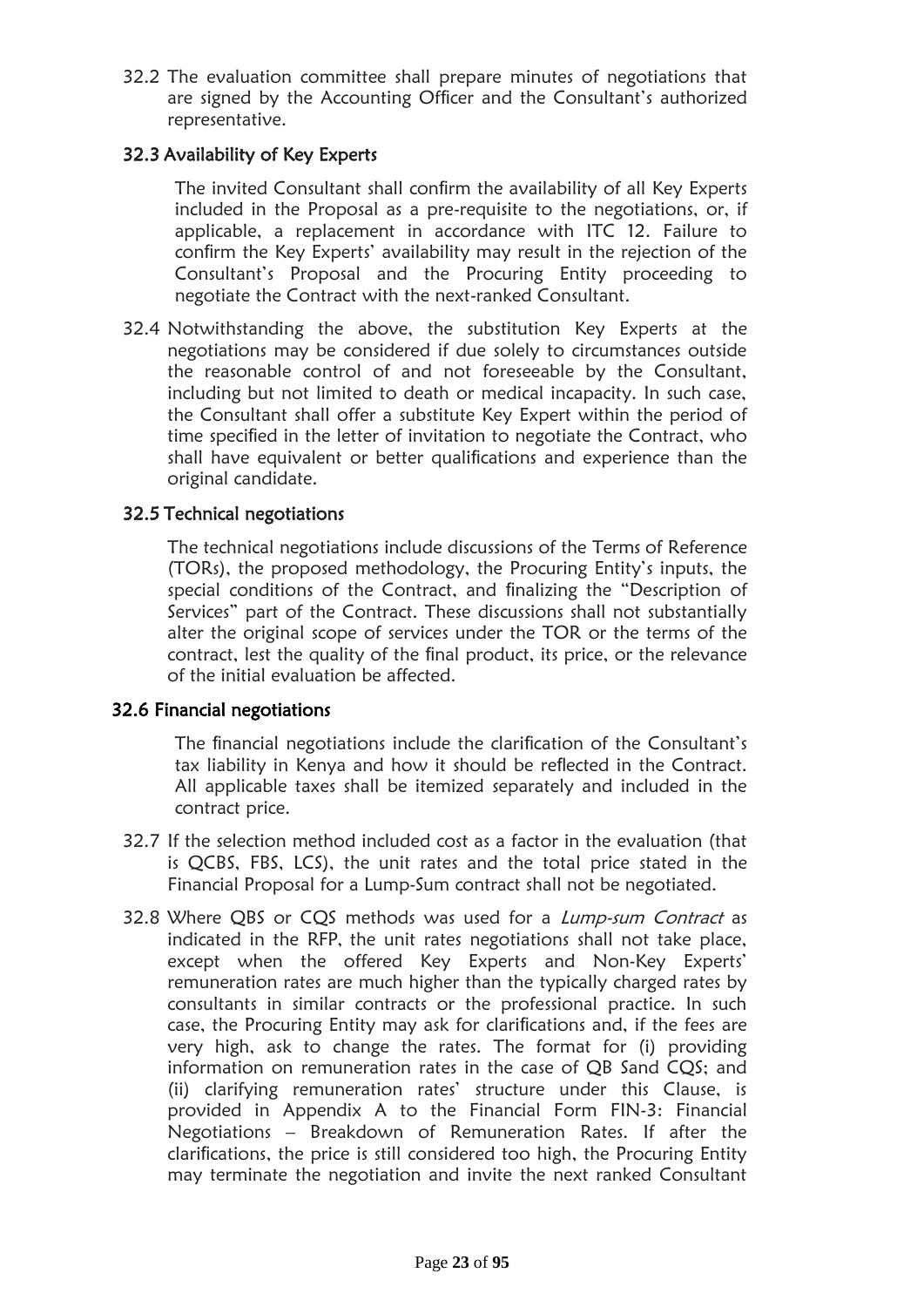to open its financial proposal and negotiate the contract.

- 32.9 In the case of a *Time- Based contract*, negotiation of unit rates shall not take place, except when the offered Key Experts and Non-Key Experts' remuneration rates are much higher than the typically charged rates by consultants in similar contracts. In such case, the Procuring Entity may ask for clarifications and, if the fees are very high, ask to change the rates. The format for (i) providing information on remuneration rates in the case of QBS and CQS; and (ii) clarifying remuneration rates 'structure under this Clause, is provided in Appendix A to the Financial Form FIN-3: Financial Negotiations-Breakdown of Remuneration Rates. If after the clarifications, the price is still considered too high, the Procuring Entity may terminate the negotiation and invite the next ranked Consultant for negotiations.
- 32.10 Where SSS method is used as indicated in the RFP, both the unit rates and total price shall be negotiated. If the negotiations fail, the Procuring Entity shall terminate the Consultant selection process. In that event, the Procuring Entity shall review the consultancy requirements and market conditions prior to deciding to use an appropriate selection method to again procure the consulting services.

#### 33. Conclusion of Negotiations

- 33.1 The negotiations are concluded with a review of the finalized draft Contract, which then shall be initialed by the Accounting Officer and the Consultant's authorized representative and minutes prepared to record the outcome of the negotiations.
- 33.2 If the negotiations fail, the Procuring Entity shall inform the Consultant in writing of all pending issues and disagreements and provide a final opportunity to the Consultant to respond. If disagreement persists, the Procuring Entity shall terminate the negotiations informing the Consultant of the reasons for doing so. The Procuring Entity will invite the next-ranked Consultant to negotiate a Contract. Once the Procuring Entity commences negotiations with the next-ranked Consultant, the Procuring Entity shall not reopen the earlier negotiations.

#### 34. Letter of Award

34.1 Upon expiry of the Standstill Period, specified in ITC 28.1, after satisfactorily addressing any appeal that has been filed within the Standstill Period, and upon successful negotiations, the Procuring Entity shall send a Letter of Award to the successful Consultant. The letter shall confirm the Procuring Entity's award of Contract to the successful Consultant and requesting the Consultant to sign and return the draft negotiated Contract within Twenty-One (21) Days from the date of the Letter of Award.

#### 35. Signing of Contract

35.1 The Contract shall be signed prior to the expiration of the Proposal Validity Period and promptly after expiry of the Standstill Period, specified in ITC 28.1 and upon satisfactorily addressing any complaint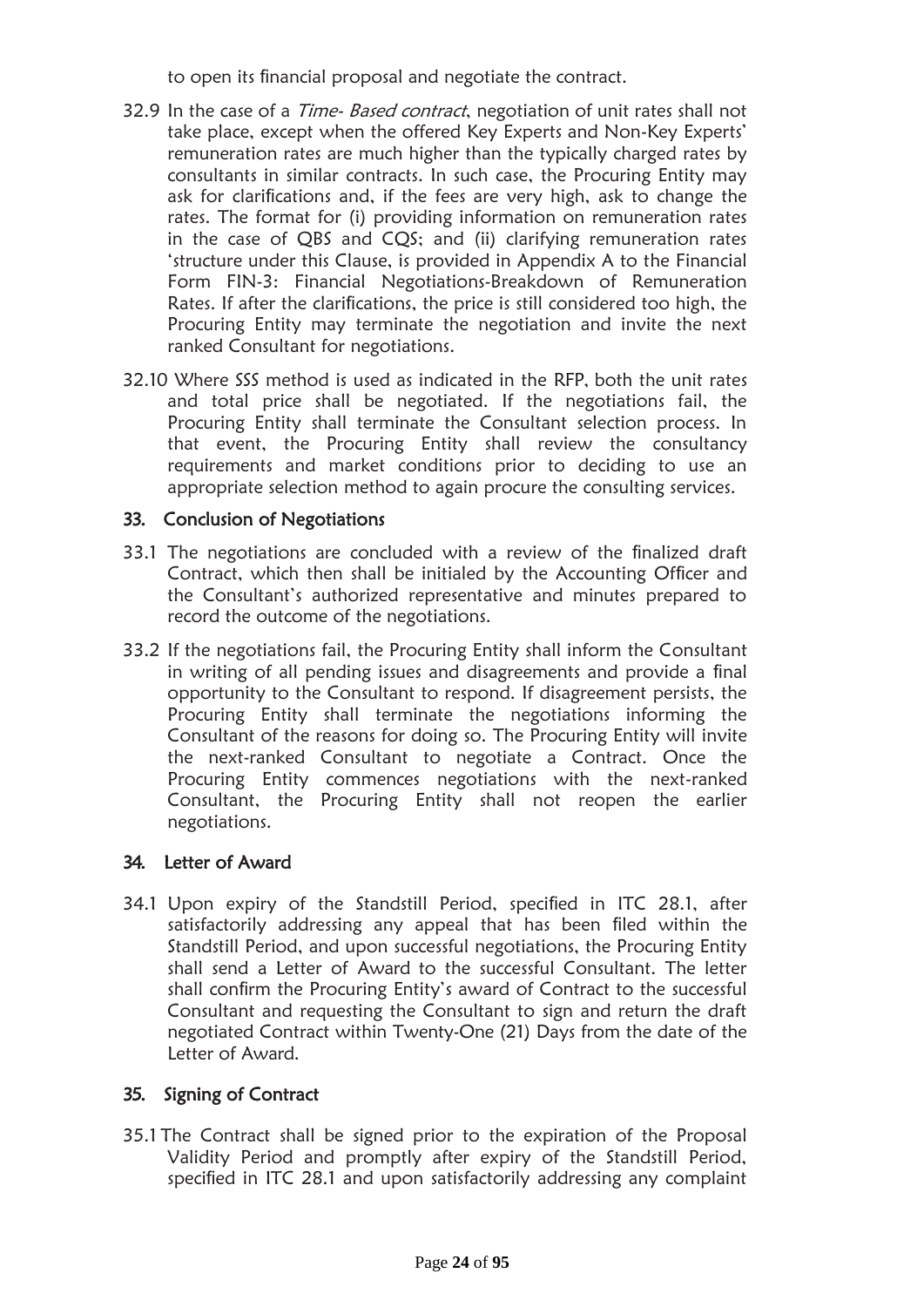that has been filed within the Standstill Period.

35.2 The Consultant is expected to commence the assignment on the date and at the location specified in the Data Sheet.

## 36. Publication of Procurement Contract

- 36.1 Within the period specified in the Data Sheet, the Procuring Entity shall publish the awarded Contract which shall contain, at a minimum, the following information: (a) name and address of the Procuring Entity; (b) name and reference number of the contract being awarded, (c) the selection method used; (d) names of the consultants that submitted proposals; (e) names of all Consultants whose Proposals were rejected or were not evaluated; (f) the name of the successful consultant, the final total contract price, the contract duration and a summary of its scope.
- 36.2 Consider carefully the information on Consultants to be published, particularly evaluation by the Procuring Entity, to avoid disclosing information which can facilitate bid-rigging formation going forward. Suggest amendment as follows:
- 36.3 The awarded Contract shall be published on the Procuring Entity's website with free access if available and in the official procurement tender portal.

#### 37. Procurement Related Complaint and Administrative Review

- 37.1 The procedures for making Procurement-related Complaints shall be specified in the TDS.
- 37.2 A request for administrative review shall be made in the form provided under contract forms.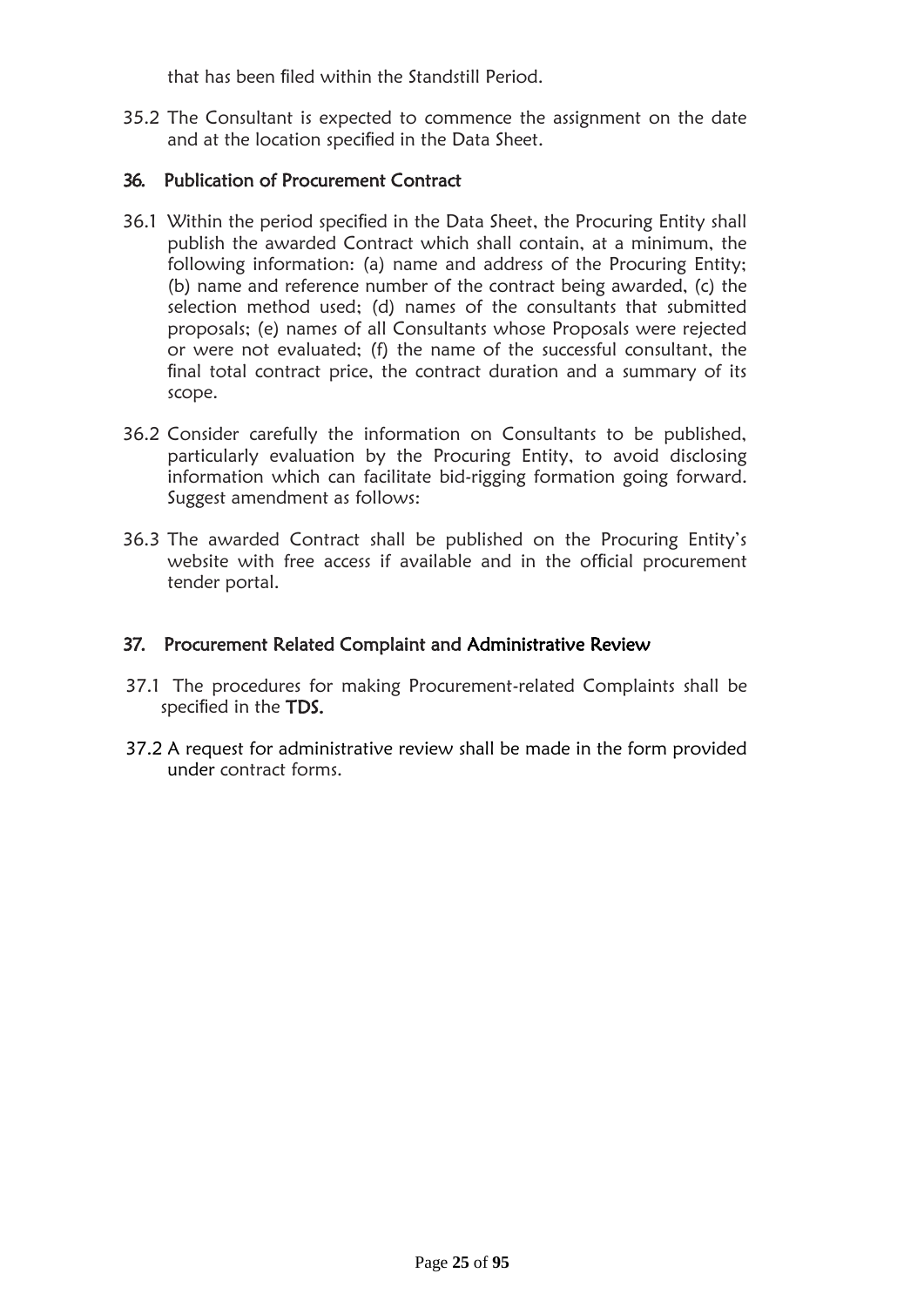<span id="page-25-0"></span>

| Reference                  | <b>PARTICULARS OF APPENDIX TO INSTRUCTIONS TO TENDERS</b>                                                                                                                                                                                                                                                                                                                    |
|----------------------------|------------------------------------------------------------------------------------------------------------------------------------------------------------------------------------------------------------------------------------------------------------------------------------------------------------------------------------------------------------------------------|
| <b>ITC</b><br>to<br>Clause |                                                                                                                                                                                                                                                                                                                                                                              |
|                            |                                                                                                                                                                                                                                                                                                                                                                              |
|                            | A. General Provisions                                                                                                                                                                                                                                                                                                                                                        |
| 1(j)                       | Electronic procurement system shall be used: Not Applicable<br>If Yes;<br>Electronic - Procurement System<br>The Procuring Entity shall use the following electronic-procurement system to<br>manage this Request for Proposal process: Not Applicable<br>The electronic-procurement system shall be used to manage the following part of<br>the RFP process: Not Applicable |
| 2.1                        | Name of the Procuring Entity: The National Treasury, Financing Locally- Led<br><b>Climate Action (FLLoCA)Program</b>                                                                                                                                                                                                                                                         |
|                            | The consultant selection method is:                                                                                                                                                                                                                                                                                                                                          |
|                            | Quality and Cost Based Selection Method (QCBS)                                                                                                                                                                                                                                                                                                                               |
| 2.2                        | Financial Proposal to be submitted together with Technical Proposal in separate<br>envelopes:<br>Yes                                                                                                                                                                                                                                                                         |
|                            | The name of the assignment is: Provision of Consultancy Services for Development<br>of Corporate Brand Identity, Art Content and Collateral Creation for the<br>Financially Locally-Led Climate Action Program-Program Implementation Unit                                                                                                                                   |
| 2.3                        | A pre-proposal conference will be held: Yes                                                                                                                                                                                                                                                                                                                                  |
|                            | Date of pre-proposal conference: 10 <sup>th</sup> March 2022<br>Time: 12:00 Noon East African Time<br>Address: Virtual Meeting<br>Telephone: 2252299<br>E-mail: procurement@treasury.go.ke<br>Title of contact person: Head, Supply Chain Management Services                                                                                                                |
|                            | Interested Tenderers to submit their e-mail to procurement@treasury.go.ke to be<br>sent the link.                                                                                                                                                                                                                                                                            |
| 2.4                        | The Procuring Entity will provide the following inputs, project data, reports, etc. to<br>facilitate the preparation of the Proposals: Terms of Reference                                                                                                                                                                                                                    |
| $3.3$ (iv)                 | The Consultants shall not be hired under the circumstances in conflicting activities;<br>Applicable                                                                                                                                                                                                                                                                          |
| 4.1                        | If "Unfair Competitive Advantage" applies to the selection, explain how it is<br>mitigated, including listing the reports, information, documents, etc. and indicating<br>the sources where these can be downloaded or obtained by the Consultants: $N/A$                                                                                                                    |
| 6.2                        | Maximum number of members in the Joint Venture $(U)$ shall be: Three (3)                                                                                                                                                                                                                                                                                                     |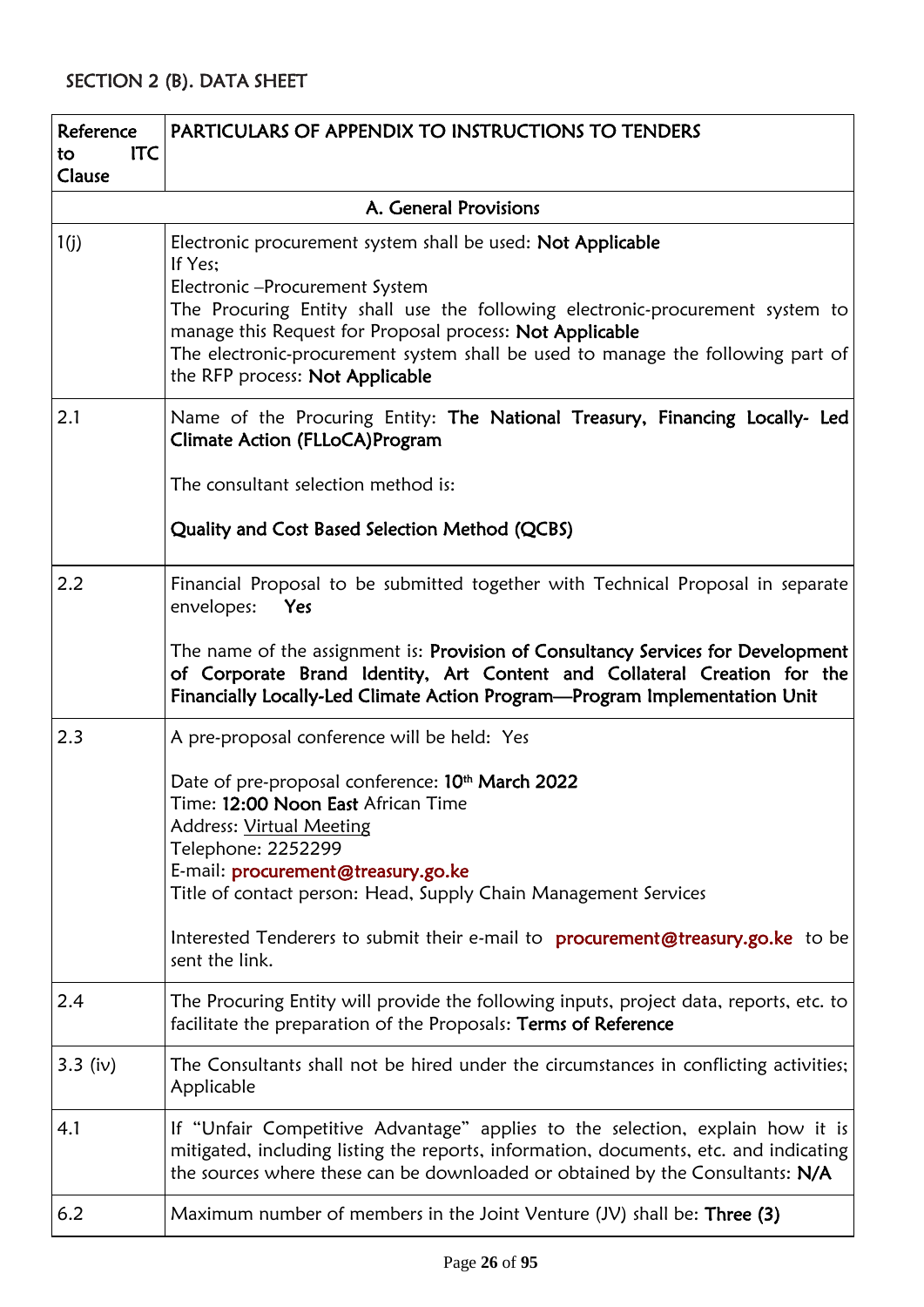| Reference<br><b>ITC</b><br>to<br>Clause                                           | PARTICULARS OF APPENDIX TO INSTRUCTIONS TO TENDERS                                                                                                                                                                                               |  |  |
|-----------------------------------------------------------------------------------|--------------------------------------------------------------------------------------------------------------------------------------------------------------------------------------------------------------------------------------------------|--|--|
| 6.6(a)                                                                            | The list of debarred firms and individuals is available at the PPRA's website<br>www.ppra.go.ke or email complaints@ppra.go.ke                                                                                                                   |  |  |
| 6.7                                                                               | The business will be registered with Not Applicable                                                                                                                                                                                              |  |  |
|                                                                                   | <b>B. Preparation of Proposals</b>                                                                                                                                                                                                               |  |  |
| 10.1                                                                              | The Proposal shall comprise the following:<br>1st Inner Envelope with the Technical Proposal:<br>TECH-1: Technical Proposal Submission Form                                                                                                      |  |  |
|                                                                                   | TECH-2: Consultant's Organization and Experience<br>TECH-3: Comments and Suggestions                                                                                                                                                             |  |  |
|                                                                                   | TECH-4: Description of Approach, Methodology and Workplan                                                                                                                                                                                        |  |  |
|                                                                                   | TECH-5: Work Schedule and Planning for Deliverables<br>TECH-6: Team Composition, Assignment, and Key Experts' Input<br>TECH-7: Mandatory Documentary Evidence                                                                                    |  |  |
|                                                                                   | <b>AND</b>                                                                                                                                                                                                                                       |  |  |
|                                                                                   | 2 <sup>nd</sup> Inner Envelope with the Financial Proposal:<br>FIN-1: Financial Proposal Submission Form<br>(1)<br>FIN-2: Summary of Costs<br>(2)<br>FIN-3: Breakdown of Remuneration<br>(3)<br>(4)<br>FIN-4: Breakdown of Reimbursable Expenses |  |  |
| 11.1                                                                              | Participation of Sub-consultants, and Key Experts in more than one Proposal is<br>permissible: NO                                                                                                                                                |  |  |
| 12.1                                                                              | Proposals must remain valid for 180 days after the proposal submission deadline.                                                                                                                                                                 |  |  |
| 13.1                                                                              | Clarifications may be requested no later than Three (3) days prior to the submission<br>deadline.<br><b>The</b><br>clarifications<br>E-mail:<br>contact<br>information<br>for<br>requesting<br>is:<br>procurement@treasury.go.ke;                |  |  |
| 14 (b)<br>(do<br>not use for<br>Fixed<br><b>Budget</b><br>Method)                 | Estimated total cost of the assignment: Not Applicable                                                                                                                                                                                           |  |  |
| 14 (c)<br>and<br>26.2<br>for<br><b>S</b> use<br>Fixed<br><b>Budget</b><br>method] | The total available budget for this Fixed-Budget assignment is:<br><i>finsert</i><br>currency] (choose one: inclusive or exclusive of taxes). Proposals exceeding the<br>total available budget will be rejected. Not Applicable                 |  |  |
| 14 $(d)$                                                                          | Key Experts shall not appear in more than one proposal: Applicable                                                                                                                                                                               |  |  |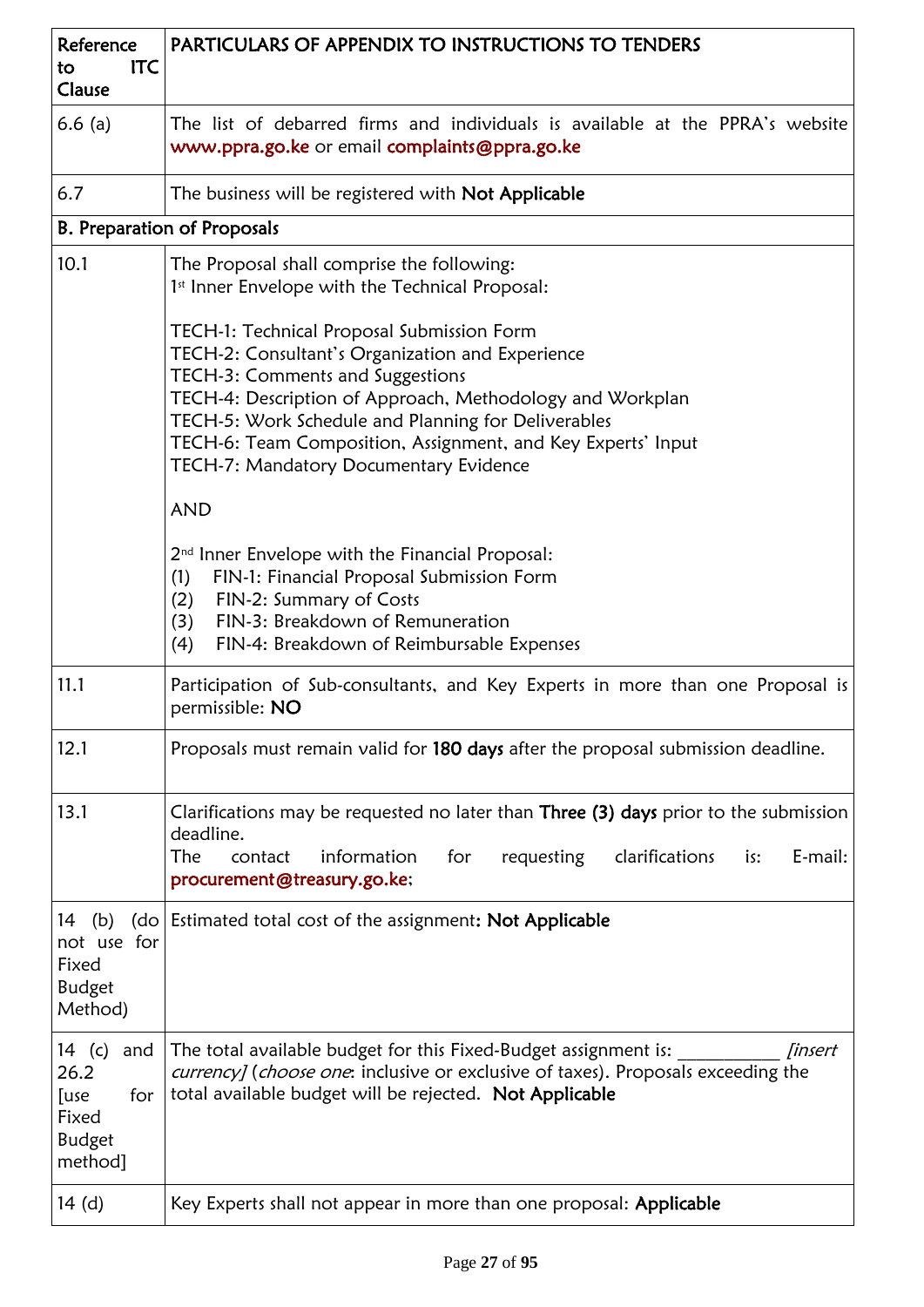| Reference<br><b>ITC</b><br>to<br>Clause | <b>PARTICULARS OF APPENDIX TO INSTRUCTIONS TO TENDERS</b>                                                                                                                                                                                                                                                                                                                                                                                                                                                                                                                                                                                                                                                                                                    |  |  |
|-----------------------------------------|--------------------------------------------------------------------------------------------------------------------------------------------------------------------------------------------------------------------------------------------------------------------------------------------------------------------------------------------------------------------------------------------------------------------------------------------------------------------------------------------------------------------------------------------------------------------------------------------------------------------------------------------------------------------------------------------------------------------------------------------------------------|--|--|
| 15.1                                    | The Technical Proposal shall be prepared using the Standard Form provided in<br>Section 3 of the RFP and shall comprise the documents listed in the Data Sheet<br>under ITC 10.1.: Applicable                                                                                                                                                                                                                                                                                                                                                                                                                                                                                                                                                                |  |  |
|                                         | A Technical Proposal containing material financial information shall be declared<br>non-responsive                                                                                                                                                                                                                                                                                                                                                                                                                                                                                                                                                                                                                                                           |  |  |
| 15.2                                    | Consultant shall not propose alternative Key Experts: Applicable                                                                                                                                                                                                                                                                                                                                                                                                                                                                                                                                                                                                                                                                                             |  |  |
| 16.1(b)                                 | The Financial Proposal will include (but not limited to) the following reimbursable<br>expenses:<br>1. A per diem allowance, including hotel, for experts for every day of absence<br>from the home office for the purposes of the Services;<br>2. Cost of travel by the most appropriate means of transport and the most<br>direct practicable route;<br>3. Cost of office accommodation, including overheads and back-stop support;<br>4. Communications costs;<br>5. Cost of purchase or rent or freight of any equipment required to be provided<br>by the Consultants;<br>6. Cost of reports production (including printing) and delivering to the<br>Procuring Entity;<br>7. other allowances where applicable and provisional or fixed sums (if any)] |  |  |
| 16.2                                    | A price adjustment provision applies to remuneration rates: No                                                                                                                                                                                                                                                                                                                                                                                                                                                                                                                                                                                                                                                                                               |  |  |
| 16.3                                    | The Procuring Entity has NOT obtained an exemption for the Consultant from<br>payment of taxes in Kenya as per the KRA website<br>Information on the Consultant's tax obligations in the Procuring Entity's country<br>can be found on the Kenya Revenue Authority website: www.kra.go.ke                                                                                                                                                                                                                                                                                                                                                                                                                                                                    |  |  |
| 16.4                                    | The Financial Proposal shall be stated in Kenya Shillings.                                                                                                                                                                                                                                                                                                                                                                                                                                                                                                                                                                                                                                                                                                   |  |  |
| C.                                      | Submission, Opening and Evaluation                                                                                                                                                                                                                                                                                                                                                                                                                                                                                                                                                                                                                                                                                                                           |  |  |
| 17.1                                    | The Consultants <b>SHALL NOT</b> have the option of submitting their Proposals<br>electronically.                                                                                                                                                                                                                                                                                                                                                                                                                                                                                                                                                                                                                                                            |  |  |
| 17.5                                    | The Consultant must submit:<br>(a) Technical Proposal: One (1) Original and Five (5) Copies;<br>(b) Financial Proposal: One (1) Original and Five (5) Copies.                                                                                                                                                                                                                                                                                                                                                                                                                                                                                                                                                                                                |  |  |
| 18.5                                    | The Proposals must be submitted no later than:<br>Date: 31 <sup>st</sup> March 2022<br>Time: 11.00 a.m.<br>The Proposal Submission Address is;<br>The Principal Secretary<br>The National Treasury<br><b>Treasury Building, Harambee Avenue</b><br>P.O. BOX 30007-00100<br>Nairobi, Kenya                                                                                                                                                                                                                                                                                                                                                                                                                                                                    |  |  |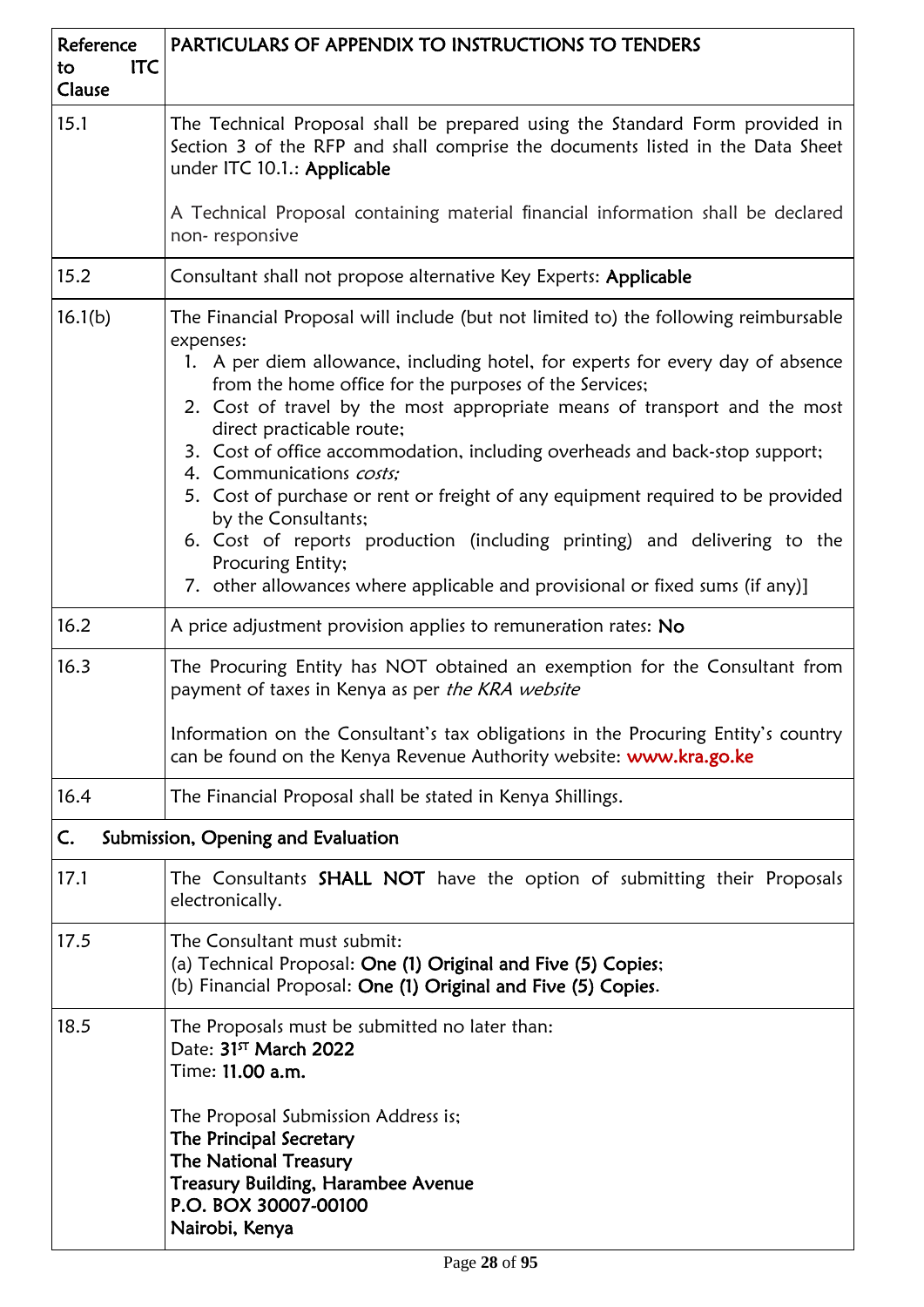| Reference<br><b>ITC</b><br>to<br>Clause | PARTICULARS OF APPENDIX TO INSTRUCTIONS TO TENDERS                                                                                                                   |                                                                                                                                                                                                                                                                                                                                                                               |                      |
|-----------------------------------------|----------------------------------------------------------------------------------------------------------------------------------------------------------------------|-------------------------------------------------------------------------------------------------------------------------------------------------------------------------------------------------------------------------------------------------------------------------------------------------------------------------------------------------------------------------------|----------------------|
|                                         |                                                                                                                                                                      | The tender documents shall be deposited in Tender Box located at the Treasury<br>Building, Sixth (6 <sup>th</sup> ) Floor, Harambee Avenue, Nairobi, Kenya. Bulky tender<br>documents that cannot fit in the tender box shall be delivered and registered on<br>Sixth (6 <sup>th</sup> ) floor, Room Number 619 at the Treasury Building,<br>Harambee Avenue, Nairobi, Kenya. |                      |
| 20.1                                    |                                                                                                                                                                      | An online option of the opening of the Technical Proposals is offered: NO                                                                                                                                                                                                                                                                                                     |                      |
| 20.2                                    | In addition, the following information will be read aloud at the opening of the<br>Technical Proposals: Name of Consultants and Bid Security Amount and Bank<br>Name |                                                                                                                                                                                                                                                                                                                                                                               |                      |
| 22.1                                    |                                                                                                                                                                      | Other eligibility and mandatory criteria shall be:                                                                                                                                                                                                                                                                                                                            |                      |
|                                         | No.                                                                                                                                                                  | Requirements                                                                                                                                                                                                                                                                                                                                                                  | Bidder's<br>Response |
|                                         | 1.                                                                                                                                                                   | Certified copy of Certificate of Incorporation or Certificate<br>of Registration.                                                                                                                                                                                                                                                                                             |                      |
|                                         | 2.                                                                                                                                                                   | Copy of valid Tax Compliance Certificate.                                                                                                                                                                                                                                                                                                                                     |                      |
|                                         | 3.                                                                                                                                                                   | <b>Certified</b> copy of certificate of Confirmation of Directors<br>and Shareholding (CR 12) (Issued within the last 12 Months<br>to Tender Opening Date).                                                                                                                                                                                                                   |                      |
|                                         | 4.                                                                                                                                                                   | Power of attorney/ Authorization Letter, Giving the name<br>of person who has been authorized to submit/execute this<br>agreement as a binding document and this person should<br>sign all the documents related to this tender.                                                                                                                                              |                      |
|                                         | 5.                                                                                                                                                                   | Must submit a duly filled, signed and stamped Confidential<br>Business Questionnaire in format provided, by authorized<br>signatory/person.                                                                                                                                                                                                                                   |                      |
|                                         |                                                                                                                                                                      | 6. The bid document "Original" and "Copies" must be<br>chronologically serialized on all pages of the Request for<br>Proposal documents submitted                                                                                                                                                                                                                             |                      |
|                                         | 7.                                                                                                                                                                   | Submit the required number of copies of the Technical<br>Proposals i.e. One (1) original and Five (5) copies                                                                                                                                                                                                                                                                  |                      |
|                                         | 8.                                                                                                                                                                   | Original Bid Security of Kenya Shillings Fifty Thousand<br>Only (Kshs. 50,000) from a Reputable Financial Institution<br>or Insurance Firm approved by Public Procurement<br>Regulatory Authority (PPRA) valid for 30 days beyond the<br>Tender Validity period. (To be attached in the Technical<br>Proposals).                                                              |                      |
|                                         | 9.                                                                                                                                                                   | Certified, duly filled, signed and Stamped Self Declaration<br>form that the Tenderer will not engage in any Corrupt or<br>Fraudulent Practice.                                                                                                                                                                                                                               |                      |
|                                         |                                                                                                                                                                      | 10 Duly filled, signed and stamped Pre-Proposal<br>Conference Attendance Form                                                                                                                                                                                                                                                                                                 |                      |
|                                         |                                                                                                                                                                      | 11. Certified, duly filled, signed and stamped Self- Declaration<br>Form that the Tenderer is Not Debarred by Public<br>Procurement Regulatory Authority (PPRA)                                                                                                                                                                                                               |                      |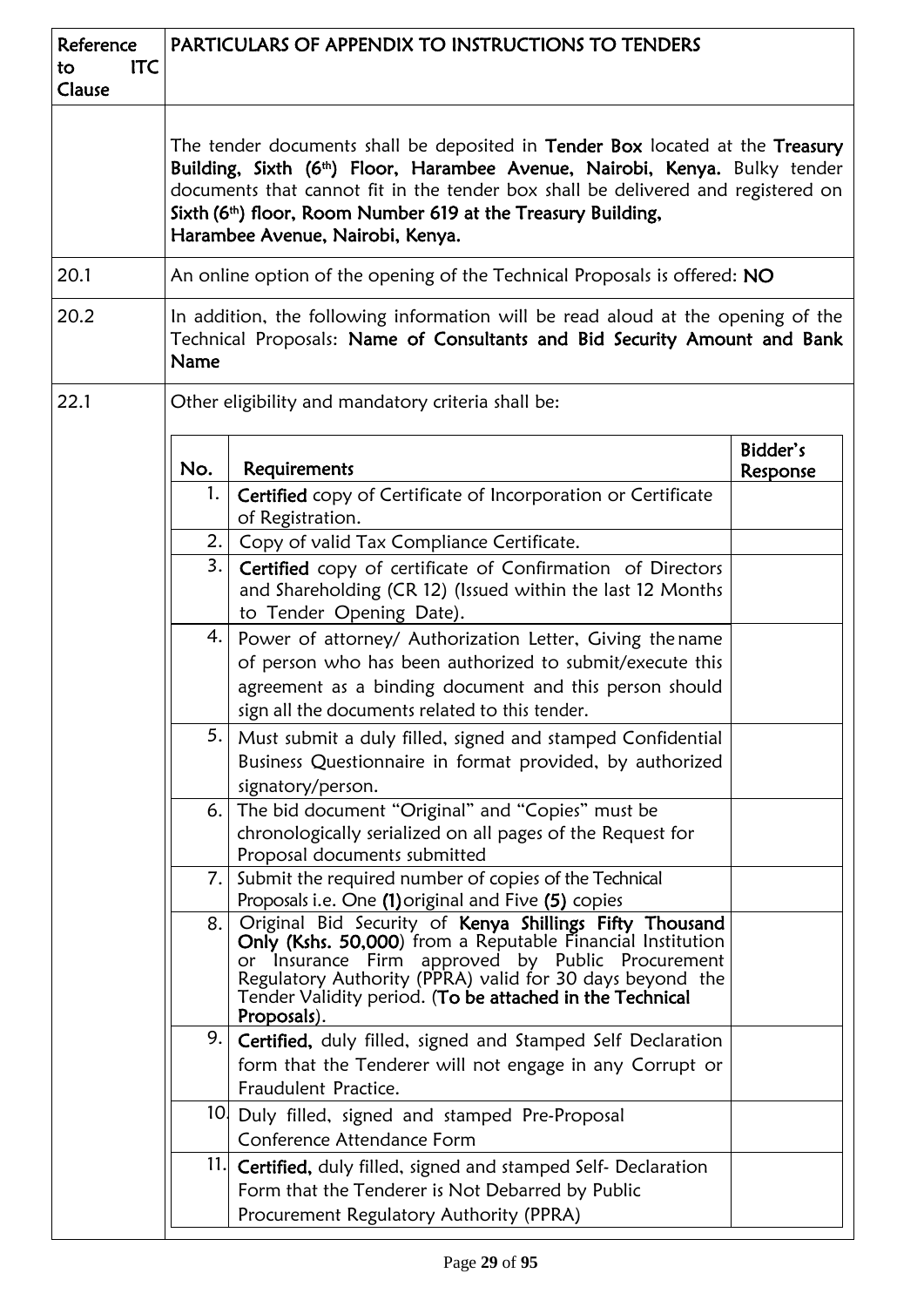| Reference<br><b>ITC</b><br>to<br>Clause | PARTICULARS OF APPENDIX TO INSTRUCTIONS TO TENDERS                                                                                                                                                                                                                                                                                                                                                                                                                                                                                                                                                                                                                                                                                                                                                                                                                                                                                                                                 |                            |
|-----------------------------------------|------------------------------------------------------------------------------------------------------------------------------------------------------------------------------------------------------------------------------------------------------------------------------------------------------------------------------------------------------------------------------------------------------------------------------------------------------------------------------------------------------------------------------------------------------------------------------------------------------------------------------------------------------------------------------------------------------------------------------------------------------------------------------------------------------------------------------------------------------------------------------------------------------------------------------------------------------------------------------------|----------------------------|
|                                         | 12 Certified, duly filled, signed and stamped Certificate of<br>Independent Proposal Determination<br>13. Certified, duly filled, signed and stamped Declarationand<br>Commitment to The Code of Ethics<br>AT THIS STAGE, THE TENDERER'S SUBMISSION WILL<br>RESPONSIVE OR NON-RESPONSIVE. THE NON-RESPONSIVE SUBMISSIONS<br>WILL BE ELIMINATED FROM THE ENTIRE EVALUATION PROCESS AND<br>WILL NOT BE CONSIDERED FOR FURTHER EVALUATION.<br>NB: All copies that require certification MUST be certified by an Advocate and<br>Commissioner of Oaths, High Court of Kenya.<br>Financial Evaluation (Mandatory) - to be attached in the Financial Proposals<br>i) Duly filled, signed and Stamped Financial Proposal Submission<br>Form<br>ii) Submitted the required number of copies of the Financial<br>Proposals i.e. One (1) original and Five (5) copies<br>iii) The bid document (Financial Proposals) "Original" and "Copies"<br>must be sequentially paginated / serialized. | <b>EITHER</b><br><b>BE</b> |
| 22.2                                    | The Criteria, sub-criteria, and point system for the evaluation of the Technical<br>Proposals:                                                                                                                                                                                                                                                                                                                                                                                                                                                                                                                                                                                                                                                                                                                                                                                                                                                                                     |                            |
|                                         | S/No<br>General Qualifications of the consulting firm related to the<br>1.<br>assignment (30 marks)<br>• Provide experience in brand properties development<br>(Attach evidence through contracts or Local Service Order<br>of at least Kenya Shillings Seven Million (Kshs.<br>7,000,000.00) each from at least Three (3) clients for the<br>last Three (3) years) - 6 Marks for each.<br>• Provide experience in design services on the following<br>areas;<br>$\triangleright$ Graphic Standards Manual (Print & Web) - 2<br>Marks<br>$\triangleright$ Application Guidelines (Digital – Social Media<br>and Website, Above-the-line Documents &<br>Templates, External Branded Collateral, Mock-<br>Ups etc.) $-2$ Marks                                                                                                                                                                                                                                                       | Max<br><b>Scores</b><br>30 |
|                                         | $\triangleright$ Typography Guidelines - 2 Marks<br>$\triangleright$ Boilerplate Guidelines - 2 Marks<br>Attach evidence through assignments undertaken in the last 3<br>years                                                                                                                                                                                                                                                                                                                                                                                                                                                                                                                                                                                                                                                                                                                                                                                                     |                            |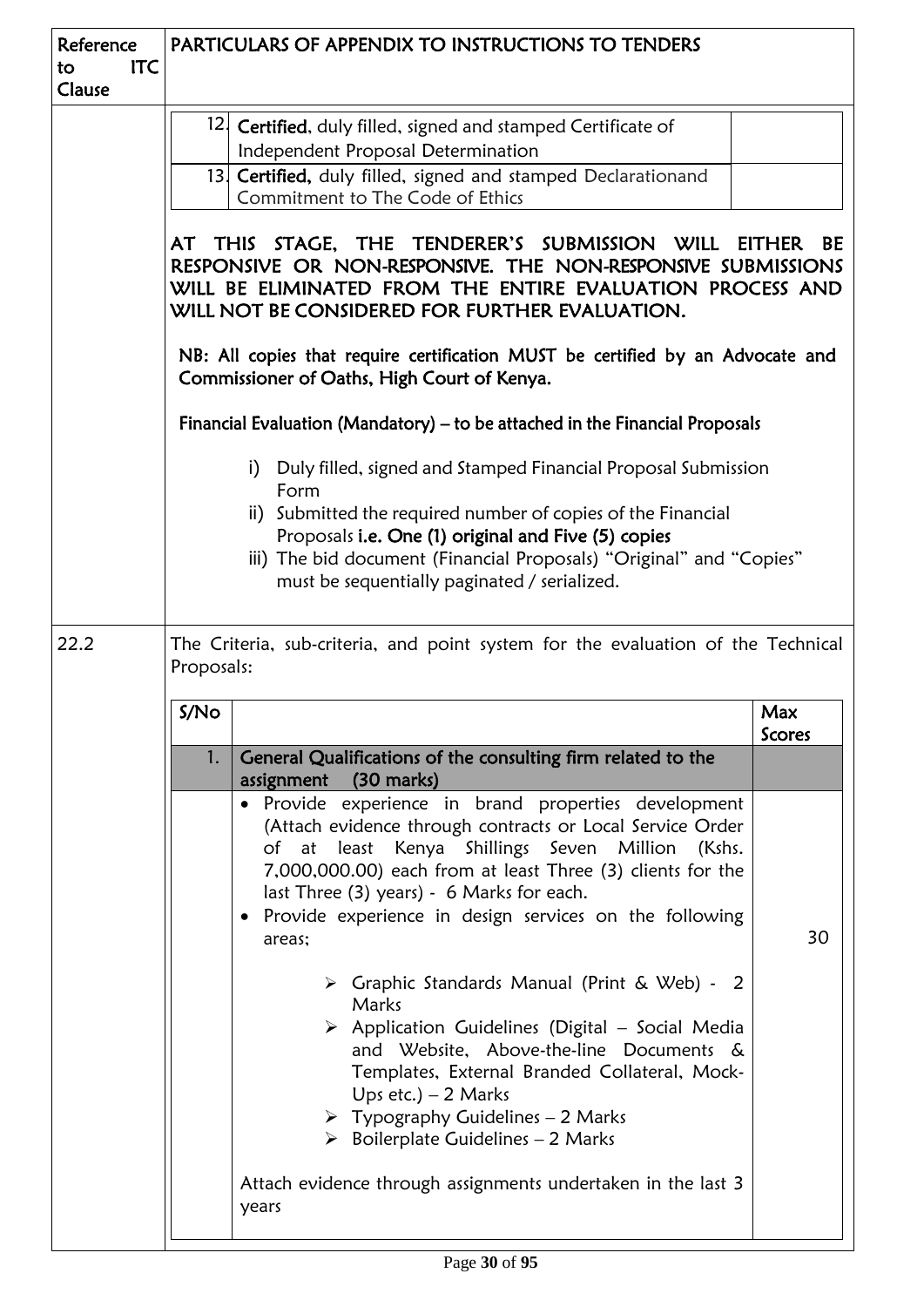| Reference<br><b>ITC</b><br>to<br>Clause | PARTICULARS OF APPENDIX TO INSTRUCTIONS TO TENDERS                                                                                                                                                                                                                                                                                                                                                                                                                                                                                                                                                                                                         |    |
|-----------------------------------------|------------------------------------------------------------------------------------------------------------------------------------------------------------------------------------------------------------------------------------------------------------------------------------------------------------------------------------------------------------------------------------------------------------------------------------------------------------------------------------------------------------------------------------------------------------------------------------------------------------------------------------------------------------|----|
|                                         | • Provide experience in climate change and climate themed<br>creative concepts for branding (attach at least 4 evidence<br>of assignments undertaken) - 4 Marks                                                                                                                                                                                                                                                                                                                                                                                                                                                                                            |    |
|                                         | NB: The contact details should include the telephone number,<br>postal address, permanent address and email address of the<br>references and name of contact person where such<br>assignment(s) was undertaken                                                                                                                                                                                                                                                                                                                                                                                                                                             |    |
|                                         | 2.1<br>Adequacy of the proposed work plan and methodology in<br>responding to the Terms of Reference (30 Marks)                                                                                                                                                                                                                                                                                                                                                                                                                                                                                                                                            |    |
|                                         | Demonstrate clear understanding of the Terms of Reference<br>indicating how the client deliverables will be achieved (10<br>Marks)                                                                                                                                                                                                                                                                                                                                                                                                                                                                                                                         |    |
|                                         | Methodology of implementing the assignment to achieve the<br>desired objectives (10marks)<br>Work plan/programme of action incorporating all the                                                                                                                                                                                                                                                                                                                                                                                                                                                                                                           | 30 |
|                                         | activities to be undertaken as per the Terms of Reference (10<br>marks)                                                                                                                                                                                                                                                                                                                                                                                                                                                                                                                                                                                    |    |
|                                         | 3.<br>Qualifications and competence of the key staff for the<br>(35Marks)<br>assignment                                                                                                                                                                                                                                                                                                                                                                                                                                                                                                                                                                    |    |
|                                         | (a) Lead consultant (15 marks)                                                                                                                                                                                                                                                                                                                                                                                                                                                                                                                                                                                                                             |    |
|                                         | Bachelor's degree in Communication or equivalent<br>$\bullet$<br>(attach certificate) (2 Marks)<br>Membership of a Professional Body<br>(attach<br>Certificate) (2 Marks)<br>Professional qualification in Business Management,<br>Project Management, Public Relations<br>(attach<br>professional body certificate) (2 Marks)<br>A minimum of Three (3) years of experience in a<br>Marketing or Communication Consultancy (5 Marks)<br>Experience in Emerging economies i.e. with similar<br>works in Africa or other emerging economies (4<br>Marks)                                                                                                    | 15 |
|                                         | (b) Other Key Staffs -at least 2 No. (20 Marks)                                                                                                                                                                                                                                                                                                                                                                                                                                                                                                                                                                                                            |    |
|                                         | Bachelor's degree in Communication or equivalent<br>$\bullet$<br>(attach certificate) (2 Marks each)<br>Membership of a Professional Body (attach Certificate)<br>(2 Marks each)<br>Professional qualification in Business Management,<br>Project<br>Management,<br>Public<br>Relations<br>(attach<br>professional body certificate) (2 Marks each)<br>A minimum of Three (3) years of experience in a<br>Marketing or Communication Consultancy and artistic<br>design in corporate logos and branding (2 Marks each)<br>Experience in Emerging economies i.e. with similar<br>$\bullet$<br>works in Africa or other emerging economies (2 Marks<br>each) | 20 |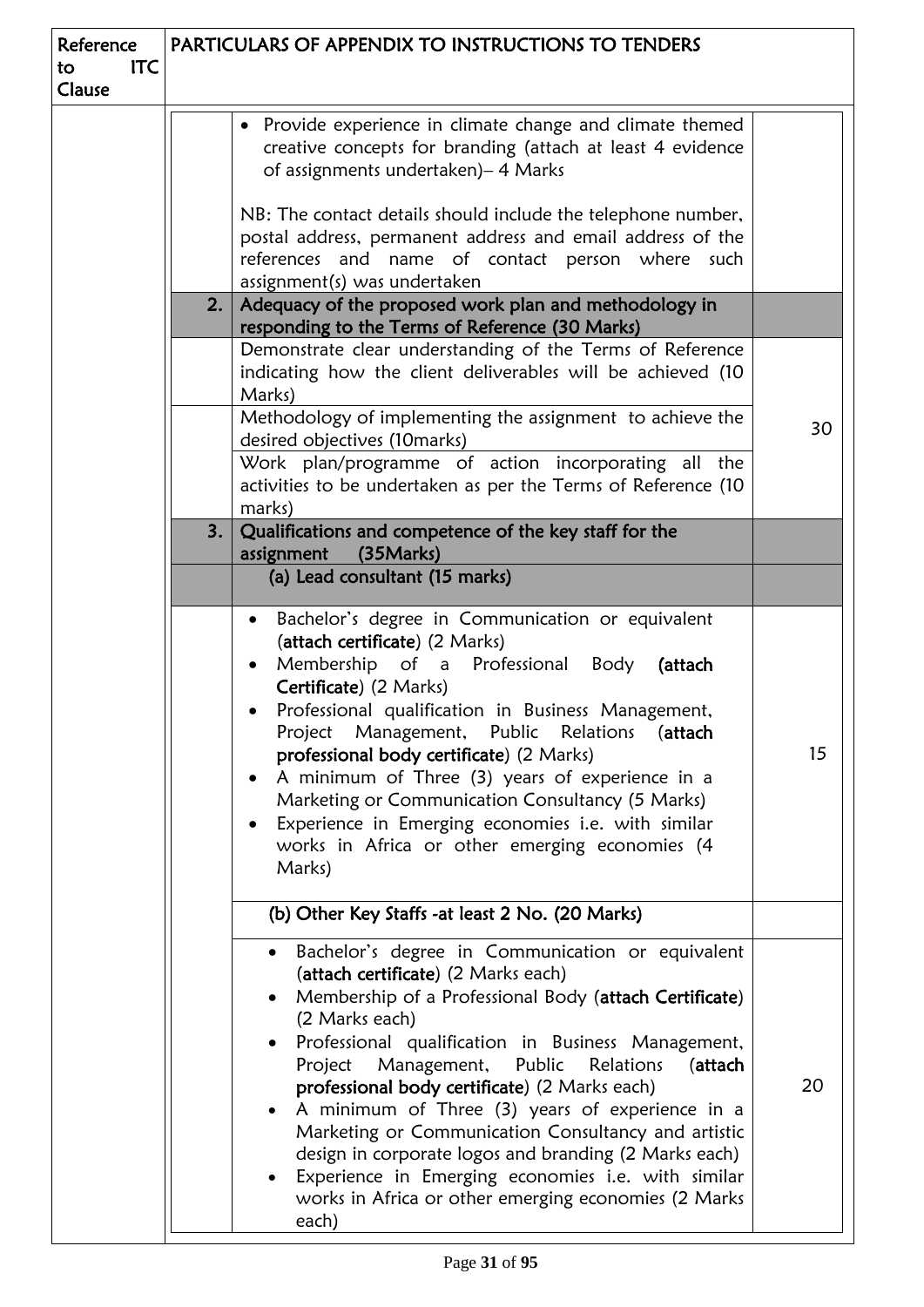| Reference<br><b>ITC</b><br>to<br>Clause |                                                                                                                                                                                                                                                                                                                                                                                                                                                                                                                                                                                                                                                                       | <b>PARTICULARS OF APPENDIX TO INSTRUCTIONS TO TENDERS</b>                                                                                                                                                                                                           |          |  |
|-----------------------------------------|-----------------------------------------------------------------------------------------------------------------------------------------------------------------------------------------------------------------------------------------------------------------------------------------------------------------------------------------------------------------------------------------------------------------------------------------------------------------------------------------------------------------------------------------------------------------------------------------------------------------------------------------------------------------------|---------------------------------------------------------------------------------------------------------------------------------------------------------------------------------------------------------------------------------------------------------------------|----------|--|
|                                         | 4.                                                                                                                                                                                                                                                                                                                                                                                                                                                                                                                                                                                                                                                                    | Capacity Building and Training (5 marks)                                                                                                                                                                                                                            |          |  |
|                                         |                                                                                                                                                                                                                                                                                                                                                                                                                                                                                                                                                                                                                                                                       | a. Attach training and Knowledge Transfer work plan (2<br>marks)<br>b. Demonstrate how Training and Knowledge Transfer<br>will be undertaken (3 marks)<br><b>TOTAL</b>                                                                                              | 5<br>100 |  |
|                                         |                                                                                                                                                                                                                                                                                                                                                                                                                                                                                                                                                                                                                                                                       |                                                                                                                                                                                                                                                                     |          |  |
|                                         | Total                                                                                                                                                                                                                                                                                                                                                                                                                                                                                                                                                                                                                                                                 | The total points are as summarized below;<br>Points<br>30 Marks<br>Experience of the firm/consultant<br>Proposed work plan and methodology<br>30 Marks<br>Key Professional personnel<br>35 Marks<br>Capacity Building and Training<br>5 Marks<br>100                |          |  |
|                                         |                                                                                                                                                                                                                                                                                                                                                                                                                                                                                                                                                                                                                                                                       |                                                                                                                                                                                                                                                                     |          |  |
|                                         |                                                                                                                                                                                                                                                                                                                                                                                                                                                                                                                                                                                                                                                                       | The minimum technical score (St) required to pass is: 75%                                                                                                                                                                                                           |          |  |
|                                         | • Consultancy firm who scores 75% and above will be recommended to<br>be considered for financial evaluation.<br>• Consultant who scores less than 75% will be disqualified from further<br>evaluation.                                                                                                                                                                                                                                                                                                                                                                                                                                                               |                                                                                                                                                                                                                                                                     |          |  |
| 23.4                                    | An online option of the opening of the Financial Proposals is offered: No                                                                                                                                                                                                                                                                                                                                                                                                                                                                                                                                                                                             |                                                                                                                                                                                                                                                                     |          |  |
| 25.2                                    | For the evaluation, the Procuring Entity will include separate items of: (a) all local<br>identifiable indirect taxes such as sales tax, excise tax, VAT, or similar taxes levied<br>on the contract's invoices; and (b) all additional local indirect tax on the<br>remuneration of services rendered by experts.<br>If a Contract is awarded, at Contract negotiations, all such taxes will be discussed,<br>finalized using the itemized list and included in the Contract amount as a separate<br>line, also indicating which taxes shall be paid by the Consultant and which taxes<br>are withheld and paid by the Procuring Entity on behalf of the Consultant. |                                                                                                                                                                                                                                                                     |          |  |
| 26.1                                    | The single currency for the conversion of all prices expressed in various currencies<br>into a single one is: Kenya Shillings<br>The official source of the selling exchange rate is: Central Bank of Kenya<br>The date of the exchange rate is: the deadline for submission of the Technical and<br>Financial proposals.                                                                                                                                                                                                                                                                                                                                             |                                                                                                                                                                                                                                                                     |          |  |
| 29.1<br>(QCBS<br>only)                  |                                                                                                                                                                                                                                                                                                                                                                                                                                                                                                                                                                                                                                                                       | The formula for determining the financial scores (Sf) of all other Proposals is<br>calculated as following:<br>$Sf = 100 \times Fm / F$ , in which "Sf" is the financial score, "Fm" is the lowest price, and<br>"F" the price of the proposal under consideration. |          |  |
|                                         | $T = 0.80$ and<br>$P = 0.20$                                                                                                                                                                                                                                                                                                                                                                                                                                                                                                                                                                                                                                          | The weights given to the Technical (T) and Financial (P) Proposals are:                                                                                                                                                                                             |          |  |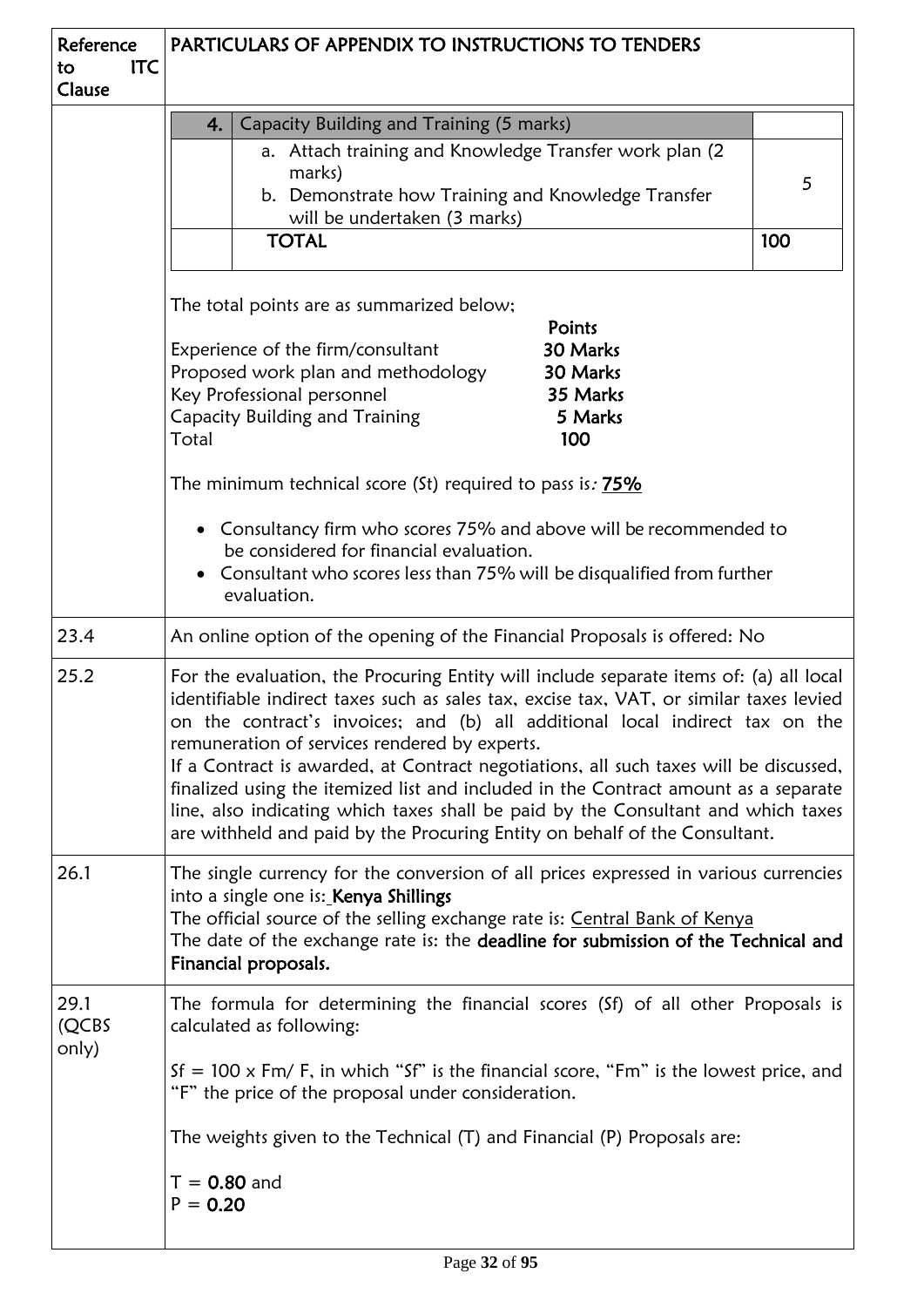| Reference<br><b>ITC</b><br>to<br>Clause | PARTICULARS OF APPENDIX TO INSTRUCTIONS TO TENDERS                                                                                                                                                                                                                                                                                                                                                                                                                                                                                                                              |  |  |
|-----------------------------------------|---------------------------------------------------------------------------------------------------------------------------------------------------------------------------------------------------------------------------------------------------------------------------------------------------------------------------------------------------------------------------------------------------------------------------------------------------------------------------------------------------------------------------------------------------------------------------------|--|--|
|                                         | Proposals are ranked according to their combined technical (St) and financial (Sf)<br>scores using the weights $(T =$ the weight given to the Technical Proposal; $P =$ the<br>weight given to the Financial Proposal; $T + P = 1$ ) as following: $S = St \times T\% + Sf$<br>$\times$ P%.                                                                                                                                                                                                                                                                                     |  |  |
| 31                                      | The Standstill Period shall be: 14 days                                                                                                                                                                                                                                                                                                                                                                                                                                                                                                                                         |  |  |
|                                         | The procedures for making a procurement related complaint are detailed in the<br>Public Procurement and Asset Disposal Act, 2015 and Regulations, 2020. If a<br>Consultant wishes to make a procurement related complaint or appeal, the<br>Consultant shall submit its complaint to the Public Procurement Administrative<br>Review Board.                                                                                                                                                                                                                                     |  |  |
|                                         | D. Negotiations and Award                                                                                                                                                                                                                                                                                                                                                                                                                                                                                                                                                       |  |  |
| 32.1                                    | Expected date and address for contract negotiations:<br>Date: To be communicated to the technically qualified bidders<br>Address:<br>The Principal Secretary,<br>The National Treasury,<br><b>Treasury Building, Harambee Avenue</b><br>6 <sup>th</sup> Floor, Conference Room No. 603<br>P.O. Box 30007 00100<br>Nairobi                                                                                                                                                                                                                                                       |  |  |
| 32.7                                    | The Financial Proposal for a Lump-Sum contract shall be negotiated                                                                                                                                                                                                                                                                                                                                                                                                                                                                                                              |  |  |
| 35.2                                    | Expected date for the commencement of the Services: Date: Upon contract signing                                                                                                                                                                                                                                                                                                                                                                                                                                                                                                 |  |  |
| 36.1                                    | The publication of the contract award information following the completion of<br>the contract negotiations and contract signing will be done as follows:<br>The publication will be done within 14 days after the contract signing                                                                                                                                                                                                                                                                                                                                              |  |  |
| 37.1                                    | The procedures for making a Procurement-related Complaints are detailed in the<br>"Regulations" available from the PPRA Website www.ppra.go.ke or email<br>complaints@ppra.go.ke. If a Tenderer wishes to make a Procurement-related<br>Complaint, the Tenderer should submit its complaint following these procedures,<br>in writing (by the quickest means available, that is either by hand delivery or email<br>to:<br>The Secretary,<br>Public Procurement Administrative Review Board,<br>The Public Procurement Oversight Authority,<br>10th Floor, National Bank House, |  |  |
|                                         | P.O. Box 58583-00200,<br>NAIROBI, Kenya.<br>Tel: +254 (0) 20 3244000<br>Email: info@ppra.go.ke<br>Website: www.ppoa.go.ke                                                                                                                                                                                                                                                                                                                                                                                                                                                       |  |  |
|                                         | In summary, a Procurement-related Complaint may challenge any of the<br>following:                                                                                                                                                                                                                                                                                                                                                                                                                                                                                              |  |  |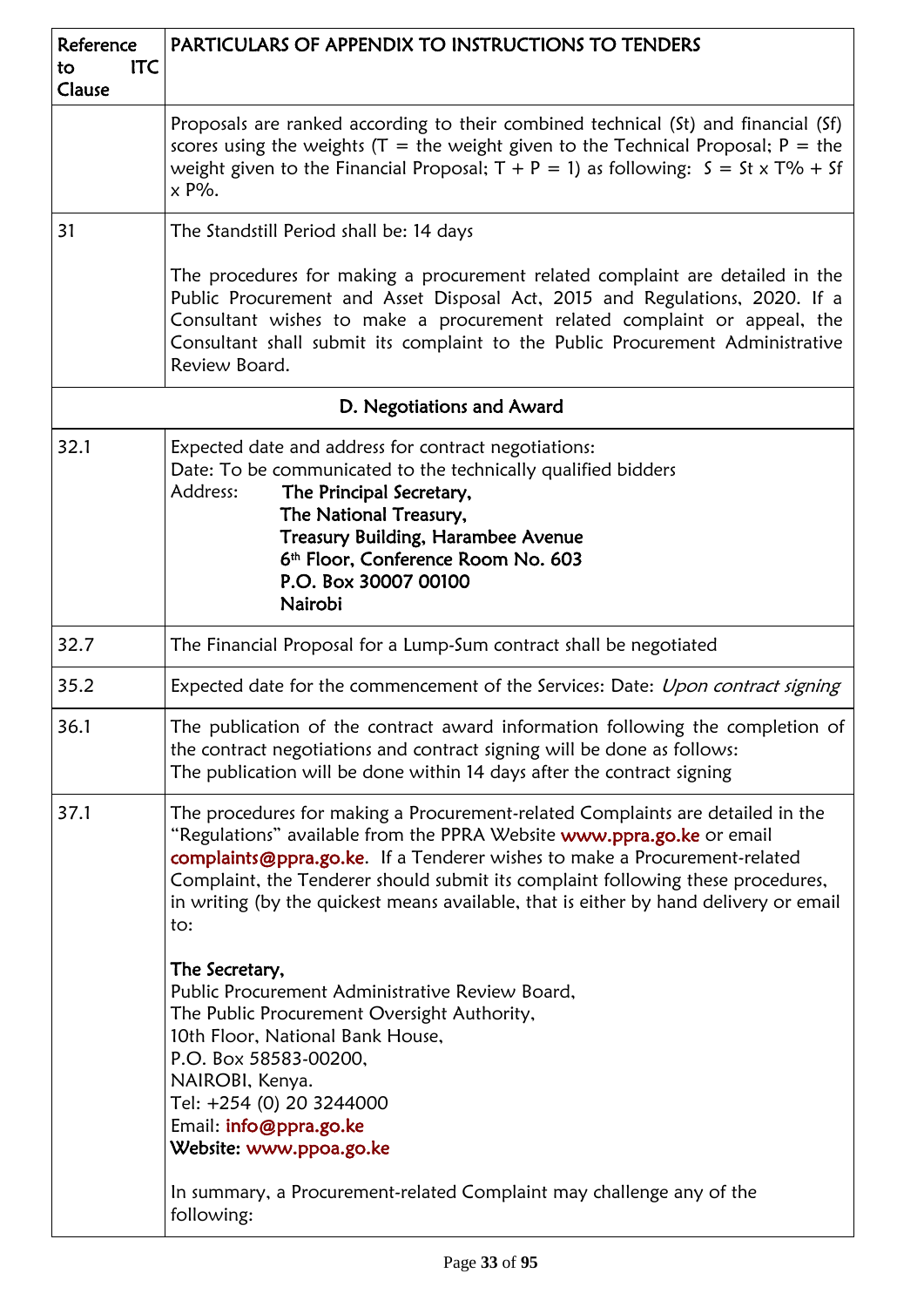| Reference <br>ITC<br>l to<br><b>Clause</b> | <b>PARTICULARS OF APPENDIX TO INSTRUCTIONS TO TENDERS</b>                                                 |  |  |
|--------------------------------------------|-----------------------------------------------------------------------------------------------------------|--|--|
|                                            | (i) the terms of the Tender Documents; and<br>(ii) the Procuring Entity's decision to award the contract. |  |  |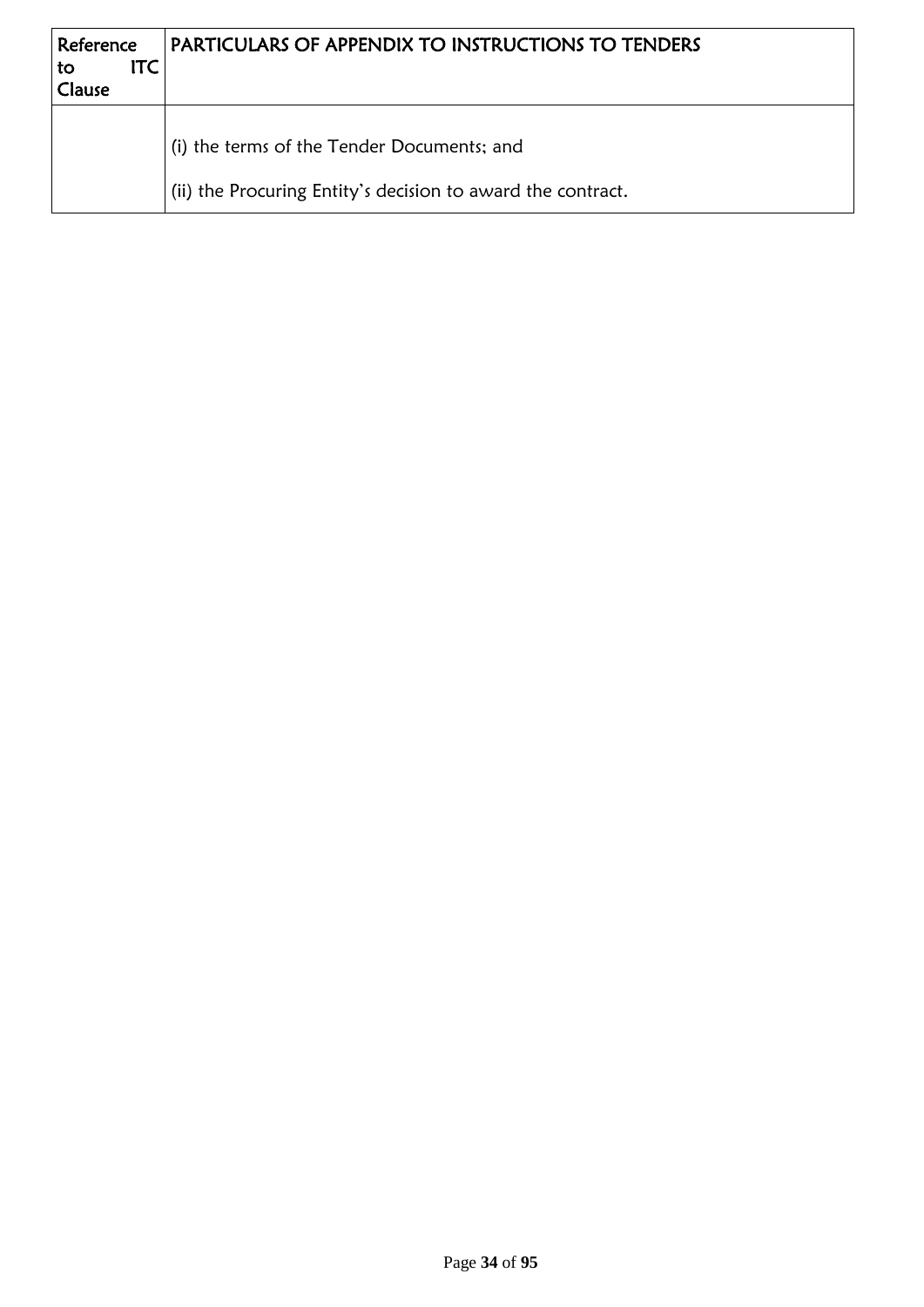## <span id="page-34-0"></span>SECTION 3. TECHNICAL PROPOSAL – STANDARD FORMS

## <span id="page-34-1"></span>1. FORMTECH-1: TECHNICAL PROPOSAL SUBMISSION FORM

{Location, Date}

## To: [Name and address of Procuring Entity]

Dear Sirs:

We, the undersigned, offer to provide the consulting services for *[Insert title of assignment]* in accordance with your RFP dated *[Insert Date]* and our Proposal. We are hereby submitting our Proposal, which includes this Technical Proposal and a Financial Proposal sealed in a separate envelope.

{If the Consultant is a joint venture, insert the following: We are submitting our Proposal in association/as a consortium/as a joint venture with: {Insert a list with full name and the legal address of each member, and indicate the lead member}. We have attached a copy {insert: "of our letter of intent to form a joint venture" or, if a JV is already formed, "of the JV agreement"} signed by every participating member, which details the likely legal structure of and the confirmation of joint and severable liability of the members of the said joint venture.

OR

{If the Consultant's Proposal includes Sub-consultants, insert the following:} We are submitting our Proposal with the following firms as Sub-consultants: *{insert a list with full name and address* of each Sub-consultant.}

We hereby declare that:

- a) All the information and statements made in this Proposal are true and we accept that any misinterpretation or misrepresentation contained in this Proposal may lead to our disqualification by the Procuring Entity or may be sanctioned by the PPRA.
- b) Our Proposal shall be valid and remain binding upon us for the period of time specified in the Data Sheet, Clause 12.1.
- c) We have no conflict of interest in accordance with ITC 3.
- d) We meet the eligibility requirements as stated in ITC 6, and we confirm our understanding of our obligation to abide by the Government's policy in regard to corrupt, fraudulent and prohibited practices as per ITC5.
- e) In competing for (and, if the award is made to us, in executing) the Contract, we undertake to observe the laws against fraud and corruption, including bribery, as well as laws against anti-competitive practices, including bid rigging in force in Kenya; we hereby certify that we have taken steps to ensure that no person acting for us or on our behalf engages in any type of Fraud and Corruption or anti-competitive practices.
- f) We confirm that we are not insolvent, in receivership, bankrupt or on the process of being of being wound up.
- g) The Consultant shall declare in the Technical Proposal Submission Form, that in competing for and executing a contract, it shall undertake to observe the laws of Kenya against fraud and corruption including bribery, as well as against anti-competitive practices including bidrigging.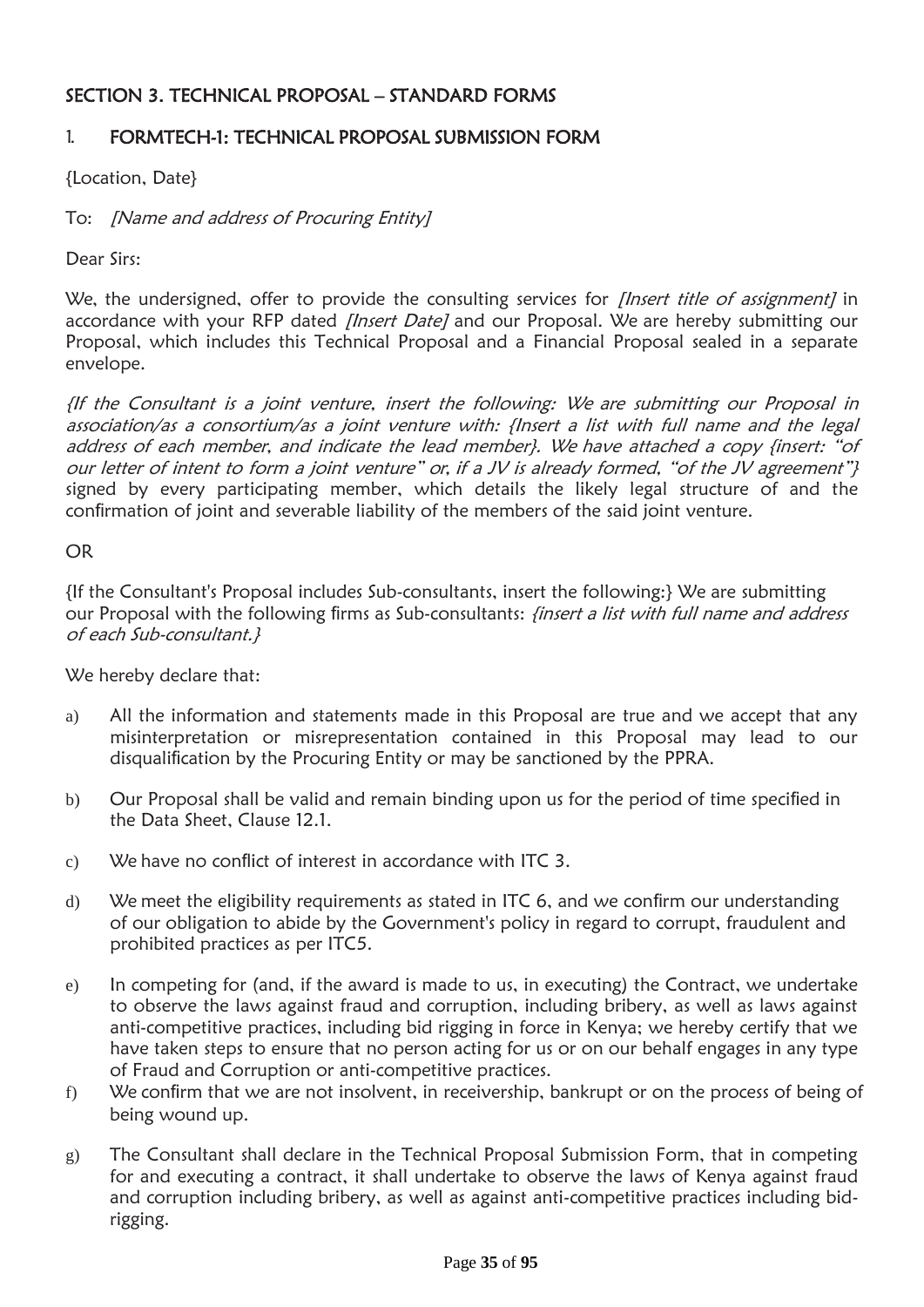(h) We are not guilty of any serious violation of fair employment laws and practices. We undertake to observe the laws of Kenya against fraud and corruption including bribery, as well as against collusive and anti-competitive practices, including bid rigging. To this effect we have signed the "Certificate of Independent Proposal Determination" attached below. We also undertake to adhere by the Code of Ethics for persons participating in Public Procurement and Asset Disposal Activities in Kenya, copy available from (specif

 $y$  website) during the procurement process and the execution of any resulting contract.

- $(I)$  We, along with any of our sub-consultants are not subject to, and not controlled by any entity or individual that is subject to, a temporary suspension or a debarment imposed by the PPRA.
- (e) Except as stated in the ITC12 and Data Sheet, we undertake to negotiate a Contract on the basis of the proposed Key Experts. We accept that the substitution of Key Experts for reasons other than those stated in ITC Clause12 andITCClause29.3 and 29.4 may lead to the termination of Contract negotiations.
- (j) Our Proposal is binding upon us and subject to any modifications resulting from the Contract negotiations.
- (k) We understand that the Procuring Entity is not bound to accept any Proposal that it receives.

We undertake, if our Proposal is accepted and the Contract is signed, to initiate the Services related to the assignment no later than the date indicated in Clause 32.2 of the Data Sheet.

We remain,

Yours

sincerely,

Authorized Signature {In full and initials): Name and Title of Signatory: Name of Consultant (company's name or JV's name): Contact information (phone and e-mail):

{For a joint venture, either all members shall sign or only the lead member, in which case the power of attorney to sign on behalf of all members shall be attached}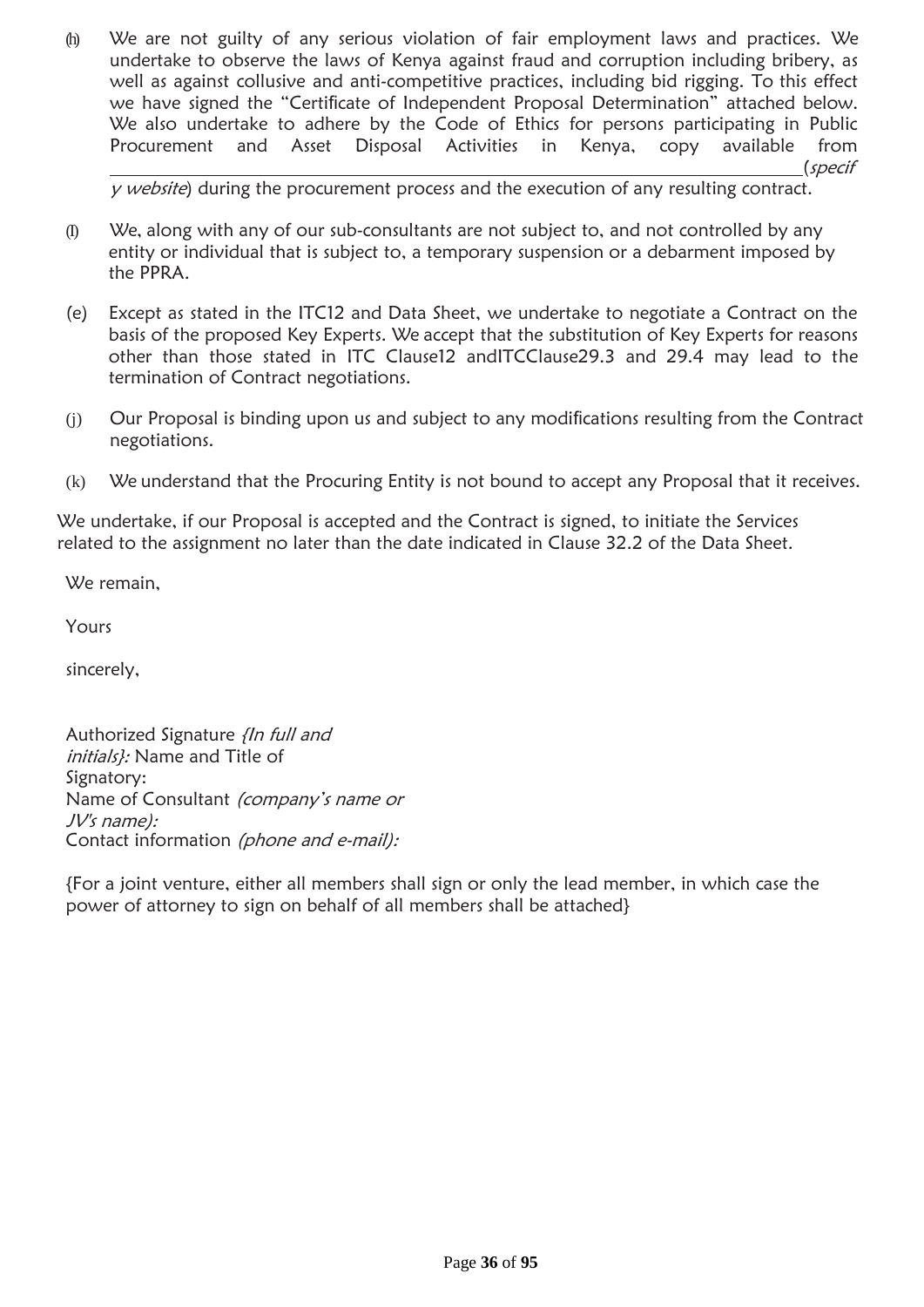## 2. CERTIFICATE OF INDEPENDENT PROPOSAL DETERMINATION

I, the undersigned, in submitting the accompanying TECHNICAL PROPOSAL SUBMISSION FORM to the

[Name of Procuring Entity]

for: [Name and number of tender] in response to the request for tenders made by: [Name of Tenderer] do hereby make the following statements that I certify to be true and complete in every respect:

I certify, on behalf of [Name of Tenderer] that:

- 1. I have read and I understand the contents of this Certificate;
- 2. I understand that the Tender will be disqualified if this Certificate is found not to be true and complete in every respect;
- 3. I am the authorized representative of the Tenderer with authority to sign this Certificate, and to submit the Tender on behalf of the Tenderer;
- 4. For the purposes of this Certificate and the Tender, I understand that the word "competitor" shall include any individual or organization, other than the Tenderer, whether or not affiliated with the Tenderer, who:
	- Has been requested to submit a Tender in response to this request for tenders;
	- could potentially submit a tender in response to this request for tenders, based on their qualifications, abilities or experience;
- 5. The Tenderer discloses that [check one of the following, as applicable]:
	- The Tenderer has arrived at the Tender independently from, and without consultation, communication, agreement or arrangement with, any competitor;
	- The Tenderer has entered into consultations, communications, agreements or arrangements with one or more competitors regarding this request for tenders, and the Tenderer discloses, in the attached document(s), complete details thereof, including the names of the competitors and the nature of, and reasons for, such consultations, communications, agreements or arrangements;
- 6. In particular, without limiting the generality of paragraphs(5)(a) or (5) (b)above, there has been no consultation, communication, agreement or arrangement with any competitor regarding:
	- prices;
	- methods, factors or formulas used to calculate prices;
	- the intention or decision to submit, or not to submit, a proposal; or
	- the submission of a proposal which does not meet the specifications of the request for proposals; except as specifically disclosed pursuant to paragraph(5)(b) above;
- 7. In addition, there has been no consultation, communication, agreement or arrangement with any competitor regarding the quality, quantity, specifications or delivery particulars of the works or services to which this RFP relates, except as specifically authorized by the procuring authority or as specifically disclosed pursuant to paragraph(5)(b) above;
- 8. The terms of the RFP have not been, and will not be, knowingly disclosed by the Consultant, directly or indirectly, to any competitor, prior to the date and time of the official proposed opening, or of the awarding of the Contract, which ever comes first, unless otherwise required by law or as specifically disclosed pursuant to paragraph(5)(b) above.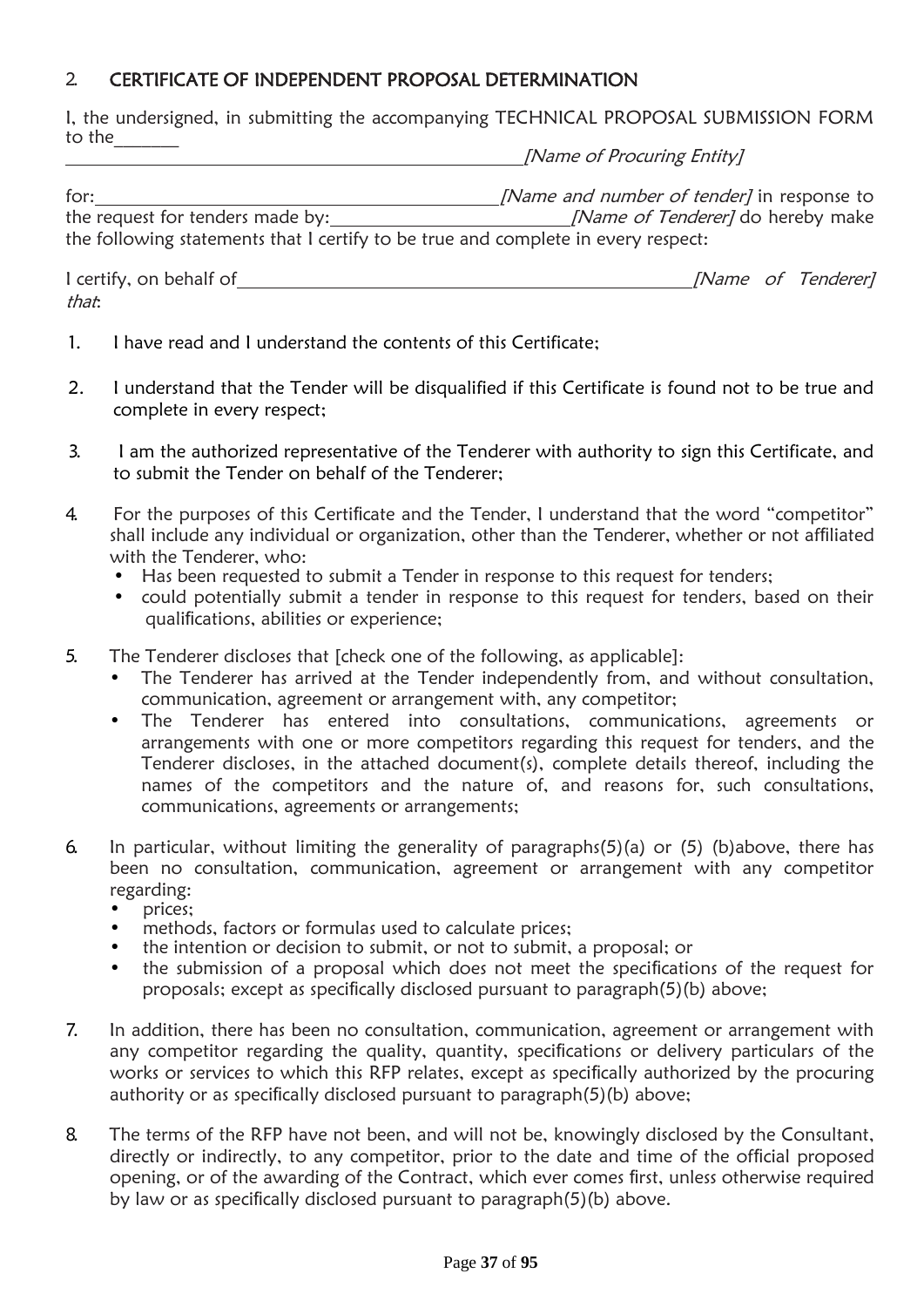| Name  |  |  |  |
|-------|--|--|--|
|       |  |  |  |
| Title |  |  |  |
|       |  |  |  |
| Date  |  |  |  |

[Name, title and signature of authorized agent of Consultant and Date]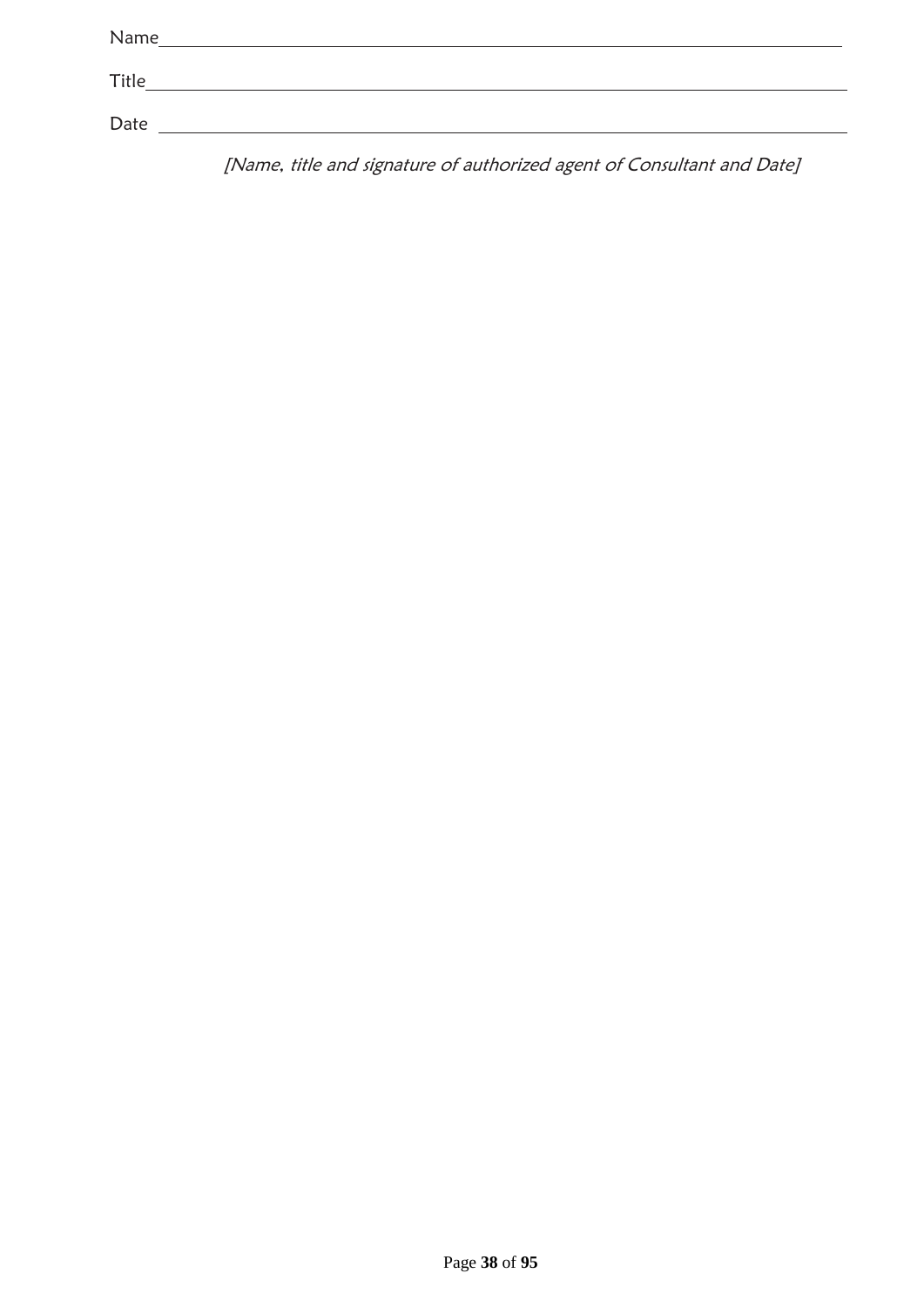#### 3. APPENDIX TO FORM OF PROPOSAL ON FRAUD AND CORRUPTION CLAUSE (for information)

(Appendix shall not be modi*fi*ed)

#### Purpose

the government of Kenya's Anti-Corruption and Economic Crime laws and their sanction's policies and procedures, Public Procurement and Asset Disposal Act (no. 33 of 2015) and its Regulation, and any other Kenya's Acts or Regulations related to Fraud and Corruption, and similar offences, shall apply with respect to Public Procurement Processes and Contracts that are governed by the laws of Kenya.

#### **Requirements**

The Government of Kenya requires that all parties including Procuring Entities, Tenderers, (applicants/proposers), Consultants, Contractors and Suppliers; any Sub-contractors, Subconsultants, Service providers or Suppliers; any Agents (whether declared or not); and any of their Personnel, involved and engaged in procurement under Kenya's Laws and Regulation, observe the highest standard of ethics during the procurement process, selection and contract execution of all contracts ,and refrain from Fraud and Corruption and fully comply with Kenya's laws and Regulations as per paragraphs 1.1 above.

Kenya's public procurement and asset disposal act (no.33 of 2015) under Section 66 describes rules to be followed and actions to be taken in dealing with Corrupt, Coercive, Obstructive, Collusive or Fraudulent practices, and Conflicts of Interest in procurement including consequences for offences committed. A few of the provisions noted below highlight Kenya's policy of no tolerance for such practices and behavior:

- (1) A person to whom this Act applies shall not be involved in any corrupt, coercive, obstructive, collusive or fraudulent practice; or conflicts of interest in any procurement or asset disposal proceeding;
- (2) A person referred to under sub section (1) who contravenes the provisions of that sub-section commits an offence;
- (3) Without limiting the generality of the subsection (1) and (2), the person shall be:
	- a) disqualified from entering into a contract for a procurement or asset disposal proceeding; or
	- b) if a contract has already been entered into with the person, the contract shall be avoidable;
- (4) The voiding of a contract by the procuring entity under subsection (7) does not limit any legal remedy the procuring entity may have;
- (5) An employee or agent of the procuring entity or a member of the Board or committee of the procuring entity who has a conflict of interest with respect to a procurement
	- i) Shall not take part in the procurement proceedings;
	- ii) shall not, after a procurement contract has been entered into, take part in any decision relating to the procurement or contract; and
	- iii) Shall not be a sub-contractor for the tender to whom was awarded contract, or a member of the group of tenderers to whom the contract was awarded, but the subcontractor appointed shall meet all the requirements of this Act.
- (6) An employee, agent or member described in subsection (1) who refrains from doing anything prohibited under that subsection, but for that subsection, would have been within his or her duties shall disclose the conflict of interest to the procuring entity;
- (7) If a person contravenes sub section (1) with respect to a conflict of interest described in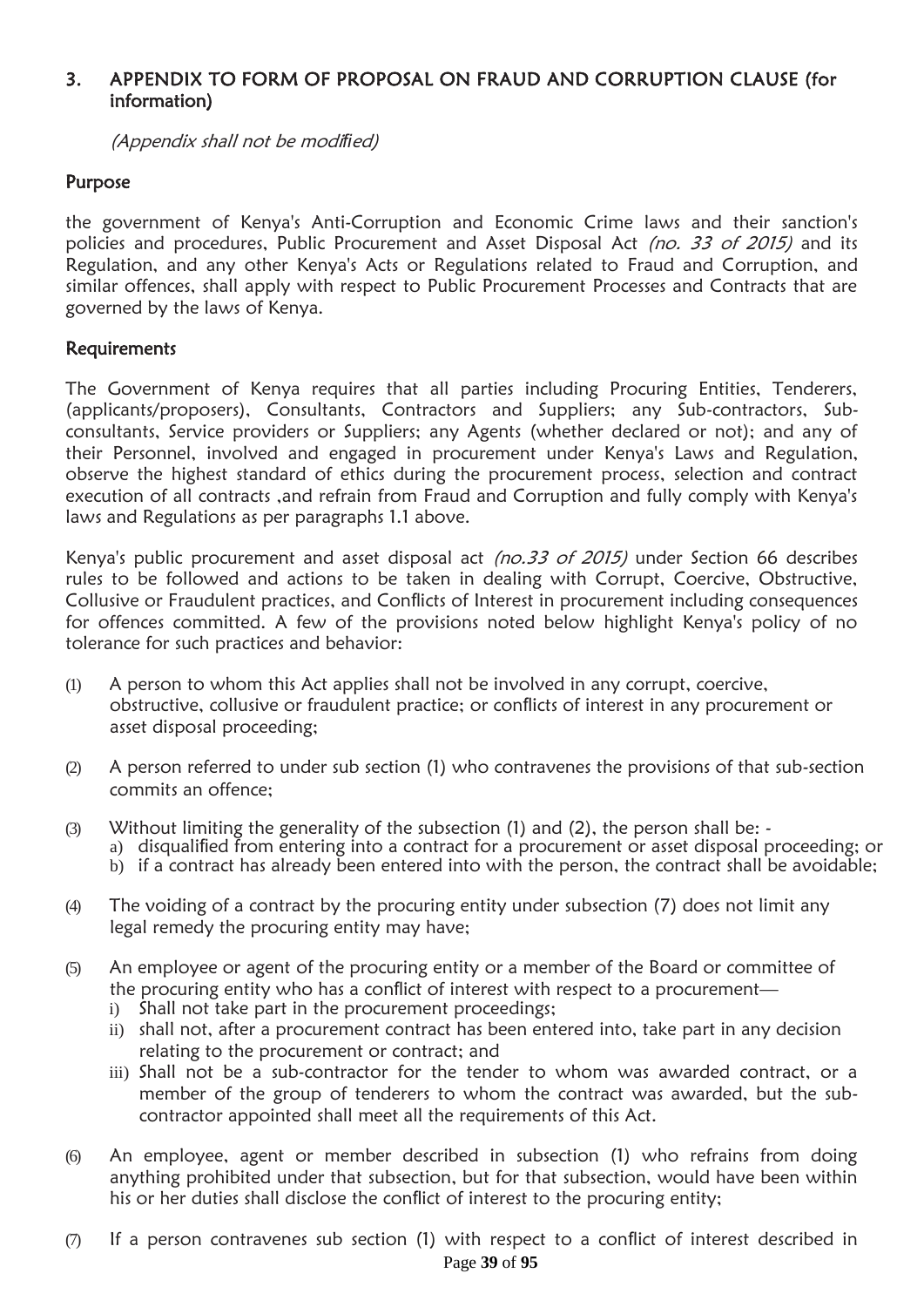subsection (5)(a) and the contract is awarded to the person or his relative or to another person in whom one of them had a direct or indirect pecuniary interest, the contract shall be terminated and all costs incurred by the public entity shall be made good by the awarding officer.

- (8) In compliance with Kenya's laws, regulations and policies mentioned above, the Procuring Entity:
	- a) Defines broadly, for the purposes of the above provisions, the terms set forth below as follows:
		- i) "corrupt practice" is the offering, giving, receiving, or soliciting, directly or indirectly, of anything of value to influence improperly the actions of another party;
		- ii) "fraudulent practice" is any act or omission, including misrepresentation, that knowingly Or recklessly misleads, or attempts to mislead, a party to obtain financial or other benefit or to avoid an obligation;
		- iii) "collusive practice "is an arrangement between two or more parties designed to achieve an improper purpose, including to influence improperly the actions of another party;
		- iv) "coercive practice" is impairing or harming, or threatening to impair or harm, directly or indirectly, any party or the property of the party to influence improperly the actions of a party;
		- v) "obstructive practice" is:
			- i) deliberately destroying, falsifying, altering, or concealing of evidence material to the investigation or making false statements to investigators in order to materially impede investigation by Public Procurement Regulatory Authority (PPRA) or any other appropriate authority appointed by Government of Kenya into allegations of a corrupt, fraudulent, coercive, or collusive practice; and/or threatening, harassing, or intimidating any party to prevent it from disclosing its knowledge of matters relevant to the investigation or from pursuing the investigation; or
			- ii) Acts intended to materially impede the exercise of the PPRA's or the appointed authority's inspection and audit rights provided for under paragraph 2.3e. below.
	- b) Defines more specifically, in accordance with the above procurement Act provisions set forth for fraudulent and collusive practices as follows:

"fraudulent practice" includes a misrepresentation of fact in order to influence a procurement or disposal processor the exercise of a contract to the detriment of the procuring entity or the tenderer or the contractor, and includes collusive practices amongst tenderers prior to or after tender submission designed to establish tender prices at artificial non-competitive levels and to deprive the procuring entity of the benefits of free and open competition.

- c) Rejects a proposal or award<sup>1</sup> of a contract if PPRA determines that the firm or individual recommended for award, any of its personnel, or its agents, or its subconsultants, sub-contractors, service providers, suppliers and/ or their employees, has, directly or indirectly, engaged in corrupt, fraudulent, collusive, coercive, or obstructive practices in competing for the contract in question;
- d) Pursuant to the Kenya's above stated Acts and Regulations, may sanction or debar or recommend to appropriate authority (ies) for sanctioning and debarment of a firm or individual, as applicable under the Acts and Regulations;
- e) Requires that a clause be included in Tender documents and Request for Proposal documents requiring (i) Tenderers (applicants/proposers),Consultants, Contractors, and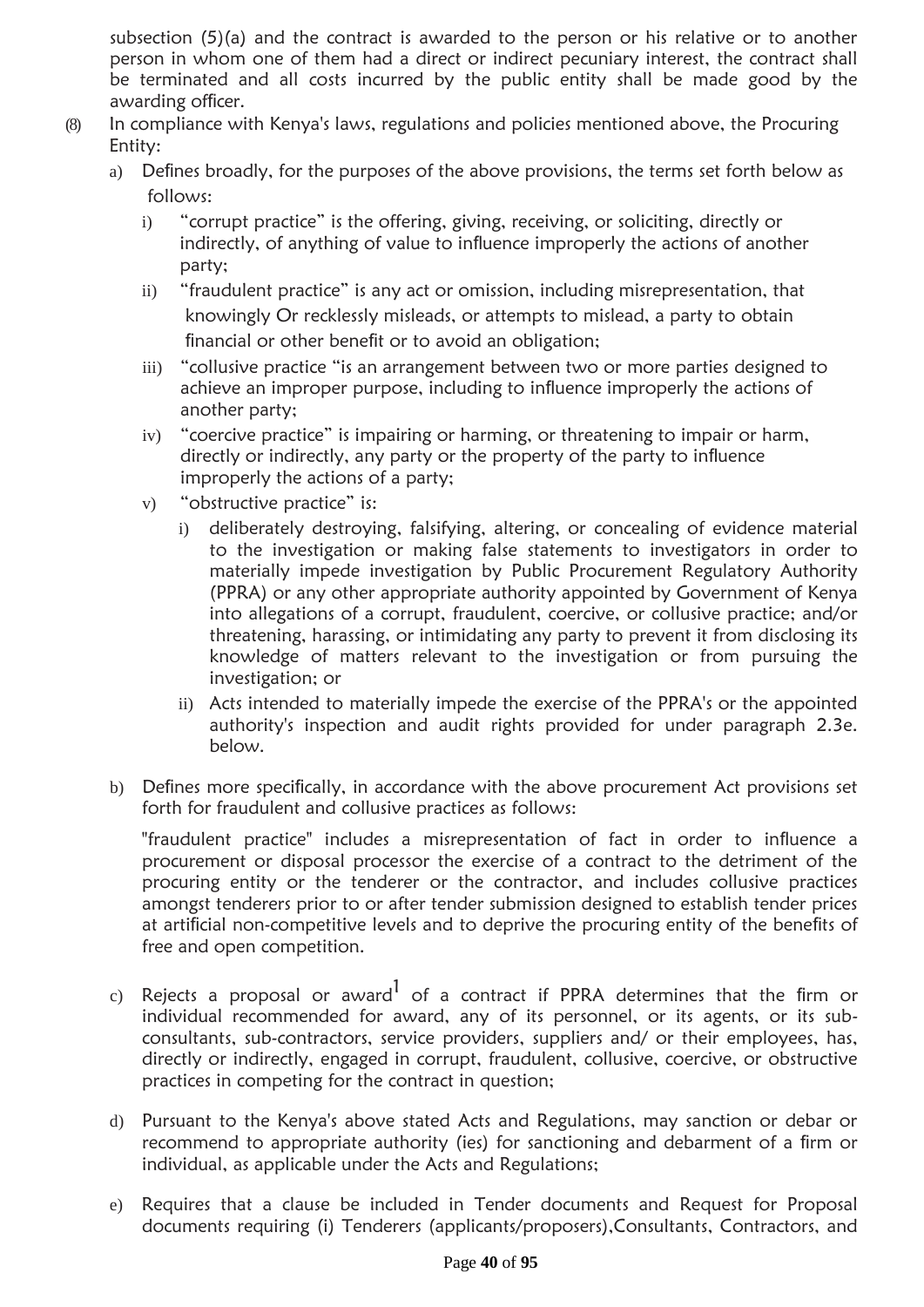Suppliers and their Sub-contractors, Sub- consultants, Service providers, Suppliers, Agents personnel, permit the PPRA or any other appropriate authority appointed by Government of Kenya to inspect $^2$ all accounts, records and other documents relating to the procurement process, selection and/or contract execution, and to have them audited by auditors appointed by the PPRA or any other appropriate authority appointed by Government of Kenya; and

f) Pursuant to Section 62 of the above Act, requires Applicants/Tenderers to submit along with their Applications/Tenders/Proposals a "Self-Declaration Form" as included in the procurement document declaring that they and all parties involved in the procurement process and contract execution have not engaged/will not engage in any corrupt or fraudulent practices.

 $^2$  Inspections in this context usually are investigative (i.e., forensic) in nature. They involve fact*fi*nding activities undertaken by the Investigating Authority or persons appointed by the Procuring Entity to address speci*fi*c matters related to investigations/audits, such as evaluating the veracity of an allegation of possible Fraud and Corruption, through the appropriate mechanisms. Such activity includes but is not limited to: accessing and examining a *fi*rm's or individual's *fi*nancial records and information, and making copies thereof as relevant; accessing and examining any other documents, data and information (whether in hard copy or electronic format) deemed relevant for the investigation/audit, and making copies there of as relevant; interviewing staff and other relevant individuals; performing physical inspections and site visits; and obtaining third party veri*fi*cation of information.

 $^{\prime}$ For the avoidance of doubt, a party's ineligibility to be awarded a contract shall include, without limitation, (i) applying for pre-quali*fi*cation, expressing interest in

A consultancy, and tendering, either directly or as a nominated sub-contractor, nominated consultant, nominated manufacturer or supplier, or nominated service provider, in respect of such contract, and(ii) entering into an addendum or amendment introducing a material modi*fi*cation to any existing contract.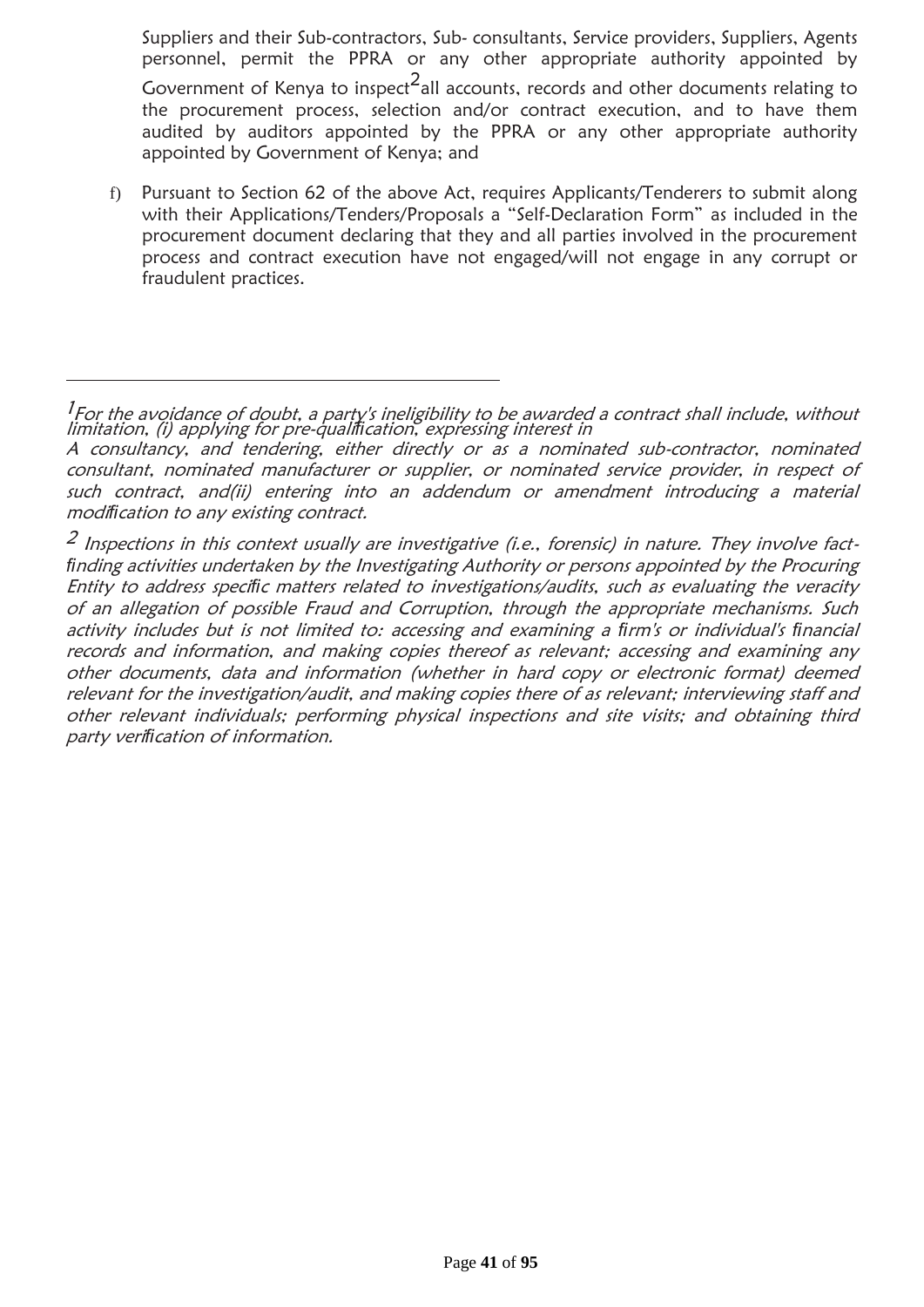### 3. FORM TECH-2: CONSULTANT'S ORGANIZATION AND EXPERIENCE

Form TECH-2: a brief description of the Consultant's organization and an outline of the recent experience of the Consultant that is most relevant to the assignment. In the case of a joint venture, information on similar assignments shall be provided for each partner. For each assignment, the outline should indicate the names of the Consultant's Key Experts and Subconsultants who participated, the duration of the assignment, the contract amount (total and, if it was done in a form of a joint venture or a sub-consultancy, the amount paid to the Consultant), and the Consultant's role/involvement.

### A - Consultant's Organization

Provide here a brief description of the background and organization of your company, and-in case of a joint venture-of each member for this assignment.

- B Consultant's Experience
- 1. List only previous similar assignments successfully completed in the last [.....five(5)...............................] years.
- 2. List only those assignments for which the Consultant was legally contracted by the Procuring Entity as a company or was one of the joint venture partners. Assignments completed by the Consultant's individual experts working privately or through other consulting firms cannot be claimed as the relevant experience of the Consultant, or that of the Consultant's partners or sub-consultants, but can be claimed by the Experts themselves in their Curriculum Vitae (CV).
- *3.* The Consultant shall substantiate their claimed experience by presenting copies of relevant documents such as the form of contract (not the whole contract), purchase order, service order, performance certificate, etc.; which shall be included in the proposal as part of Form Tech 7 Mandatory Documentary Evidence.

| Assignment name:                                                                                                                                                  | Approx. value of the contract [KES, US\$ etc.]:                                |  |  |  |
|-------------------------------------------------------------------------------------------------------------------------------------------------------------------|--------------------------------------------------------------------------------|--|--|--|
| Country:                                                                                                                                                          | Duration of assignment (months):                                               |  |  |  |
| Name of Procuring Entity:                                                                                                                                         | Total $N°$ of staff-months of the assignment:                                  |  |  |  |
| Contact Address:<br>Email:                                                                                                                                        | Approx. value of the services provided by your firm under the<br>contract:     |  |  |  |
| Start date (month/year):<br>Completion date:                                                                                                                      | $N2$ of professional staff-months provided<br>associated<br>by<br>Consultants: |  |  |  |
| Role on Assignment:<br>Name of senior professional staff of your firm involved and<br>(E.g. Lead Member in ABC JV,   functions performed:<br>or Sole Consultant): |                                                                                |  |  |  |
| Narrative description of Assignment:                                                                                                                              |                                                                                |  |  |  |
| Description of actual services provided by your staff within the assignment:                                                                                      |                                                                                |  |  |  |

Name of Consulting Firm: Name and Title of Signatory: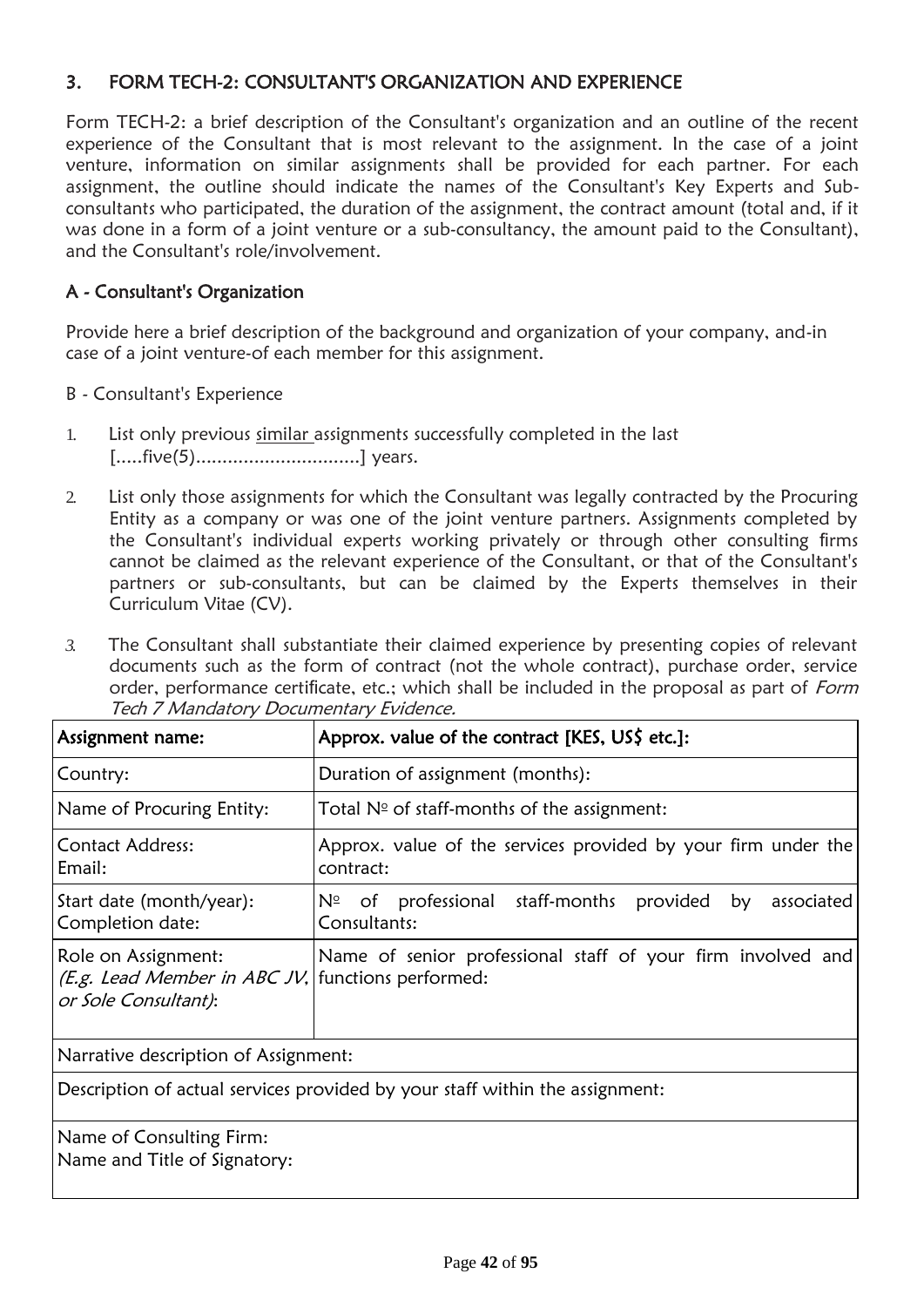### **4.** FORMTECH-3: COMMENTS AND SUGGESTIONS

Form TECH-3: The Consultant to provide comments and suggestions on the Terms of Reference, counterpart staff and facilities to be provided by the Procuring Entity that could improve the quality/effectiveness of the assignment; and on requirements for counterpart staff and facilities, which are provided by the Procuring Entity, including: administrative support, office space, local transportation, equipment, data, etc.

### A - On the Terms of Reference

{Improvements to the Terms of Reference, if any}

B - On Counterpart Staff and Facilities

{Include comments on counterpart staff and facilities to be provided by the Procuring Entity. For example, administrative support, of*fi*ce space, local transportation, equipment, data, background reports, etc., if any}

3. FORMTECH-4: DESCRIPTION OF APPROACH, METHODOLOGY, AND WORK PLAN

Form TECH-4: a description of the approach, methodology and work plan in responding to the terms of reference for performing the assignment, including a detailed description of the proposed methodology and staffing for training, if the Terms of Reference specify training as a specific component of the assignment.

{The structure of your Technical Proposal:

- a) Technical Approach and Methodology
- b) Work Plan
- c) Organization and Staffing}
	- *i)* Technical Approach and Methodology. {Please explain your understanding of the objectives of the assignment as outlined in the Terms of Reference (TORs), the technical approach, and the methodology you would adopt for implementing the tasks to deliver the expected output(s), and the degree of detail of such output. Please do not repeat/copy the TOR sin here.}
	- ii) *Work Plan*. {Please outline the plan for the implementation of the main activities/tasks of the assignment, their content and duration, phasing and interrelations, milestones (including interim approvals by the Procuring Entity), and tentative delivery dates of their ports. The proposed work plan should be consistent with the technical approach and methodology, showing your understanding of the TOR and ability to translate them into a feasible working plan. A list of the final documents (including reports) to be delivered as final output(s)should be included here. The work plan should be consistent with the Work Schedule Form.}
	- *iii)* Organization and Staf*fi*ng. {Please describe the structure and composition of your team, including the list of the Key Experts, Non-Key Experts and relevant technical and administrative support staff.}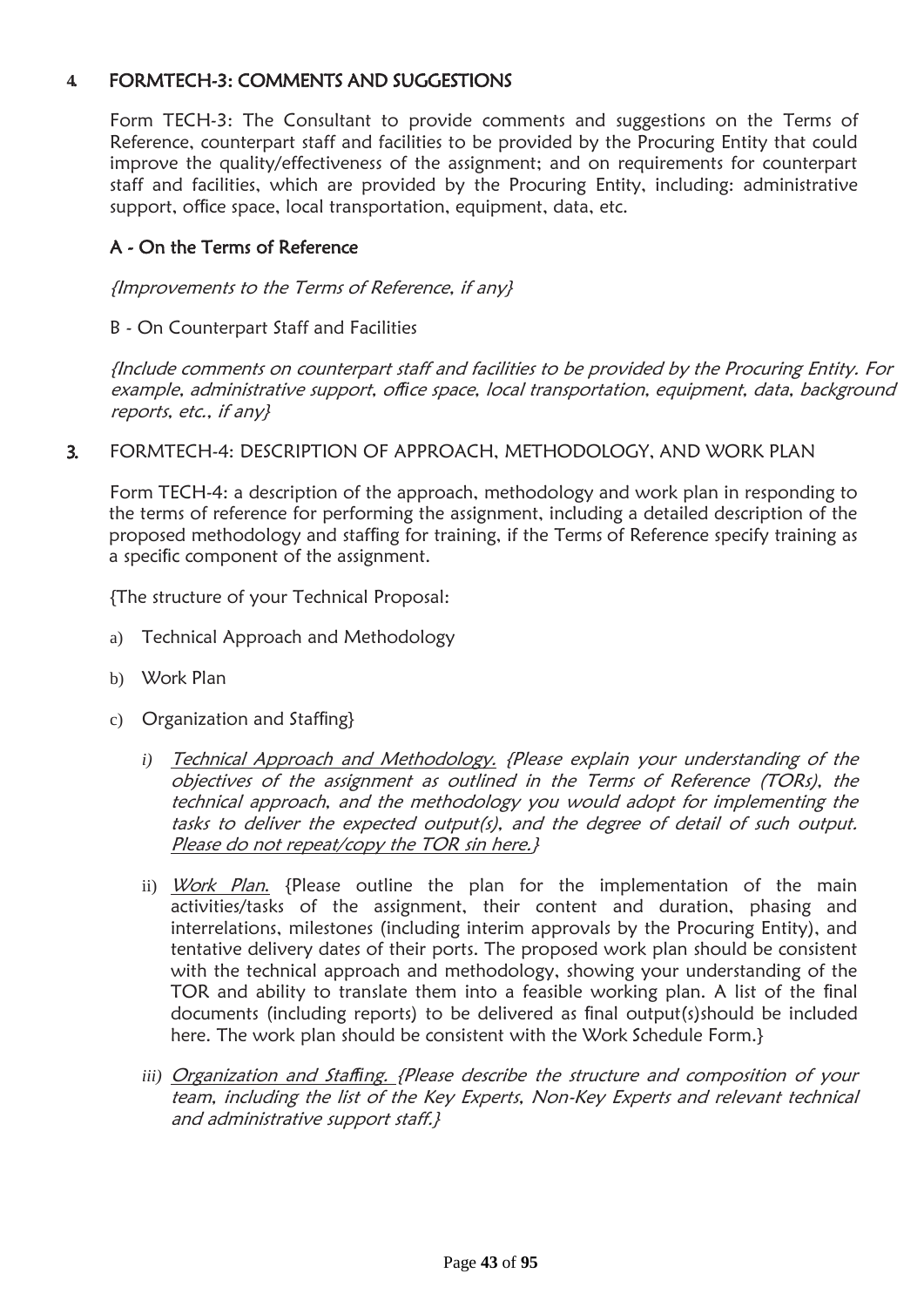## 5. FORM TECH-5: WORK SCHEDULE AND PLANNING FOR DELIVERABLES

|                    |                                                        | Months |                |                |                |   |   |                |   |   |       |              |
|--------------------|--------------------------------------------------------|--------|----------------|----------------|----------------|---|---|----------------|---|---|-------|--------------|
| $\mathsf{N}^\circ$ | Deliverables <sup>1</sup> (D-)                         |        | $\overline{2}$ | $\overline{3}$ | $\overline{4}$ | 5 | 6 | $\overline{7}$ | 8 | 9 | <br>n | <b>TOTAL</b> |
| $D-1$              | {e.g., Deliverable #1: Report A                        |        |                |                |                |   |   |                |   |   |       |              |
|                    | 1) data collection                                     |        |                |                |                |   |   |                |   |   |       |              |
|                    | 2) drafting                                            |        |                |                |                |   |   |                |   |   |       |              |
|                    | 3) inception report                                    |        |                |                |                |   |   |                |   |   |       |              |
|                    | 4) incorporating comments                              |        |                |                |                |   |   |                |   |   |       |              |
|                    |                                                        |        |                |                |                |   |   |                |   |   |       |              |
|                    | 6)<br>delivery of final report to<br>Procuring Entity} |        |                |                |                |   |   |                |   |   |       |              |
|                    |                                                        |        |                |                |                |   |   |                |   |   |       |              |
|                    |                                                        |        |                |                |                |   |   |                |   |   |       |              |
| $D-2$              | $\{e.g., Deliverable #2:\}$                            |        |                |                |                |   |   |                |   |   |       |              |
|                    |                                                        |        |                |                |                |   |   |                |   |   |       |              |
|                    |                                                        |        |                |                |                |   |   |                |   |   |       |              |
| ١N                 |                                                        |        |                |                |                |   |   |                |   |   |       |              |
|                    |                                                        |        |                |                |                |   |   |                |   |   |       |              |

- 1 List the deliverables with the breakdown for activities required to produce them and other benchmarks such as the Procuring Entity's approvals. For phased assignments, indicate the activities, delivery of reports, and benchmarks separately for each phase.
- 2 Duration of activities shall be indicated in a form of a bar chart.
- 3. Include a legend, if necessary, to help read the chart.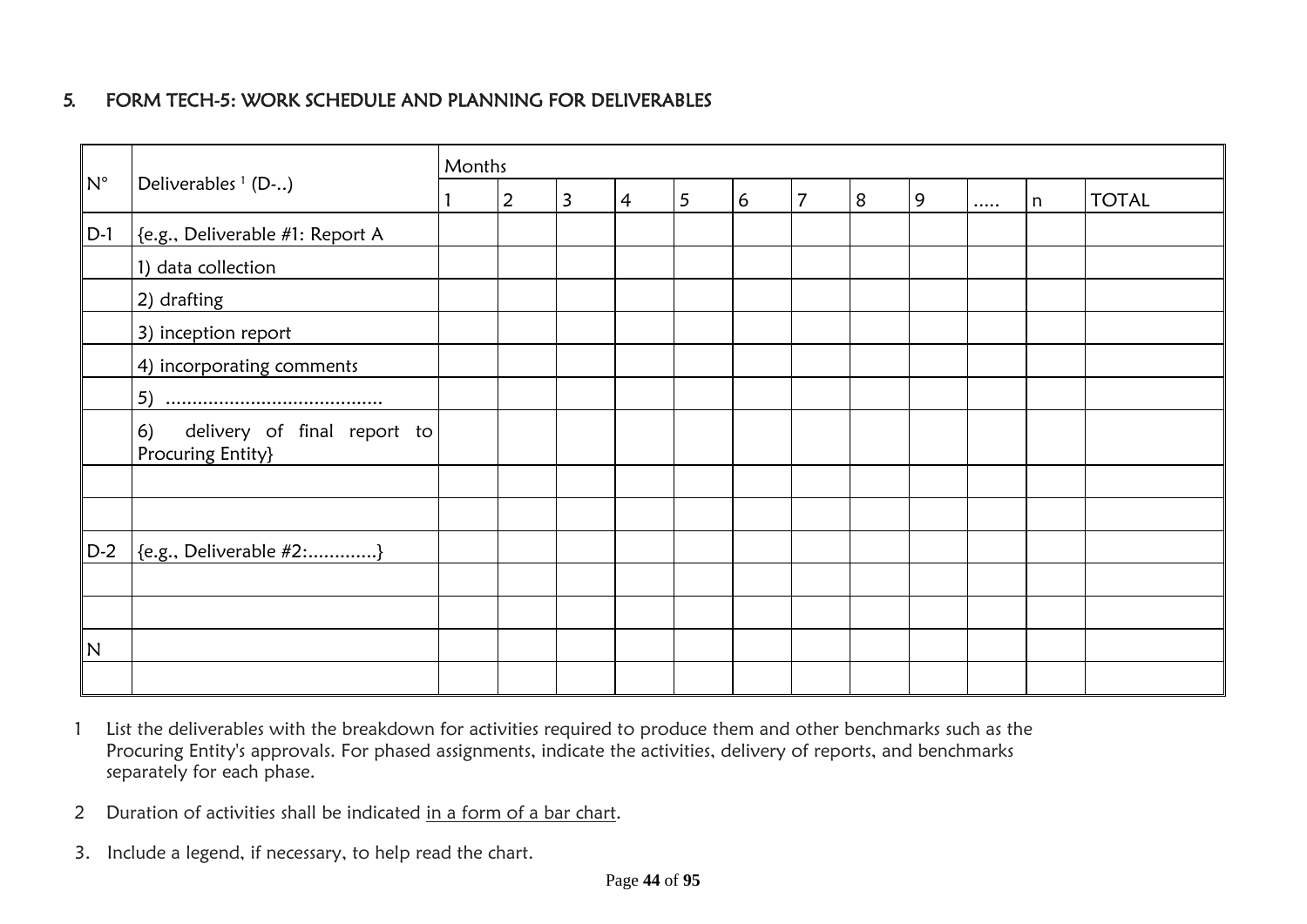| $N^{\circ}$ | Name                    | Expert's input (in person/month) per each Deliverable (listed in TECH-5) |                         |              |         |                   |   |          |      | Total<br>Months) | time-input |  |
|-------------|-------------------------|--------------------------------------------------------------------------|-------------------------|--------------|---------|-------------------|---|----------|------|------------------|------------|--|
|             |                         | Position                                                                 |                         | $D-1$        | $D-2$   | $D-3$             | . | D-       | Home | Field            | Total      |  |
|             | <b>KEY EXPERTS</b>      |                                                                          |                         |              |         |                   |   |          |      |                  |            |  |
| $K-1$       | Mr.<br>{e.g.,<br>Abbbb} | $ T$ eam<br>Leader]                                                      | $\overline{[Home]}$ [2] | month]       | $[1.0]$ | $[1.0]$           |   |          |      |                  |            |  |
|             |                         |                                                                          | [Field]                 | $[0.5 \; m]$ | $[2.5]$ | $\left[ 0\right]$ |   |          |      |                  |            |  |
| $K-2$       |                         |                                                                          |                         |              |         |                   |   |          |      |                  |            |  |
|             |                         |                                                                          |                         |              |         |                   |   |          |      |                  |            |  |
| $K-3$       |                         |                                                                          |                         |              |         |                   |   |          |      |                  |            |  |
|             |                         |                                                                          |                         |              |         |                   |   |          |      |                  |            |  |
|             |                         |                                                                          |                         |              |         |                   |   |          |      |                  |            |  |
| IN.         |                         |                                                                          |                         |              |         |                   |   |          |      |                  |            |  |
|             |                         |                                                                          |                         |              |         |                   |   | Subtotal |      |                  |            |  |
|             | NON-KEY EXPERTS         |                                                                          |                         |              |         |                   |   |          |      |                  |            |  |
| $N-1$       |                         |                                                                          | [Home]                  |              |         |                   |   |          |      |                  |            |  |
|             |                         |                                                                          | [Field]                 |              |         |                   |   |          |      |                  |            |  |
| $N-2$       |                         |                                                                          |                         |              |         |                   |   |          |      |                  |            |  |
|             |                         |                                                                          |                         |              |         |                   |   |          |      |                  |            |  |
|             |                         |                                                                          |                         |              |         |                   |   |          |      |                  |            |  |
| IN.         |                         |                                                                          |                         |              |         |                   |   |          |      |                  |            |  |
|             |                         |                                                                          |                         |              |         |                   |   | Subtotal |      |                  |            |  |
|             |                         |                                                                          |                         |              |         |                   |   | Total    |      |                  |            |  |

# **6.** FORMT ECH- 6A: TEAM COMPOSITION, ASSIGNMENT, AND KEY EXPERTS' INPUTS

1.For Key Experts, the input should be indicated individually for the same positions as required under the ITC Data Sheet 21.2 2.Months are counted from the start of the assignment/mobilization. One (1) month equals twenty-two (22) working (billable) days. One

working (billable) day shall be not less than eight (8) working (billable) hours.

3"Home" means work in the office in the expert's country of residence. "Field" work means work carried out in Kenya, or outside the normal residence of the Expert in Kenya or any other country outside the expert's country of residence.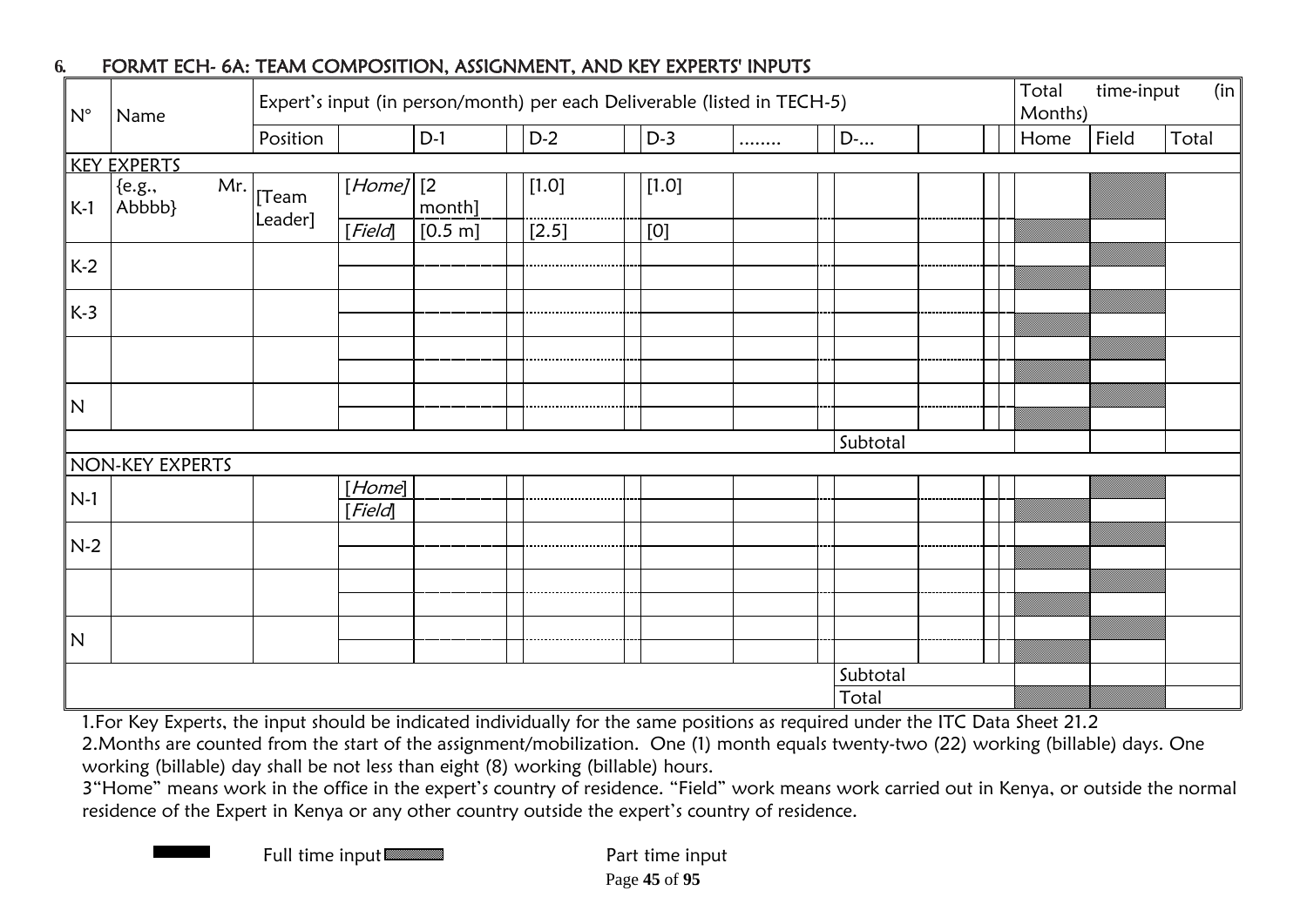### **7.** FORM TECH-6B: CURRICULUM VITAE (CV)

| Position Title and No. | {e.g., K-1, Team Leader} |
|------------------------|--------------------------|
| Name of Expert:        | {Insert full name}       |
| Date of Birth:         | {day/month/year}         |
| Country of Citizenship |                          |

Education: {List college/university or other specialized education, giving names of educational institutions, dates attended, degree(s)/diploma(s) obtained}

Employment record relevant to the assignment: {Starting with present position, list in reverse order. Please provide dates, name of employing organization, titles of positions held, types of activities performed and location of the assignment, and contact information of previous Procuring Entity's and employing organization(s) who can be contacted for references. Past employment that is not relevant to the assignment does not need to be included.}

| Period                 | Employing organization and your<br>title/position. Contact Infor for<br>references | Country | Summary of activities<br>performed relevant to the<br>Assignment |
|------------------------|------------------------------------------------------------------------------------|---------|------------------------------------------------------------------|
| [e.g.,<br>May<br>2011- | Ministry<br>of<br>[e.g.,<br>.<br>advisor/consultant to                             |         |                                                                  |
| present]               | references:         Tel/e-<br>For<br>mail; Mr. Bbbbbb,<br>deputy<br>manager]       |         |                                                                  |
|                        |                                                                                    |         |                                                                  |
|                        |                                                                                    |         |                                                                  |

Membership in Professional Associations and Publications:

Language Skills (indicate only languages in which you can work):

Adequacy for the Assignment:

|                                               | Detailed Tasks Assigned on Consultant's   Reference to Prior Work/Assignments that Best |
|-----------------------------------------------|-----------------------------------------------------------------------------------------|
| Team of Experts:                              | Illustrates Capability to Handle the Assigned                                           |
|                                               | Tasks                                                                                   |
| {List all deliverables/tasks as in TECH- 5 in |                                                                                         |
| which the Expert will be involved)            |                                                                                         |
|                                               |                                                                                         |
|                                               |                                                                                         |

Expert's contact information :(e-mail……………..............................…….

phone………....................................……)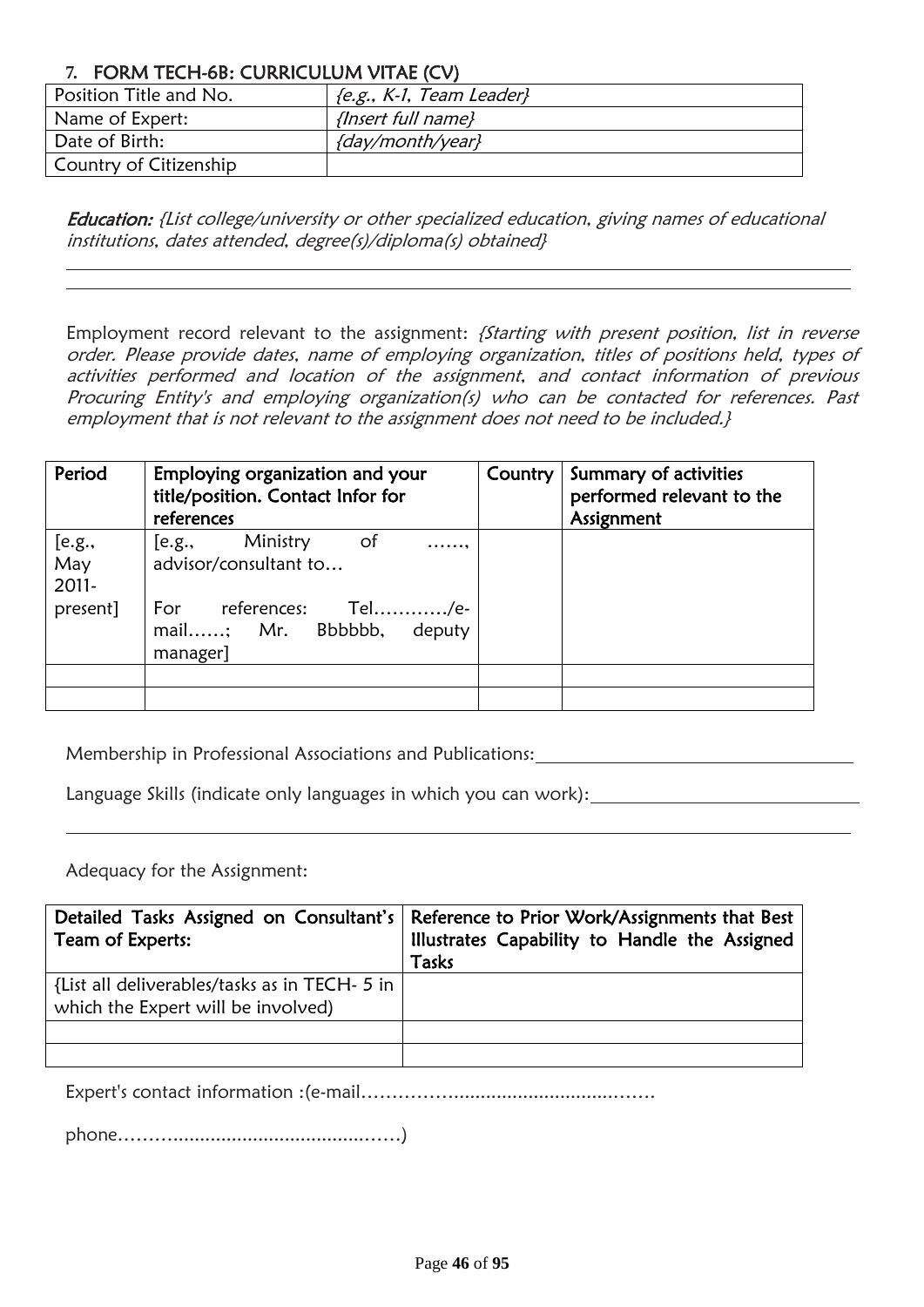Certification:

I, the undersigned, certify that to the best of my knowledge and belief, this CV correctly describes myself, my qualifications, and my experience, and I am available to undertake the assignment in case of an award. I understand that any misstatement or misrepresentation described herein may lead to my disqualification or dismissal by the Procuring Entity, and/or sanctions by the PPRA.

| Name of Expert     | Signature  | Date               |  |
|--------------------|------------|--------------------|--|
|                    |            | {day / month/year} |  |
| Name of authorized | Signature. | Date               |  |
|                    |            |                    |  |

Representative of the Consultant (the same who signs the Proposal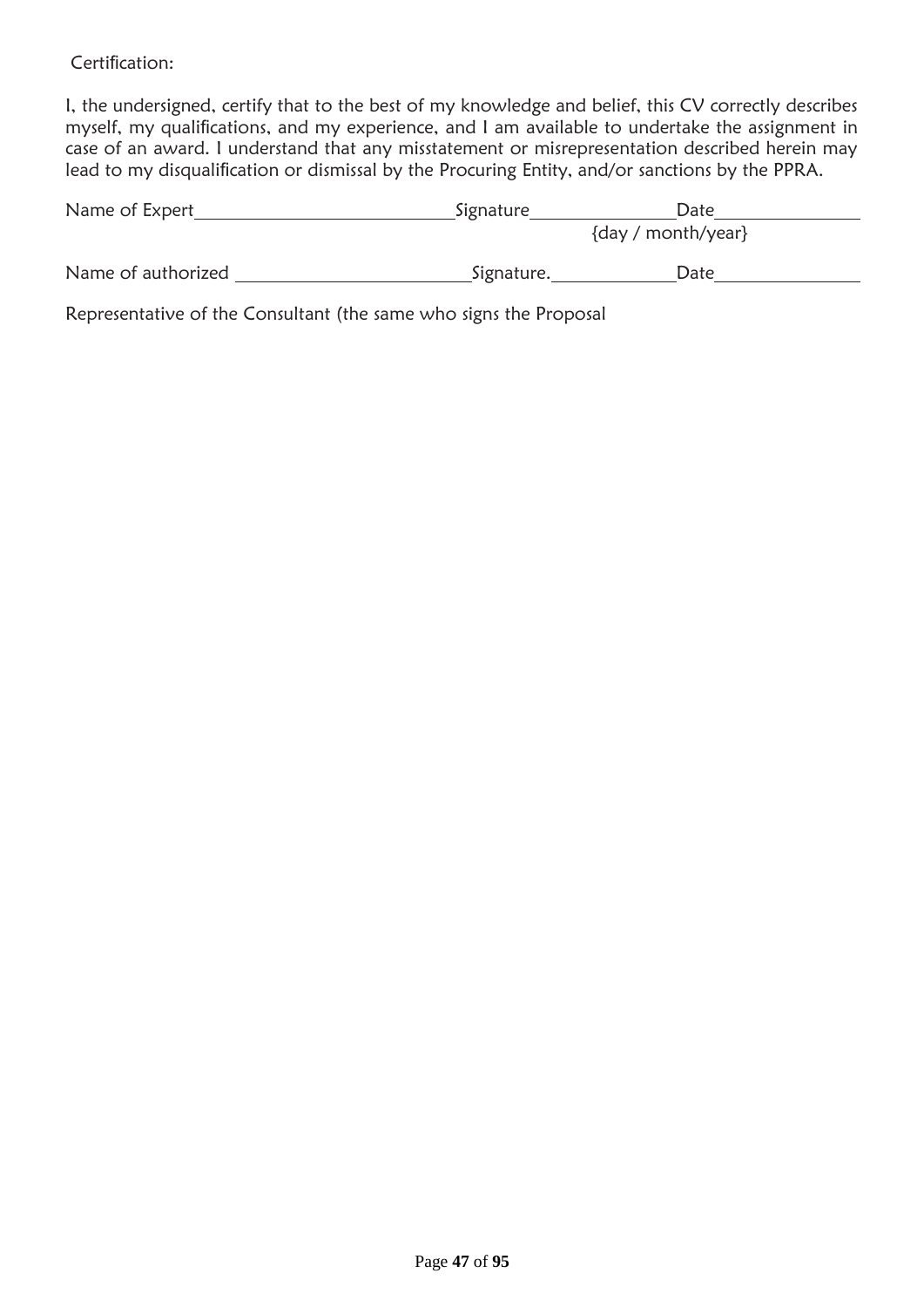## **8.** FORMTECH-7: MANDATORY SUPPORT DOCUMENTS

[The Consultant shall use this form to submit all the required support documentary evidence as required in the RFP, especially the mandatory and eligibility criteria speci*fi*ed in the Data Sheet ITC 21.1]

a) Certificate of Incorporation/Certificate of Registration

{Insert here a copy of certi*fi*cate of incorporation or registration}

b) Tax Compliance Certificate

{Consultant to insert a copy of the tax compliance certi*fi*cate from Kenya Revenue Authority or similar body in the case of foreign consulting *fi*rms}

c) Practice License or Certificate for the Firm

{If required, Consultant to insert a copy of the *fi*rm's practice license or registration certi*fi*cate issued by the professional body speci*fi*ed under Data Sheet ITC 21.1}

d) Similar Consulting Assignments Experience

{Consultant to insert here copies of the form of contract, purchase order, service order, and performance certi*fi*cate or similar evidence of similar assignments carried out by the *fi*rm. The assignments shall be the same as those provided under FORM TECH 2B}

e) Academic Certificates

{Consultant to insert copies of the required relevant academic certi*fi*cates relevant to the assignment for all the key experts}

f) Professional Certificates

{Consultant to insert copies of professional certi*fi*cates and relevant short-term trainings to demonstrate professional quali*fi*cations for all the key experts}

g) Professional Membership of Key Experts

{If applicable, Consultant to insert copies of professional membership certi*fi*cate for its key experts}

h) Certificate of Independent Proposal Determination

(The Form is available on Tech FORM TECH-1: TECHNICAL PROPOSAL SUBMISSION FORM).

i) Pre-proposal Attendance Form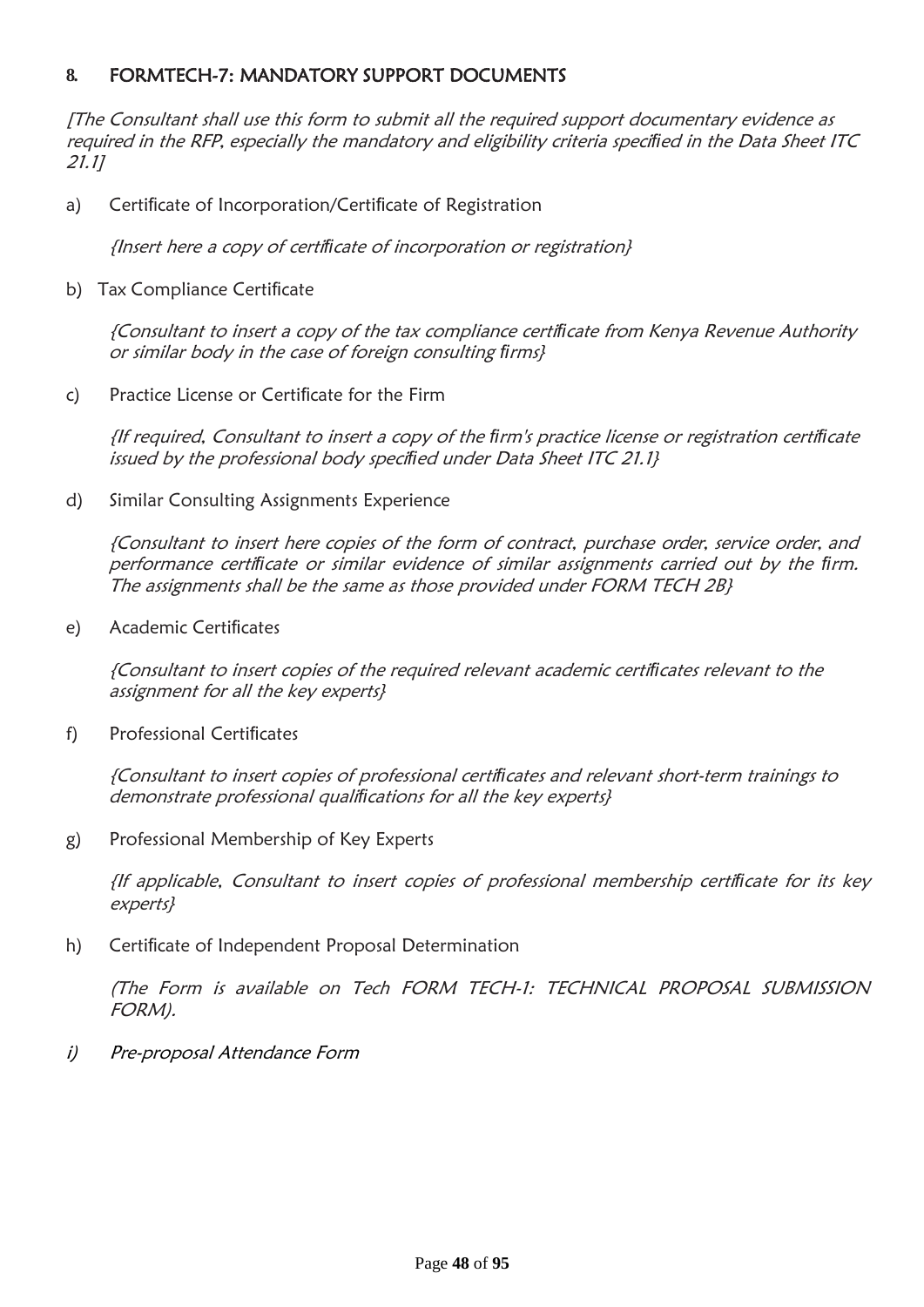### **9.** FORM TECH - 8: SELF-DECLARATION FORMS

#### FORM SD1

#### SELF DECLARATION THAT THE PERSON/TENDERER IS NOT DEBARRED IN THE MATTER OF THE PUBLIC PROCUREMENT AND ASSET DISPOSAL ACT 2015.

I, ……………………………………., of Post Office Box …….………………………. being a resident of ………………………………….. in the Republic of ……………………………. do hereby make a statement as follows: -

1. THAT I am the Company Secretary/Chief Executive/Managing Director/Principal Officer/Director of

………....……………………………….. (Insert name of the Company) who is a Bidder in respect of Tender No.

…………………. for……………………. (Insert tender title/description) for……………………. (Insert name of the Procuring entity) and duly authorized and competent to make this statement.

- 2. THAT the aforesaid Bidder, its Directors and subcontractors have not been debarred from participating in procurement proceeding under Part IV of the Act.
- 3. THAT what is deponed to here in above is true to the best of my knowledge, information and belief.

| (Title) | (Signature) |  |
|---------|-------------|--|

Bidder Official Stamp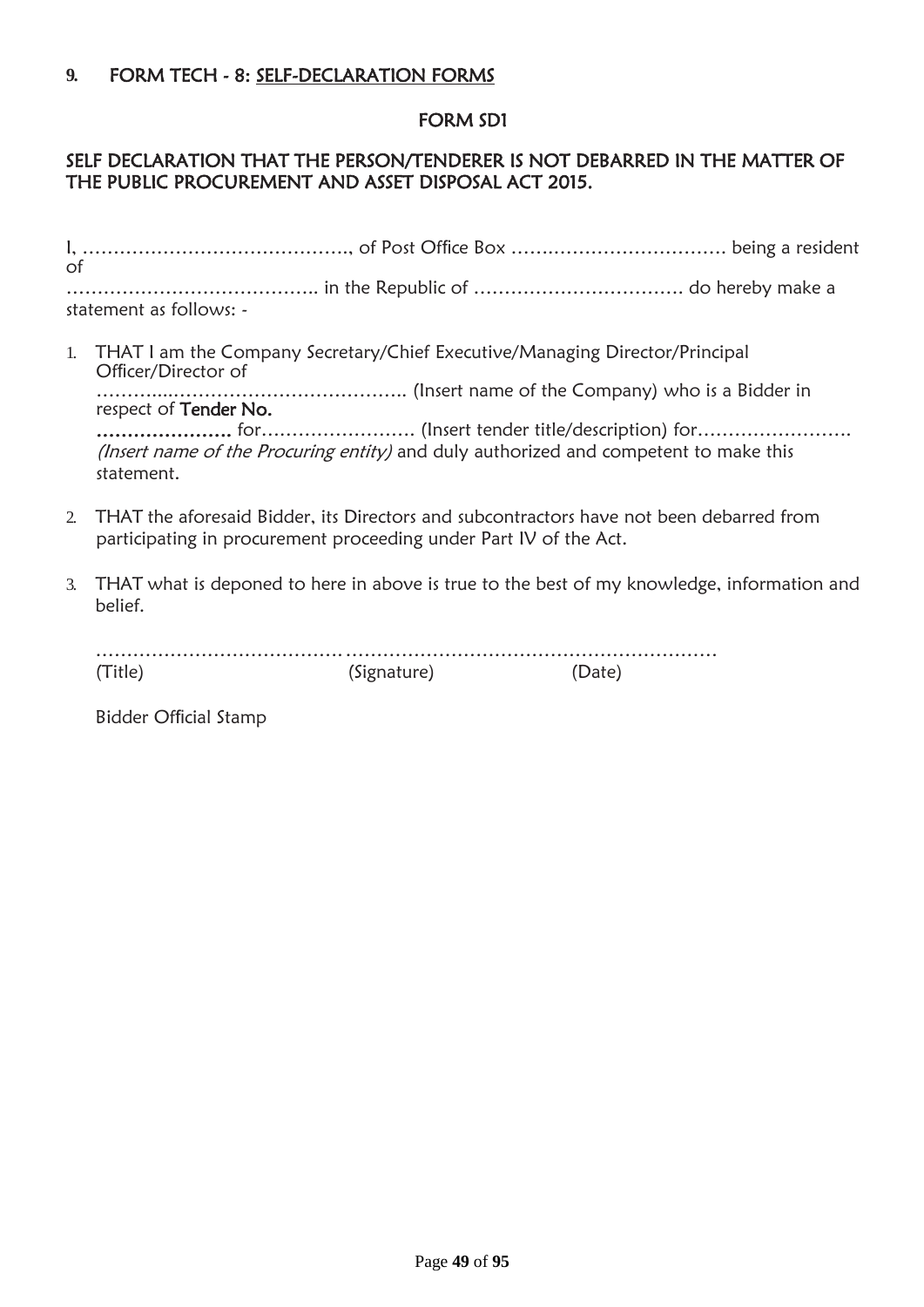#### SELF DECLARATION THAT THE PERSON/TENDERER WILL NOT ENGAGE IN ANY CORRUPT OR FRAUDULENT PRACTICE.

I, .................................................................... of P. O. Box.....................................................being a resident of ………………………………….. in the Republic of ………………. do hereby make a statement as follows: -

1. THAT I am the Chief Executive/Managing Director/Principal Officer/Director of……….... ………………………… (insert name of the Company) who is a Bidder in respect of Tender No. ……………….......................................................….. for ……………………. (insert tender

title/description) for ……………......................................… (insert name of the Procuring entity) and duly authorized and competent to make this statement.

- 2. THAT the aforesaid Bidder, its servants and/or agents /subcontractors will not engage in any corrupt or fraudulent practice and has not been requested to pay any inducement to any member of the Board, Management, Staff and/or employees and/ or agents of……………………. (insert name of the Procuring entity) which is the procuring entity.
- *3.* THAT the aforesaid Bidder, its servants and/or agents /subcontractors have not offered any inducement to any member of the Board, Management, Staff and/or employees and/or agents of……………………. (name of the procuring entity).
- 4. THAT the aforesaid Bidder will not engage /has not engaged in any corrosive practice with other bidders participating in the subject tender.
- 5. THAT what is deponed to herein above is true to the best of my knowledge information and belief.

(Title) (Signature) (Date)

Bidder Official Stamp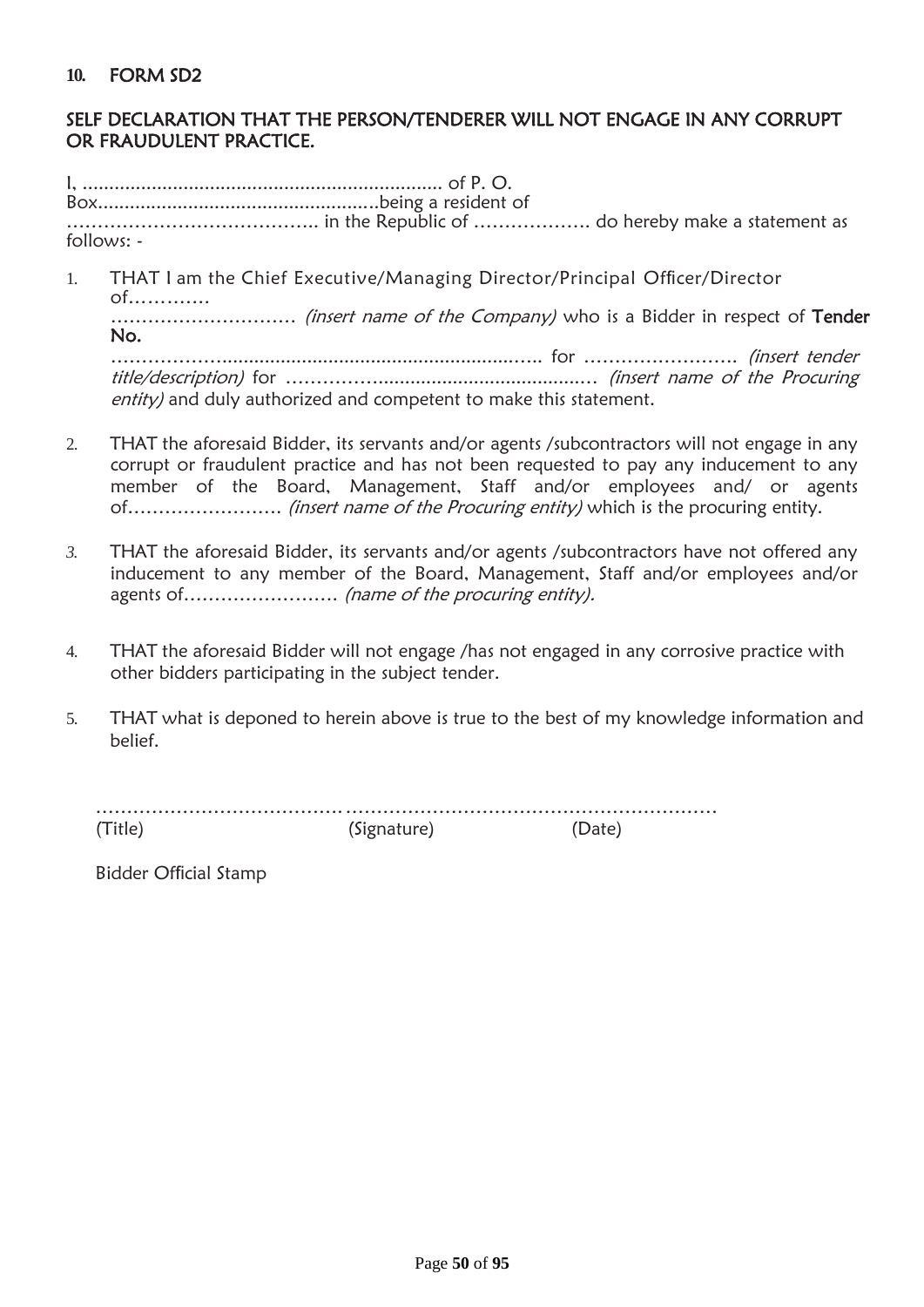## **11.** DECLARATION AND COMMITMENT TO THE CODE OF ETHICS

| and fully understood the contents of the Public Procurement & Asset Disposal Act, 2015, Regulations     |
|---------------------------------------------------------------------------------------------------------|
| and the Code of Ethics for persons participating in Public Procurement and Asset Disposal Activities in |
|                                                                                                         |
|                                                                                                         |

I do here by commit to abide by the provisions of the Code of Ethics for persons participating in Public Procurement and Asset Disposal.

| Name of Authorized |  |
|--------------------|--|
|                    |  |
|                    |  |
|                    |  |
|                    |  |
|                    |  |
|                    |  |

## (Company Seal/ Rubber Stamp where applicable)

**Witness** Name ………………………........................................................................ Sign…………………………………........................................................................... Date……………………………………………………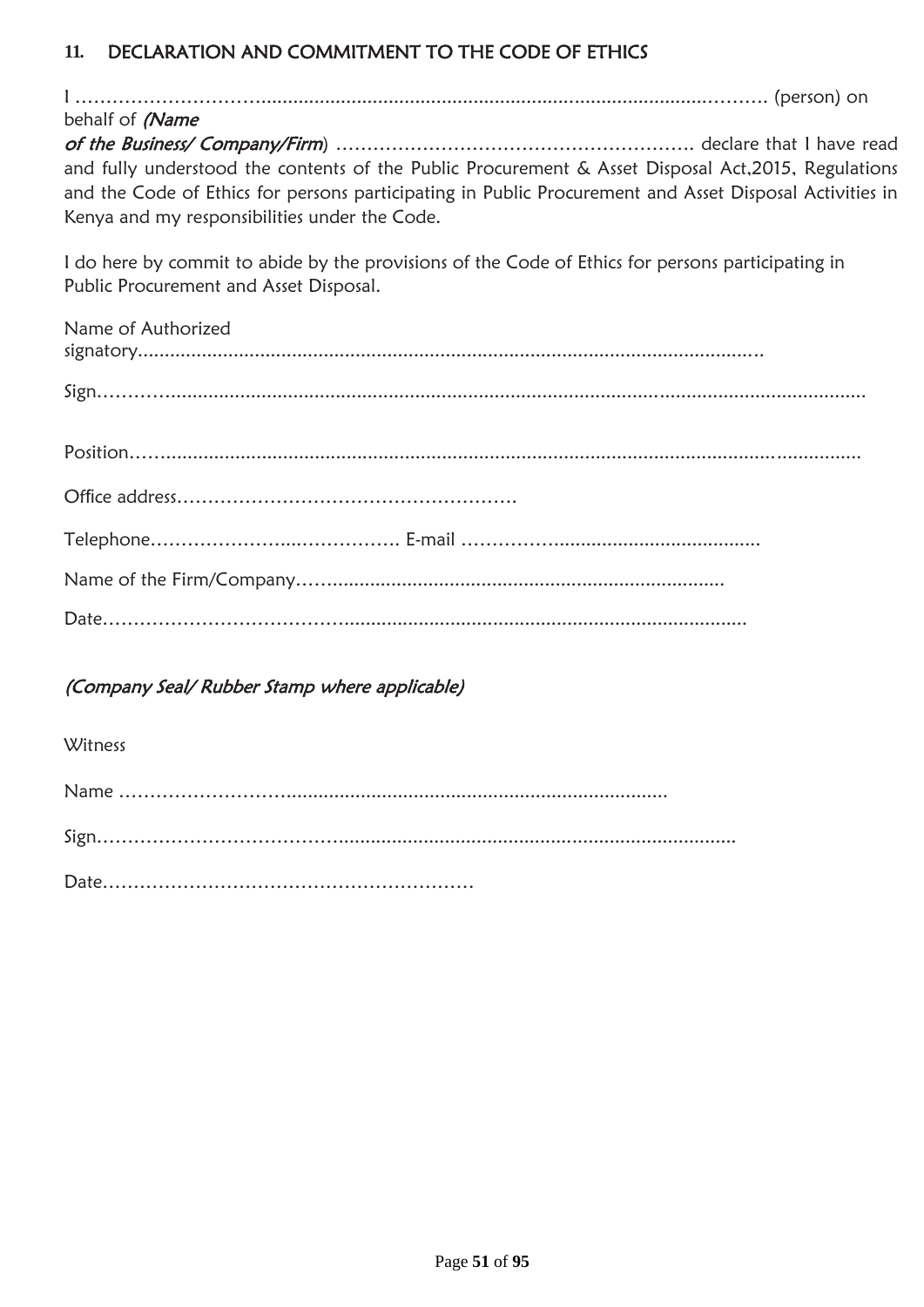## **12.** TENDERER'S ELIGIBILITY- CONFIDENTIAL BUSINESS QUESTIONNAIRE

#### Instruction to Tenderer

Tender is instructed to complete the particulars required in this Form, one form for each entity if Tender is  $a$  JV. Tenderer is further reminded that it is an offence to give false information on this Form.

#### a) Tenderer's details

|                | <b>ITEM</b>                                                                                                                     | <b>DESCRIPTION</b>                                                                                                                           |
|----------------|---------------------------------------------------------------------------------------------------------------------------------|----------------------------------------------------------------------------------------------------------------------------------------------|
| $\mathbf{1}$   | Name of the Procuring Entity                                                                                                    |                                                                                                                                              |
| 2              | Reference Number of the Tender                                                                                                  |                                                                                                                                              |
| 3              | Date and Time of Tender Opening                                                                                                 |                                                                                                                                              |
| $\overline{4}$ | Name of the Tenderer                                                                                                            |                                                                                                                                              |
| 5              | <b>Full Address and Contact Details</b><br>of the Tenderer.                                                                     | 1.<br>Country<br>2.<br>City<br>3. Location<br>4. Building<br>5. Floor<br><b>Postal Address</b><br>6.<br>7. Name and email of contact person. |
| 6              | Current Trade License Registration                                                                                              |                                                                                                                                              |
|                | Number and Expiring date                                                                                                        |                                                                                                                                              |
| 7              | Name, country and full address<br>(postal and physical addresses,<br>email, and telephone number) of<br>Registering Body/Agency |                                                                                                                                              |
| 8              | Description of Nature of Business                                                                                               |                                                                                                                                              |
| 9              | Maximum value of business which<br>the Tenderer handles.                                                                        |                                                                                                                                              |
| 10             | State if Tenderer Company is listed<br>in stock exchange, give name and                                                         |                                                                                                                                              |
|                | full address (postal and physical<br>addresses, email, and telephone<br>number) of                                              |                                                                                                                                              |
|                | state which stock exchange                                                                                                      |                                                                                                                                              |

#### General and Speci**fi**c Details

**a)** Sole Proprietor, provide the following details.

| Name in full | Age               |
|--------------|-------------------|
| Nationality  | Country of Origin |
| Citizenship  |                   |

**b)** Partnership, provide the following details

|   | Names of Partners | Nationality | Citizenship | % Shares owned |
|---|-------------------|-------------|-------------|----------------|
|   |                   |             |             |                |
| ▵ |                   |             |             |                |
|   |                   |             |             |                |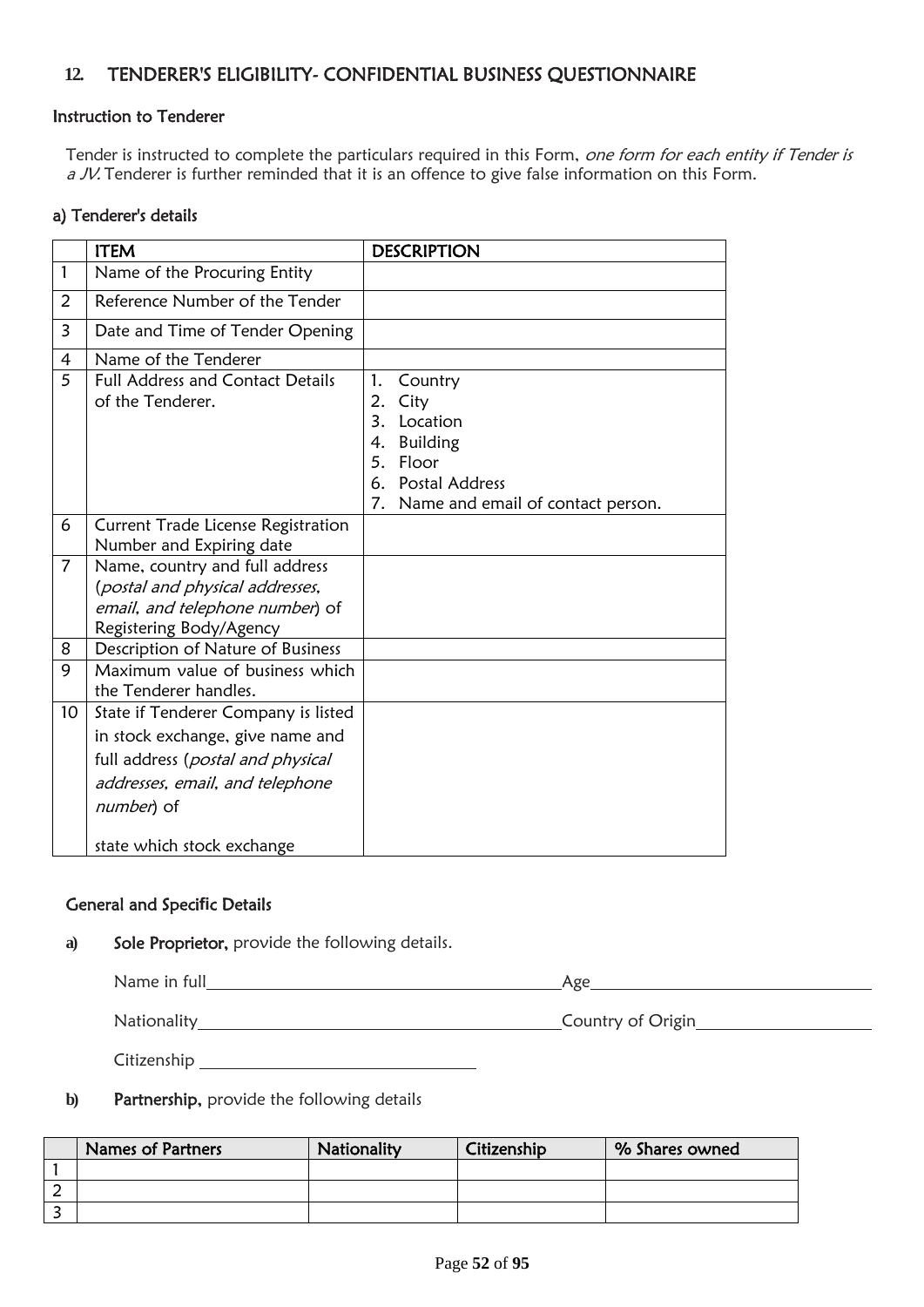- **c)** Registered Company, provide the following details.
	- i) Private or public Company
	- ii) State the nominal and issued capital of the Company: -

Nominal Kenya Shillings (Equivalent) Issued Kenya Shillings (Equivalent)

iii) Give details of Directors as follows.

|   | <b>Names of Director</b> | Nationality | Citizenship | % Shares owned |
|---|--------------------------|-------------|-------------|----------------|
|   |                          |             |             |                |
| - |                          |             |             |                |
|   |                          |             |             |                |

#### **d)** DISCLOSURE OF INTEREST-Interest of the Firm in the Procuring Entity.

i) Are there any person/persons in.................................................(Name of Procuring Entity) who has/have an interest or relationship in this firm? Yes/No.................................................

If yes, provide details as follows.

| Names of Person | Designation in the<br><b>Procuring Entity</b> | Interest or Relationship with<br>Tenderer |
|-----------------|-----------------------------------------------|-------------------------------------------|
|                 |                                               |                                           |
|                 |                                               |                                           |
|                 |                                               |                                           |

#### **e)** Con**fl**ict of interest disclosure

|                | <b>Type of Conflict</b>                       | <b>Disclosure</b><br><b>YES OR NO</b> | If YES provide details of the relationship<br>with Tenderer |
|----------------|-----------------------------------------------|---------------------------------------|-------------------------------------------------------------|
| 1              | Tenderer is directly or indirectly controlled |                                       |                                                             |
|                | by or is under common control with            |                                       |                                                             |
|                | another tenderer.                             |                                       |                                                             |
| 2              | Tenderer receives or has received any direct  |                                       |                                                             |
|                | or indirect subsidy from another tenderer.    |                                       |                                                             |
| 3              | Tenderer has the same legal representative    |                                       |                                                             |
|                | as another tenderer                           |                                       |                                                             |
| $\overline{4}$ | Tender has a relationship with another        |                                       |                                                             |
|                | tenderer, directly or through common third    |                                       |                                                             |
|                | parties, that puts it in a position to        |                                       |                                                             |
|                | influence the tender of another tenderer, or  |                                       |                                                             |
|                | influence the decisions of the Procuring      |                                       |                                                             |
|                | Entity regarding this tendering process.      |                                       |                                                             |
| 5              | Any of the Tenderer's affiliates participated |                                       |                                                             |
|                | as a consultant in the preparation of the     |                                       |                                                             |
|                | design or technical specifications of the     |                                       |                                                             |
|                | works that are the subject of the tender.     |                                       |                                                             |
| 6              | Tenderer would be providing goods,            |                                       |                                                             |
|                | works, non-consulting services or consulting  |                                       |                                                             |
|                | services during implementation of the         |                                       |                                                             |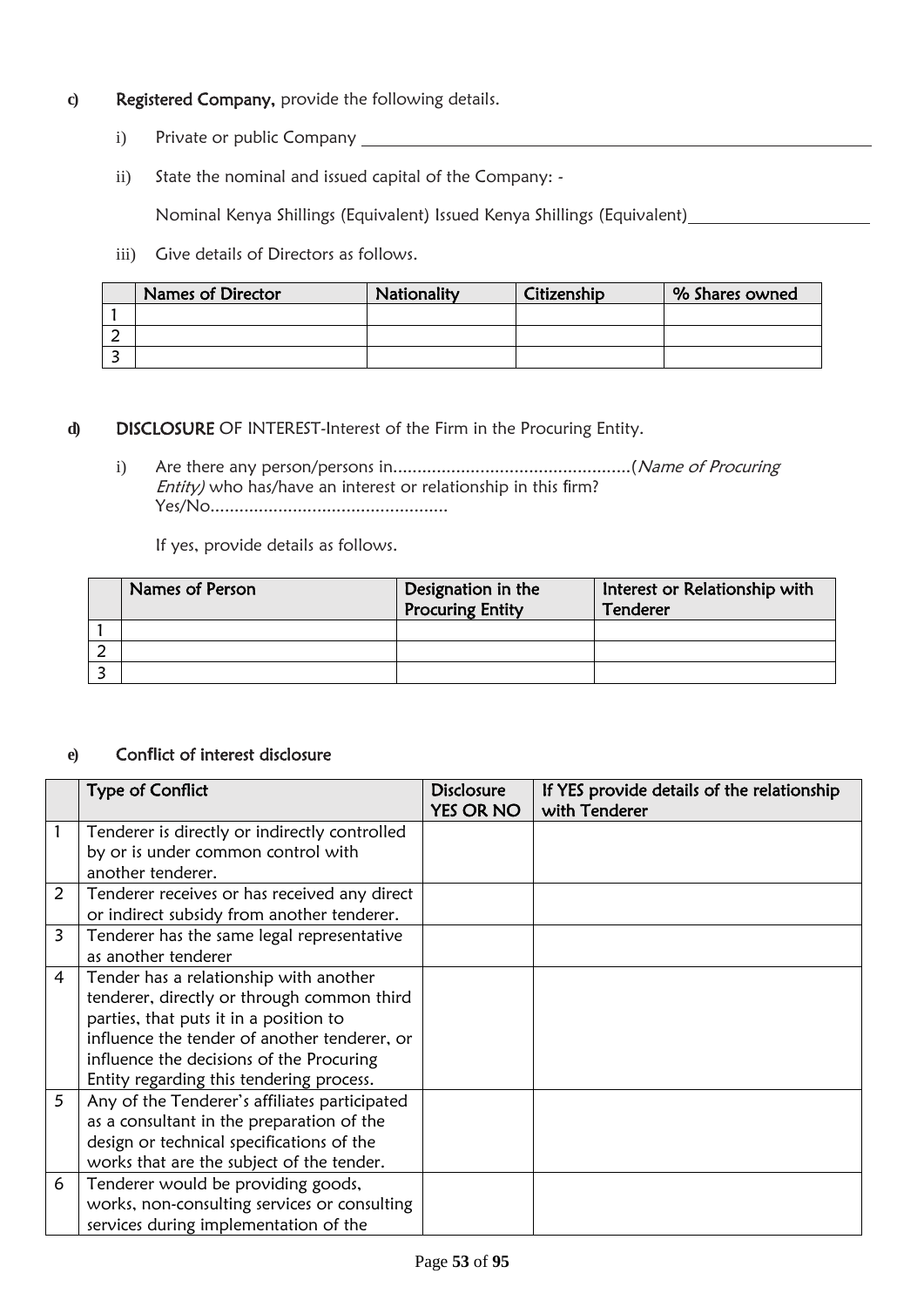|   | <b>Type of Conflict</b>                                                                                                                                                                                                                                      | <b>Disclosure</b><br><b>YES OR NO</b> | If YES provide details of the relationship<br>with Tenderer |
|---|--------------------------------------------------------------------------------------------------------------------------------------------------------------------------------------------------------------------------------------------------------------|---------------------------------------|-------------------------------------------------------------|
|   | contract specified in this Tender Document.                                                                                                                                                                                                                  |                                       |                                                             |
|   | Tenderer has a close business or family<br>relationship with a professional staff of the<br>Procuring Entity who are directly or<br>indirectly involved in the preparation of<br>the Tender document or specifications of<br>the Contract, and/or the Tender |                                       |                                                             |
|   | evaluation process of such contract.                                                                                                                                                                                                                         |                                       |                                                             |
| 8 | Tenderer has a close business or family<br>relationship with a professional staff of the<br>Procuring Entity who would be involved<br>in the implementation or supervision of<br>the such Contract.                                                          |                                       |                                                             |
| 9 | Has the conflict stemming from such<br>relationship stated in item 7 and 8 above<br>been resolved in a manner acceptable to<br>the Procuring Entity throughout the<br>tendering process and execution of the<br>Contract.                                    |                                       |                                                             |

#### **f) Certification**

On behalf of the Tenderer, I certify that the information given above is complete, current and accurate as at the date of submission.

÷.

Full Name

Title or Designation

*(Signature) (Date)*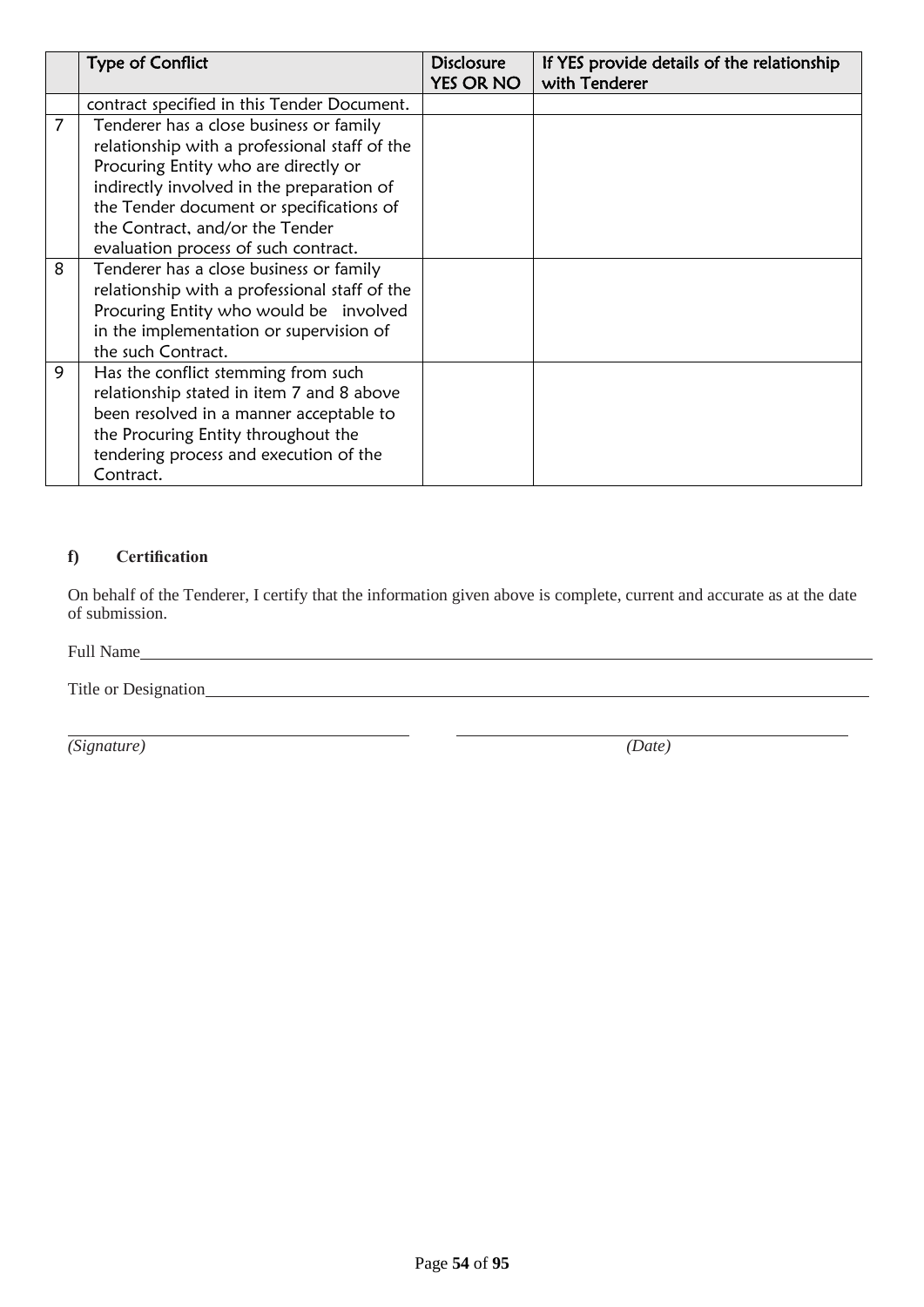## **13.** FORM TECH - 9: TENDER-SECURING DECLARATION FORM {r 46 and 155(2)}

[The Bidder shall complete this Form in accordance with the instructions indicated]

| of Tender Submission] |  |
|-----------------------|--|
| process]              |  |
|                       |  |

I/We, the undersigned, declare that:

- 1. I / We understand that, according to your conditions, bids must be supported by a Tender-Securing Declaration.
- 2. I /We accept that I/we will automatically be suspended from being eligible for tendering in any contract with the Purchaser or the period of time of insert number of months or years] starting on[insert date],if we are in breach of our obligation (s)under the bid conditions, because we–(a) have withdrawn our tender during the period of tender validity specified by us in the Tendering Data Sheet; or (b) having been notified of the acceptance of our Bid by the Purchaser during the period of bid validity,(i) fail or refuse to execute the Contract, if required, or (ii) fail or refuse to furnish the Performance Security, in accordance with the instructions to tenders.
- 3. I / We understand that this Tender Securing Declaration shall expire if we are not the successful Tenderer (s), upon the earlier of:
	- a) Our receipt of a copy of your notification of the name of the successful Tenderer; or
	- b) Thirty days after the expiration of our Tender.
- 4. I/We understand that if I am /we are/in a Joint Venture, the Tender Securing Declaration must be in the name of the Joint Venture that submits the bid, and the Joint Venture has not been legally constituted at the time of bidding, the Tender Securing Declaration shall be in the names of all future partners as named in the letter of intent.

Signed:

| Capacity / title (director or partner or sole proprietor, etc.) |
|-----------------------------------------------------------------|
|                                                                 |
|                                                                 |
|                                                                 |
| signing]                                                        |
| Seal or stamp                                                   |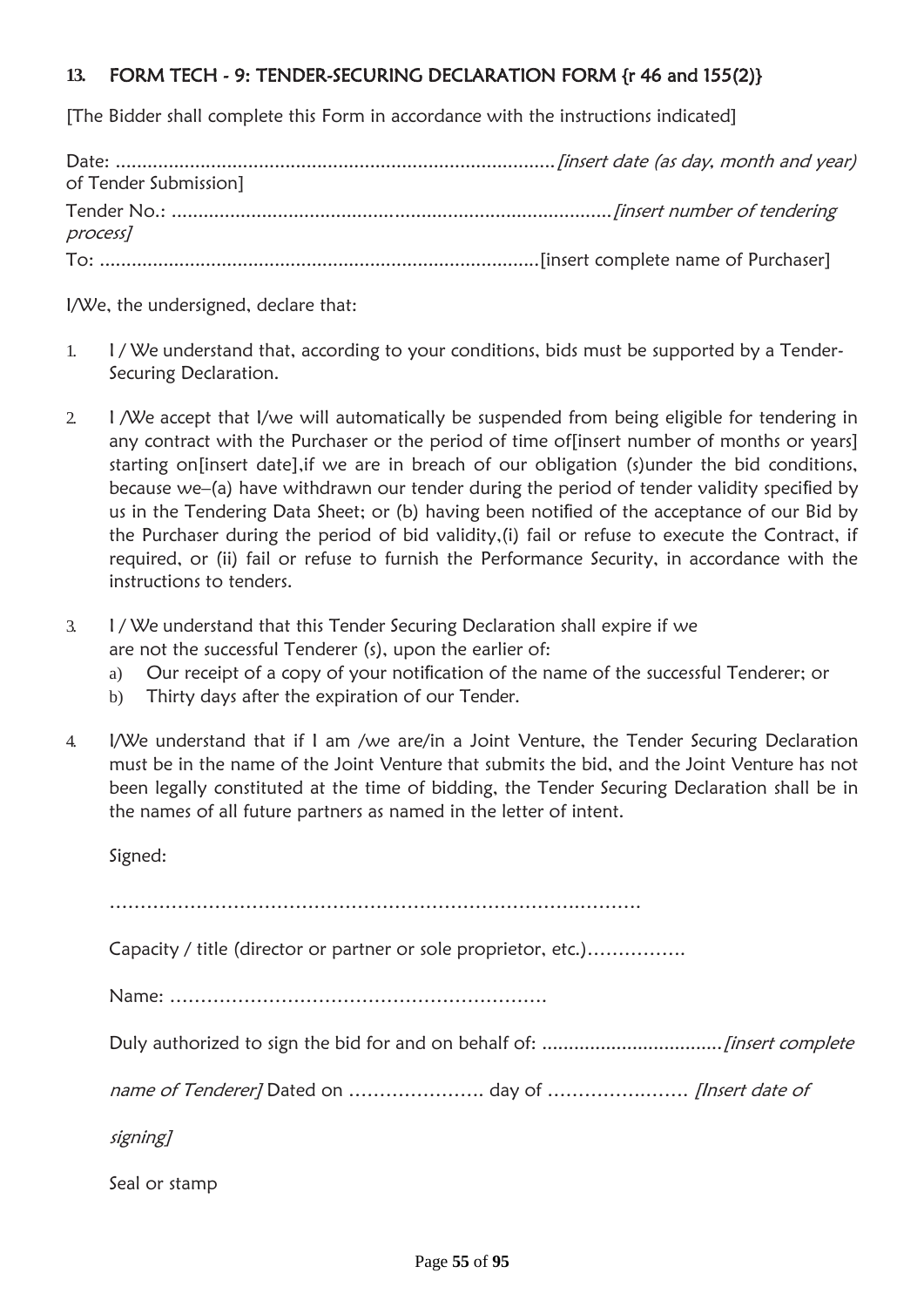## **14.** PRE-PROPOSAL ATTENDANCE FORM

| participated in the virtual Pre - Proposal Conference meeting held on  for                                                                                                                                                                                                                                   |
|--------------------------------------------------------------------------------------------------------------------------------------------------------------------------------------------------------------------------------------------------------------------------------------------------------------|
| (Tender Number and Tender Name)                                                                                                                                                                                                                                                                              |
| Head,<br>Supply<br>Chain<br>Management Services and Client Representative of Request for Proposal for Consultancy Services for<br>the Development of a Corporate Brand Identity, Art Content and Collateral Creation for the<br>Financing Locally-Led Climate Action (FLLoCA) Program do hereby certify that |
| (Name of tender/tenderers representative)                                                                                                                                                                                                                                                                    |
|                                                                                                                                                                                                                                                                                                              |
| (Name of bidding firm and address)                                                                                                                                                                                                                                                                           |
| Have actually attended the Pre -Proposal Conference Meeting for the provision of                                                                                                                                                                                                                             |
| (Name of the services for which bids are invited)                                                                                                                                                                                                                                                            |
|                                                                                                                                                                                                                                                                                                              |
| <b>Official Stamp</b><br>Signature                                                                                                                                                                                                                                                                           |
| Declaration (by Tenderer)                                                                                                                                                                                                                                                                                    |
| tenderer)                                                                                                                                                                                                                                                                                                    |
| Do hereby declare that we have participated in the pre bid conference virtual meeting held on                                                                                                                                                                                                                |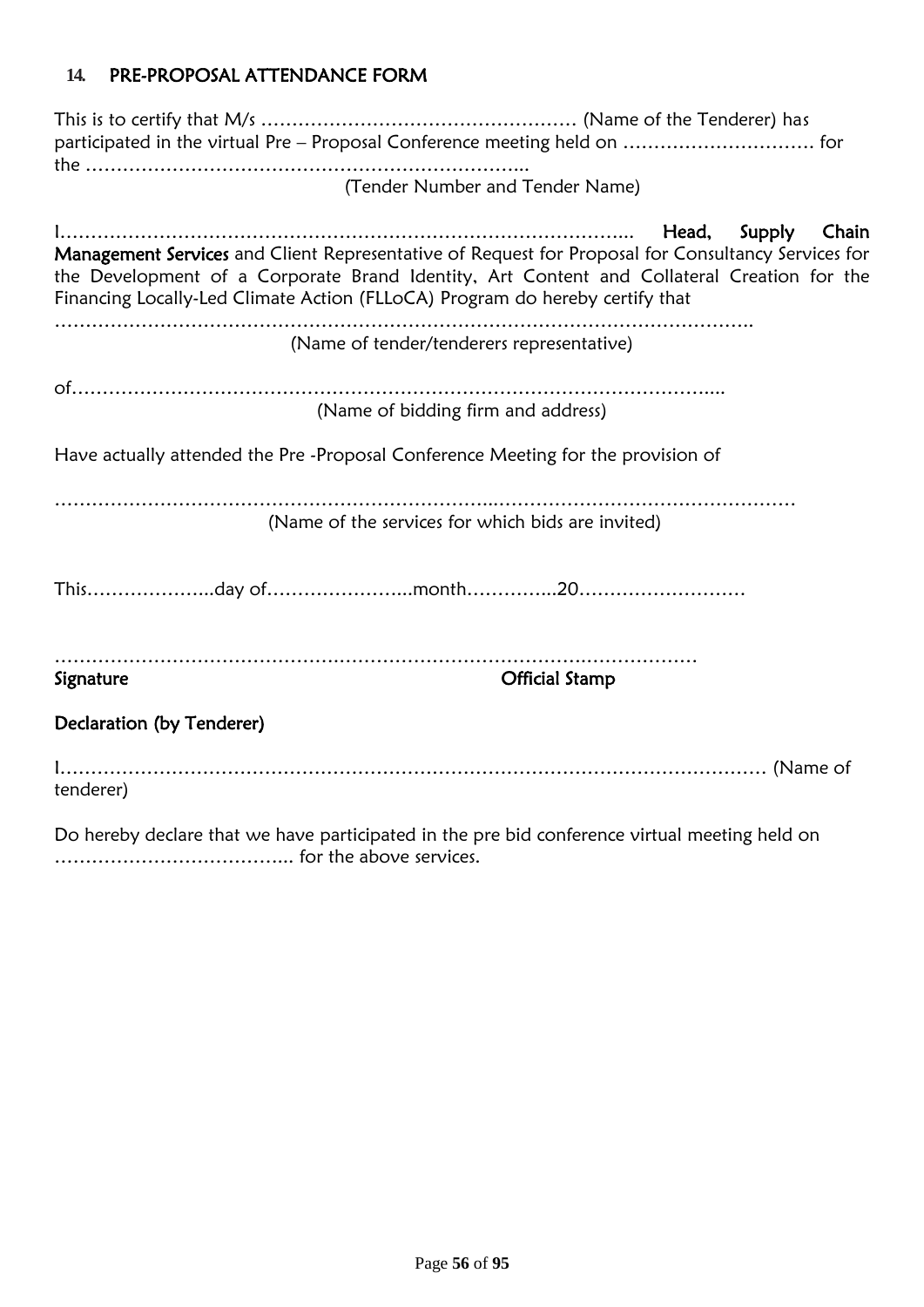## **15.** SECTION 4. FINANCIAL PROPOSAL - STANDARD FORMS

{Notes to Consultant shown in brackets {....} provide guidance to the Consultant to prepare the Financial Proposals; they should not appear on the Financial Proposals to be submitted.}

Financial Proposal Standard Forms shall be used for the preparation of the Financial Proposal according to the instructions provided in Section 2.

FIN-1 Financial Proposal Submission Form FIN-2 Summary of Costs

FIN-3 Breakdown of Remuneration FIN-4 Reimbursable expenses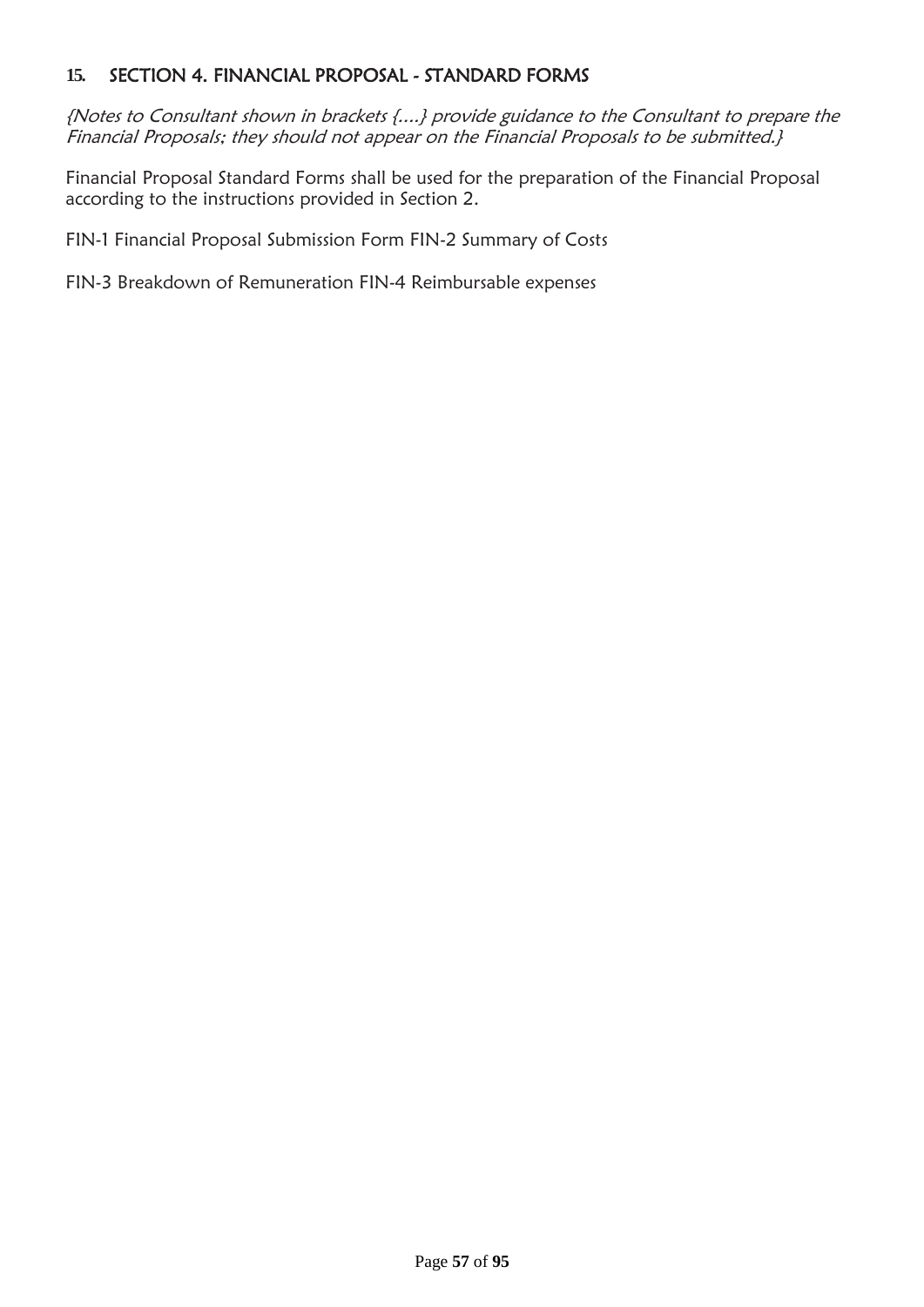### **16.** FORM FIN-1: FINANCIAL PROPOSAL SUBMISSION FORM

............................................................... {Location, Date} To: ........................................................ [Name and address of Procuring Entity]

Dear Sirs:

We, the undersigned, offer to provide the consulting services for.......................................... [Insert title of assignment] in accordance with your Request for Proposal dated................................ [Insert Date] and our Technical Proposal.

Our attached Financial Proposal is for the amount of............................................. {Indicate the corresponding to the amount currency} {Insert amounts in words and *fi*gures}, including of all taxes in accordance with ITC24.2 in the Data Sheet. The estimated amount of local taxes is.......................... {Insert currency} {Insert amount in words and *fi*gures}. {Please note that all amounts shall be the same as in Form FIN-2}.

Our Financial Proposal shall be valid and remain binding upon us, subject to the modifications resulting from Contract negotiations, for the period of time specified in the ITC12.1 Datasheet.

Commissions and gratuities paid or to be paid by us to an agent or any third party relating to preparation or submission of this Proposal and Contract execution, paid if we are awarded the Contract, are listed below:

Name and Address, Amount and Purpose of Commission of Agents, Currency or Gratuity

{If no payments are made or promised, add the following statement: "No commissions or gratuities have been or are to be paid by us to agents or any third party relating to this Proposal and Contract execution."}

We understand you are not bound to accept any Proposal you receive. We remain, Yours sincerely,

Signature......................... (of Consultant's authorized representative) {In full and initials}: Full name: ...................... *{insert full name of authorized representative}* Title: .................. *{insert* title/ position of authorized representative}

Name of Consultant.................. (company's name or JV's name): Capacity: .................. {insert the person's capacity to sign for the Consultant} Physical Address: .................. {insert the authorized representative's address}

Phone: ................... {insert the authorized representative's phone and fax number, if applicable} Email: .................... *{insert the authorized representative's email address}* 

{For a joint venture, either all members shall sign or only the lead member/consultant, in which case the power of attorney to sign on behalf of all members shall be attached}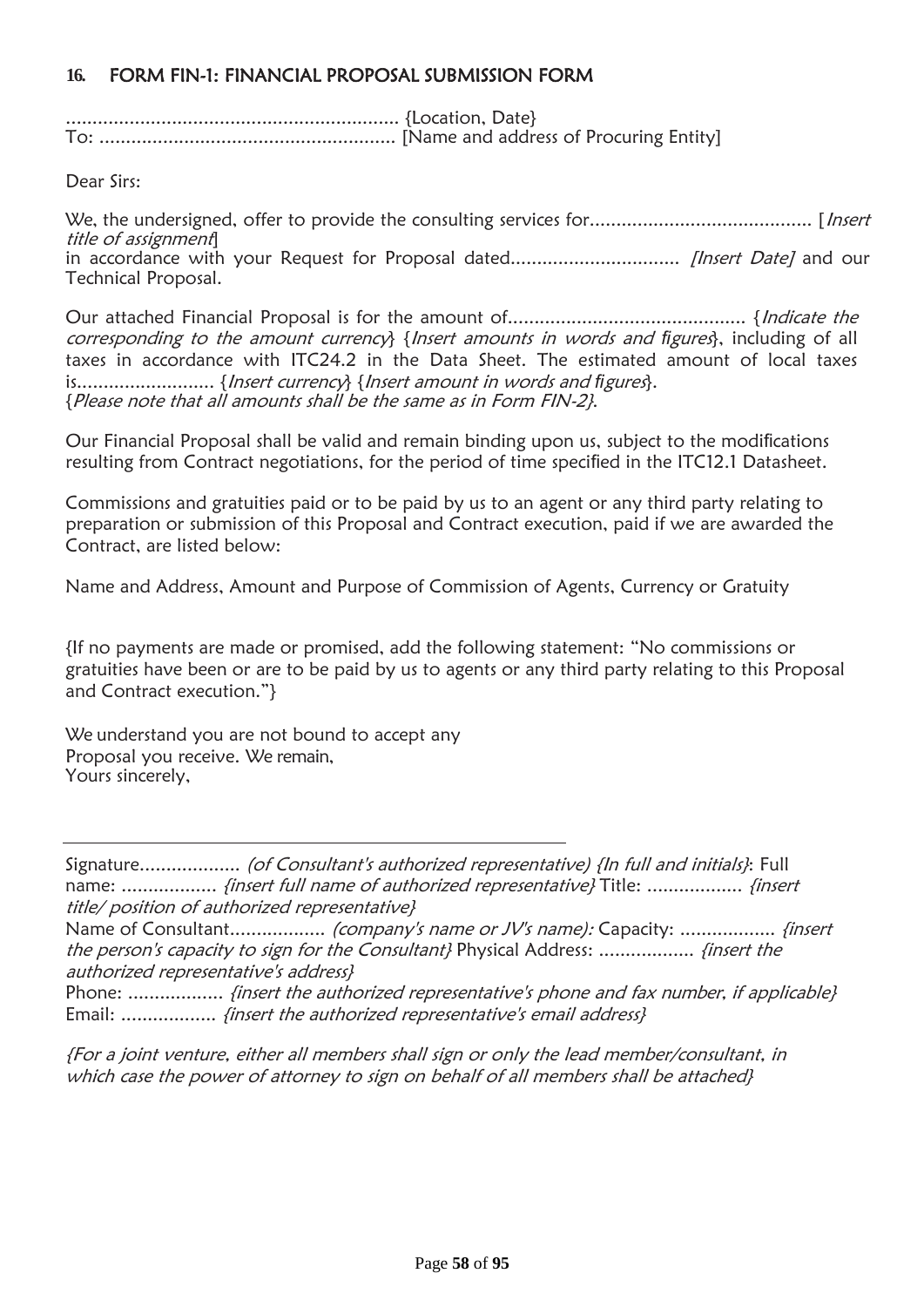## **17.** FORM FIN-2: SUMMARY OF COSTS

|                                                                                                           | Cost                                                                                                                           |                                                      |                                                           |                                                                                            |  |
|-----------------------------------------------------------------------------------------------------------|--------------------------------------------------------------------------------------------------------------------------------|------------------------------------------------------|-----------------------------------------------------------|--------------------------------------------------------------------------------------------|--|
|                                                                                                           | {Consultant must state the proposed Costs in accordance with<br>ITC 16.4 of the Data Sheet; delete columns which are not used} |                                                      |                                                           |                                                                                            |  |
| Item                                                                                                      | { <i>Insert</i><br>Foreign<br>Currency # $\eta$                                                                                | $\{Insert$<br>Foreign<br>Currency $# 2$ ,<br>if used | { <i>Insert</i><br>Foreign<br>Currency $# 3$ ,<br>if used | { <i>Insert</i><br>Local<br>if<br>Currency,<br>used and/or<br>required (16.4<br>Data Sheet |  |
| Cost of the Financial Proposal                                                                            |                                                                                                                                |                                                      |                                                           |                                                                                            |  |
| Including:                                                                                                |                                                                                                                                |                                                      |                                                           |                                                                                            |  |
| (1) Remuneration                                                                                          |                                                                                                                                |                                                      |                                                           |                                                                                            |  |
| (2) Reimbursables                                                                                         |                                                                                                                                |                                                      |                                                           |                                                                                            |  |
| Subtotal<br>[Remuneration<br>$\ddot{}$<br>Reimbursables]                                                  |                                                                                                                                |                                                      |                                                           |                                                                                            |  |
| Taxes:                                                                                                    |                                                                                                                                |                                                      |                                                           |                                                                                            |  |
| {insert type of tax e.g., VAT or<br>sales tax}                                                            |                                                                                                                                |                                                      |                                                           |                                                                                            |  |
| {e.g., withholding tax on experts'<br>remuneration}                                                       |                                                                                                                                |                                                      |                                                           |                                                                                            |  |
| {insert type of tax}                                                                                      |                                                                                                                                |                                                      |                                                           |                                                                                            |  |
| <b>Total Taxes</b>                                                                                        |                                                                                                                                |                                                      |                                                           |                                                                                            |  |
| Total<br>Cost<br>$\circ$ f<br>the<br>Financial<br>Proposal:<br>{Should match the amount in<br>Form FIN-1} |                                                                                                                                |                                                      |                                                           |                                                                                            |  |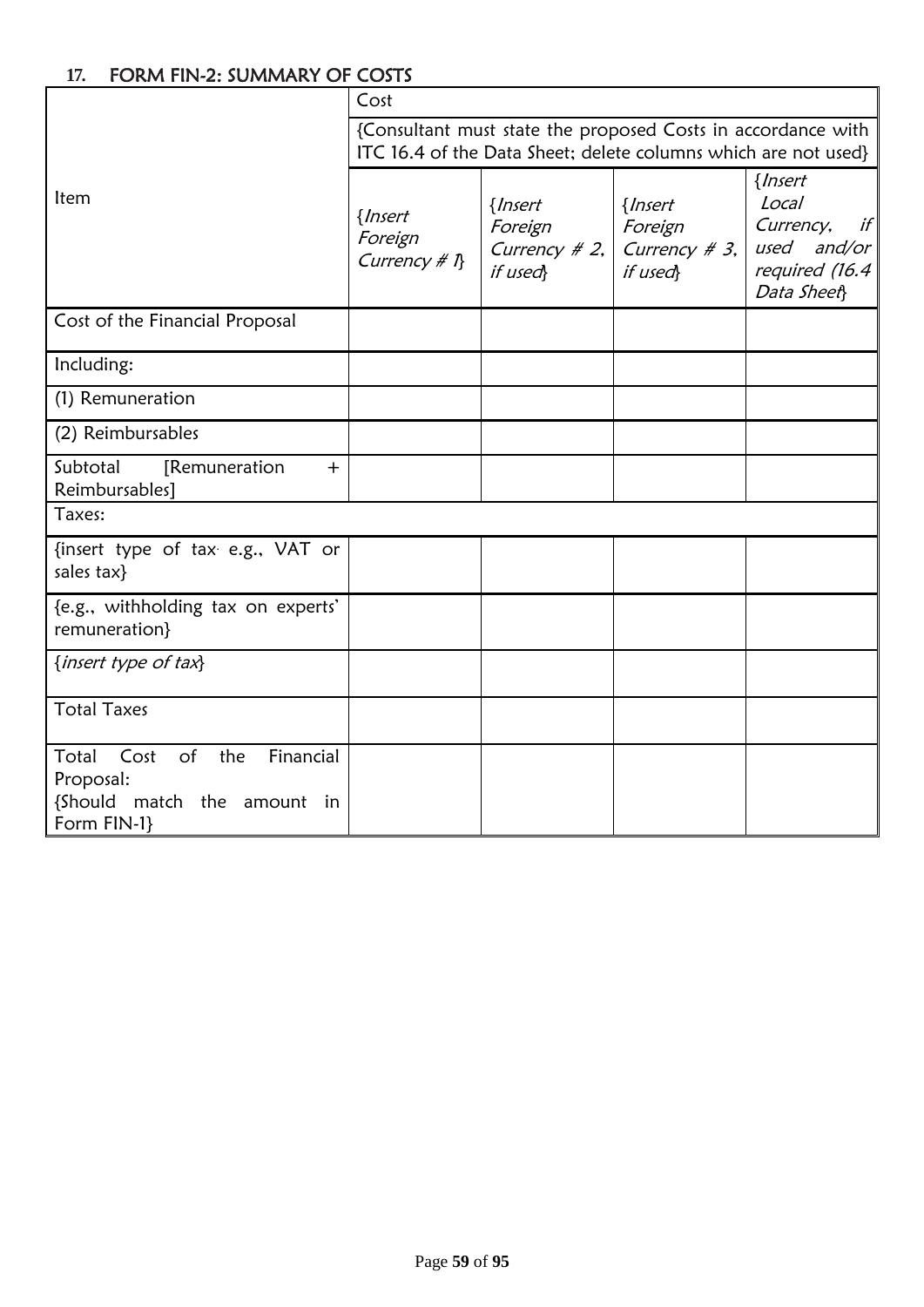## **18.** FORM FIN-3A: BREAKDOWN OF REMUNERATION

When used for Lump-Sum contract assignment, information to be provided in this Form shall only be used to demonstrate the basis for the calculation of the Contract's ceiling amount; to calculate applicable taxes at contract negotiations; and, if needed, to establish payments to the Consultant for possible additional services requested by the Procuring Entity. This Form shall not be used as a basis for payments under Lump-Sum contracts.

|                        | A. Remuneration               |                                    |                                           |                                                                                          |  |  |                                                                                                       |                                                 |
|------------------------|-------------------------------|------------------------------------|-------------------------------------------|------------------------------------------------------------------------------------------|--|--|-------------------------------------------------------------------------------------------------------|-------------------------------------------------|
| ${\sf N}$<br>$\circ$   | Name                          | Positio<br>n (as in<br>TECH-<br>6) | Person-<br>month<br>Remuneratio<br>n Rate | Time Input in<br>Person/Mont<br>h<br>(from TECH- $\int$ in FIN-2} $\int$ in FIN-2}<br>6) |  |  | ${Current  $ {Currenc   {Currenc   {Currency<br>$y \# 1$ - as $y \# 2$ - as $\# 3$ - as in<br>$FIN-2$ | ${Local}$<br>Currency<br>$-$ as in<br>$FIN-2$ } |
|                        | Key<br>Expert<br>$\mathsf{S}$ |                                    |                                           |                                                                                          |  |  |                                                                                                       |                                                 |
| $K-1$                  |                               |                                    | [Home]                                    |                                                                                          |  |  |                                                                                                       |                                                 |
|                        |                               |                                    | [Field]                                   |                                                                                          |  |  |                                                                                                       |                                                 |
| $K -$<br>2             |                               |                                    |                                           |                                                                                          |  |  |                                                                                                       |                                                 |
|                        |                               |                                    |                                           |                                                                                          |  |  |                                                                                                       |                                                 |
|                        |                               |                                    |                                           |                                                                                          |  |  |                                                                                                       |                                                 |
|                        |                               |                                    |                                           |                                                                                          |  |  |                                                                                                       |                                                 |
|                        |                               |                                    |                                           |                                                                                          |  |  |                                                                                                       |                                                 |
|                        | Non-<br>Key                   |                                    |                                           |                                                                                          |  |  |                                                                                                       |                                                 |
| $N-$                   |                               |                                    | [Home]                                    |                                                                                          |  |  |                                                                                                       |                                                 |
| $N-$<br>$\overline{2}$ |                               |                                    | [Field]                                   |                                                                                          |  |  |                                                                                                       |                                                 |
|                        |                               |                                    |                                           |                                                                                          |  |  |                                                                                                       |                                                 |
|                        |                               |                                    |                                           |                                                                                          |  |  |                                                                                                       |                                                 |
|                        |                               |                                    |                                           | <b>Total Costs</b>                                                                       |  |  |                                                                                                       |                                                 |
|                        |                               |                                    |                                           |                                                                                          |  |  |                                                                                                       |                                                 |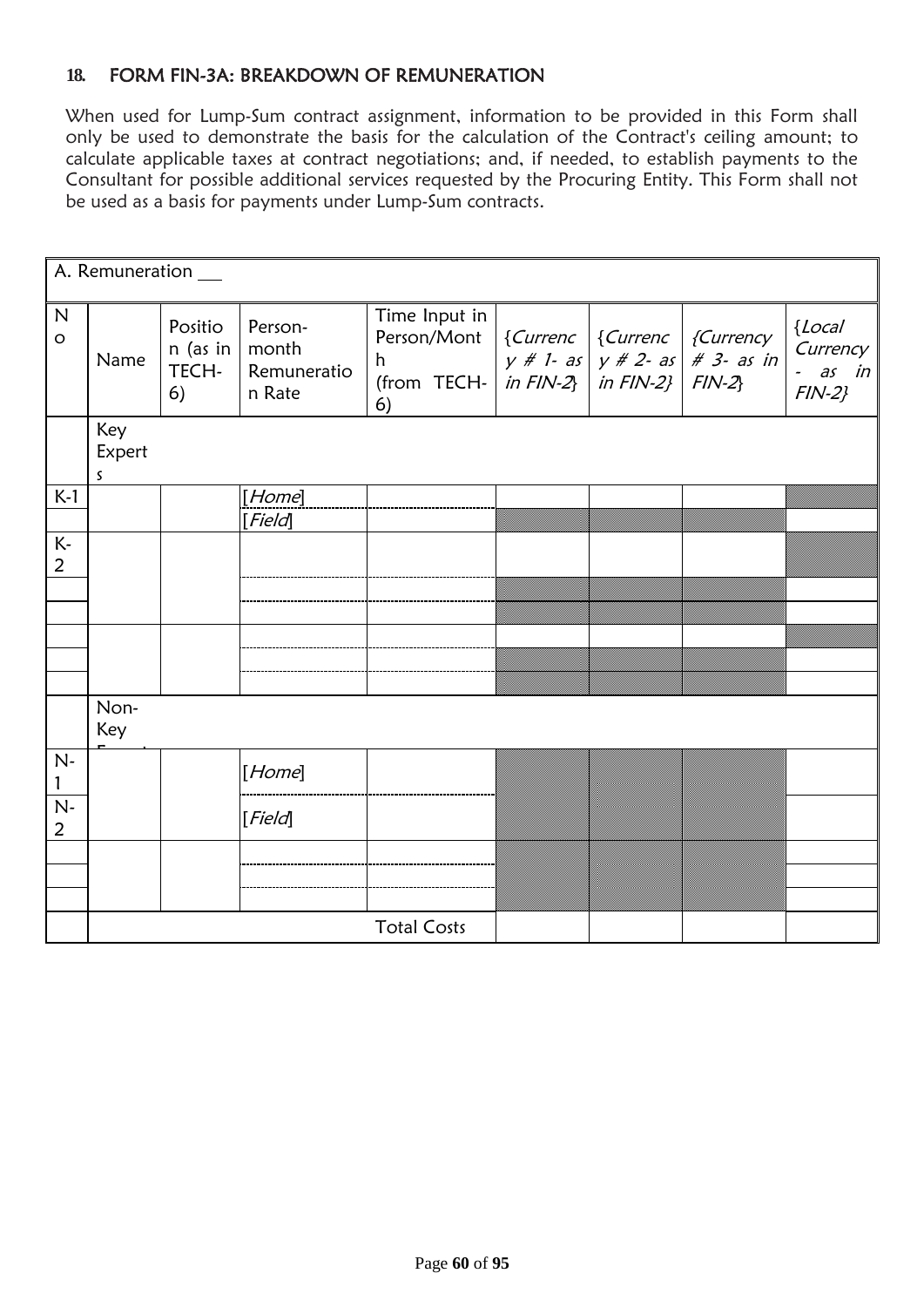### **19.** FORM FIN-4 BREAKDOWN OF REIMBURSABLE

When used for Lump-Sum contract assignment, information to be provided in this Form shall only be used to demonstrate the basis for calculation of the Contract ceiling amount, to calculate applicable taxes at contract negotiations and, if needed, to establish payments to the Consultant for possible additional services requested by the Procuring Entity. This form shall not be used as a basis for payments under Lump-Sum contracts. This form shall be filled for Time-Based Contracts to form the basis of contract negotiations.

| B. Reimbursable Expenses |                                                                                  |            |              |          |                                  |                                     |                               |      |                                           |
|--------------------------|----------------------------------------------------------------------------------|------------|--------------|----------|----------------------------------|-------------------------------------|-------------------------------|------|-------------------------------------------|
| $N^{\circ}$              | Type of Reimbursable Expenses                                                    | Unit       | Unit<br>Cost | Quantity | {Currency $# 1-$<br>as in FIN-2} | {Currency $# 2-$<br>as in $FIN-2$ } | {Currency#<br>as in $FIN-2$ } | $3-$ | {Local<br>Currency-<br>as<br>in $FIN-2$ } |
|                          | {e.g., Per diem allowances**}                                                    | $\{Day\}$  |              |          |                                  |                                     |                               |      |                                           |
|                          | {e.g., International flights}                                                    | {Ticket}   |              |          |                                  |                                     |                               |      |                                           |
|                          | ln/out<br>airport<br>${e.g.,}$<br>transportation}                                | $\{Trip\}$ |              |          |                                  |                                     |                               |      |                                           |
|                          | Communication<br>${e.g.,}$<br>costs<br>between Insert place and Insert<br>place} |            |              |          |                                  |                                     |                               |      |                                           |
|                          | {e.g., reproduction of reports}                                                  |            |              |          |                                  |                                     |                               |      |                                           |
|                          | {e.g., Office rent}                                                              |            |              |          |                                  |                                     |                               |      |                                           |
|                          |                                                                                  |            |              |          |                                  |                                     |                               |      |                                           |
|                          | {Training of the Procuring Entity's<br>personnel - if required in TOR}           |            |              |          |                                  |                                     |                               |      |                                           |
| <b>Total Costs</b>       |                                                                                  |            |              |          |                                  |                                     |                               |      |                                           |

#### Legend:

"Per diem allowance" is paid for each night the expert is required by the Contract to be away from his/her usual place of residence. Procuring Entity can set up a ceiling.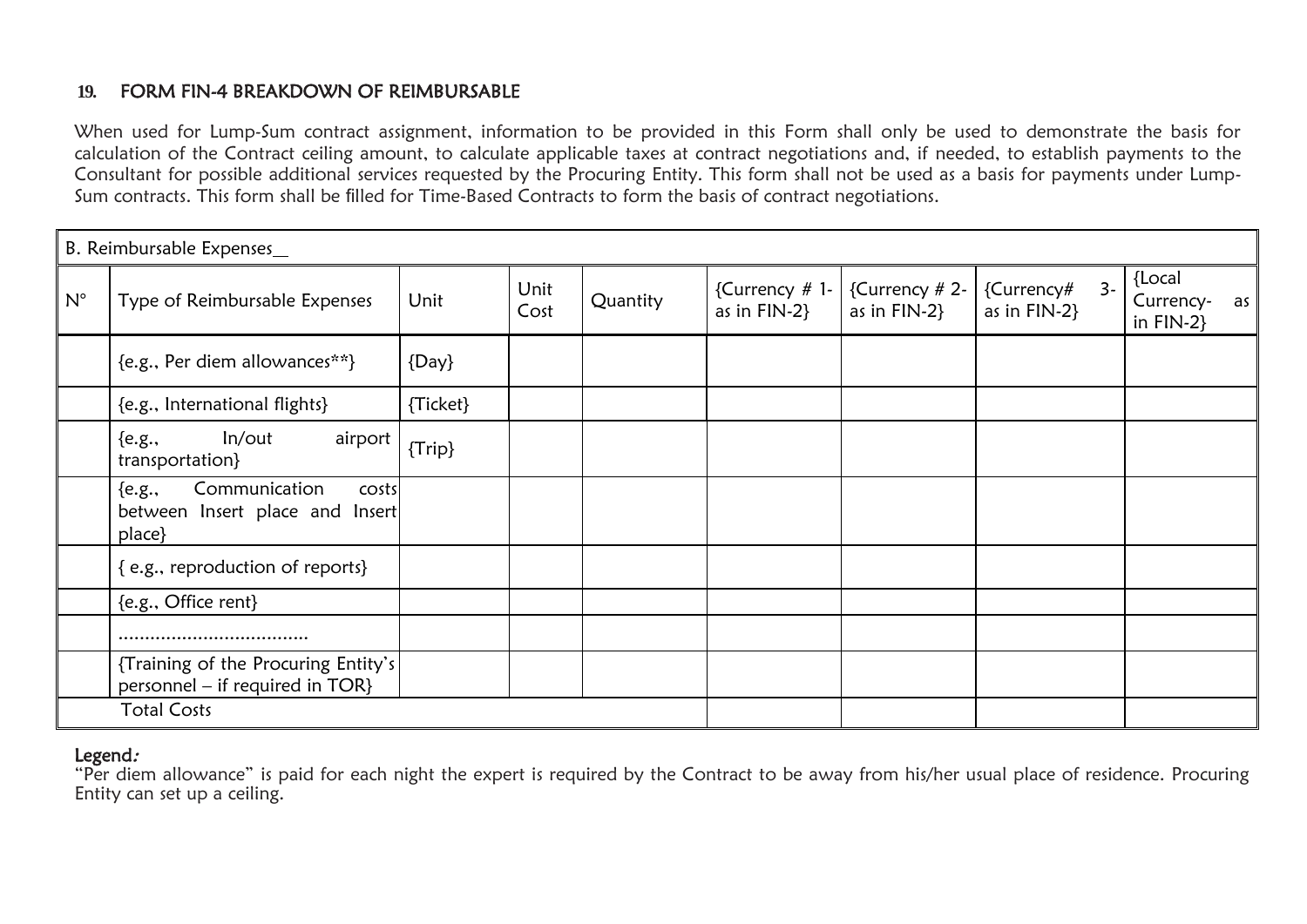### SECTION 5. TERMS OF REFERENCE

### TERMS OF REFERENCE AND SCOPE OF SERVICES FOR PROVISION OF CONSULTANCY SERVICES FOR DEVELOPMENT OF THE CORPORATE BRAND IDENTITY, ART CONTENT AND COLLATERAL CREATION FOR THE FINANCING LOCALLY LED CLIMATE ACTION PROGRAM

#### 1. INTRODUCTION

Kenya is a party to the United Nations Framework Convention on Climate Change (UNFCCC), its Kyoto Protocol, and the Paris Agreement. Over the past five years, considerable efforts have been made to mainstream climate change considerations into the country's plans, policies, strategies, projects and programmes.

These documents include the Vision 2030; the National Climate Change Response Strategy, 2010; the National Climate Change Framework Policy; the National Policy on Climate Finance; the Green Economy Strategy and Implementation Plan; and the Climate Change Act, 2016. They provide a regulatory framework for an enhanced response to climate change and mechanisms and measures to achieve low-carbon, climate-resilient development. Further, they enable mechanisms for mobilizing, coding, tracking and reporting on climate finance.

To ensure that climate finance is directed to those most in need, the National Treasury in collaboration with the World Bank launched the Financing Locally-Led Climate Action (FLLoCA) Program in 2020 and it's fast-tracking the implementation of the program to channel finances to local climate actions at the County and community levels.

#### 1.2 Financing Locally-Led Climate Action (FLLoCA) Program

The overall goal of the program is to support Kenya's transition to a low carbon climate resilient development pathway. Specifically, the Program seeks to strengthen local resilience to the impact of climate change, natural hazards, and other shocks/stressors by building capacity to plan, budget, implement, monitor and report resilience investments in partnership with County Governments and communities.

The program is led by the National Treasury and Planning in collaborating with the Ministry of Environment and Forestry (Climate Change Directorate), Ministry of Devolution (Council of Governors and National Drought Management Authority), Ministry of Social Protection and Labor, Ministry of Agriculture, and the Ministry of Water & Irrigation and Sanitation.

#### The specific objectives of the Program are to:

- 1. Support the development and strengthen policy, legal and regulatory frameworks at national and county levels for accelerated access to climate financing for building resilience at local levels;
- 2. Strengthen the capacity of national and county level institutions and stakeholders to accelerate climate financing at local level;
- 3. Increase access to climate finance to support investments in climate resilience and low carbon emissions at local level (urban & rural);
- 4. To support community led local initiatives for enhanced community resilience and enhance sustainable development;
- 5. To increase access to green/environmentally friendly technologies to deliver low carbon climate resilient development at national and local levels;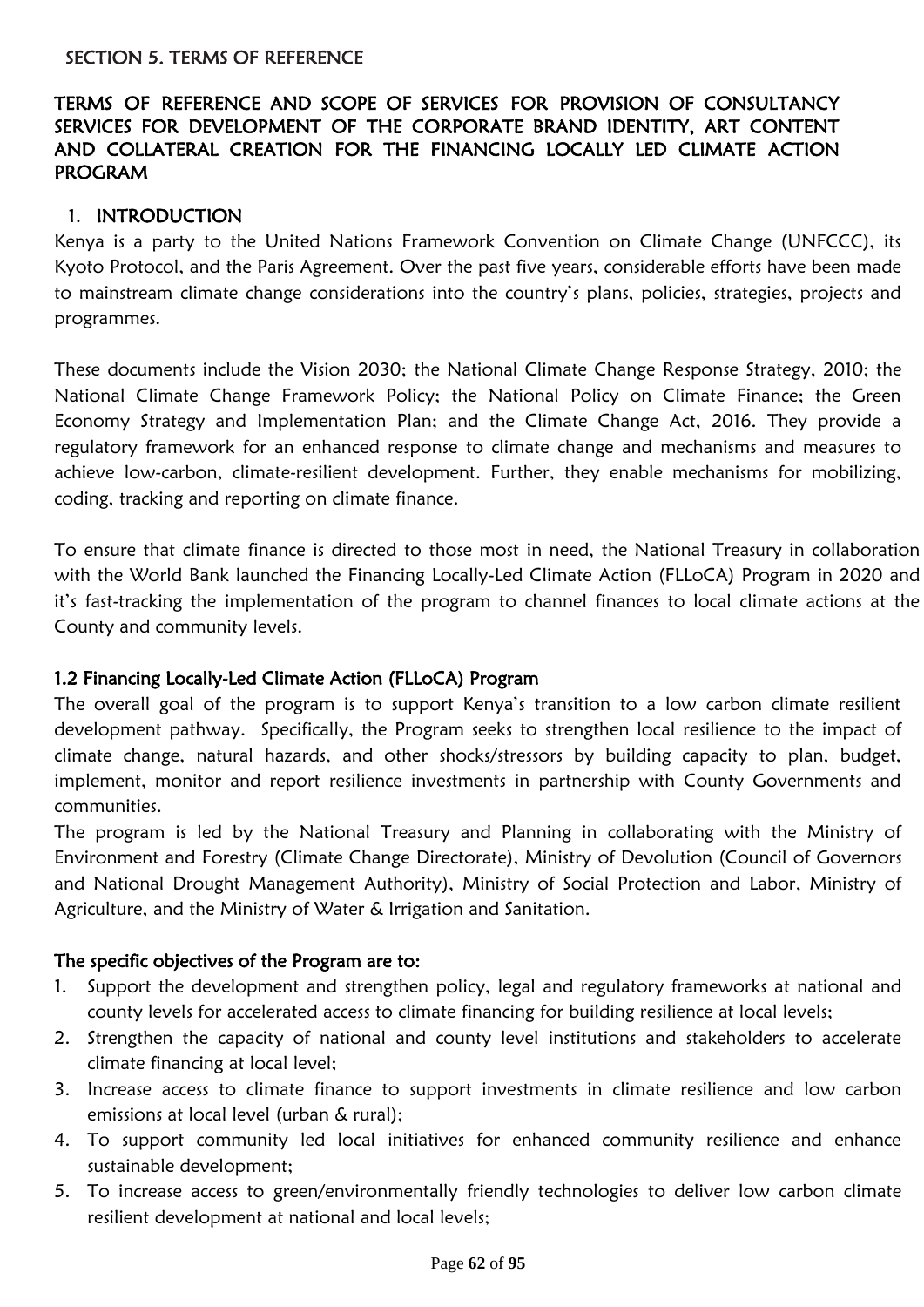6. Enhance transparency and accountability on support provided and actions implemented.

## Scope of the program;

- 1. Pioneering the first national model of devolved climate finance
- 2. Emphasis on social inclusion, governance and citizen participation aspects of climate and disaster risk management
- 3. Linking local level action to national level coordination and planning
- 4. Serve as a platform for multi-donor and multi-partner collaboration in support of Government of Kenya program and National Climate Change Action Plan

### Program components:

- 1. Component 1: Policy, legal and regulatory framework for climate change
- 2. Component 2: Capacity building
- 3. Component 3: Decentralized Financing
- 4. Component 4: Community Led Actions
- 5. Component 5: Technology and Innovation
- 6. Component 6: Measuring Climate Results (MRV+)
- 7. Component 7: Climate related emerging issues

These priority climate actions will be achieved primarily in two ways:

- i. At national level, in development planning through the work carried out in various Ministries, Departments and Agencies (MDAs);
- ii. At county level, through the mainstreaming of climate change in various sectors through the County Integrated Development Plans (CIDPs) and other county development plans as well as through Community Led local actions.

### 1.4 Statement of the Problem

The program will be implemented at the national and the county levels. It is therefore imperative that the program develops an identity through the development and implementation of a consistent brand that will be associated with the day-to-day program implementation across the area of operations.

The purpose of this assignment is, therefore, to assist the Financing Locally-Led Climate Action (FLLoCA) Program develop its corporate identity and image through integrated brand properties mechanism across the various levels of the program.

### 1.5 Objective of the Assignment

The main objective of this assignment is to develop brand properties for Financing Locally-Led Climate Action (FLLoCA) Program thereby; enhance ability to communicate effectively among program stakeholders, increase productivity for both program staff and the PIU by ensuring increased productivity, steady work flow, strong relationships & enhanced professional image and a clear promotional material among others.

Through a consultative process with the program's team, the consultant will lead and guide the development of FLLoCA brand properties.

## A. Specific Objectives of the Assignment and Scope of work

The specific objectives of the assignment are as follows:

1. Assessment of the FLLoCA brand identity;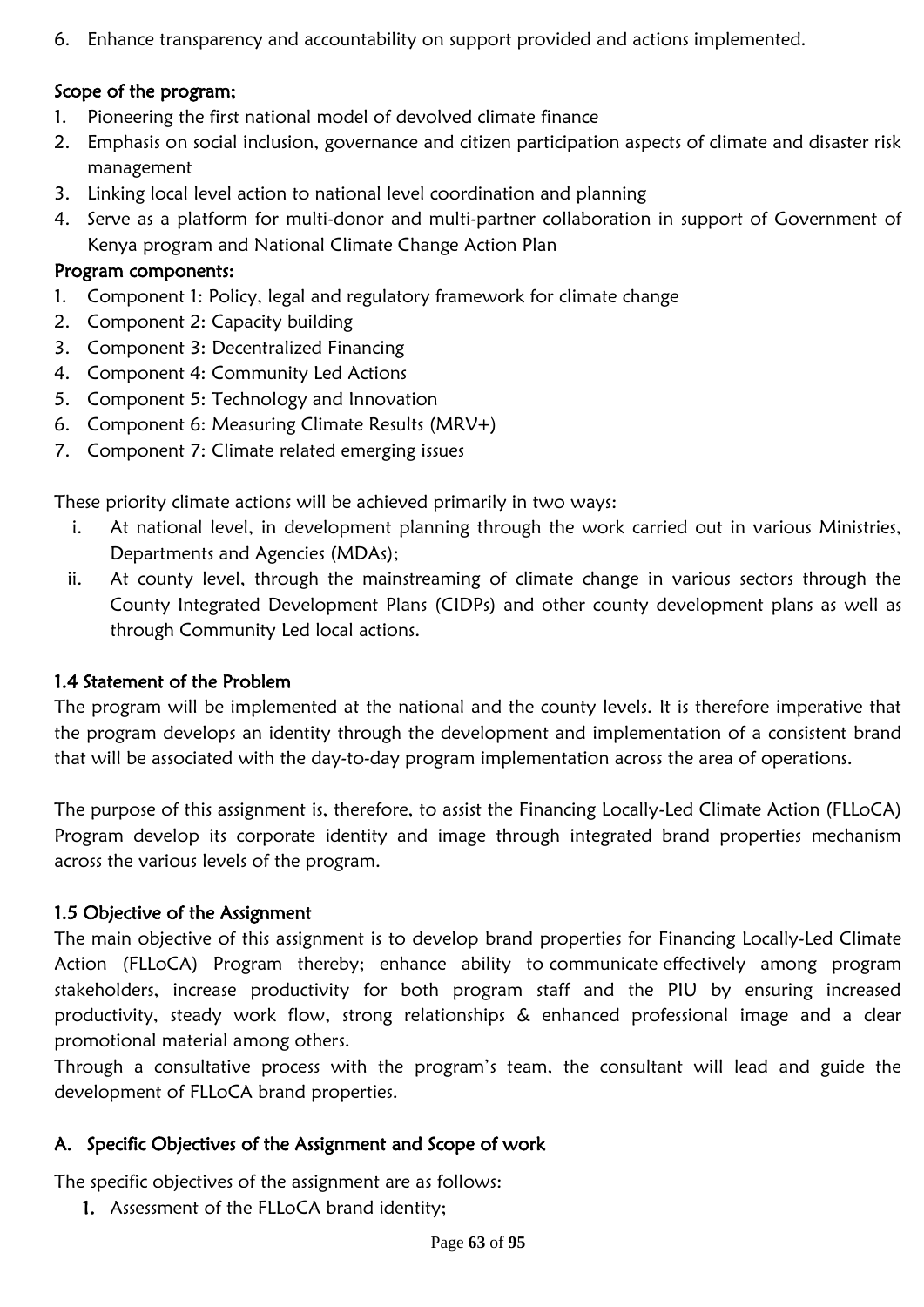- 2. Design a brand identify for FLLoCA and develop; Logo Design, Design Ethos, Logo Guidelines, Colour Palette, Below the Line (BTL), Above the Line (ABL) Definitions, and Logo Library;
- 3. Comprehensive brand manual reflecting; Graphic Standards Manual (Print & Web), Application Guidelines (Digital – social media and Website, Above-the-line Documents & Templates, External Branded Collateral, Mock-Ups etc.), Typography Guidelines & Boilerplate Guidelines among others;
- 4. Develop a climate change and climate finance themed creative concept for branding the FLLoCA offices and specify requirements for its execution. In this regard the consultant is expected to:
	- a) Design concepts and appropriate imagery for interior branding of the FLLoCA office;
	- b) Design concepts and artwork for diverse marketing collateral (below the line) for office use as well as during stakeholder engagement forums. Specifically, the consultant is expected to; design concepts for corporate branded collateral e.g., caps, cups, polo shirts; design concepts for in-house magazine (produced quarterly), brochures, posters, fliers; and design concepts for outdoor advertisements including but not limited to billboards, motor vehicles, among others.

 In executing the above duties, the consultant should maintain a modern, attractive, climate change and climate finance imagery of the FLLoCA brand in line with the program's corporate Vision and Mission.

## B. Deliverable;

- 1. Provide an inception report detailing all relevant requirements of the assignment within Two (2) weeks of contract signing;
- 2. Provide a first logo designs for approval within Three (3) weeks of contract signing highlighting the brand ethos and logo guidelines;
- 3. Provide Graphic Standards Manual (Print & Web), Application Guidelines (Digital Social Media and Website, Above-the-line Documents & Templates, External Branded Collateral, Mock-Ups etc.), Typography Guidelines & Boilerplate Guidelines among others within Two (2No.) weeks of logo and related property approval;
- 4. Provide a climate change and climate finance themed creative concept for branding the FLLoCA offices and specify requirements for its execution within one week of graphic standards manual approval.
- 5. Provide the Program's branding bible/manual within Two (2) weeks of approval of all the above branding properties.

## C. Reporting Requirements

The consultant will report directly to the Program Coordinator, Program Implementation Unit (PIU) and the Contract Implementation Team (C.I.T) or a designated member of Program Implementation Unit (PIU) as shall be agreed during inception meeting.

The consultant will make presentations to the Client as and when necessary for guidance and necessary approvals throughout the consultancy.

# D. Estimation of the effort (person-days)

The assignment is expected to be carried out within a period of three (3) months. The assignment will be apportioned in single phases with commencing upon the contract signing or a time as shall be determined.

### E. Counterpart resources

Project Implementation Unit (PIU) will facilitate access to relevant resources to facilitate the undertaking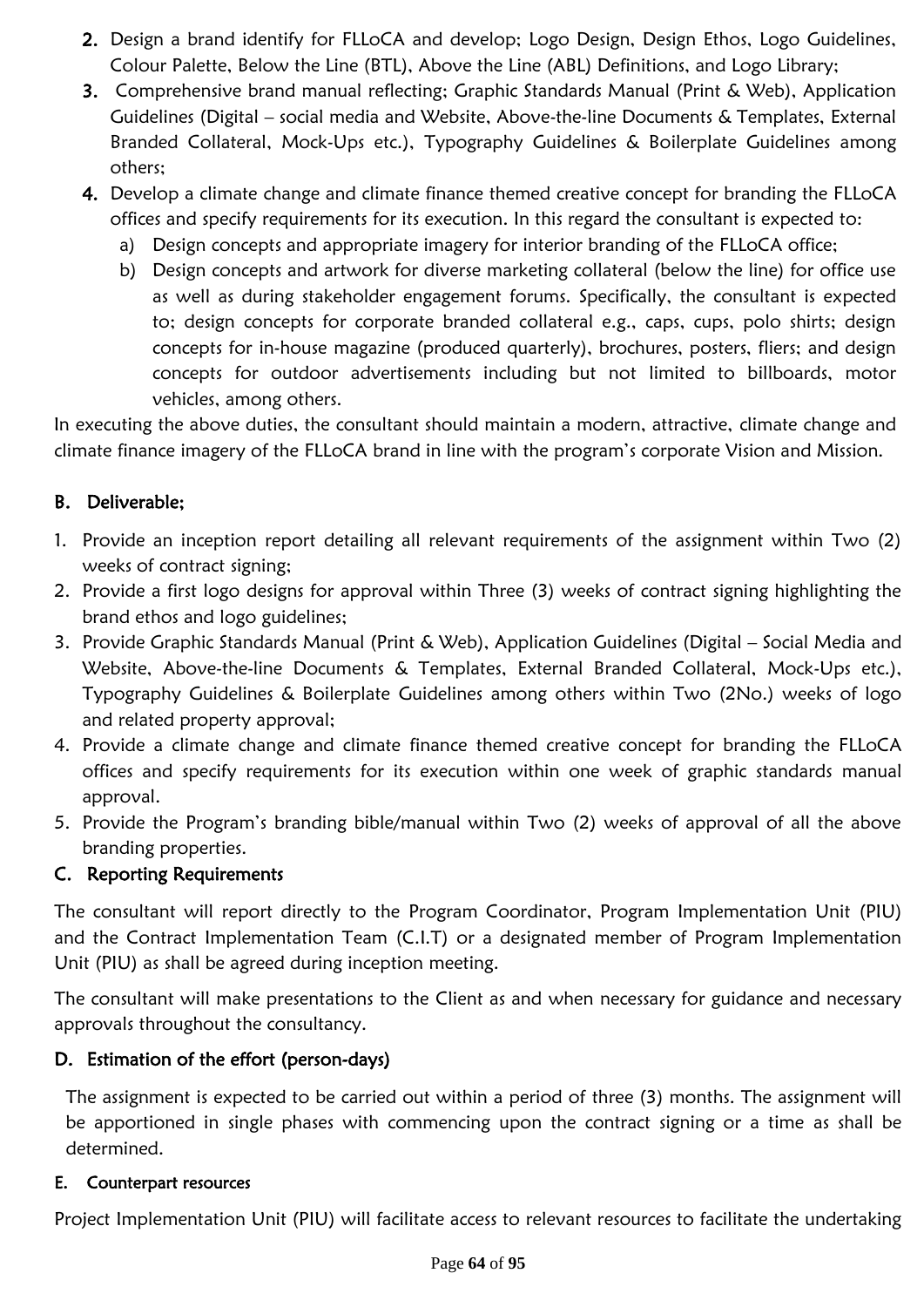of the assignment by the consultants.

## F. Qualifications of the Consultant

The assignment shall be conducted by a consultancy firm with experience gained from providing similar services.

The firm shall propose the best team combination/ team of experts with relevant experience to perform the assignment.

The interested firms will be required to provide the following:

- a) A detailed profile of their company indicating all the services offered in-house.
- b) Demonstrate understanding of the scope of work.
- c) A list of at least 3 clients for assignments in brand properties development for three (3) years and above and must have wide experience in development of brands and brand properties.
- d) Related assignments, served within the last three years. Evidenced by reference letters from the respective clients.
- e) Must be capable of providing design services focusing on corporate brand identity; logo design, color palette definition graphic standard manuals and application guidelines.
- f) Provide detailed CV's of at least 3 core staff (experiences and qualifications) who will be assigned to this exercise. Staff handling this exercise must have relevant professional qualifications and must have served in the communication/PR/marketing profession or related careers for a minimum of 3 years.

The key competencies required of the firm and core staff of the firm proposed for the assignment are as indicated in the table below:

| S/N <sub>O</sub> |                                                                                                                                                                                                                                                                                                                                                                                                                                                                                                                                                                                                                            | Max Scores |
|------------------|----------------------------------------------------------------------------------------------------------------------------------------------------------------------------------------------------------------------------------------------------------------------------------------------------------------------------------------------------------------------------------------------------------------------------------------------------------------------------------------------------------------------------------------------------------------------------------------------------------------------------|------------|
| 1.               | General Qualifications of the consulting firm related to the assignment<br>(30)<br>marks)                                                                                                                                                                                                                                                                                                                                                                                                                                                                                                                                  |            |
|                  | • Provide experience in brand properties development (Attach evidence<br>through contracts or Local Service Order from at least Three (3) clients for<br>the last Three (3) years) - 6 Marks for each.<br>• Provide experience in design services on the following areas;<br>> Graphic Standards Manual (Print & Web) - 2 Marks<br>$\triangleright$ Application Guidelines (Digital – Social Media and Website,<br>Above-the-line Documents & Templates, External Branded<br>Collateral, Mock-Ups etc.) - 2 Marks<br>$\triangleright$ Typography Guidelines - 2 Marks<br>$\triangleright$ Boilerplate Guidelines - 2 Marks | 30         |
|                  | Attach evidence through assignments undertaken in the last 3 years<br>• Provide experience in climate change and climate themed creative concepts<br>for branding (attach at least 4 evidence of assignments undertaken) – 4 Marks                                                                                                                                                                                                                                                                                                                                                                                         |            |
|                  | NB: The contact details should include the telephone number, postal address,<br>permanent address and email address of the references and name of contact                                                                                                                                                                                                                                                                                                                                                                                                                                                                  |            |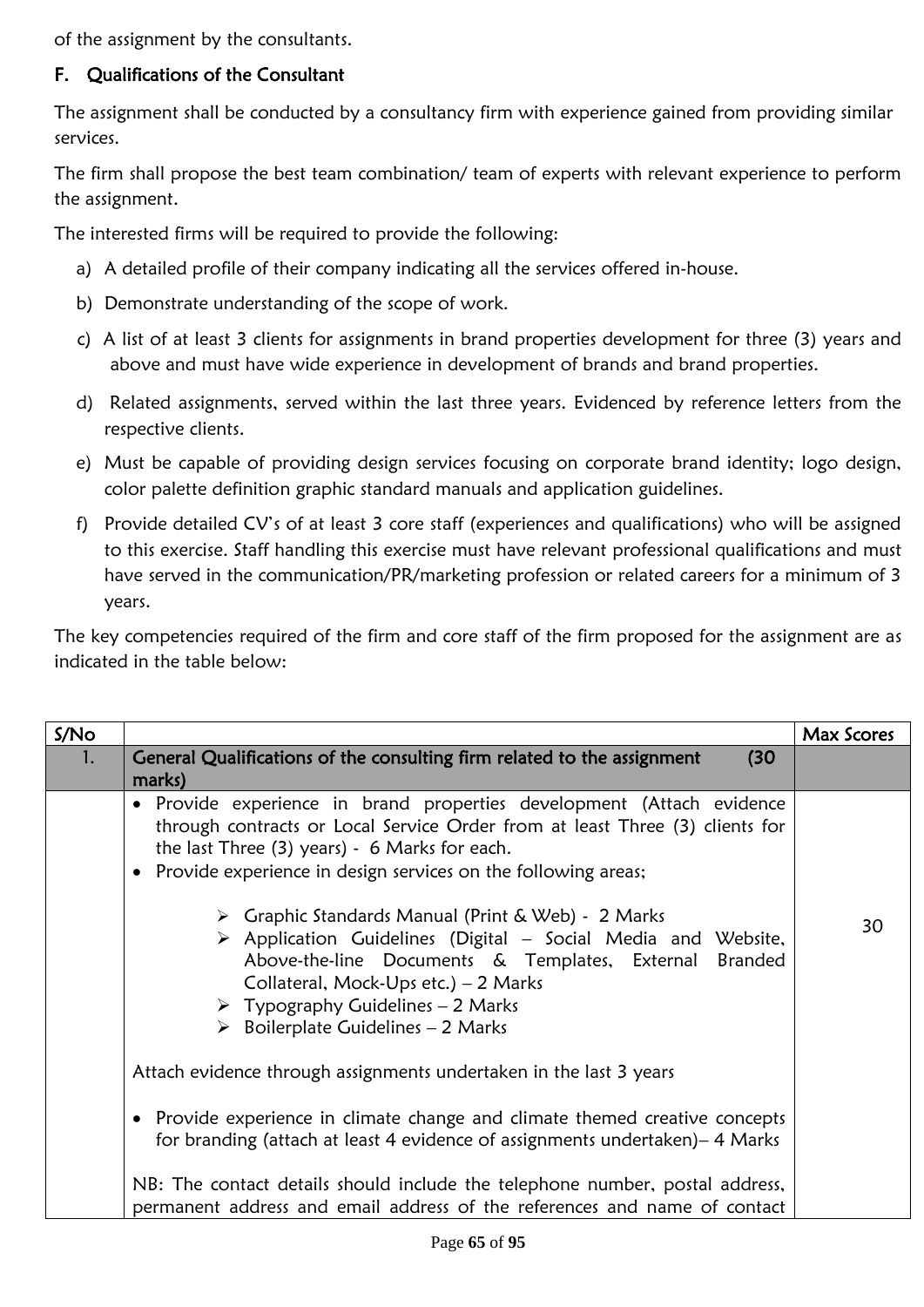|    | person where such assignment(s) was undertaken                                                                                                                                                                                                                                                                                                                                                                                                                                                                                                                                                                                                                  |     |  |  |  |  |  |
|----|-----------------------------------------------------------------------------------------------------------------------------------------------------------------------------------------------------------------------------------------------------------------------------------------------------------------------------------------------------------------------------------------------------------------------------------------------------------------------------------------------------------------------------------------------------------------------------------------------------------------------------------------------------------------|-----|--|--|--|--|--|
| 2. | Adequacy of the proposed work plan and methodology in responding to the<br>Terms of Reference (30 Marks)                                                                                                                                                                                                                                                                                                                                                                                                                                                                                                                                                        |     |  |  |  |  |  |
|    | Demonstrate clear understanding of the Terms of Reference indicating how the<br>client deliverables will be achieved (10 Marks)                                                                                                                                                                                                                                                                                                                                                                                                                                                                                                                                 |     |  |  |  |  |  |
|    | Methodology of implementing the assignment to achieve the desired objectives<br>(10marks)                                                                                                                                                                                                                                                                                                                                                                                                                                                                                                                                                                       |     |  |  |  |  |  |
|    | Work plan/programme of action incorporating all the activities to be<br>undertaken as per the Terms of Reference (10 marks)                                                                                                                                                                                                                                                                                                                                                                                                                                                                                                                                     |     |  |  |  |  |  |
| 3. | Qualifications and competence of the key staff for the assignment<br>(35Marks)                                                                                                                                                                                                                                                                                                                                                                                                                                                                                                                                                                                  |     |  |  |  |  |  |
|    | (a) Lead consultant (15 marks)                                                                                                                                                                                                                                                                                                                                                                                                                                                                                                                                                                                                                                  |     |  |  |  |  |  |
|    | Bachelor's degree in Communication or equivalent (attach certificate) (2<br>$\bullet$<br>Marks)<br>Membership of a Professional Body (attach Certificate) (2 Marks)<br>$\bullet$<br>Professional qualification in Business Management, Project Management,<br>$\bullet$<br>Public Relations (attach professional body certificate) (2 Marks)<br>A minimum of Three (3) years of experience in a Marketing or<br>$\bullet$<br>Communication Consultancy (5 Marks)<br>Experience in Emerging economies i.e. with similar works in Africa or<br>$\bullet$<br>other emerging economies (4 Marks)                                                                    | 15  |  |  |  |  |  |
|    | (b) Other Key Staffs -at least 2 No. (20 Marks)                                                                                                                                                                                                                                                                                                                                                                                                                                                                                                                                                                                                                 |     |  |  |  |  |  |
|    | Bachelor's degree in Communication or equivalent (attach certificate) (2<br>$\bullet$<br>Marks each)<br>Membership of a Professional Body (attach Certificate) (2 Marks each)<br>$\bullet$<br>Professional qualification in Business Management, Project Management,<br>$\bullet$<br>Public Relations (attach professional body certificate) (2 Marks each)<br>A minimum of Three (3) years of experience in a Marketing or<br>Communication Consultancy and artistic design in corporate logos and<br>branding (2 Marks each)<br>Experience in Emerging economies i.e. with similar works in Africa or<br>$\bullet$<br>other emerging economies (2 Marks each) | 20  |  |  |  |  |  |
| 4. | Capacity Building and Training (5 marks)                                                                                                                                                                                                                                                                                                                                                                                                                                                                                                                                                                                                                        |     |  |  |  |  |  |
|    | a. Attach training and Knowledge Transfer work plan (2 marks)<br>Demonstrate how Training and Knowledge Transfer will be undertaken (3<br>b.<br>marks)                                                                                                                                                                                                                                                                                                                                                                                                                                                                                                          | 5   |  |  |  |  |  |
|    | <b>TOTAL</b>                                                                                                                                                                                                                                                                                                                                                                                                                                                                                                                                                                                                                                                    | 100 |  |  |  |  |  |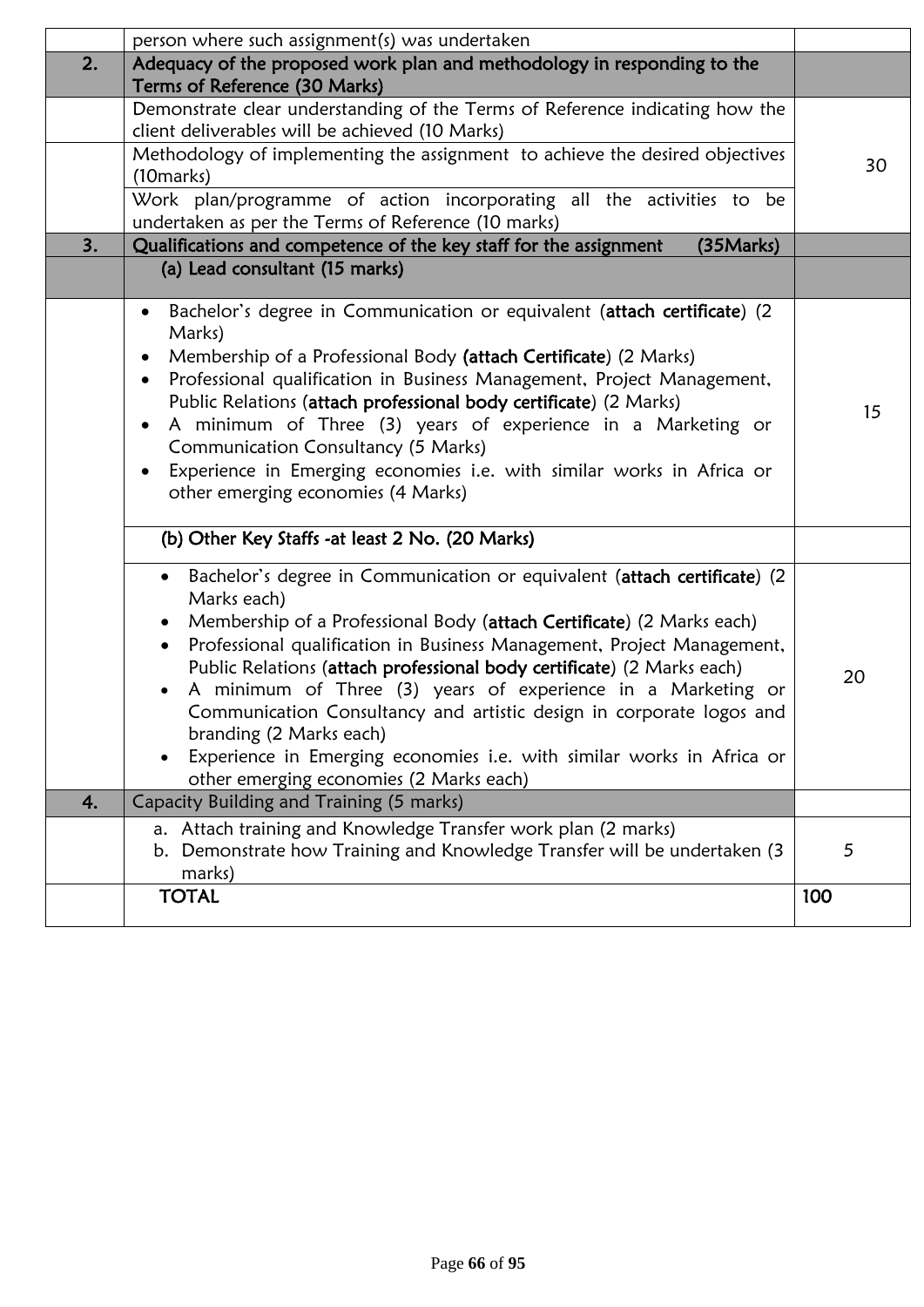## SECTION 6. CONDITIONS OF CONTRACT AND CONTRACT FORMS

## Preface

- 1. This Section includes two types of standard contract forms for: A Lump-Sum Contract and a Time-Based Contract. Each type includes General Conditions of Contract ("GCC") that shall not be modified, and Special Conditions of Contract ("SCC"). The SCC includes clauses specific to each contract to supplement, but not over- write or otherwise contradict, the General Conditions of Contract.
- 2. Lump-Sum Contract. This type of contract is used mainly for assignments in which the scope and the duration of the Services and the required output of the Consultant are clearly defined. Payments are linked to outputs (deliverables) such as draft or final reports, drawings, bill of quantities, bidding documents, or software programs. Lump-sum contracts are easier to administer because they operate on the principle of a fixed price for a fixed scope, and payments are due on clearly specified out puts and milestones. Nevertheless, quality control of the Consultant's outputs by the Procuring Entity s paramount.
- 3. Time-Based Contract. This type of contract is appropriate when it is difficult to define or fix the scope and the duration of the services, either because they are related to activities carried out by others for which the completion period may vary, or because the input of the consultants required for attaining the objectives of the assignment is difficult to assess. In time-based contracts the Consultant provides services on a timed basis according to quality specifications, and Consultant's remuneration is determined on the basis of the time actually spent by the Consultant in carrying out the Services and is based on (i) agreed upon unit rates for the Consultant's experts multiplied by the actual time spent by the experts in executing the assignment, and (ii) reimbursable expenses using actual expenses and/or agreed unit prices. This type of contract requires the Procuring Entity to closely supervise the Consultant and to be involved in the daily execution of the assignment.
- 4. The templates are designed for use in assignments with consulting firms and shall not be used for contracting of individual experts. In some consultancy assignments such as design and construction supervision, both Lump- Sum and Time-Based Contracts are used and signed with the Consultant. In that case, the Lump-Sum Contract would apply for the design part of the Services while the construction supervision part would be based on a Time- Based Contract. In such event, both types of contracts shall be signed at the same time.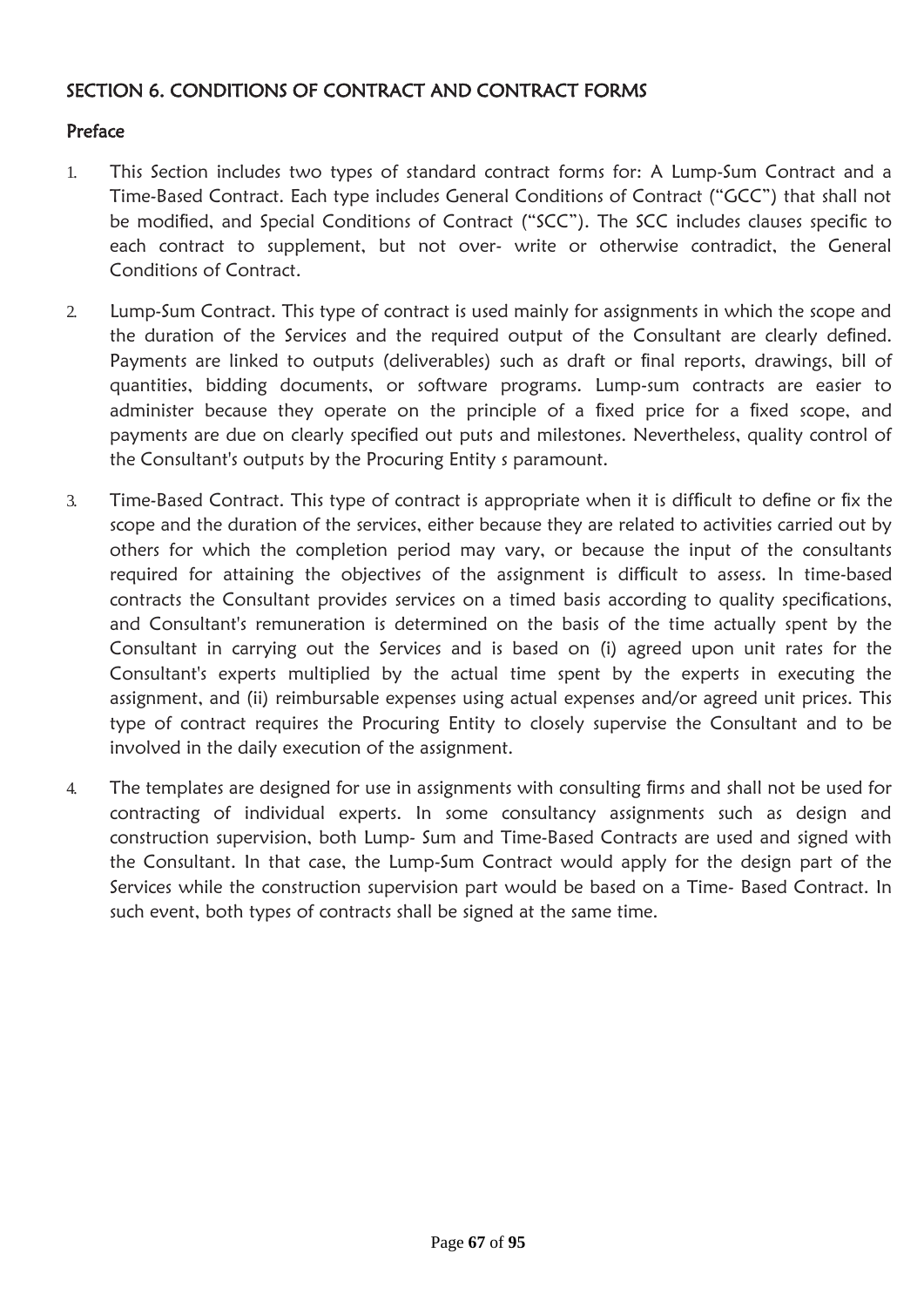# CONTRACT FOR CONSULTANT'S SERVICES

| Lump-Sum Contract                |                               |
|----------------------------------|-------------------------------|
| Consulting Services for:         |                               |
| Contract No.: 1988 Contract No.: |                               |
|                                  |                               |
| Between                          |                               |
| Entity]                          | <i>[Name of the Procuring</i> |
| and                              |                               |
| Consultant]                      | [Name of the                  |
| Date:                            |                               |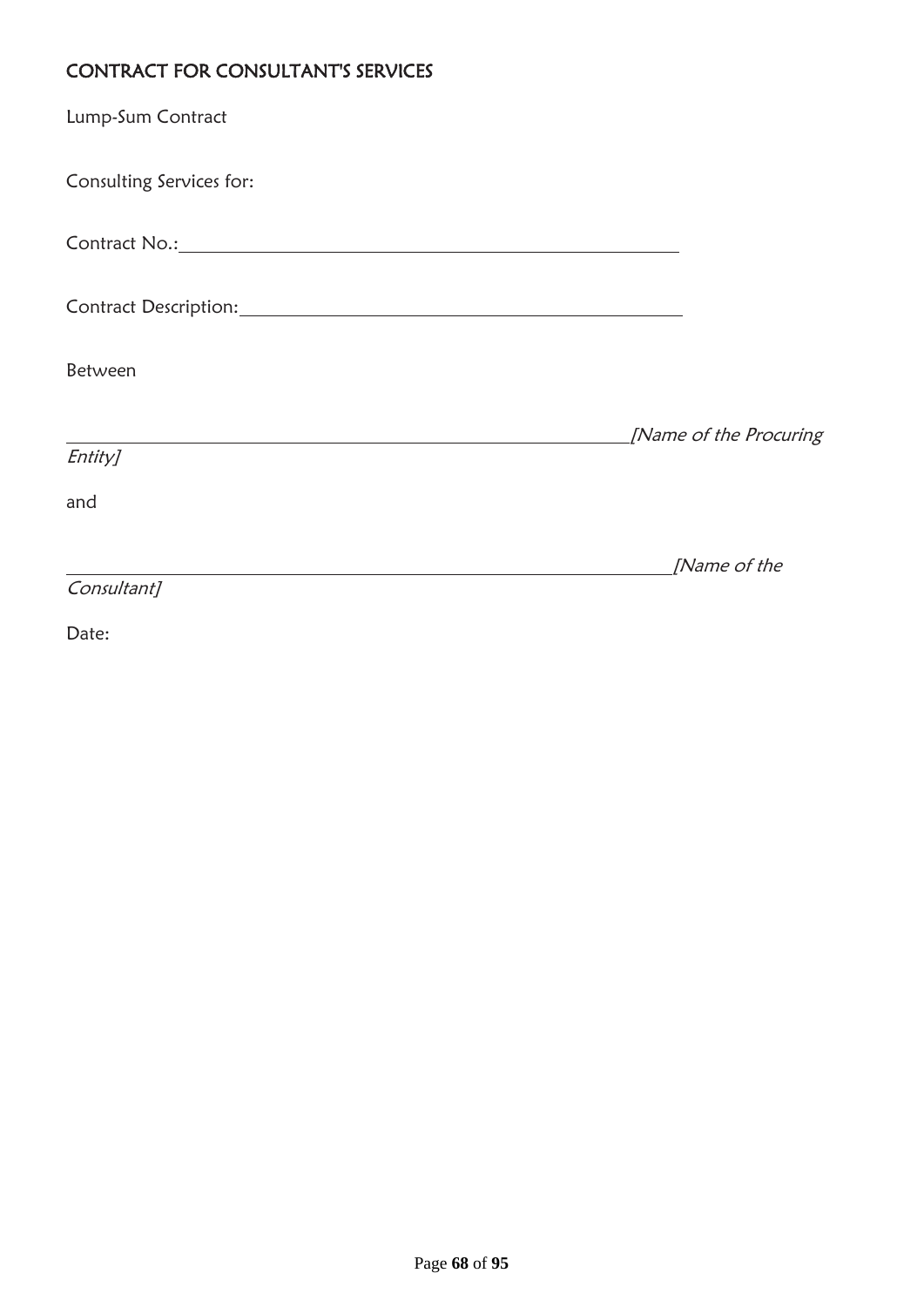#### FORM OF CONTRACT - LUMP-SUM

(Text in brackets [ ] is optional; all notes should be deleted in the *fi*nal text)

This CONTRACT (herein after called the "Contract") is made the *[number]* day of the month of [month], [year], between, on the one hand, [name of Procuring Entity] (herein after called the "Procuring Entity") and, on the other hand, *[name of Consultant]* (herein after called the "Consultant").

[If the Consultant consists of more than one entity, the above should be partially amended to read as follows: "... (hereinafter called the "Procuring Entity") and, on the other hand, a Joint Venture (name of the JV) consisting of the following entities, each member of which will be jointly and severally liable to the Procuring Entity for all the Consultant's obligations under this Contract, namely, *[name of member]*and *[name of member]* (herein after called the "Consultant").]

#### **WHEREAS**

- a) The Procuring Entity has requested the Consultant to provide certain consulting services as defined in this Contract (herein after called the "Services");
- b) the Consultant, having represented to the Procuring Entity that it has the required professional skills, expertise and technical resources, has agreed to provide the Services on the terms and conditions set forth in this Contract;
- c) the Procuring Entity has set aside a budget and funds toward the cost of the Services and intends to apply a portion of these funds towards payments under this Contract; NOW THEREFORE the parties hereto hereby agree as follows:
- 1. The following documents attached hereto shall be deemed to form an integral part of this Contract:
	- a) The General Conditions of Contract;
	- b) The Special Conditions of Contract;
	- c) Appendices:
		- Appendix A: Terms of Reference
		- Appendix B: Key Experts
		- Appendix C: Breakdown of Contract Price
		- Appendix D: Form of Advance Payments Guarantee

In the event of any inconsistency between the documents, the following order of precedence shall prevail: The Special Conditions of Contract; the General Conditions of Contract; Appendix A; Appendix B; Appendix C; Appendix D. Any reference to this Contract shall include, where the context permits, a reference to its Appendices.

- 2. The mutual rights and obligations of the Procuring Entity and the Consultant for this Contract shall be, in particular:
	- a) The Consultant shall carryout the Services in accordance with the provisions of the Contract; and
	- b) the Procuring Entity shall make payments to the Consultant in accordance with the provisions of the Contract.

IN WITNESS WHERE OF, the Parties here to have caused this Contract to be signed in their respective names as of the day and year first above written.

For and on behalf of............................................. [Name of

Procuring Entity] [Authorized Representative of the Procuring

Entity–name, title and signature]

For and on behalf of............................................. [Name of Consultant or Name of a

Joint Venture] [Authorized Representative of the Consultant–name and signature]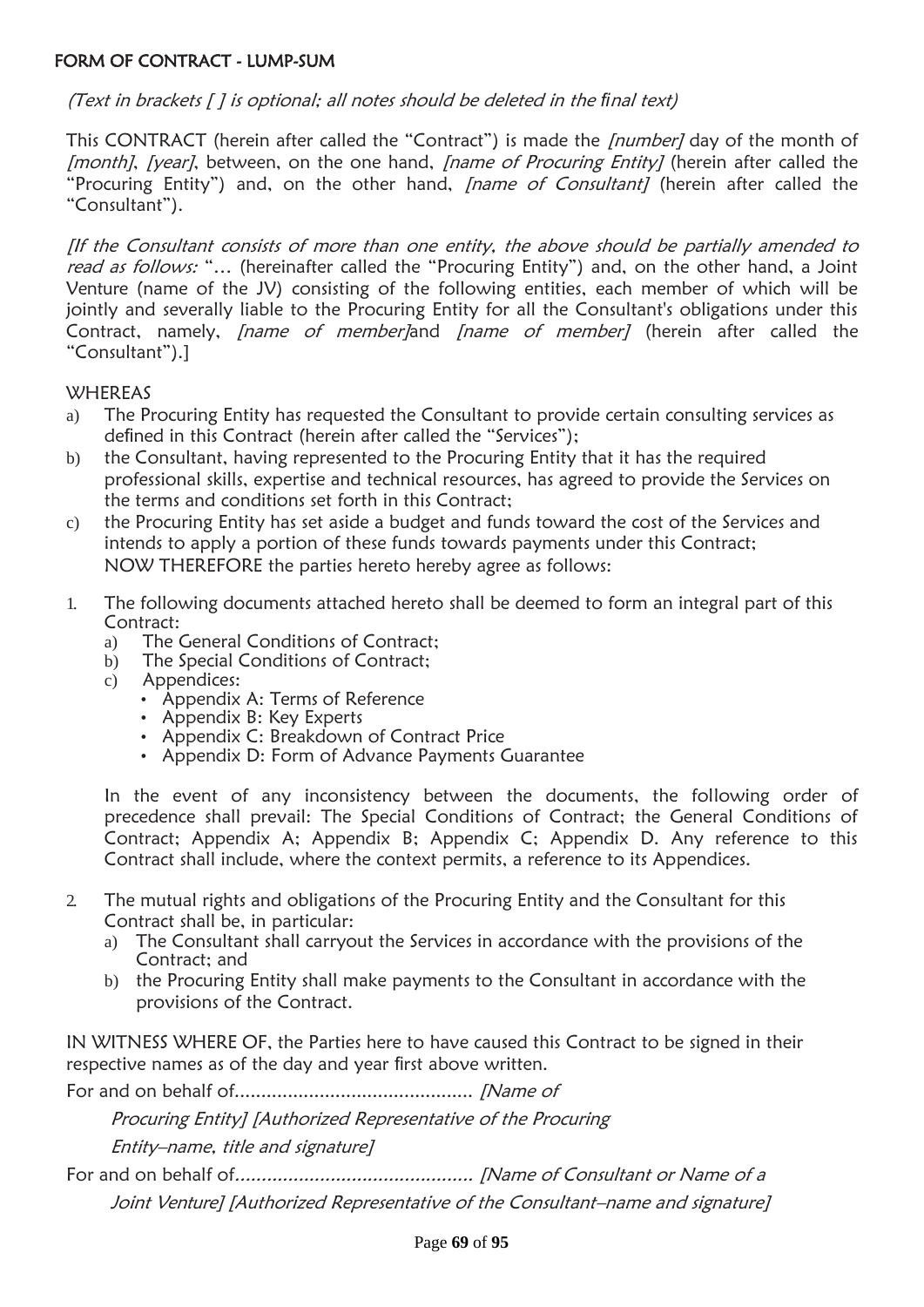[Note: For a joint venture, either all members shall sign or only the lead member, in which case the power of attorney to sign on behalf of all members shall be attached.] For and on behalf of each of the members of the Consultant.......................... [Insert the Name of the Joint Venture] [Name of the lead member] [Authorized Representative on behalf of a Joint Venture] [Add signature blocks for each member if all are signing]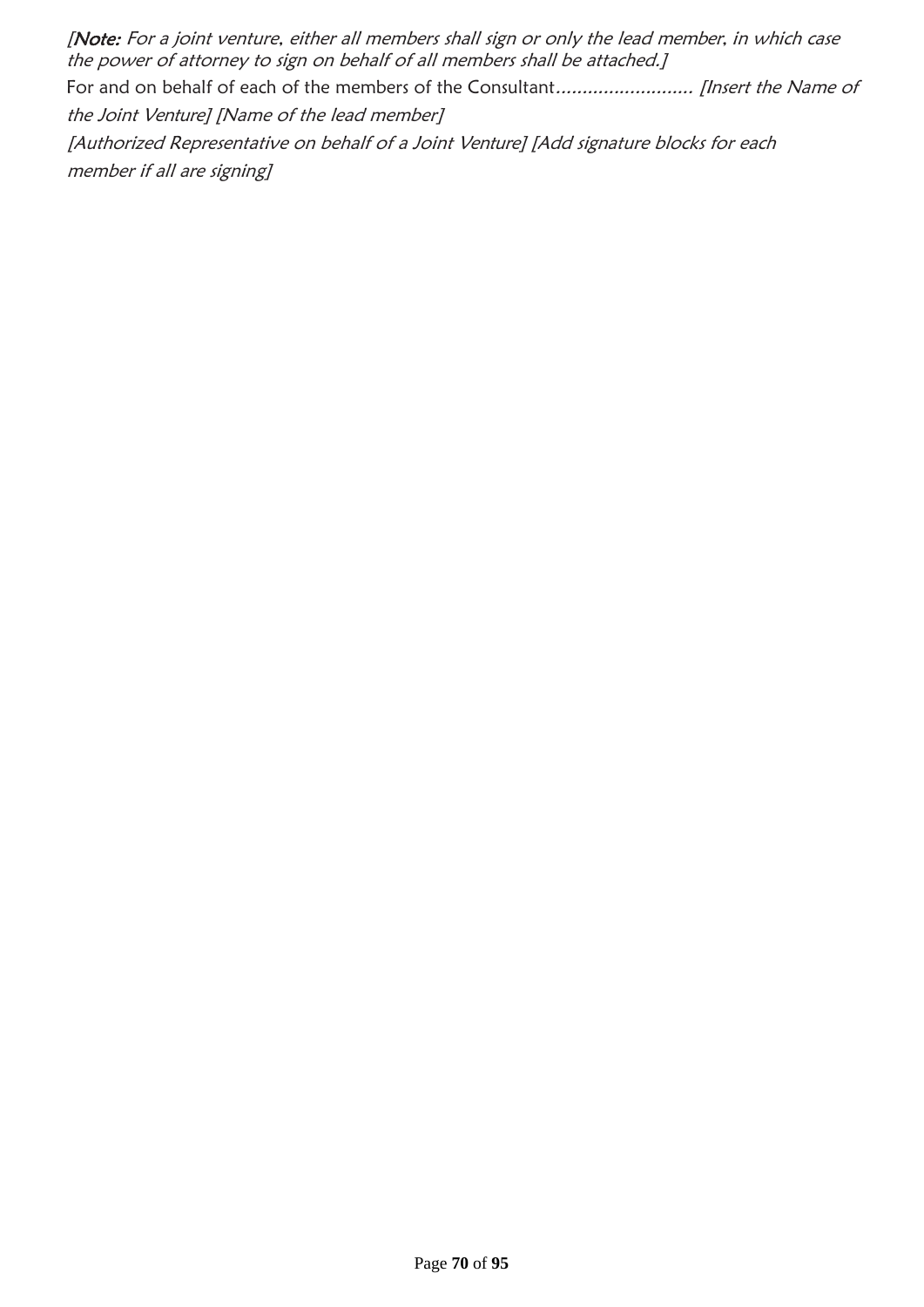### SECTION 7: GENERAL CONDITIONS OF CONTRACT

#### **A.** General Provisions

#### **1.** De**fi**nitions

- 1.1 Unless the context otherwise requires, the following terms whenever used in this Contract have the following meanings:
	- a) "Applicable Law" means the laws and any other instruments having he force of law in Kenya.
	- b) "Consultant" means a legally-established professional consulting firm or entity selected by the Procuring Entity to provide the Services under the signed Contract.
	- c) "Contract" means the legally binding written agreement signed between the Procuring Entity and the Consultant and which includes all the attached documents listed in its paragraph1of the Form of Contract (the General Conditions (GCC), the Special Conditions (SCC), and the Appendices).
	- d) "Procuring Entity" means the Procuring Entity that signs the Contract for the Services with the selected Consultant.
	- e) "Day" means a working day unless indicated otherwise.
	- f) "Effective Date" means the date on which this Contract comes into force and effect pursuant to Clause GCC 11.
	- g) "Experts" means, collectively, Key Experts, Non-Key Experts, or any other personnel of the Consultant, Sub-consultant or JV member(s) assigned by the Consultant to perform the Services or any part thereof under the Contract.
	- h) "Foreign Currency" means any currency other than the currency of Kenya.
	- i) "GCC" mean these General Conditions of Contract.
	- j) "Government" means the government of Kenya.
	- k) "Joint Venture (JV)" means an association with or without a legal personality distinct from that of its members, of more than one entity where one member has the authority to conduct all businesses for and on behalf of any and all the members of the JV, and where the members of the JV are jointly and severally liable to the Procuring Entity for the performance of the Contract.
	- l) "Key Expert(s)" means an individual professional whose skills, qualifications, knowledge and experience are critical to the performance of the Services under the Contract and whose Curricula Vitae (CV)was taken into account in the technical evaluation of the Consultant's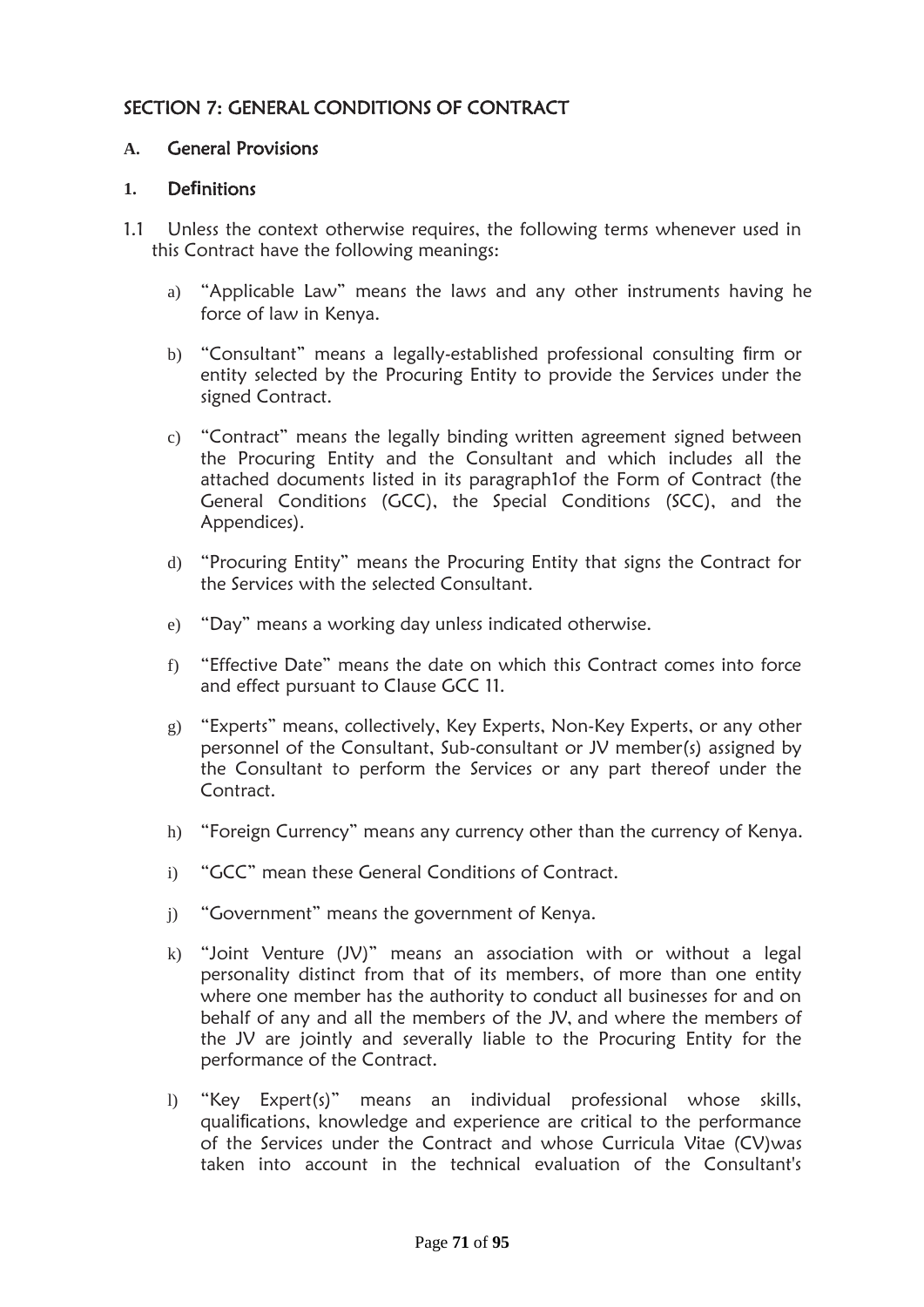proposal.

- m) "Local Currency" means the Kenya Shillings, the currency of Kenya.
- n) "Non-Key Expert(s)" means an individual professional provided by the Consultant or its Sub-consultant to perform the Services or any part here of under the Contract.
- o) "Party" means the Procuring Entity or the Consultant, as the case may be, and "Parties" means both of them.
- p) "SCC" means the Special Conditions of Contract by which the GCC may be amended or supplemented but not over-written.
- q) "Services" means the work to be performed by the Consultant pursuant to this Contract, as described in Appendix A hereto.
- r) "Sub-consultants" means an entity to whom/which the Consultant subcontracts any part of the Services while remaining solely liable for the execution of the Contract.
- (t) "Third Party "means any person or entity other than the Government, the Procuring Entity, the Consultant or a Sub-consultant.

#### **2.** Relationship between the Parties

1.1 Nothing contained herein shall be construed as establishing a relationship of master and servant or of principal and agent as between the Procuring Entity and the Consultant. The Consultant, subject to this Contract, has complete charge of the Experts and Sub-consultants, if any, performing the Services and shall be fully responsible for the Services performed by them or on their behalf hereunder.

### 3. Law Governing Contract

1.2 This Contract, its meaning and interpretation, and the relation between the Parties shall be governed by the Laws of Kenya.

#### 4. Language

4.1 This Contract has been executed in the English language, which shall be the binding and controlling language for all matters relating to the meaning or interpretation of this Contract.

### 5. Headings

5.1 The headings shall not limit, alter or affect the meaning of this Contract.

#### 6. Communications

6.1 Any communication required or permitted to be given or made pursuant to this Contract shall be in writing in the English Language. Any such notice, request or consent shall be deemed to have been given or made when delivered in person to an authorized representative of the Party to whom the communication is addressed, or when sent to such Party at the address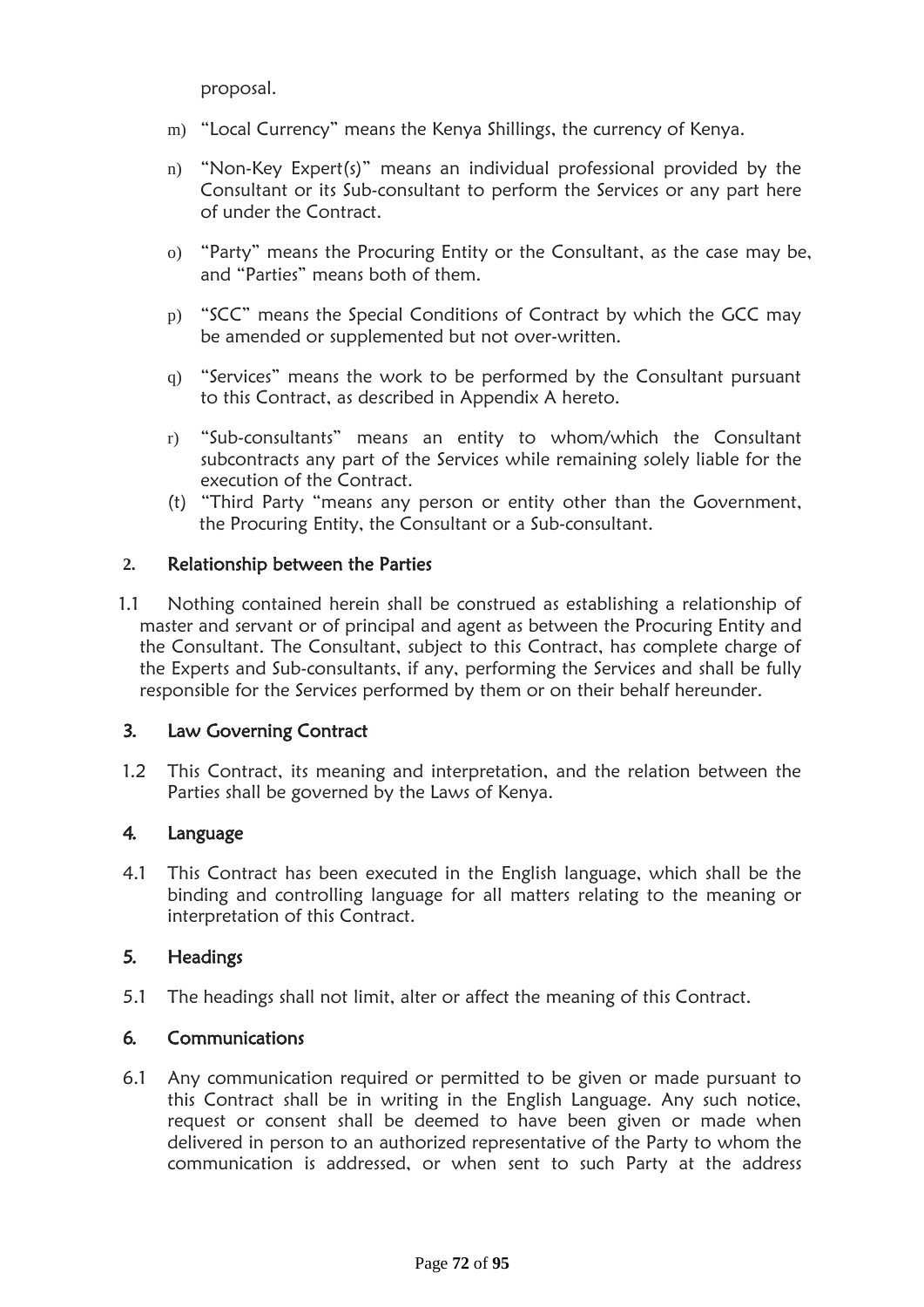specified in the SCC.

6.2 A Party may change its address for notice here under by giving the other Party any communication of such change to the address specified in the SCC.

# 7 Location

7.1 The Services shall be performed at such locations as are specified in Appendix A hereto and, where the location of a particular task is not so specified, at such locations, whether in Kenya or elsewhere, as the Procuring Entity may approve.

### 8 Authority of Member in Charge

8.1 In case the Consultant is a Joint Venture, the members hereby authorize the member specified in the SCC to act on their behalf in exercising all the Consultant's rights and obligations towards the Procuring Entity under this Contract, including without limitation the receiving of instructions and payments from the Procuring Entity.

### 9 Authorized Representatives

9.1 Any action required or permitted to be taken, and any document required or permitted to be executed under this Contract by the Procuring Entity or the Consultant may be taken or executed by the officials specified in the SCC.

### 10 Corrupt and Fraudulent Practices

- 10.1 The government requires compliance with its policy regarding corrupt and fraudulent/prohibited practices as set forth in its laws and policies.
- 10.2 Commissions and Fees-The Procuring Entity requires the Consultant to disclose any commissions, gratuities or fees that may have been paid or are to be paid to a gents or any other party with respect to the selection process or execution of the Contract. The information disclosed must include at least the name and address of the agent or other party, the amount and currency, and the purpose of the commission, gratuity or fee. Failure to disclose such commissions, gratuities or fees may result in termination of the Contract by the Procuring Entity and/or sanctions by the PPRA.

### B. Commencement, Completion, Modi**fi**cation and Termination of Contract

#### 11 Effectiveness of Contract

11.1 This Contract shall come into force and effect on the date (the "Effective Date") of the Procuring Entity's notice to the Consultant instructing the Consultant to begin carrying out the Services. This notice shall confirm that the effectiveness conditions, if any, listed in the SCC have been met.

### 12 Termination of Contract for Failure to Become Effective

12.1 If this Contract has not become effective within such time period after the date of Contract signature as specified in the SCC, either Party may, by not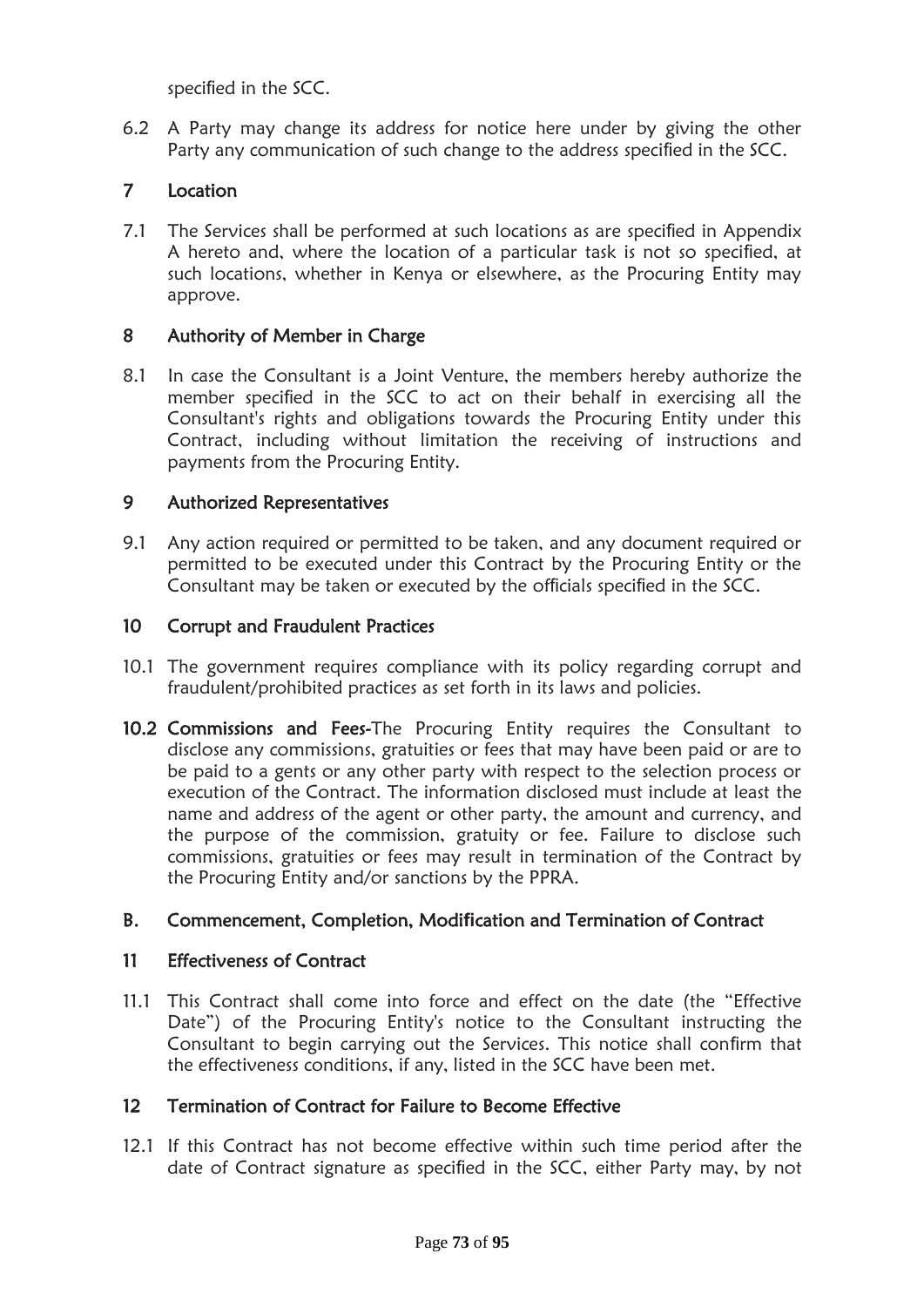less than twenty-two (22) days written notice to the other Party, declare this Contract to be null and void, and in the event of such a declaration by either Party, neither Party shall have any claim against the other Party with respect there to.

#### 13 Commencement of Services

13.1 The Consultant shall confirm availability of Key Experts and begins carrying out the Services not later than the number of days after the Effective Date specified in the SCC.

#### 14 Expiration of Contract

14.1 Unless terminated earlier pursuant to Clause GCC19 hereof, this Contract shall expire at the end of such time period after the Effective Date as specified in the SCC.

#### 15 Entire Agreement

15.1 This Contract contains all covenants, stipulations and provisions agreed by the Parties. No agent or representative of either Party has authority to make, and the Parties shall not be bound by or be liable for, any statement, representation, promise or agreement not set forth herein.

#### 16 Modi**fi**cations or Variations

16.1 Any modification or variation of the terms and conditions of this Contract, including any modification or variation of the scope of the Services, may only be made by written agreement between the Parties. However, each Party shall give due consideration to any proposals for modification or variation made by the other Party.

#### 17 Force Majeure

- **a.** Definition
- 17.1 For the purposes of this Contract," Force Majeure" means event which is beyond the reasonable control of a Party, is not foreseeable, is unavoidable, and makes a Party's performance of its obligations hereunder impossible or so impractical as reasonably to be considered impossible under the circumstances, and subject to those requirements, includes, but is not limited to, war, riots, civil disorder, earthquake, fire, explosion, storm, flood or other adverse weather conditions, strikes, lockouts or other industrial action confiscation or any other action by Government agencies.
- 17.2 Force Majeure shall not include (i) any event which is caused by the negligence or intentional action of a Party or such Party's Experts, Subconsultants or agents or employees, nor (ii) any event which a diligent Party could reasonably have been expected to both take into account at the time of the conclusion of this Contract and avoid or over come in the carrying out of its obligations here under.
- 17.3 Force Majeure shall not include insufficiency of funds or failure to make any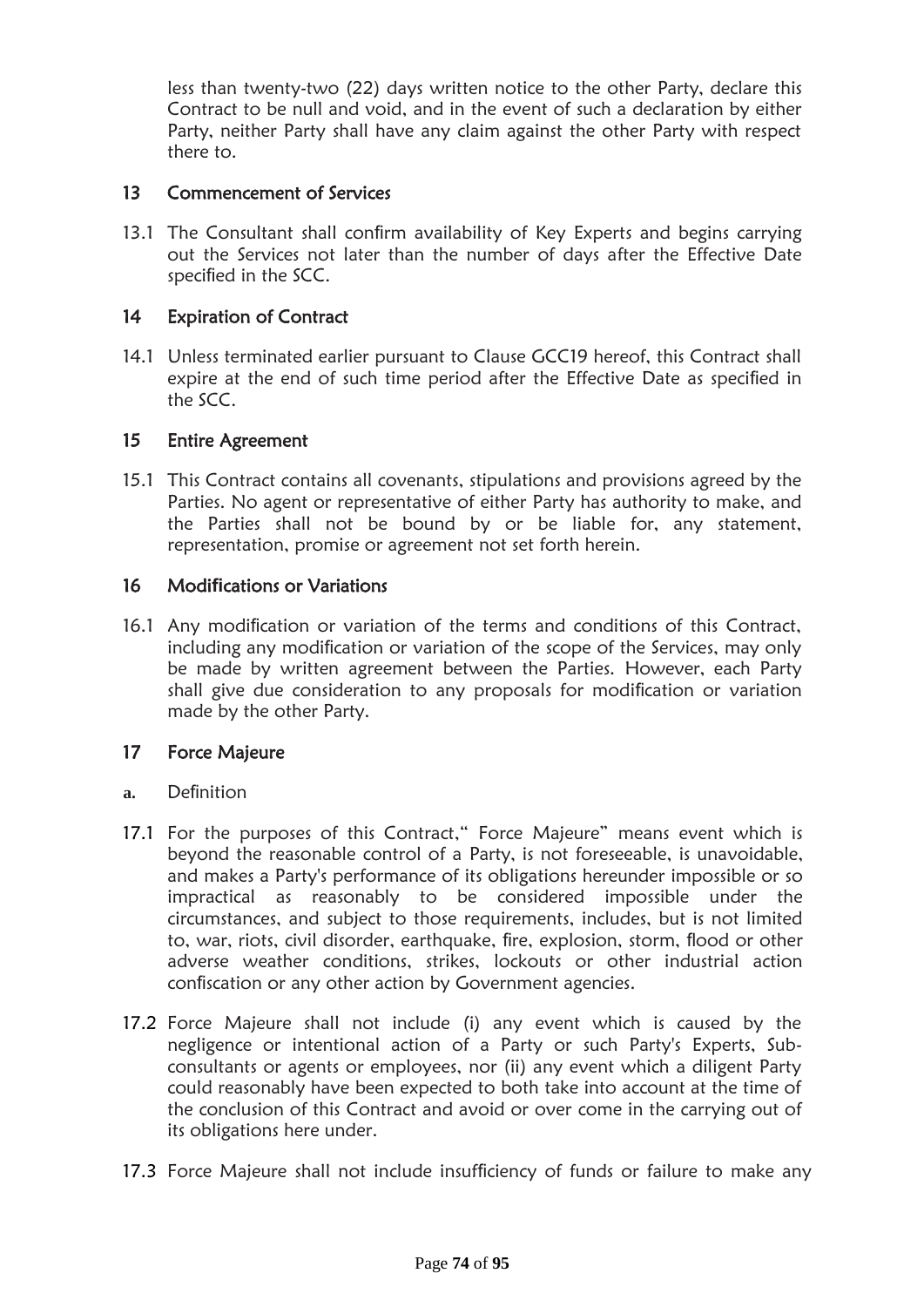payment required here under.

- **b.** No Breach of Contract
- 17.4 The failure of a Party to fulfill any of its obligations here under shall not be considered to be a breach of, or default under, this Contract in so far as such inability arises from an event of Force Majeure, provided that the Party affected by such an event has taken all reasonable precautions, due care and reasonable alternative measures, all with the objective of carrying out the terms and conditions of this Contract.
- **c.** Measures to be taken
- 17.5 A party affected by an event of Force Majeure shall continue to perform its obligations under the Contract as far as is reasonably practical and shall take all reasonable measures to minimize the consequences of any event of Force Majeure.
- 17.6 A Party affected by an event of Force Majeure shall notify the other Party of such event as soon as possible, and in any case not later than fourteen (14) calendar days following the occurrence of such event, providing evidence of the nature and cause of such event, and shall similarly give written notice of the restoration of normal conditions as soon as possible.
	- a) Any period within which a Party shall, pursuant to this Contract, complete any action or task, shall be extended for a period equal to the time during which such Party was unable to perform such action as a result of Force Majeure.
	- b) During the period of their inability to perform the Services as a result of an event of Force Majeure, the Consultant, upon instructions by the Procuring Entity, shall either:
	- c) demobilize, in which case the Consultant shall be reimbursed for additional costs they reasonably and necessarily incurred, and, if required by the Procuring Entity, in reactivating the Services; or
	- d) Continue with the Services to the extent reasonably possible, in which case the Consultant shall continue to be paid under the terms of this Contract and be reimbursed or additional costs reasonably and necessarily incurred.
- 17.7 In the case of disagreement between the Parties as to the existence or extent of Force Majeure, the matter shall be settled according to Clauses GCC 44 & 45.

#### 18 Suspension

18.1 The Procuring Entity may, by written notice of suspension to the Consultant, suspend all payments to the Consultant here under if the Consultant fails to perform any of its obligations under this Contract, including the carrying out of the Services, provided that such notice of suspension (i)shall specify the nature of the failure, and (ii) Shall request the Consultant to remedy such failure within a period not exceeding thirty (30) calendar days after receipt by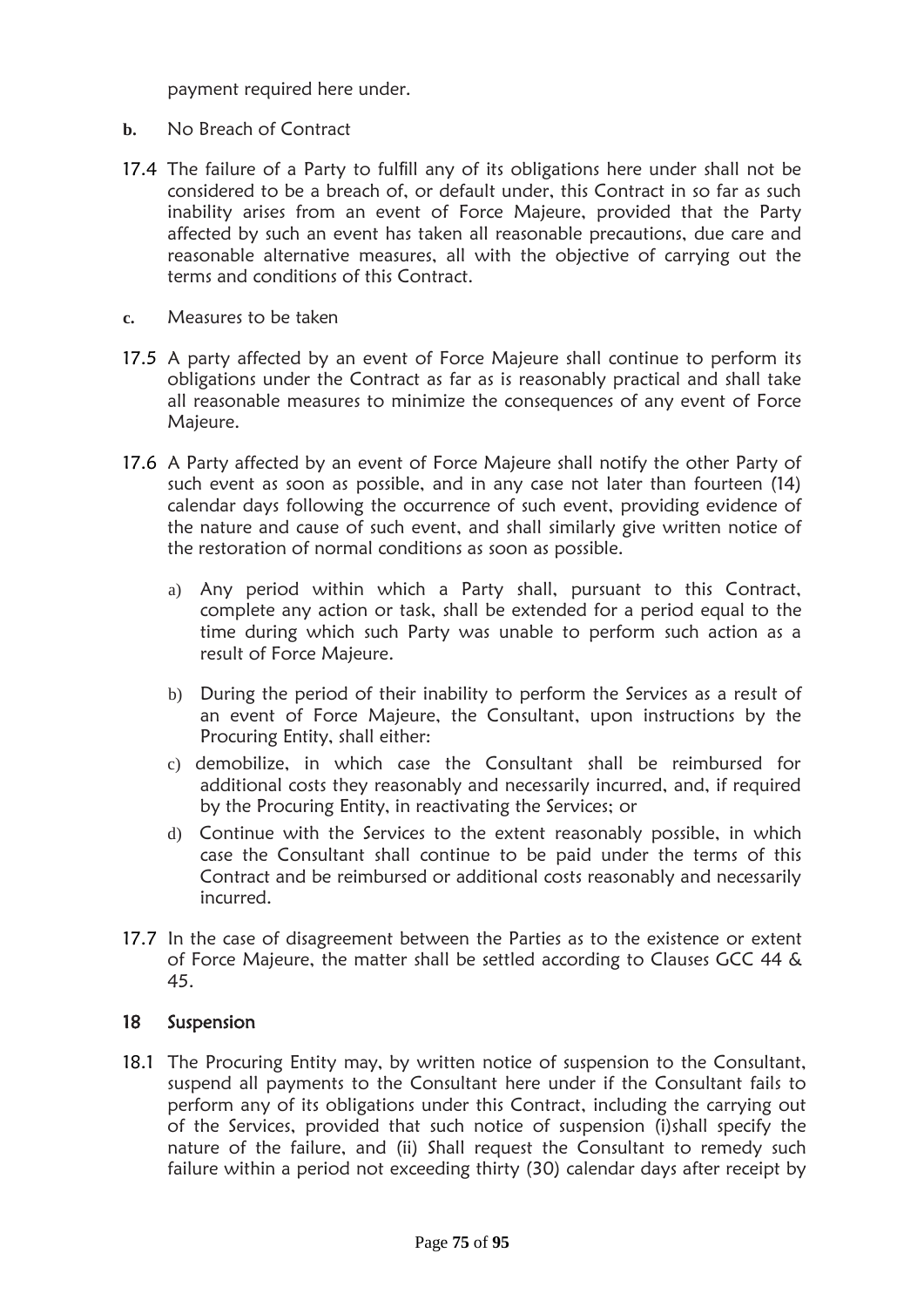the Consultant of such notice of suspension.

## 19 Termination

19.1 This Contract may be terminated by either Party as per provisions set up below:

### a. By the Procuring Entity

- 19.1.1The Procuring Entity may terminate this Contract in case of the occurrence of any of the events specified in paragraphs (a) through (f) of this Clause. In such an occurrence, the Procuring Entity shall give at least thirty (30) calendar days' written notice of termination to the Consultant in case of the events referred to in(a)through(d); at least sixty (60) calendar days' written notice in case of the event referred to in (e); and at least five (5) calendar days 'written notice in case of the event referred to in (f):
	- a If the Consultant fails to remedy a failure in the performance of its obligations here under, as specified in a notice of suspension pursuant to Clause GCC 18;
	- b If the Consultant becomes (or, if the Consultant consists of more than one entity, if any of its members becomes) insolvent or bankrupt or enter into any agreements with their creditors for relief of debt or take advantage of any law for the benefit of debtors or go in to liquidation or receivership whether compulsory or voluntary;
	- c If the Consultant fails to comply with any final decision reached as a result of arbitration proceedings pursuant to Clause GCC 45.1;
	- d If, as the result of Force Majeure, the Consultant is unable to perform a material portion of the Services for a period of not less than sixty (60) calendar days;
	- e If the Procuring Entity, in its sole discretion and for any reason whatsoever, decides to terminate this Contract;
	- f If the Consultant fails to confirm availability of Key Experts as required in Clause GCC13.
- 19.1.2 Furthermore, if the Procuring Entity determines that the Consultant has engaged in corrupt, fraudulent, collusive, coercive [or obstructive] practices, in competing for or in executing the Contract, then the Procuring Entity may, after giving fourteen (14) calendar days written notice to the Consultant, terminate the Consultant's employment under the Contract.

### b. By the Consultant

- a) The Consultant may terminate this Contract, by not less than thirty (30) calendar days' written notice to the Procuring Entity, in case of the occurrence of any of the events specified in paragraphs(a)through(d)of this Clause.
- b) If the Procuring Entity fails to pay any money due to the Consultant pursuant to this Contract and not subject to dispute pursuant to Clause GCC45.1withinforty-five (45) calendar days after receiving written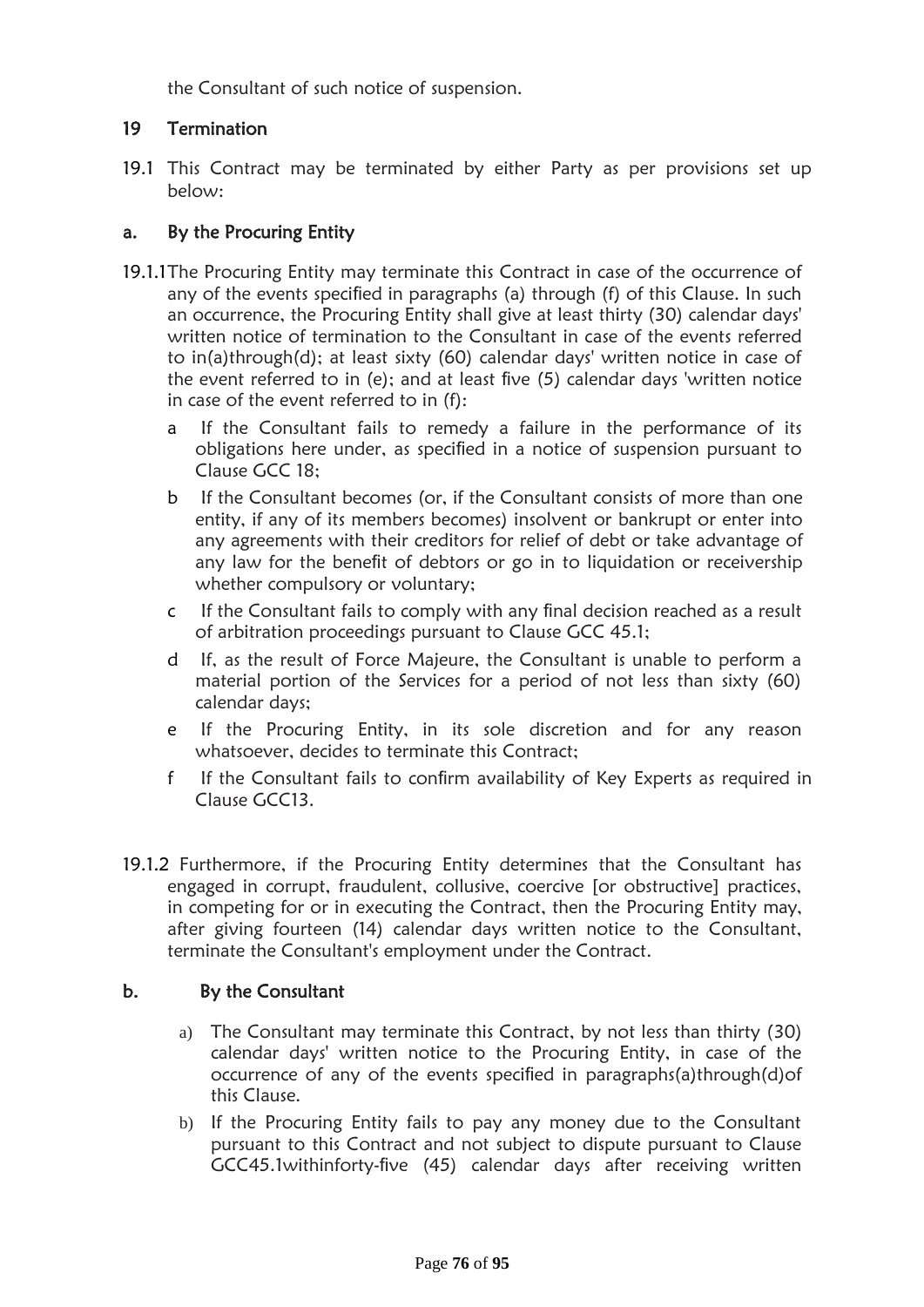notice from the Consultant that such payment is overdue.

- c) If, as the result of Force Majeure, the Consultant is unable to perform a material portion of the Services for a period of not less than sixty (60) calendar days.
- d) If the Procuring Entity fails to comply with any final decision reached as a result of arbitration pursuant to Clause GCC45.1.
- e) If the Procuring Entity is in material breach of its obligations pursuant to this Contract and has not remedied the same within forty-five (45) days (or such longer period as the Consultant may have subsequently approved in writing) following the receipt by the Procuring Entity of the Consultant's notice specifying such breach.

### c. Cessation of Rights and Obligations

19.1.4 Upon termination of this Contract pursuant to Clauses GCC 12 or GCC 19 hereof, or upon expiration of this Contract pursuant to Clause GCC14, all rights and obligations of the Parties here under shall cease, except (i) such rights and obligations as may have accrued on the date of termination or expiration, (ii) the obligation of confidentiality set forth in Clause GCC22, (iii) the Consultant's obligation to permit in section, copying and auditing of their accounts and records set forth in Clause GCC25, and (iv) any right which a Party may have under the Applicable Law.

### d. Cessation of Services

19.1.5. Upon termination of this Contract by notice of either Party to the other pursuant to Clauses GCC 19a or GCC 19b, the Consultant shall immediately upon dispatch or receipt of such notice, take all necessary steps to bring the Services to a close in a prompt and orderly manner and shall make every reasonable effort to keep expenditures for this purpose to a minimum. With respect to documents prepared by the Consultant and equipment and materials furnished by the Procuring Entity, the Consultant shall proceed as provided, respectively, by Clauses GCC27or GCC28.

#### e. Payment up on Termination

- 19.1.6 Up on termination of this Contract, the Procuring Entity shall make the following payments to the Consultant:
	- a) Payment or Services satisfactorily performed prior to the effective date of termination; and
	- b) In the case of termination pursuant to paragraphs (d) and (e) of Clause GCC 19.1.1, reimbursement of any reasonable cost incidental to the prompt and orderly termination of this Contract, including the cost of the return travel of the Experts.

### C. Obligation s of the Consultant

#### **16.** General

a. Standard of Performance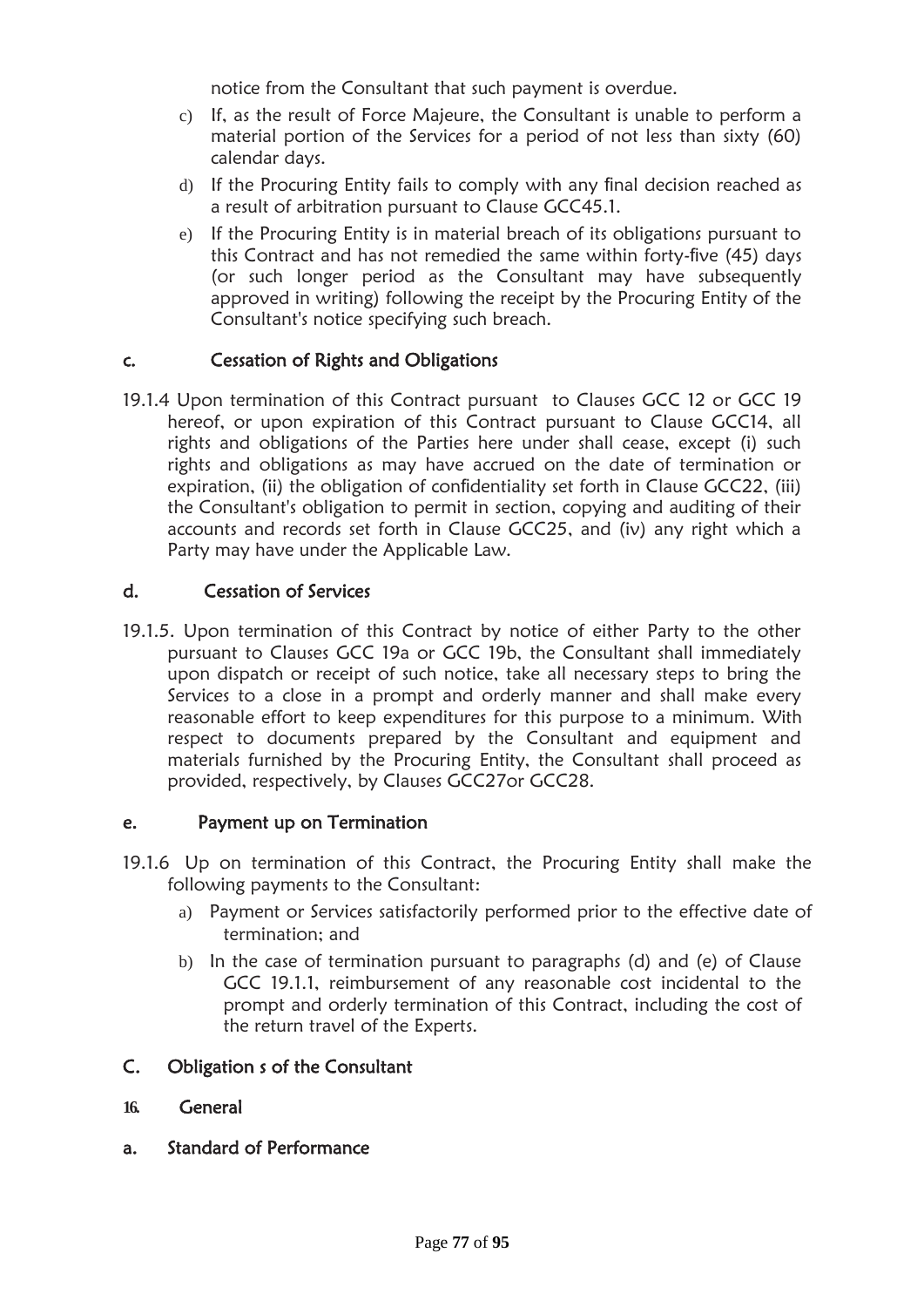- 20.1 The Consultant shall perform the Services and carry out the Services with all due diligence, efficiency and economy, in accordance with generally accepted professional standards and practices, and shall observe sound management practices, and employ appropriate technology and safe and effective equipment, machinery, materials and methods. The Consultant shall always act, in respect of any matter relating to this Contract or to the Services, as a faithful adviser to the Procuring Entity, and shall at all times support and safeguard the Procuring Entity's legitimate interests in any dealings with the third parties.
- 20.2 The Consultant shall employ and provide such qualified and experienced Experts and Sub-consultants as are required to carry out the Services.
- 20.3 The Consultant may subcontract part of the Services to an extent and with such Key Experts and Sub- consultants as may be approved in advance by the Procuring Entity. Notwithstanding such approval, the Consultant shall retain full responsibility for the Services.

### b. Law Applicable to Services

- 20.4. The Consultant shall perform the Services in accordance with the Contract and the Applicable Law and shall take all practicable steps to ensure that any of its Experts and Sub-consultants, comply with the Applicable Law.
- 20.5 Throughout the execution of the Contract, the Consultant shall comply with the import of goods and services prohibitions in Kenya when
	- a As a matter of law or official regulations, Kenya prohibits commercial relations with that country; or
	- b by an act of compliance with a decision of the United Nations Security Council taken under Chapter VII of the Charter of the United Nations, Kenya prohibits any import of goods from that country or any payments to any country, person, or entity in that country.
- 20.6. The Procuring Entity shall notify the Consultant in writing of relevant local customs, and the Consultant shall, after such notification, respect such customs.

#### 21 Con**fl**ict of Interests

21.1 The Consultant shall hold the Procuring Entity's interest paramount, without any consideration for future work, and strictly avoid conflict with other assignments or their own corporate interests.

#### a. Consultant Not to Bene**fi**t from Commissions, Discounts, etc.

21.1.1 The payment of the Consultant pursuant to GCC F (Clauses GCC 38 through 42) shall constitute the Consultant's only payment in connection with this Contract and, subject to Clause GCC21.1.3,the Consultant shall not accept for its own benefit any trade commission, discount or similar payment in connection with activities pursuant to this Contract or in the discharge of its obligations here under, and the Consultant shall use its best efforts to ensure that any Sub-consultants, as well as the Experts and agents of either of them,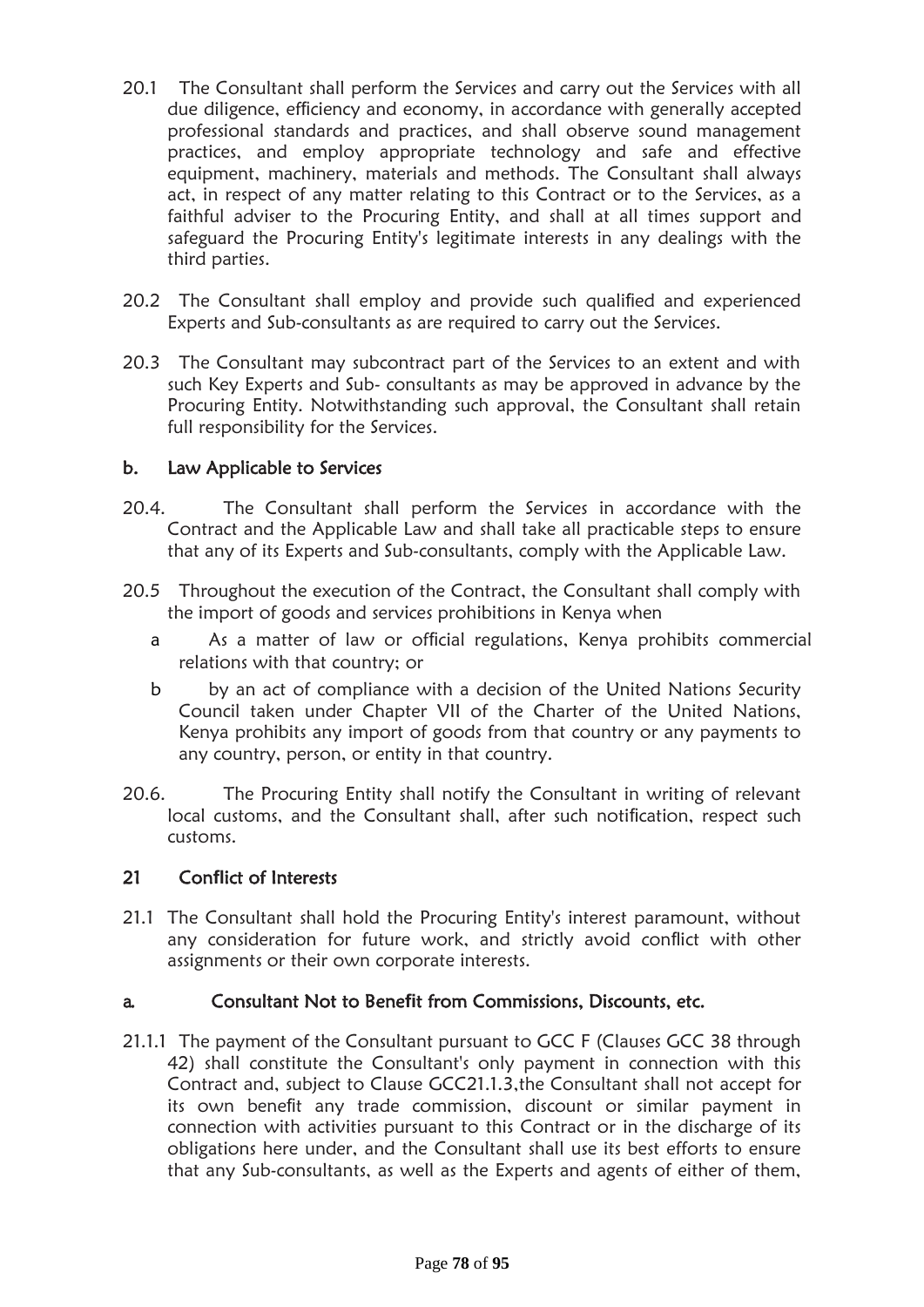similarly shall not receive any such additional payment.

21.1.2 Furthermore, if the Consultant, as part of the Services, has the responsibility of advising the Procuring Entity on the procurement of goods, works or services, the Consultant shall at all times exercise such responsibility in the best interest of the Procuring Entity. Any discounts or commissions obtained by the Consultant in the exercise of such procurement responsibility shall be for the account of the Procuring Entity.

## b. Consultant and Af**fi**liates Not to Engage in Certain Activities

21.1.3 The Consultant agrees that, during the term of this Contract and after its termination, the Consultant and any entity affiliated with the Consultant, as well as any Sub-consultants and any entity affiliated with such Subconsultants, shall be disqualified from providing goods, works or nonconsulting services resulting from or directly related to the Consultant's Services for the preparation or implementation of the project.

### c. Prohibition of Con**fl**icting Activities

21.1.4 The Consultant shall not engage and shall cause its Experts as well as its Subconsultants not to engage, either directly or indirectly, in any business or professional activities that would conflict with the activities assigned to them under this Contract.

## d. Strict Duty to Disclose Con**fl**icting Activities

21.1.5 The Consultant has an obligation and shall ensure that its Experts and Subconsultants shall have an obligation to disclose any situation of actual or potential conflict that impacts their capacity to serve the best interest of their Procuring Entity, or that may reasonably be perceived as having this effect. Failure to disclose said situations may lead to the disqualification of the Consultant or the termination of its Contract.

### 22 Con**fi**dentiality

22.1 Except with the prior written consent of the Procuring Entity, the Consultant and the Experts shall not at any time communicate to any person or entity any confidential information acquired in the course of the Services, nor shall the Consultant and the Experts make public the recommendations formulated in the course of, or because of, the Services.

### 23 Liability of the Consultant

23.1 Subject to additional provisions, if any, set for in the SCC, the Consultant's liability under this Contract shall be as determined under the Applicable Law.

### 24 Insurance to be taken out by the Consultant

24.1 The Consultant (i) shall take out and maintain and shall cause any Subconsultants to take out and maintain, at its (or the Sub-consultants', as the case may be) own cost but on terms and conditions approved by the Procuring Entity, insurance against the risks, and for the coverage specified in the SCC,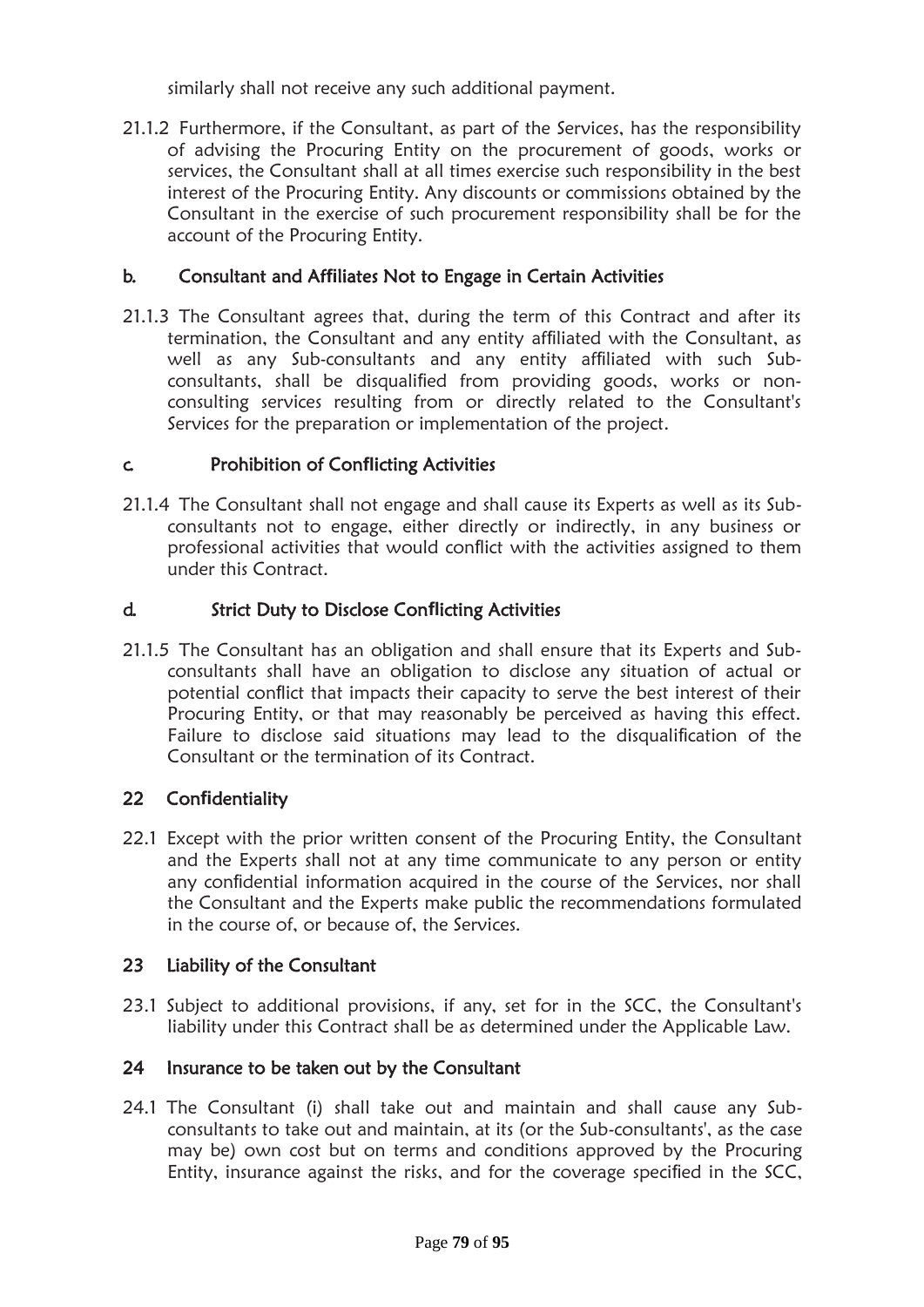and (ii) at the Procuring Entity's request, shall provide evidence to the Procuring Entity showing that such insurance has been taken out and maintained and that the current premiums therefore have been paid. The Consultant shall ensure that such insurance is in place prior to commencing the Services as stated in Clause GCC13.

### 25 Accounting, Inspection and Auditing

- 25.1 The Consultant shall keep and shall make all reasonable efforts to cause its Sub-consultants to keep, accurate and systematic accounts and records in respect of the Services and in such form and detail as will clearly identify relevant time changes and costs.
- 25.2 The Consultant shall permit and shall cause its Sub-consultants to permit, the PPRA and/ or persons appointed by the PPRA to inspect the Site and /or all accounts and records relating to the performance of the Contract and the submission of the Proposal to provide the Services, and to have such accounts and records audited by auditors appointed by the PPRA if requested by the PPRA. The Consultant's attention is drawn to Clause GCC10 which provides, interlaid, that acts intended to materially impede the exercise of the PPRA's inspection and audit rights provided for under this ClauseGCC25.2 constitute a prohibited practice subject to contract termination (as well as to a determination of in eligibility under the PPRA's prevailing sanctions procedures.)

### 26 Reporting Obligations

26.1 The Consultant shall submit to the Procuring Entity the reports and documents specified in Appendix A, in the form, in the numbers and within the time periods set forth in the said Appendix.

### 27 Proprietary Rights of the Procuring Entity in Reports and Records

- 27.1 Unless otherwise indicated in the SCC, all reports and relevant data and information such as maps, diagrams, plans, databases, other documents and software, supporting records or material compiled or prepared by the Consultant for the Procuring Entity in the course of the Services shall be confidential and become and remain the absolute property of the Procuring Entity. The Consultant shall, not later than upon termination or expiration of this Contract, deliver all such documents to the Procuring Entity, together with a detailed inventory thereof. The Consultant may retain a copy of such documents, data and/or software but shall not use the same for purposes unrelated to this Contract without prior written approval of the Procuring Entity.
- 27.2 If license agreements are necessary or appropriate between the Consultant and third parties for purposes of development of the plans, drawings, specifications, designs, databases, other documents and software, the Consultant shall obtain the Procuring Entity's prior written approval to such agreements, and the Procuring Entity shall be entitled at its discretion to require recovering the expenses related to the development of the program(s) concerned. Other restrictions about the future use of these documents and software, if any, shall be specified in the SCC.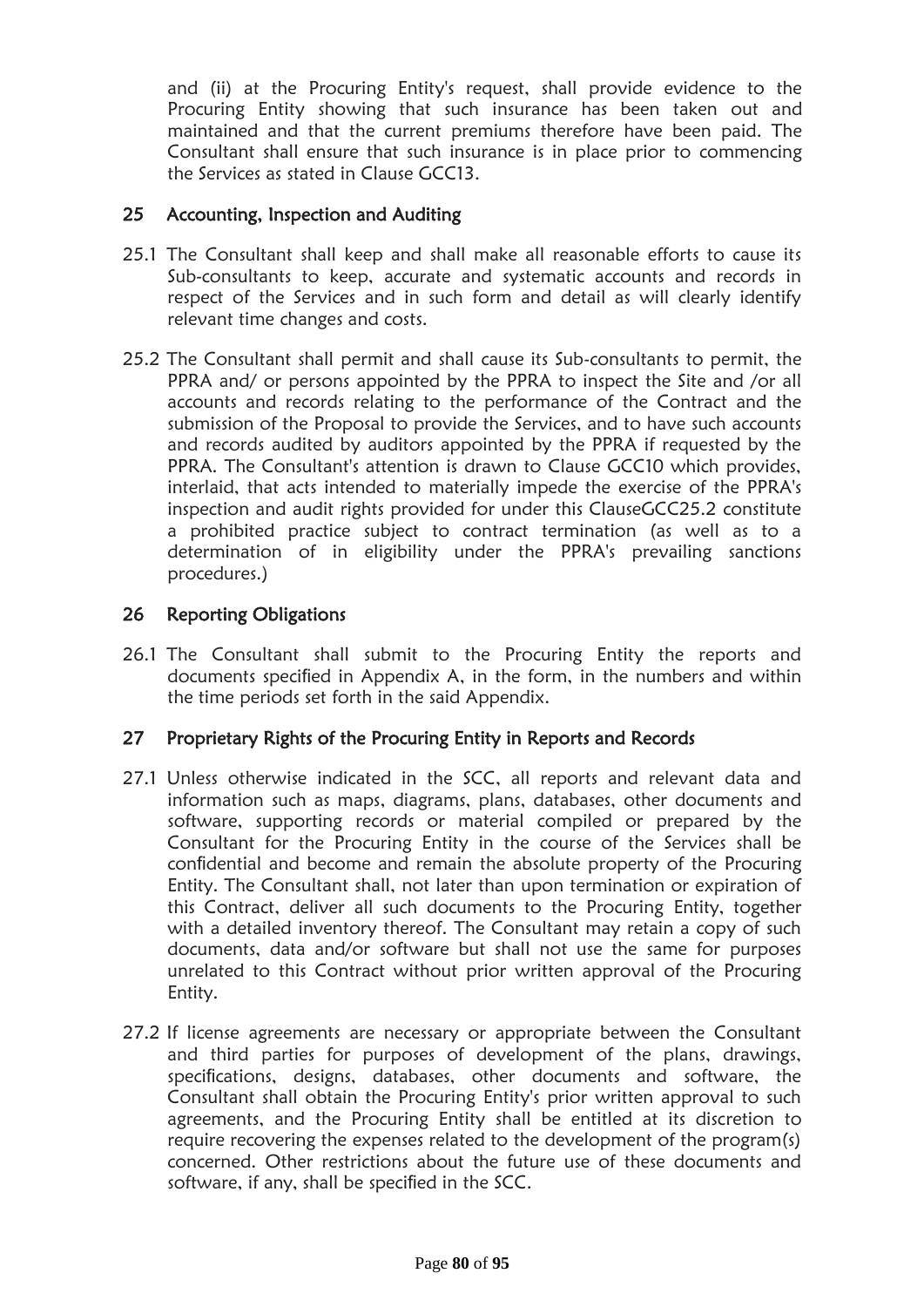### 28 Equipment, Vehicles and Materials

- 28.1 Equipment, vehicles and materials made available to the Consultant by the Procuring Entity or purchased by the Consultant wholly or partly with funds provided by the Procuring Entity, shall be the property of the Procuring Entity and shall be marked accordingly. Upon termination or expiration of this Contract, the Consultant shall make available to the Procuring Entity an inventory of such equipment, vehicles and materials and shall dispose of such equipment, vehicles and materials in accordance with the Procuring Entity's instructions. While in possession of such equipment, vehicles and materials, the Consultant, unless otherwise instructed by the Procuring Entity in writing, shall insure them at the expense of the Procuring Entity in an amount equal to their full replacement value.
- 28.2 Any equipment or materials brought by the Consultant or its Experts into Kenya for the use either for the project or personal use shall remain the property of the Consultant or the Experts concerned, as applicable.

### D. Consultant's Experts and Sub-consultants

### 29 Description of Key Experts

29.1 The title, agreed job description, minimum qualification and estimated period of engagement to carry out the Services of each of the Consultant's Key Experts are described in Appendix B.

### 30 Replacement of Key Experts

- 30.1 Except as the Procuring Entity may otherwise agree in writing, no changes shall be made in the Key Experts.
- 30.2 Notwithstanding the above, the substitution of Key Experts during Contract execution may be considered only based on the Consultant's written request and due to circumstances outside the reasonable control of the Consultant, including but not limited to death or medical in capacity. In such case, the Consultant shall forth with provide as a replacement, a person of equivalent or better qualifications and experience, and at the same rate of remuneration.

#### 31 Removal of Experts or Sub-consultants

- 31.1 If the Procuring Entity finds that any of the Experts or Sub-consultant has committed serious misconduct or has been charged with having committed a criminal action, or shall the Procuring Entity determine that Consultant's Expert of Sub consultant have engaged in corrupt, fraudulent, collusive, coercive [or obstructive] practice while performing the Services, the Consultant shall, at the Procuring Entity's written request, provide a replacement.
- 31.2 In the event that any of Key Experts, Non-Key Experts or Sub-consultants is found by the Procuring Entity to be in competent or in capable in discharging assigned duties, the Procuring Entity, specifying the grounds therefore, may request the Consultant to provide a replacement.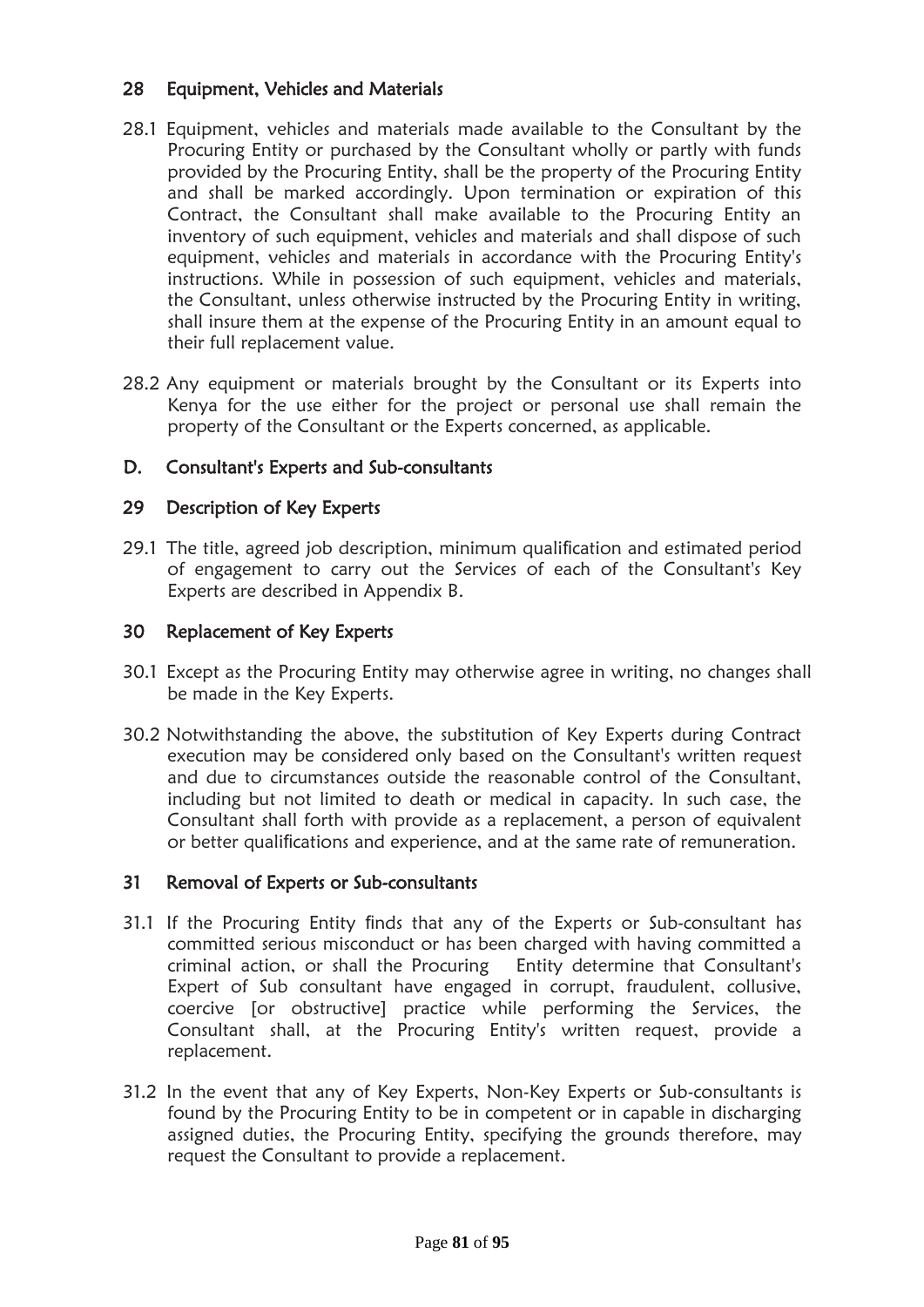- 31.3 Any replacement of the removed Experts or Sub consultants shall possess better qualifications and experience and shall be acceptable to the Procuring Entity.
- 31.4 The Consultant shall bear all costs arising out of or incidental to any removal and/or replacement of such Experts.

### E. Obligations of the Procuring Entity

### 32 Assistance and Exemptions

- 32.1 Unless otherwise specified in the SCC, the Procuring Entity shall use its best efforts to:
	- a Assist the Consultant with obtaining work permits and such other documents as shall be necessary to enable the Consultant to perform the Services.
	- b Assist the Consultant with promptly obtaining, for the Experts and, if appropriate, their eligible dependents, all necessary entry and exit visas, residence permits, exchange permits and any other documents required for their stay in Kenya while carrying out the Services under the Contract.
	- c Facilitate prompt clearance through customs of any property required for the Services and of the personal effects of the Expert sand their eligible dependents.
	- d Issue to officials, agents and representatives of the Government all such instructions and information as may be necessary or appropriate for the prompt and effective implementation of the Services.
	- e Assist the Consultant and the Experts and any Sub-consultants employed by the Consultant for the Services with obtaining exemption from any requirement to register or obtain any permit to practice their profession or to establish themselves either individually or as a corporate entity in Kenya according to the applicable law in Kenya
	- f Assist the Consultant, any Sub-consultants and the Experts of either of them with obtaining the privilege, pursuant to the applicable law in Kenya, of bringing in to Kenya reasonable amounts of foreign currency for the purposes of the Services or for the personal use of the Experts and of withdrawing any such amounts as may be earned therein by the Experts in the execution of the Services.
	- g Provide to the Consultant any such other assistance as may be specified in the SCC.

#### 33 Access to Project Site

33.1 The Procuring Entity warrants that the Consultant shall have, free of charge, unimpeded access to the project site in respect of which access is required for the performance of the Services. The Procuring Entity will be responsible for any damage to the project site or any property thereon resulting from such access and will indemnify the Consultant and each of the experts in respect of liability for any such damage, unless such damage is caused by the willful default or negligence of the Consultant or any Sub-consultants or the Experts of either of them.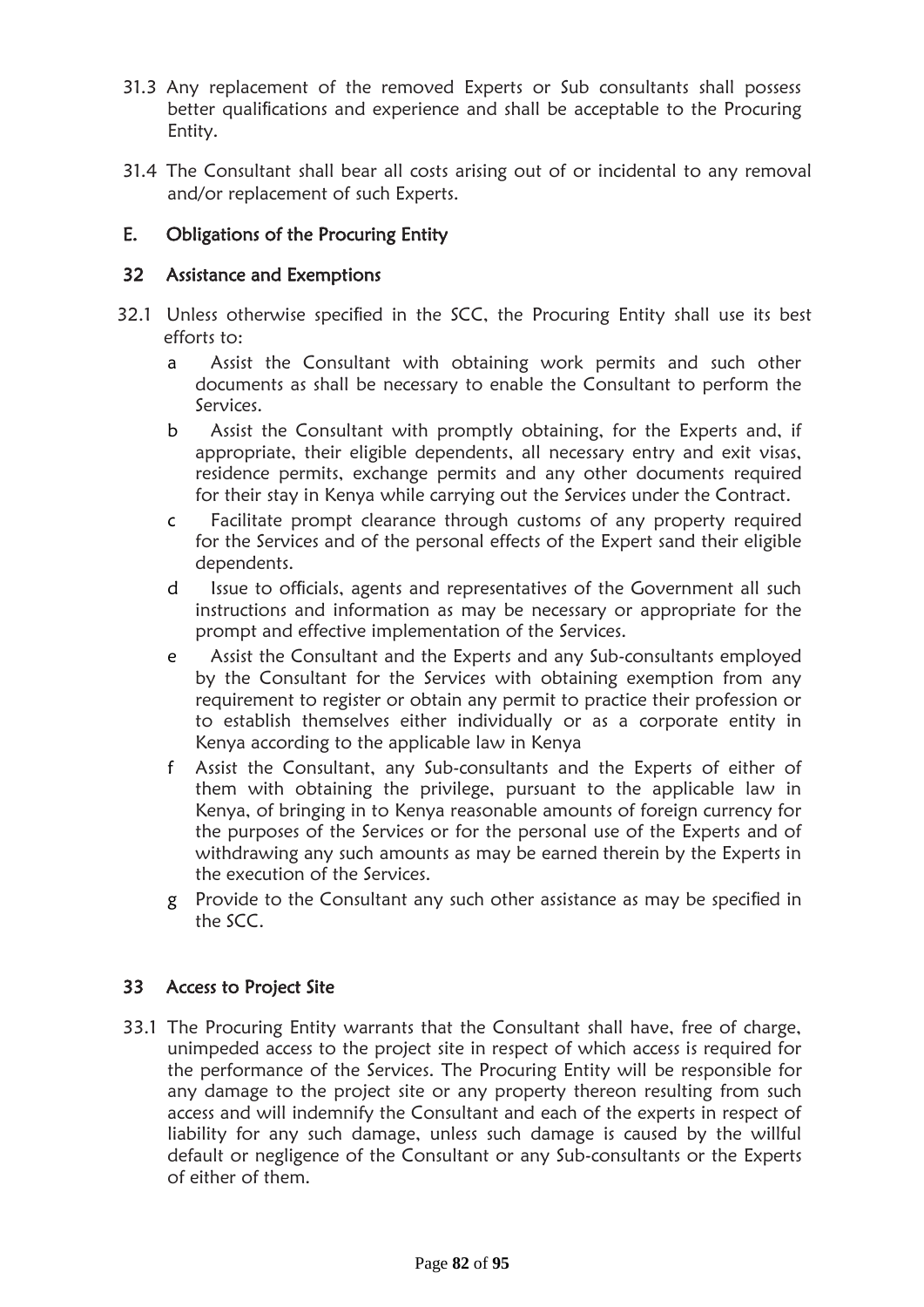### 34 Change in the Applicable Law Related to Taxes and Duties

34.1 If, after the date of this Contract, there is any change in the applicable law in Kenya with respect to taxes and duties which increases or decreases the cost incurred by the Consultant in performing the Services, then the remuneration and reimbursable expenses otherwise payable to the Consultant under this Contract shall be increased or decreased accordingly by agreement between the Parties hereto, and corresponding adjustments shall be made to the Contract price amount specified in Clause GCC 39.1

### 35 Services, Facilities and Property of the Procuring Entity

35.1 The Procuring Entity shall make available to the Consultant and the Experts, for the purposes of the Services and free of any charge, the services, facilities and property described in the Terms of Reference (Appendix A) at the times and in the manner specified in said Appendix A.

#### 36 Counterpart Personnel

- 36.1 The Procuring Entity shall make available to the Consultant free of charge such professional and support counterpart personnel, to be nominated by the Procuring Entity with the Consultant's advice, if specified in Appendix A.
- 36.2 Professional and support counterpart personnel, excluding Procuring Entity's liaison personnel, shall work under the exclusive direction of the Consultant. If any member of the counterpart personnel fails to perform adequately any work as signed to such member by the Consultant that is consistent with the position occupied by such member, the Consultant may request the replacement of such member, and the Procuring Entity shall not unreasonably refuse to act upon such request.

### 37 Payment Obligation

37.1 In consideration of the Services performed by the Consultant under this Contract, the Procuring Entity shall make such payments to the Consultant for the deliverables specified in Appendix A and in such manner as is provided by GCCF below.

### F. Payments to the Consultant

#### 38 Contract Price

- 38.1 The Contract price is fixed and is set forth in the SCC. The Contract price breakdown is provided in Appendix C.
- 38.2 Any change to the Contract price specified in Clause 38.1 can be made only if the Parties have agreed to the revised scope of Services pursuant to Clause GCC 16 and have amended in writing the Terms of Reference in Appendix A.

#### 39 Taxes and Duties

39.1 The Consultant, Sub-consultants and Experts are responsible for meeting any and all tax liabilities arising out of the Contract unless it is stated otherwise in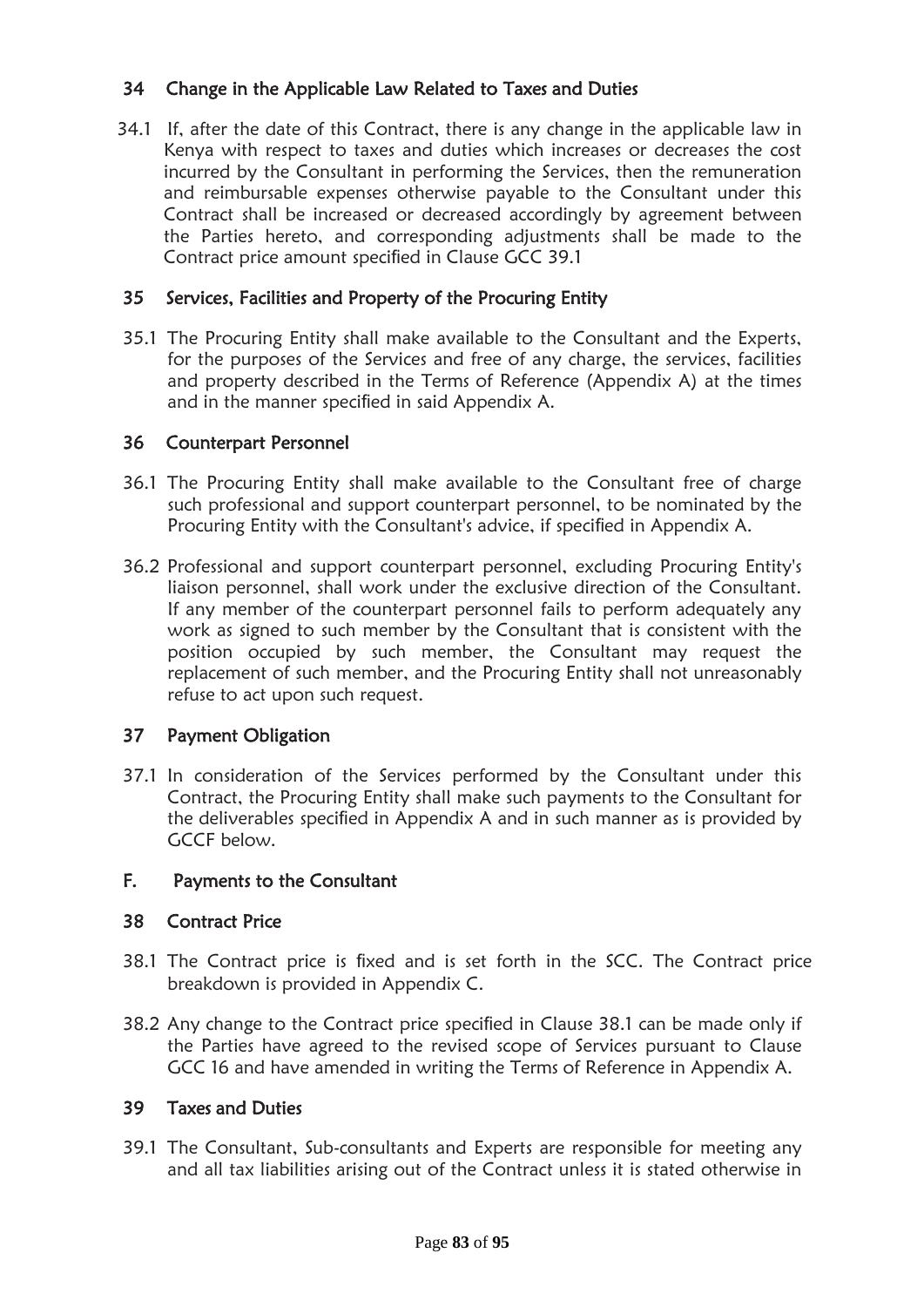the SCC. Currency of Payment

39.2 Any payment under this Contract shall be made in the currency (ies) of the Contract.

### 40 Mode of Billing and Payment

- 40.1 The total payments under this Contract shall not exceed the Contract price set forth in Clause GCC 38.1.
- 40.2 The payments under this Contract shall be made in lump-sum installments against deliverables specified in Appendix A. The payments will be made according to the payment schedule stated in the SCC.
- 40.2.1 *Advance payment:* Unless otherwise indicated in the SCC, an advance payment shall be made against an advance payment bank guarantee acceptable to the Procuring Entity in an amount (or amounts) and in a currency (or currencies) specified in the SCC. Such guarantee (I) is to remain effective until the advance payment has been fully set off, and (ii) is to be in the form set forth in Appendix D, or in such other form as the Procuring Entity shall have approved in writing. The advance payments will be set off by the Procuring Entity in equal portions against the lump-sum installments specified in the SCC until said advance payments have been fully set off.
- 40.2.2 The Lump-Sum Installment Payments. The Procuring Entity shall pay the Consultant within sixty (60) days after the receipt by the Procuring Entity of the deliverable(s) and the cover invoice for the related lump-sum installment payment. The payment can be withheld if the Procuring Entity does not approve the submitted deliverable(s) as satisfactory in which case the Procuring Entity shall provide comments to the Consultant within the same sixty (60) days period. The Consultant shall thereupon promptly make any necessary corrections, and there after the fore going process shall be repeated.
- 40.2.3 The Final Payment: The final payment under this Clause shall be made only after the final report has been submitted by the Consultant and approved as satisfactory by the Procuring Entity. The Services shall then be deemed completed and finally accepted by the Procuring Entity. The last lump-sum installment shall be deemed approved for payment by the Procuring Entity within ninety (90) calendar days after receipt of the final report by the Procuring Entity unless the Procuring Entity, within such ninety (90) calendar day period, gives written notice to the Consultant specifying in detail deficiencies in the Services, the final report. The Consultant shall thereupon promptly make any necessary corrections, and there after the fore going process shall be repeated.
- 40.2.4 All payments under this Contract shall be made to the accounts of the Consultant specified in the SCC.
- 40.2.5 With the exception of the final payment under 40.2.3 above, payments do not constitute acceptance of the whole Services nor relieve the Consultant of any obligations here under.

### 41 Interest on Delayed Payments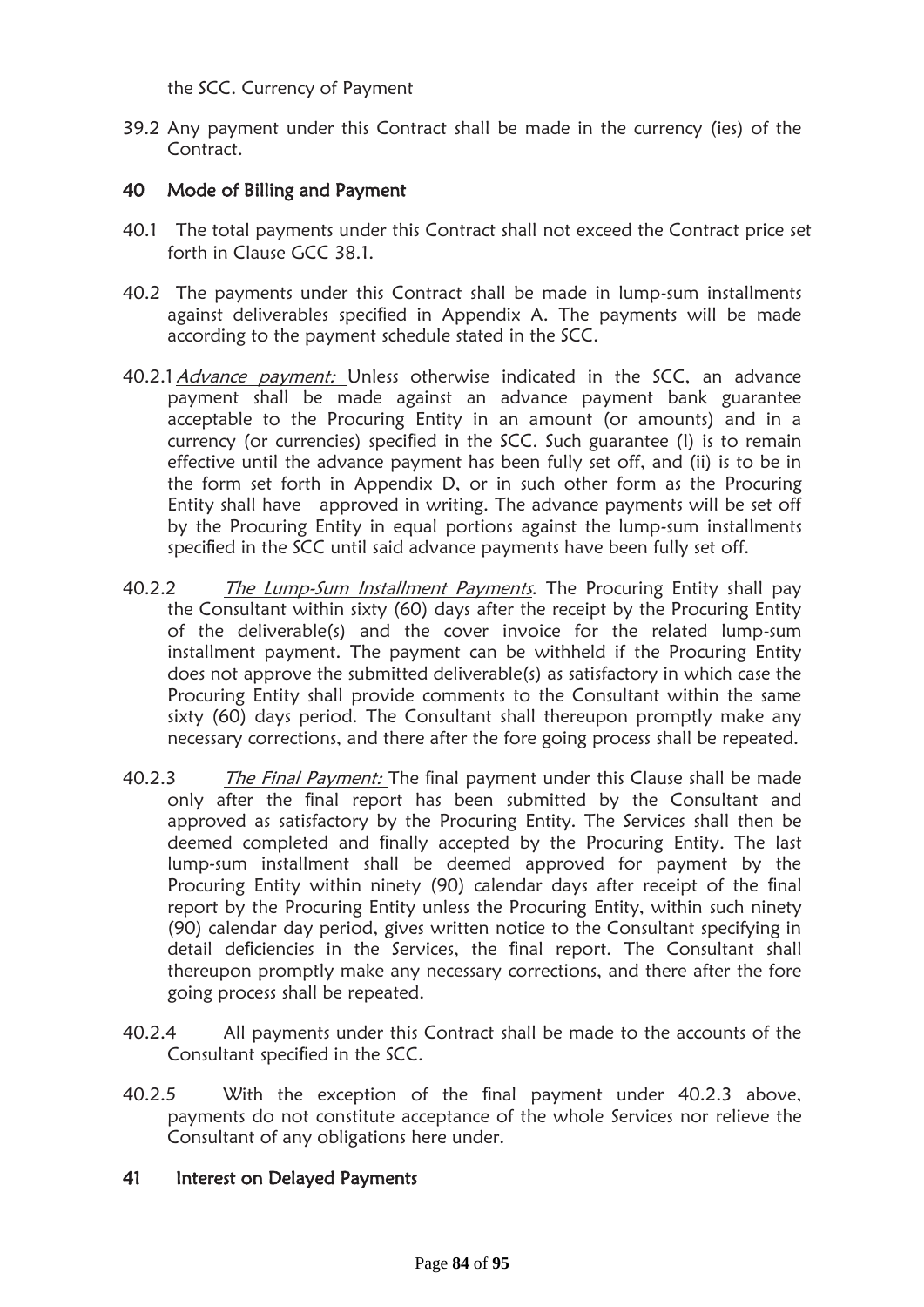41.1 If the Procuring Entity had delayed payments beyond thirty (30) days after the due date stated in Clause GCC 41.2.2, interest shall be paid to the Consultant on any amount due by, not paid on, such due date for each day of delay at the annual rate stated in the SCC.

### G. Fairness and Good Faith

### 42 Good Faith

42.1 The Parties undertake to act in good faith with respect to each other's rights under this Contract and to adopt all reasonable measures to ensure the realization of the objectives of this Contract.

## H. Settlement of Disputes

## 43 Amicable Settlement

- 43.1.2 The Parties shall seek to resolve any dispute amicably by mutual consultation.
- 43.1.3 If either Party objects to any action or in action of the other Party, the objecting Party may file a written Notice of Dispute to the other Party providing in detail the basis of the dispute. The Party receiving the Notice of Dispute will consider it and respond in writing within fourteen (14) days after receipt. If that Party fails to respond within fourteen (14) days, or the dispute cannot be amicably settled within fourteen (14) days following the response of that Party, Clause GCC 45.1 shall apply.

### 44 Dispute Resolution

44.1.2 Any dispute between the Parties arising under or related to this Contract that cannot be settled amicably may be referred to by either Party to the adjudication/arbitration in accordance with the provisions specified in the SCC.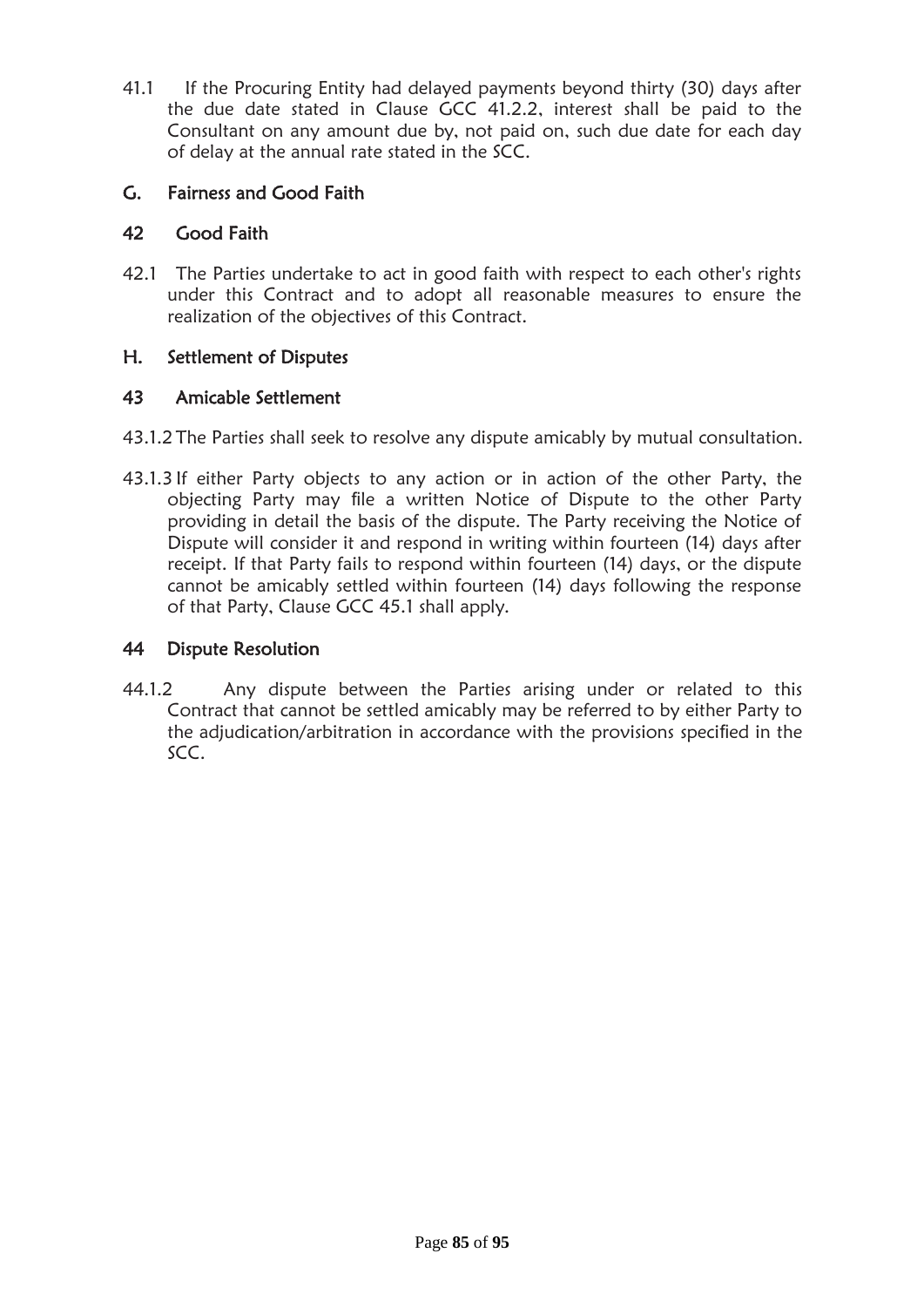# SECTION 8: SPECIAL CONDITIONS OF CONTRACT

| <b>Number</b><br>of GC<br>Clause |     | Amendments of, and Supplements to, Clauses in the General Conditions of<br>Contract                                                                                                                                                                                                                                                                                                  |
|----------------------------------|-----|--------------------------------------------------------------------------------------------------------------------------------------------------------------------------------------------------------------------------------------------------------------------------------------------------------------------------------------------------------------------------------------|
| 1.1(a)                           |     | The Contract shall be construed in accordance with the law of Kenya                                                                                                                                                                                                                                                                                                                  |
| 4.1                              |     | The language is: English                                                                                                                                                                                                                                                                                                                                                             |
| 6.1<br>6.2                       | and | The addresses are [fill in at negotiations with the selected firm]:                                                                                                                                                                                                                                                                                                                  |
|                                  |     | For Procuring Entity                                                                                                                                                                                                                                                                                                                                                                 |
|                                  |     | The Principal Secretary<br><b>The National Treasury</b><br><b>Treasury Building, Harambee Avenue</b><br>P.O. Box 30007 - 00100, Nairobi<br>Attn Program Coordinator, Financing Locally Led Climate Action (FLLoCA)<br>Program<br>Email:<br>filcoa.piu@gmail.com ; programcoordinator.piu@gmail.com;<br>procurement@treasury.go.ke;                                                   |
|                                  |     | For the Service Provider                                                                                                                                                                                                                                                                                                                                                             |
|                                  |     | Consultant:<br>Attention:<br>Facsimile:<br>E-mail:                                                                                                                                                                                                                                                                                                                                   |
| 8.1                              |     | [If the Consultant consists only of one entity, state "N/A";<br>OR<br>If the Consultant is a Joint Venture consisting of more than one entity, the name<br>of the JV member whose address is specified in Clause SCC6.1 should be inserted<br>here.]<br>The Lead Member on behalf of the JV is<br><i>finsert name of the</i><br>member] (to be included during contract preparation) |
| 9.1                              |     | The Authorized Representatives are:                                                                                                                                                                                                                                                                                                                                                  |
|                                  |     | For the Procuring Entity:<br>The Principal Secretary, The National Treasury                                                                                                                                                                                                                                                                                                          |
|                                  |     | For the Consultant: [name, title] (to be included during contract<br>preparation)                                                                                                                                                                                                                                                                                                    |
| 11.1                             |     | The effectiveness conditions are the following: $N/A$                                                                                                                                                                                                                                                                                                                                |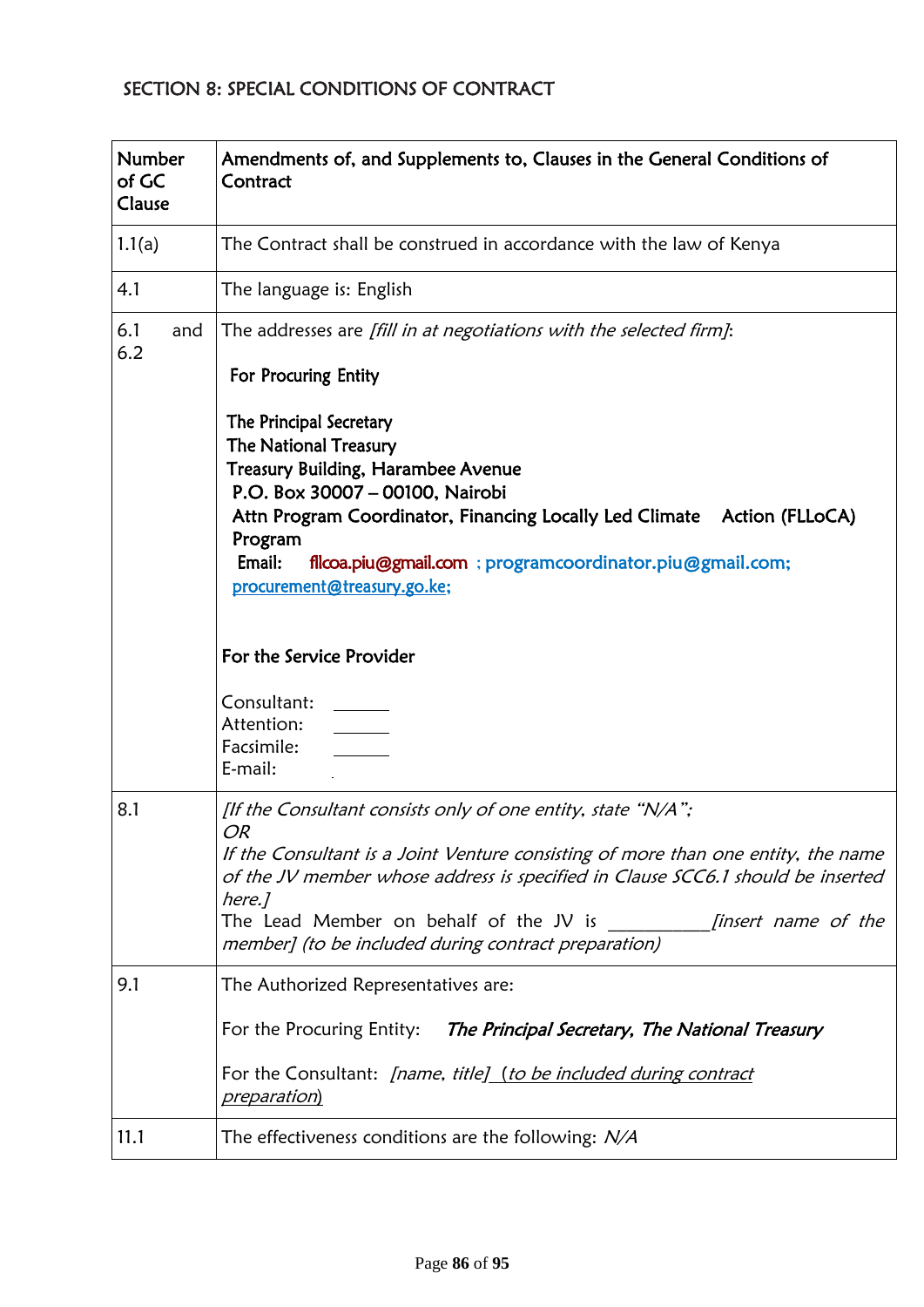| Number<br>of GC<br>Clause | Amendments of, and Supplements to, Clauses in the General Conditions of<br>Contract                                                                                                                                                                                                                                                                                                                                                                                                                                                                                                                                                                                                                                                                                                                                                    |
|---------------------------|----------------------------------------------------------------------------------------------------------------------------------------------------------------------------------------------------------------------------------------------------------------------------------------------------------------------------------------------------------------------------------------------------------------------------------------------------------------------------------------------------------------------------------------------------------------------------------------------------------------------------------------------------------------------------------------------------------------------------------------------------------------------------------------------------------------------------------------|
| 12.1                      | Termination of Contract for Failure to Become Effective:                                                                                                                                                                                                                                                                                                                                                                                                                                                                                                                                                                                                                                                                                                                                                                               |
|                           | The time period shall be 1 Month                                                                                                                                                                                                                                                                                                                                                                                                                                                                                                                                                                                                                                                                                                                                                                                                       |
| 13.1                      | Commencement of Services:                                                                                                                                                                                                                                                                                                                                                                                                                                                                                                                                                                                                                                                                                                                                                                                                              |
|                           | The number of days shall be: From the date of contract signing                                                                                                                                                                                                                                                                                                                                                                                                                                                                                                                                                                                                                                                                                                                                                                         |
|                           | Confirmation of Key Experts' availability to start the Assignment shall be<br>submitted to the Procuring Entity in writing as a written statement signed by each<br>Key Expert.                                                                                                                                                                                                                                                                                                                                                                                                                                                                                                                                                                                                                                                        |
| 14.1                      | <b>Expiration of Contract:</b>                                                                                                                                                                                                                                                                                                                                                                                                                                                                                                                                                                                                                                                                                                                                                                                                         |
|                           | The time period shall be 3 months from contract signing date                                                                                                                                                                                                                                                                                                                                                                                                                                                                                                                                                                                                                                                                                                                                                                           |
| 21.1.3.                   | The Procuring Entity reserves the right to determine on a case-by-case basis<br>whether the Consultant should be disqualified from providing goods, works or<br>non-consulting services due to a conflict of a nature described in Clause GCC<br>21.1.3: Yes                                                                                                                                                                                                                                                                                                                                                                                                                                                                                                                                                                           |
| 23.1                      | The following limitation of the Consultant's Liability towards the Procuring Entity<br>can be subject to the Contract's negotiations:                                                                                                                                                                                                                                                                                                                                                                                                                                                                                                                                                                                                                                                                                                  |
|                           | "Limitation of the Consultant's Liability towards the Procuring Entity:<br>Except in the case of gross negligence or willful misconduct on the part of<br>(a)<br>the Consultant or on the part of any person or a firm acting on behalf of the<br>Consultant in carrying out the Services, the Consultant, with respect to damage<br>caused by the Consultant to the Procuring Entity's property, shall not be liable to<br>the Procuring Entity:<br>for any indirect or consequential loss or damage; and<br>(i)<br>(ii) for any direct loss or damage that exceeds two times the total value of<br>the Contract;<br>(b) This limitation of liability shall not<br>(i) affect the Consultant's liability, if any, for damage to Third Parties caused by<br>the Consultant or any person or firm acting on behalf of the Consultant in |
|                           | carrying out the Services;<br>(ii) be construed as providing the Consultant with any limitation or exclusion<br>from liability which is prohibited by the Applicable Law.                                                                                                                                                                                                                                                                                                                                                                                                                                                                                                                                                                                                                                                              |
| 24.1                      | The insurance coverage against the risks shall be as follows: to be included during<br>contract preparation)                                                                                                                                                                                                                                                                                                                                                                                                                                                                                                                                                                                                                                                                                                                           |
|                           | [Delete what is not applicable except (a)].                                                                                                                                                                                                                                                                                                                                                                                                                                                                                                                                                                                                                                                                                                                                                                                            |
|                           | Professional<br>liability<br>(a)<br>insurance,<br>with a<br>minimum<br>coverage<br>Οf                                                                                                                                                                                                                                                                                                                                                                                                                                                                                                                                                                                                                                                                                                                                                  |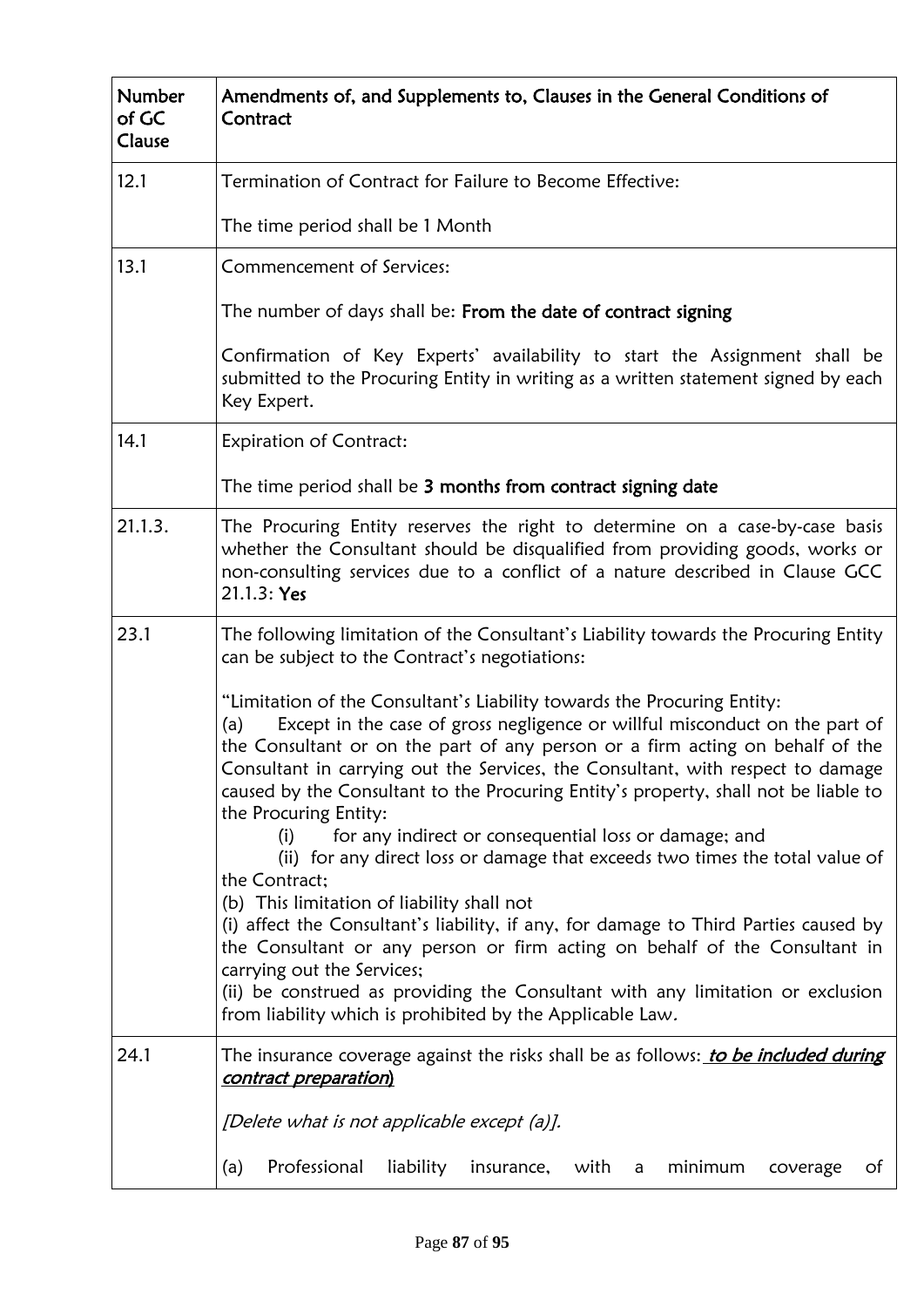| <b>Number</b><br>of GC<br>Clause | Amendments of, and Supplements to, Clauses in the General Conditions of<br>Contract                                                                                                                                                                                                                                                           |
|----------------------------------|-----------------------------------------------------------------------------------------------------------------------------------------------------------------------------------------------------------------------------------------------------------------------------------------------------------------------------------------------|
|                                  | <i>finsert amount and currency which should be not less</i><br>than the total ceiling amount of the Contract];                                                                                                                                                                                                                                |
|                                  | Third Party motor vehicle liability insurance in respect of motor vehicles<br>(b)<br>operated in the Procuring Entity's country by the Consultant or its Experts or<br>Sub-consultants, with a minimum coverage of <i>[insert amount and currency or</i><br>state "in accordance with the applicable law in the Procuring Entity's country"]; |
|                                  | Third Party liability insurance, with a minimum coverage of <i>[insert</i><br>(c)<br>amount and currency or state "in accordance with the applicable law in Kenya"];                                                                                                                                                                          |
|                                  | employer's liability and workers' compensation insurance in respect of the<br>(d)<br>experts and Sub-consultants in accordance with the relevant provisions of the<br>Applicable Law in Kenya, as well as, with respect to such Experts, any such life,<br>health, accident, travel or other insurance as may be appropriate; and             |
|                                  | insurance against loss of or damage to (i) equipment purchased in whole<br>(e)<br>or in part with funds provided under this Contract, (ii) the Consultant's property<br>used in the performance of the Services, and (iii) any documents prepared by the<br>Consultant in the performance of the Services.                                    |
| 27.1                             | The additional rights to the use of the documents are: This shall be done under<br>applicable laws                                                                                                                                                                                                                                            |
| 27.2                             | The Consultant shall not use these <i>[insert what applies documents and</i><br>software <i>J</i> for purposes unrelated to this Contract without the prior written<br>approval of the Procuring Entity.] to be included during contract<br><u>preparation)</u><br>[OR]                                                                       |
|                                  | [The Procuring Entity shall not use these <i>[insert what applies documents and</i><br>software] for purposes unrelated to this Contract without the prior written<br>approval of the Consultant.]<br>[OR]                                                                                                                                    |
|                                  | [Neither Party shall use these <i>[insert what applies documents and</i><br>software] for purposes unrelated to this Contract without the prior written<br>approval of the other Party.]                                                                                                                                                      |
| 32.1<br>(a)<br>through<br>(f)    | [List here any changes or additions to Clause GCC 32.1. If there are no such<br>changes or additions, indicate Not Applicable.] NOT APPLICABLE                                                                                                                                                                                                |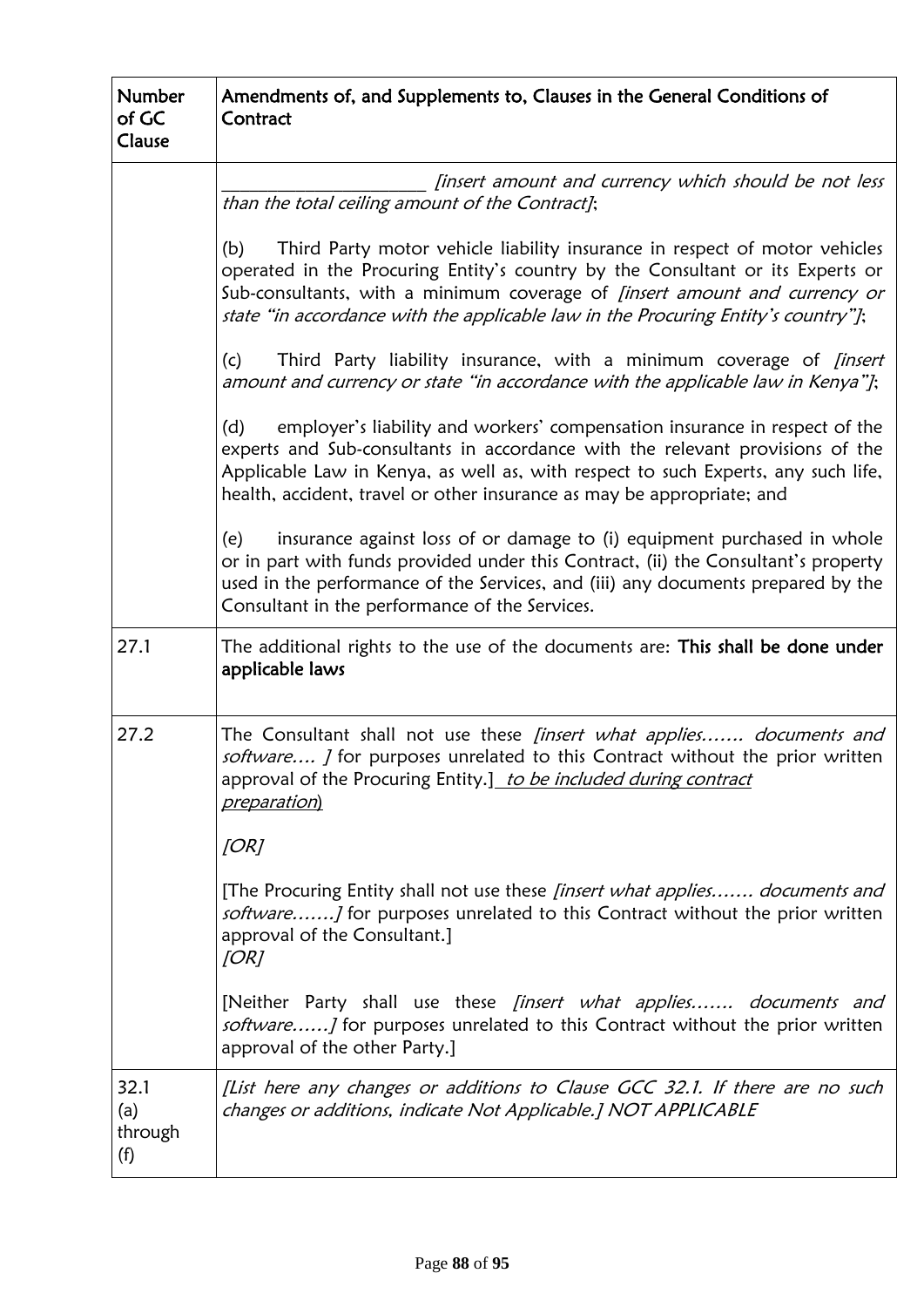| Number<br>of GC<br>Clause | Amendments of, and Supplements to, Clauses in the General Conditions of<br>Contract                                                                                                                                                                                                                                                                                                                                                                                                                                                                                                                                                                                                                                                                                                                                                                                                                                                                                                                                                                                                                                                                                                                                                                                                                                                                                                                                                                                                                                                                                                                                                                                                                                                                                                                                                                                                                                                                                                                           |
|---------------------------|---------------------------------------------------------------------------------------------------------------------------------------------------------------------------------------------------------------------------------------------------------------------------------------------------------------------------------------------------------------------------------------------------------------------------------------------------------------------------------------------------------------------------------------------------------------------------------------------------------------------------------------------------------------------------------------------------------------------------------------------------------------------------------------------------------------------------------------------------------------------------------------------------------------------------------------------------------------------------------------------------------------------------------------------------------------------------------------------------------------------------------------------------------------------------------------------------------------------------------------------------------------------------------------------------------------------------------------------------------------------------------------------------------------------------------------------------------------------------------------------------------------------------------------------------------------------------------------------------------------------------------------------------------------------------------------------------------------------------------------------------------------------------------------------------------------------------------------------------------------------------------------------------------------------------------------------------------------------------------------------------------------|
| 32.1(g)                   | [List here any other assistance to be provided by the Procuring Entity. If there is<br>no such other assistance, indicate Not Applicable for this Clause SCC 32.1(g).]<br><b>NOT APPLICABLE</b>                                                                                                                                                                                                                                                                                                                                                                                                                                                                                                                                                                                                                                                                                                                                                                                                                                                                                                                                                                                                                                                                                                                                                                                                                                                                                                                                                                                                                                                                                                                                                                                                                                                                                                                                                                                                               |
| 38.1                      | <i>linsert amount and currency for</i><br>The Contract price is:<br>each currency as applicable] [indicate: inclusive or exclusive] of local taxes. to be<br>included during contract preparation)                                                                                                                                                                                                                                                                                                                                                                                                                                                                                                                                                                                                                                                                                                                                                                                                                                                                                                                                                                                                                                                                                                                                                                                                                                                                                                                                                                                                                                                                                                                                                                                                                                                                                                                                                                                                            |
|                           | Any local taxes chargeable in respect of this Contract for the Services provided by<br>the Consultant shall <i>[insert as appropriate:</i> "be paid" or "reimbursed"] by the<br>Procuring Entity <i>[insert as appropriate:</i> "for "or "to"/the Consultant.                                                                                                                                                                                                                                                                                                                                                                                                                                                                                                                                                                                                                                                                                                                                                                                                                                                                                                                                                                                                                                                                                                                                                                                                                                                                                                                                                                                                                                                                                                                                                                                                                                                                                                                                                 |
|                           | The amount of such taxes is<br>[insert the amount as<br>finalized at the Contract's negotiations on the basis of the tax amounts provided<br>by the Consultant in Form FIN-2 of the Consultant's Financial Proposal.                                                                                                                                                                                                                                                                                                                                                                                                                                                                                                                                                                                                                                                                                                                                                                                                                                                                                                                                                                                                                                                                                                                                                                                                                                                                                                                                                                                                                                                                                                                                                                                                                                                                                                                                                                                          |
| 39.1<br>and<br>39.2       | The Procuring Entity warrants that [choose one applicable option consistent with<br>the ITC 16.3 and the outcome of the Contract's negotiations (Form FIN-2]<br>If ITC16.3 indicates a tax exemption status, include the following: "the<br>Consultant, the Sub-consultants and the Experts shall be exempt from"<br><b>OR</b><br>If ITC16.3 does not indicate the exemption and, depending on whether the<br>Procuring Entity shall pay the withholding tax or the Consultant has to pay,<br>include the following:<br>"the Procuring Entity shall pay on behalf of the Consultant, the Sub-consultants<br>and the Experts," OR 'the Procuring Entity shall reimburse the Consultant, the<br>Sub-consultants and the Experts"]<br>any taxes, duties, fees, levies and other impositions imposed, under the<br>applicable law in the Procuring Entity's country, on the Consultant, the Sub-<br>consultants and the Experts in respect of:<br>any payments whatsoever made to the Consultant, Sub-consultants and the<br>(a)<br>Experts (other than nationals or permanent residents of Kenya), in connection<br>with the carrying out of the Services;<br>any equipment, materials and supplies brought into Kenya by the<br>(b)<br>Consultant or Sub-consultants for the purpose of carrying out the Services and<br>which, after having been brought into such territories, will be subsequently<br>withdrawn by them;<br>any equipment imported for the purpose of carrying out the Services and<br>(c)<br>paid for out of funds provided by the Procuring Entity and which is treated as<br>property of the Procuring Entity;<br>any property brought into Kenya by the Consultant, any Sub-consultants<br>(d)<br>or the Experts (other than nationals or permanent residents of Kenya), or the<br>eligible dependents of such experts for their personal use and which will<br>subsequently be withdrawn by them upon their respective departure from the<br>Procuring Entity's country, provided that: |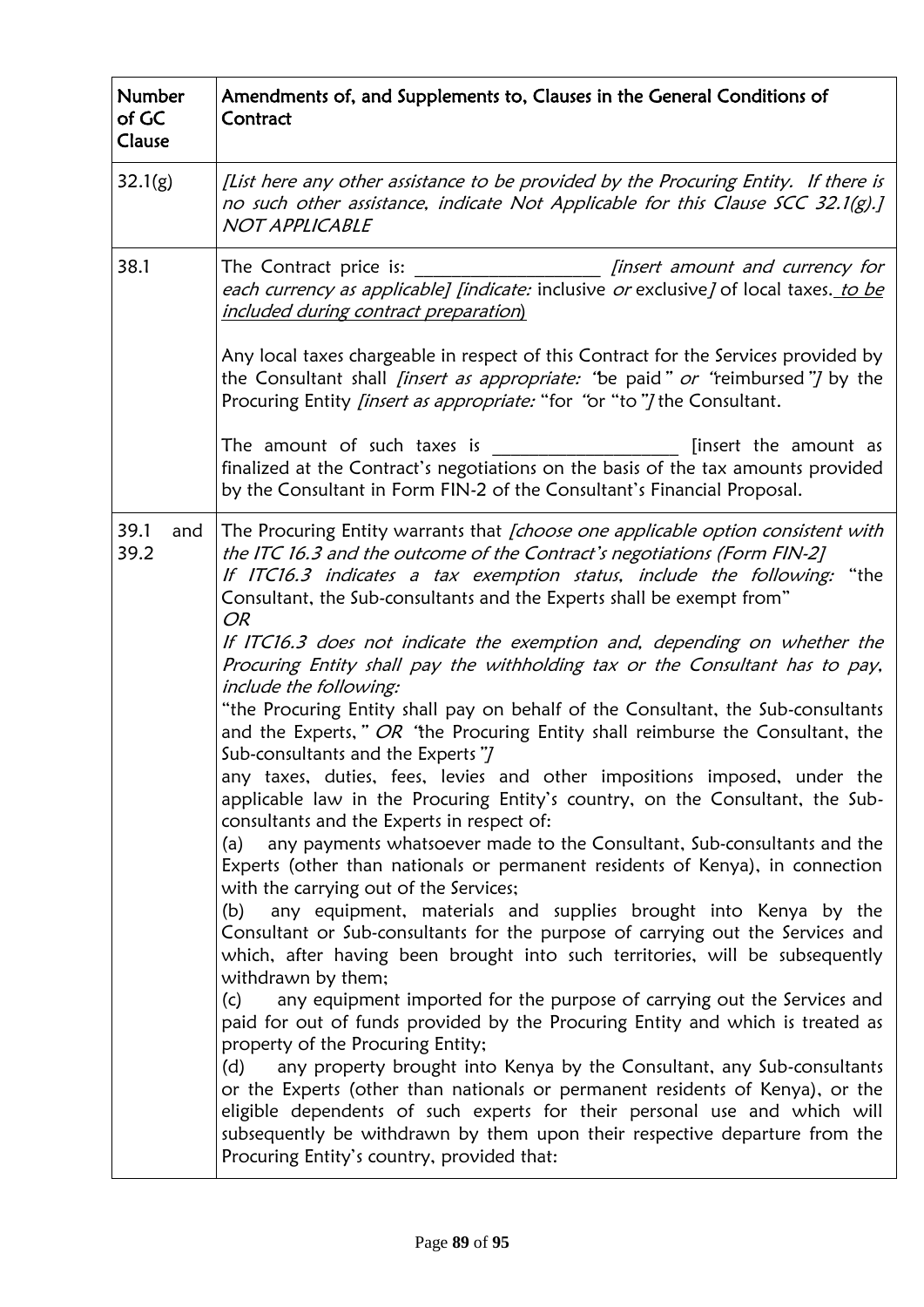| <b>Number</b><br>of GC<br>Clause | Amendments of, and Supplements to, Clauses in the General Conditions of<br>Contract                                                                                                                                                                                                                                                                                                                                                                                                                                                                      |
|----------------------------------|----------------------------------------------------------------------------------------------------------------------------------------------------------------------------------------------------------------------------------------------------------------------------------------------------------------------------------------------------------------------------------------------------------------------------------------------------------------------------------------------------------------------------------------------------------|
|                                  | (i) the Consultant, Sub-consultants and experts shall follow the usual customs<br>procedures of Kenya in importing property into Kenya; and                                                                                                                                                                                                                                                                                                                                                                                                              |
|                                  | (ii) if the Consultant, Sub-consultants or Experts do not withdraw but dispose of<br>any property in the Procuring Entity's country upon which customs duties and<br>taxes have been exempted, the Consultant, Sub-consultants or Experts, as the case<br>may be, (a) shall bear such customs duties and taxes in conformity with the<br>regulations of Kenya, or (b) shall reimburse them to the Procuring Entity if they<br>were paid by the Procuring Entity at the time the property in question was<br>brought into the Procuring Entity's country. |
| 40.2                             | The payment schedule: to be included during contract preparation)                                                                                                                                                                                                                                                                                                                                                                                                                                                                                        |
|                                  | [Payment of installments shall be linked to the deliverables specified in the Terms<br>of Reference in Appendix A]                                                                                                                                                                                                                                                                                                                                                                                                                                       |
|                                  | 1 <sup>st</sup> payment: <i>[insert the amount of the installment</i> , <i>percentage of the total</i><br>Contract price, and the currency. If the first payment is an advance payment, it<br>shall be made against the bank guarantee for the same amount as per GCC<br>41.2.1]. E.g. "Twenty (20) percent of the lumpsum contract price shall be paid<br>upon submission and approval of the Inception Report                                                                                                                                          |
|                                  | 2 <sup>nd</sup> payment: Example: Sixty (60) percent of the lumpsum Contract Price shall be<br>paid upon submission of an acceptable Draft Report.                                                                                                                                                                                                                                                                                                                                                                                                       |
|                                  | 3 <sup>rd</sup> and Final Payment: Example: Twenty (20) percent of the lumpsum Contract<br>Price shall be paid upon submission and approval of the Final Report.                                                                                                                                                                                                                                                                                                                                                                                         |
|                                  | [Total sum of all installments shall not exceed the Contract price set up in<br>SCC38.1. Every Payment shall be subject to (i) submission to the Procuring Entity<br>of the prerequisite Report and/or payment request documents, and, (ii) approval<br>and acceptance of the said reports and documents by the Procuring Entity]                                                                                                                                                                                                                        |
| 40.2.1                           | [The advance payment could be in either the foreign currency, or the local<br>currency, or both; select the correct wording in the Clause here below. The<br>advance bank payment guarantee should be in the same currency(ies)]                                                                                                                                                                                                                                                                                                                         |
|                                  | The following provisions shall apply to the advance payment and the advance<br>bank payment guarantee:                                                                                                                                                                                                                                                                                                                                                                                                                                                   |
|                                  | An advance payment [of <i>[insert amount]</i> in foreign currency] [and of<br>(1)<br><i>[insert amount]</i> in Kenya Shillings] shall be made within <i>[insert number]</i> days<br>after the receipt of an advance bank payment guarantee by the Procuring Entity.<br>The advance payment will be set off by the Procuring Entity in equal portions<br>against [list the payments against which the advance is offset].                                                                                                                                 |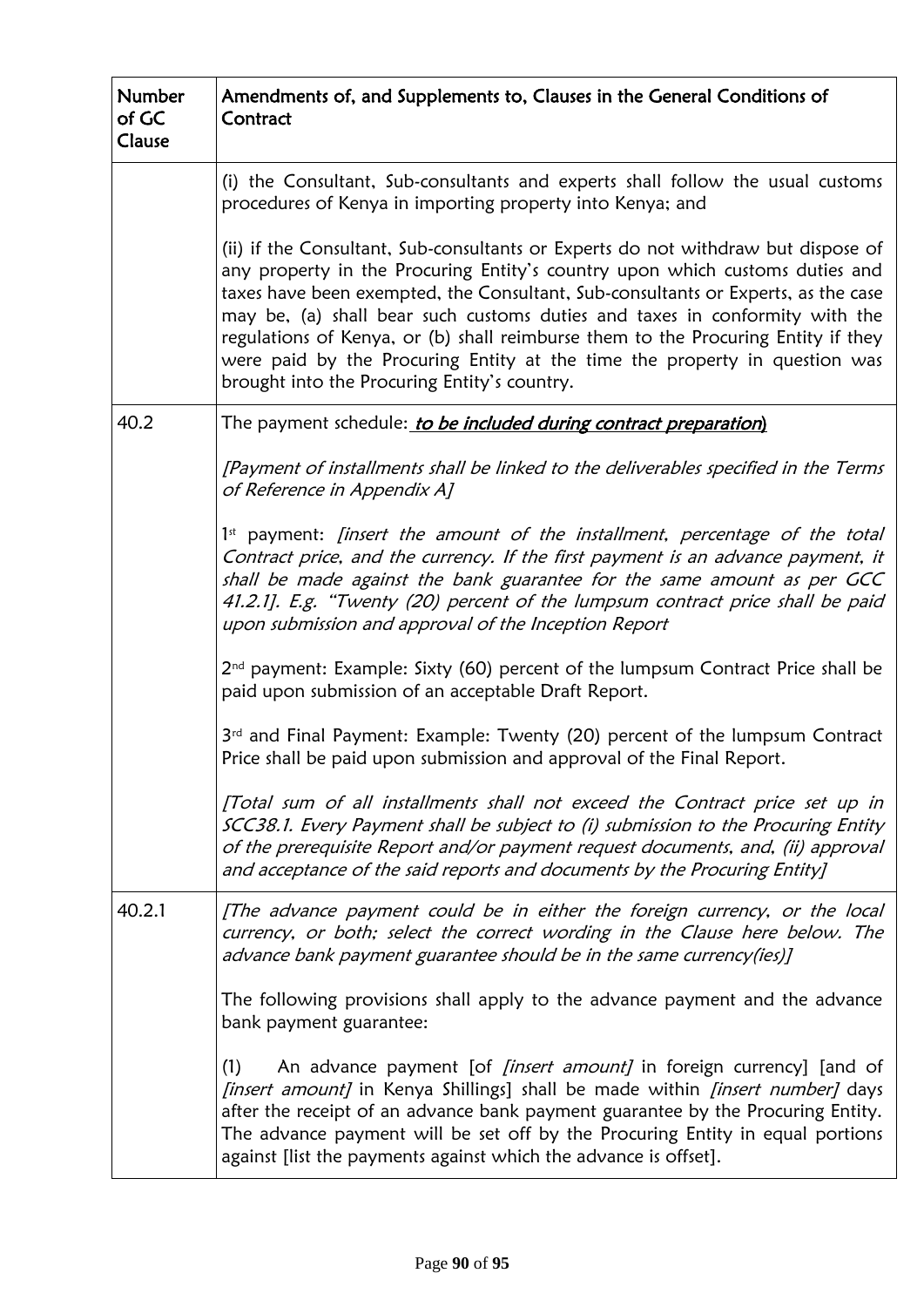| <b>Number</b><br>of GC<br>Clause | Amendments of, and Supplements to, Clauses in the General Conditions of<br>Contract                                                                                                                                                                                                                                                                                                                                                                                                                                                                                                                                                                                                                                                                                                                                                                                                                        |
|----------------------------------|------------------------------------------------------------------------------------------------------------------------------------------------------------------------------------------------------------------------------------------------------------------------------------------------------------------------------------------------------------------------------------------------------------------------------------------------------------------------------------------------------------------------------------------------------------------------------------------------------------------------------------------------------------------------------------------------------------------------------------------------------------------------------------------------------------------------------------------------------------------------------------------------------------|
|                                  | (2)<br>The advance bank payment guarantee shall be in the amount and in the<br>currency of the currency (ies) of the advance payment.<br>(3) The bank guarantee will be released when the advance payment has been<br>fully set off.                                                                                                                                                                                                                                                                                                                                                                                                                                                                                                                                                                                                                                                                       |
| 40.2.4                           | The accounts are: to be included during contract preparation)                                                                                                                                                                                                                                                                                                                                                                                                                                                                                                                                                                                                                                                                                                                                                                                                                                              |
|                                  | for foreign currency: [insert account].<br>for local currency: [insert account].                                                                                                                                                                                                                                                                                                                                                                                                                                                                                                                                                                                                                                                                                                                                                                                                                           |
| 41.1                             | The interest rate is: [insert rate].                                                                                                                                                                                                                                                                                                                                                                                                                                                                                                                                                                                                                                                                                                                                                                                                                                                                       |
| 44.1                             | Disputes shall be settled by arbitration in accordance with the following<br>provisions:<br>Selection of Arbitrators. Each dispute submitted by a Party to arbitration<br>shall be heard by a sole arbitrator or an arbitration panel composed of three (3)<br>arbitrators, in accordance with the following provisions:<br>Where the Parties agree that the dispute concerns a technical matter, they<br>(a)<br>may agree to appoint a sole arbitrator or, failing agreement on the identity of<br>such sole arbitrator within thirty (30) days after receipt by the other Party of the<br>proposal of a name for such an appointment by the Party who initiated the                                                                                                                                                                                                                                      |
|                                  | proceedings, either Party may apply to [name an appropriate international<br>professional body, e.g., the Federation Internationale des Ingenieurs-Conseil<br>(FIDIC) of Lausanne, Switzerland] for a list of not fewer than five (5) nominees<br>and, on receipt of such list, the Parties shall alternately strike names therefrom,<br>and the last remaining nominee on the list shall be the sole arbitrator for the<br>matter in dispute. If the last remaining nominee has not been determined in this<br>manner within sixty (60) days of the date of the list, <i>[insert the name of the same</i><br>professional body as above] shall appoint, upon the request of either Party and<br>from such list or otherwise, a sole arbitrator for the matter in dispute.                                                                                                                                 |
|                                  | Where the Parties do not agree that the dispute concerns a technical<br>(b)<br>matter, the Procuring Entity and the Consultant shall each appoint one (1)<br>arbitrator, and these two arbitrators shall jointly appoint a third arbitrator, who<br>shall chair the arbitration panel. If the arbitrators named by the Parties do not<br>succeed in appointing a third arbitrator within thirty (30) days after the latter of<br>the two (2) arbitrators named by the Parties has been appointed, the third<br>arbitrator shall, at the request of either Party, be appointed by <i>[name an</i><br>appropriate international appointing authority, e.g., the Secretary General of the<br>Permanent Court of Arbitration, The Hague; the Secretary General of the<br>International Centre for Settlement of Investment Disputes, Washington, D.C.;<br>the International Chamber of Commerce, Paris; etc.]. |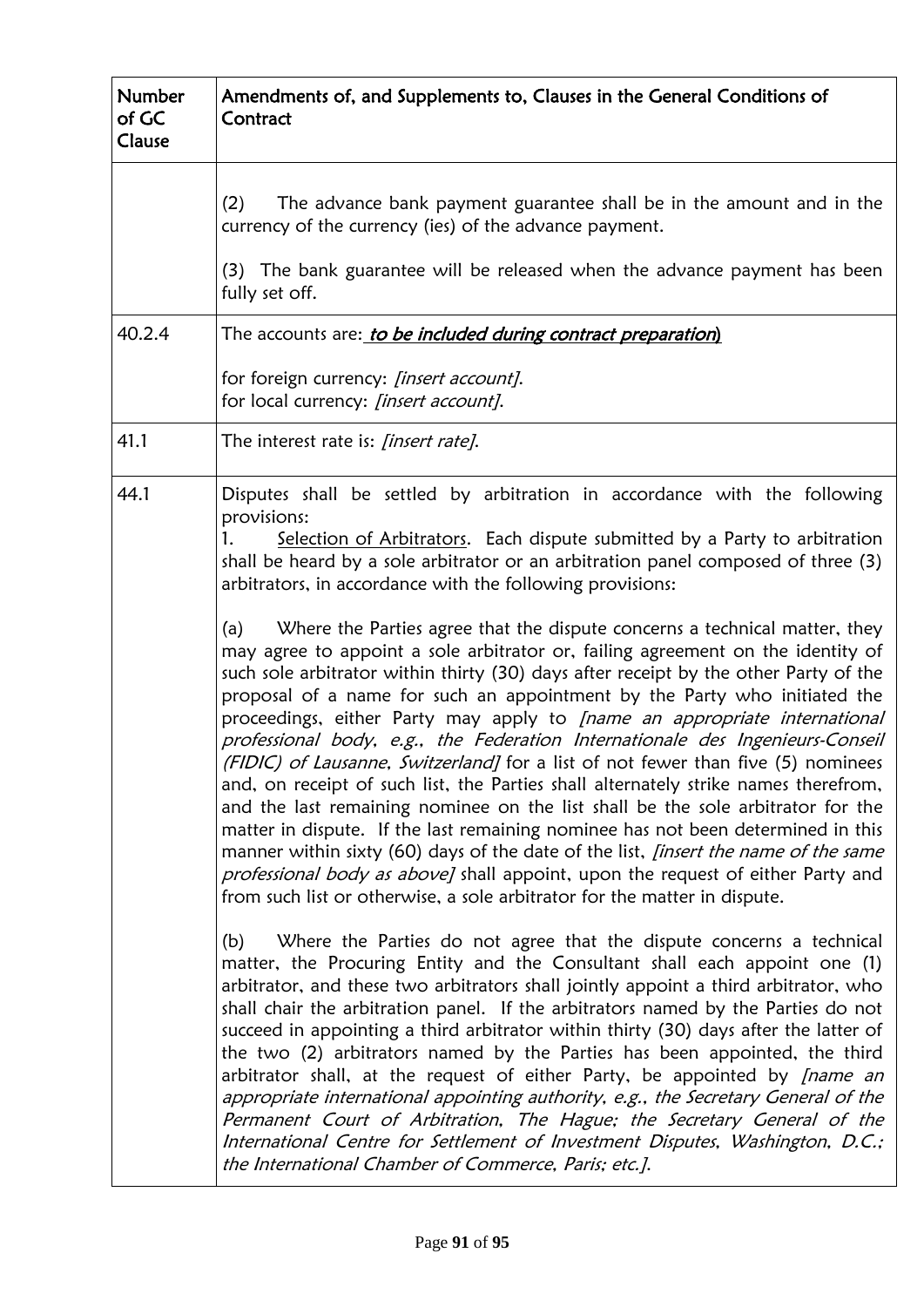| <b>Number</b><br>of GC<br>Clause | Amendments of, and Supplements to, Clauses in the General Conditions of<br>Contract                                                                                                                                                                                                                                                                                                                                                                                                                                                                                                            |
|----------------------------------|------------------------------------------------------------------------------------------------------------------------------------------------------------------------------------------------------------------------------------------------------------------------------------------------------------------------------------------------------------------------------------------------------------------------------------------------------------------------------------------------------------------------------------------------------------------------------------------------|
|                                  | If, in a dispute subject to paragraph (b) above, one Party fails to appoint<br>(c)<br>its arbitrator within thirty (30) days after the other Party has appointed its<br>arbitrator, the Party which has named an arbitrator may apply to the <i>[name the</i><br>same appointing authority as in said paragraph (b)] to appoint a sole arbitrator<br>for the matter in dispute, and the arbitrator appointed pursuant to such<br>application shall be the sole arbitrator for that dispute.                                                                                                    |
|                                  | Rules of Procedure. Except as otherwise stated herein, arbitration<br>2.<br>proceedings shall be conducted in accordance with the rules of procedure for<br>arbitration of the United Nations Commission on International Trade Law<br>(UNCITRAL) as in force on the date of this Contract.                                                                                                                                                                                                                                                                                                    |
|                                  | Substitute Arbitrators. If for any reason an arbitrator is unable to perform<br>3.<br>his/her function, a substitute shall be appointed in the same manner as the<br>original arbitrator.                                                                                                                                                                                                                                                                                                                                                                                                      |
|                                  | Nationality and Qualifications of Arbitrators. The sole arbitrator or the<br>4.<br>third arbitrator appointed pursuant to paragraphs 1(a) through 1(c) above shall<br>be an internationally recognized legal or technical expert with extensive<br>experience in relation to the matter in dispute and shall not be a national of the<br>Consultant's home country [If the Consultant consists of more than one entity,<br>add: or of the home country of any of their members or Parties] or of the<br>Government's country. For the purposes of this Clause, "home country" means<br>any of: |
|                                  | the country of incorporation of the Consultant [If the Consultant consists<br>(a)<br>of more than one entity, add: or of any of their members or Parties]; or                                                                                                                                                                                                                                                                                                                                                                                                                                  |
|                                  | the country in which the Consultant's [or any of their members' or<br>(b)<br>Parties'] principal place of business is located; or                                                                                                                                                                                                                                                                                                                                                                                                                                                              |
|                                  | the country of nationality of a majority of the Consultant's [or of any<br>(c)<br>members' or Parties'] shareholders; or                                                                                                                                                                                                                                                                                                                                                                                                                                                                       |
|                                  | the country of nationality of the Sub-consultants concerned, where the<br>(d)<br>dispute involves a subcontract.                                                                                                                                                                                                                                                                                                                                                                                                                                                                               |
|                                  | 5.<br>Miscellaneous. In any arbitration proceeding hereunder:<br>proceedings shall, unless otherwise agreed by the Parties, be held in [select<br>(a)<br>a country which is neither the Procuring Entity's country nor the Consultant's<br>country];                                                                                                                                                                                                                                                                                                                                           |
|                                  | the <i>[type of language]</i> language shall be the official language for all<br>(b)<br>purposes; and<br>the decision of the sole arbitrator or of a majority of the arbitrators (or of<br>(c)                                                                                                                                                                                                                                                                                                                                                                                                 |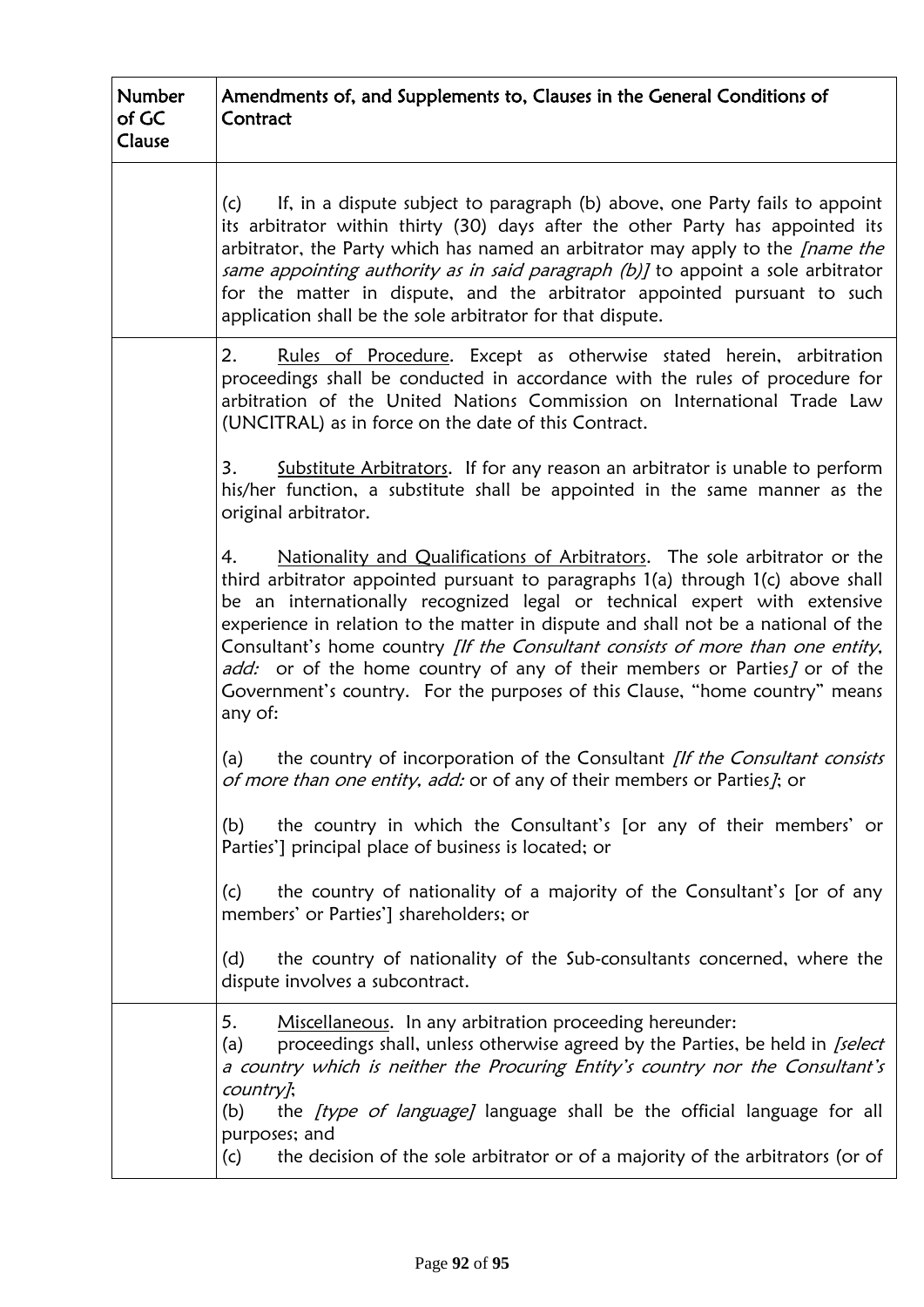| <b>Number</b><br>of GC<br>Clause | Amendments of, and Supplements to, Clauses in the General Conditions of<br>Contract                                                                                                                                                                          |
|----------------------------------|--------------------------------------------------------------------------------------------------------------------------------------------------------------------------------------------------------------------------------------------------------------|
|                                  | the third arbitrator if there is no such majority) shall be final and binding and<br>shall be enforceable in any court of competent jurisdiction, and the Parties<br>hereby waive any objections to or claims of immunity in respect of such<br>enforcement. |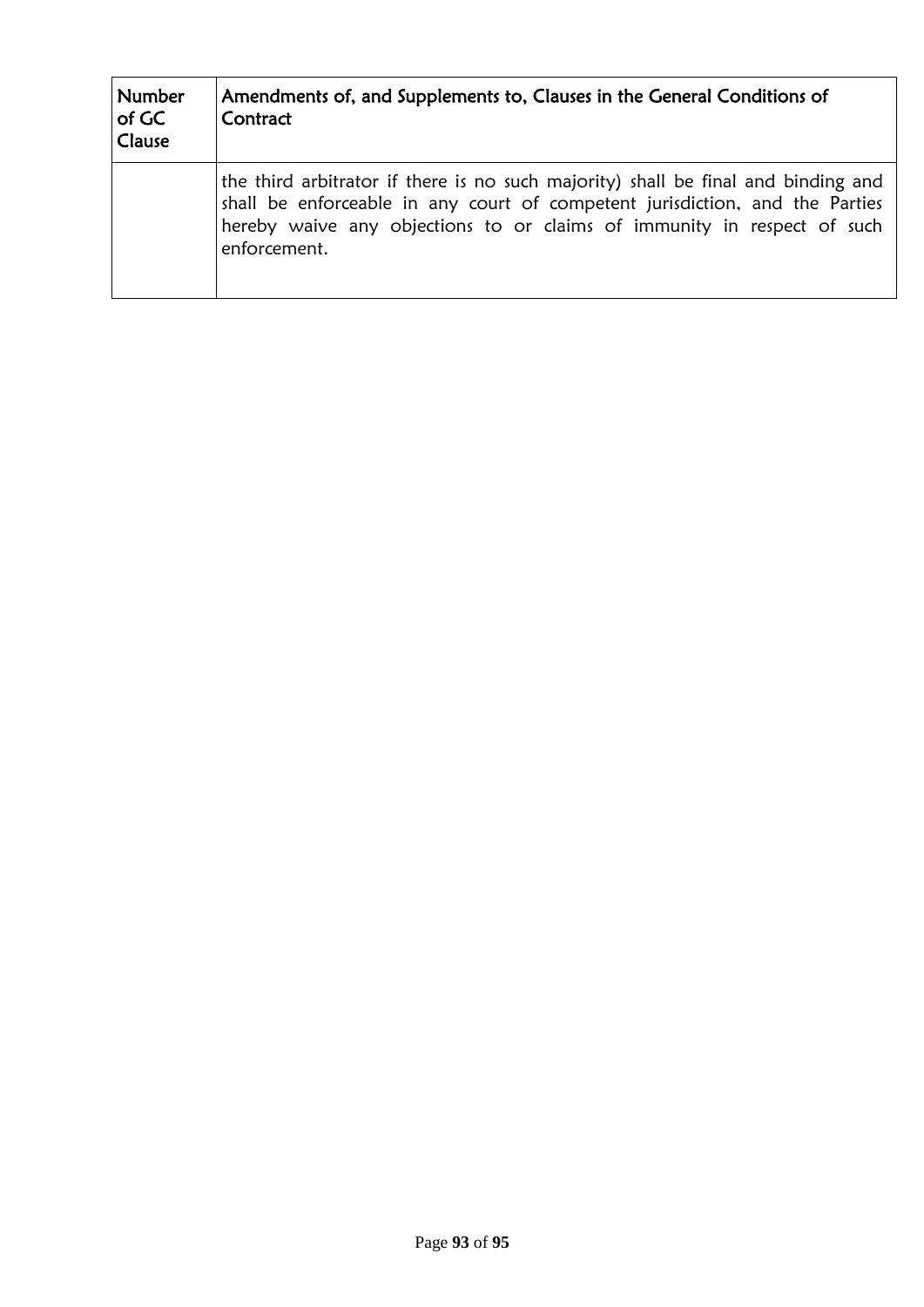#### SECTION 9: APPENDICES

#### Appendix A – Terms of Reference

[Note: This Appendix shall include the final Terms of Reference (TORs) worked out by the Procuring Entity and the Consultant during the negotiations; dates for completion of various tasks; location of performance for different tasks; detailed reporting requirements and list of deliverables against which the payments to the Consultant will be made; Procuring Entity's input, including counterpart personnel assigned by the Procuring Entity to work on the Consultant's team; specific tasks or actions that require prior approval by the Procuring Entity.

Insert the text based on the Section 5 (Terms of Reference) of the ITC in the RFP and modified based on the Forms TECH-1 through TECH-5 of the Consultant's Proposal. Highlight the changes to Section 5 of the RFP]

………………………………………………………………………………………………... ......................................

#### Appendix B - Key Experts

[Insert a table based on Form TECH-6 of the Consultant's Technical Proposal and *fi*nalized at the Contract's negotiations. Attach the CVs (updated and signed by the respective Key Experts) demonstrating the quali*fi*cations of Key Experts.]

……………………………………………………………………………………………….

........................................ Appendix C – Breakdown of Contract Price

{Insert the table with the unit rates to arrive at the breakdown of the lump-sum price. The table shall be based on [Form FIN-3andFIN-4] of the Consultant's Proposal and re*fl*ect any changes agreed at the Contract negotiations, if any. The footnote shall list such changes made to [FormFIN-3andFIN-4] at the negotiations or state that none has been made.}

#### Appendix D - Form of Advance Payment Guarantee

[*Note:* See Clause GCC 41.2.1 and SCC 41.2.1]

Bank Guarantee for Advance Payment [Bank's Name and Address of Issuing Branch or Of*fi*ce] Beneficiary: [Name and Address of Procuring Entity] Date:

ADVANCE PAYMENT GUARANTEE No.:

We have been informed that [name of Consultant or a name of the Joint Venture, same as appears on the signed Contract] (herein after called" the Consultant") has entered into Contract No.

[reference number of the contract] dated